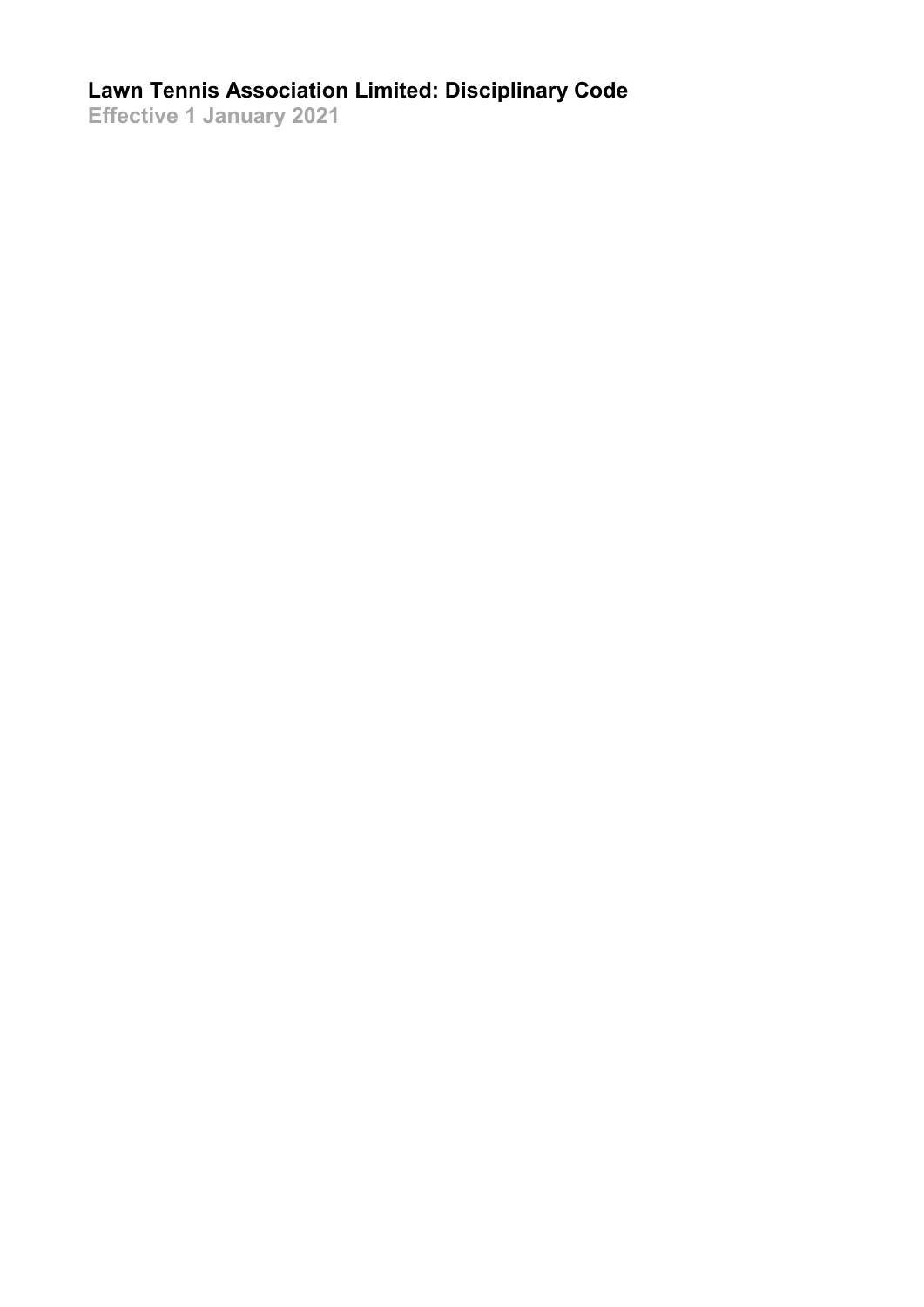Index

|     |                                                                                            | Page           |
|-----|--------------------------------------------------------------------------------------------|----------------|
| 1.  | <b>Jurisdiction and Powers</b>                                                             | 1              |
| 2.  | <b>Misconduct</b>                                                                          | $\overline{2}$ |
| 3.  | <b>Interim Suspension</b>                                                                  | 3              |
| 4.  | <b>Summary Procedure</b>                                                                   | 3              |
| 5.  | <b>Full Disciplinary Procedure</b>                                                         | 5              |
| 6.  | <b>Appeals Tribunal Procedure</b>                                                          | 6              |
| 7.  | <b>Sanctions and Costs</b>                                                                 | 8              |
| 8.  | <b>Waiver of Minor Procedural Irregularities</b>                                           | 9              |
| 9.  | <b>Arbitration Act 1996</b>                                                                | 9              |
| 10. | <b>Publication of Decisions</b>                                                            | 9              |
| 11. | Recognition                                                                                | 11             |
| 12. | <b>Governing Law</b>                                                                       | 11             |
| 13. | <b>Appendix One</b> - Tennis Anti-Doping Programme                                         | 17             |
| 14. | <b>Appendix Two</b> - Safeguarding Procedures                                              | 64             |
| 15. | Appendix Three - Regulations Concerning Match Fixing, Financial Speculation<br>and betting | 81             |
| 16. | Appendix Four - LTA Coach Accreditation+ General Rules                                     | 86             |
| 17. | <b>Appendix Five - LTA Coach Accreditation General Rules</b>                               | 101            |
| 18. | Appendix Six - LTA Officials Licensing Scheme General Conditions                           | 115            |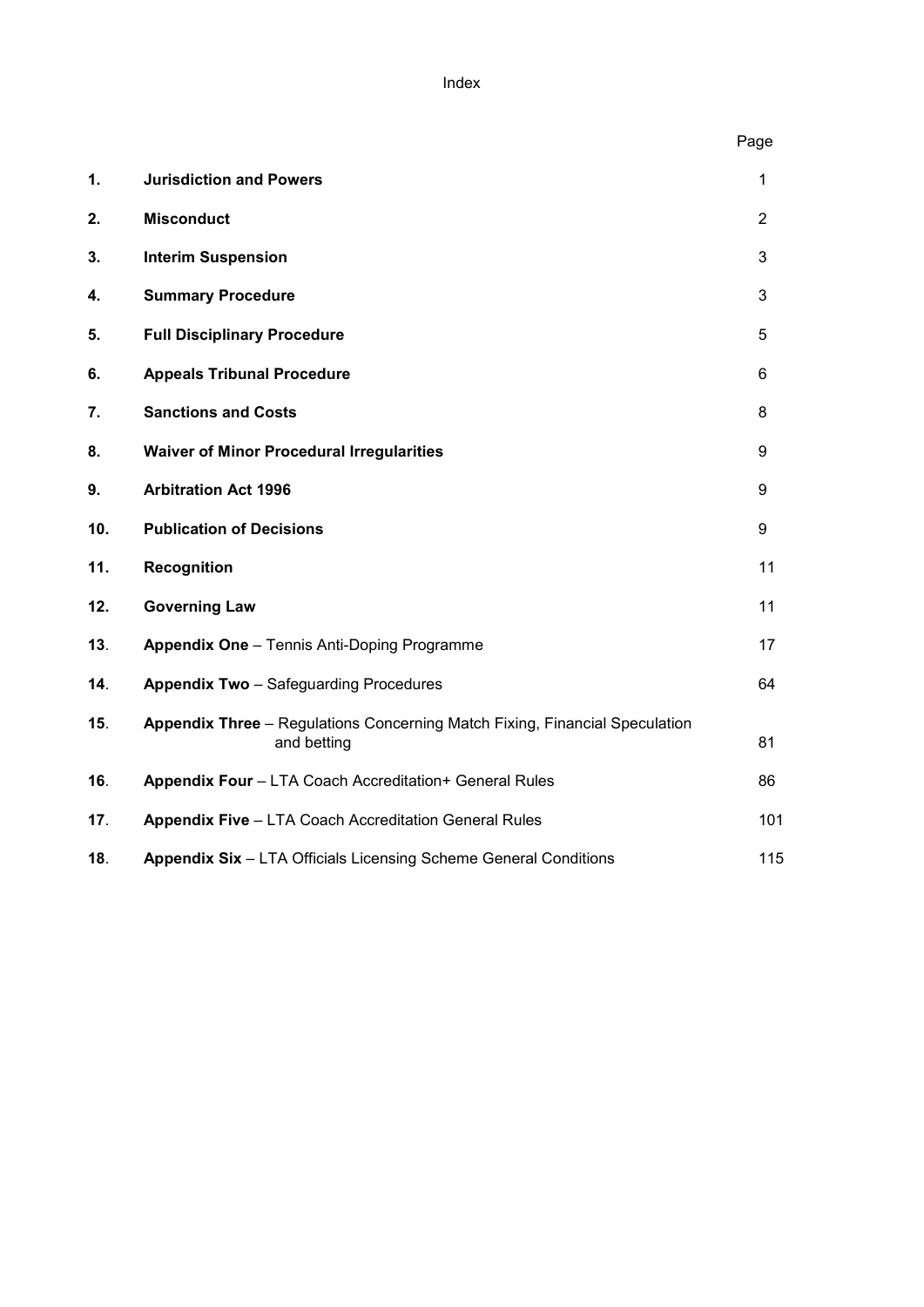# **1. Jurisdiction and Powers**

- 1.1 Lawn Tennis Association Limited (the "**Association**") has disciplinary jurisdiction over: (i) all members of the Association (the "**Members**"), entities or persons which are registered as associates of the Association (the "**Associates**") and, in each case, their members and officers; (ii) all members of the council of the Association (the "**Council**"), officials, referees, umpires, officers or employees of or connected to the Association; (iii) all tennis players who are members of a Member or Associate or who participate in any tennis event or training organised or authorised by the Association or by any Member or Associate or by any other body; (the "**Players**"); (iv) where a Player is under the age of 18 on the date of the tennis event or training organised or authorised by the Association or by any Member or Associate or by any other body, the parent or (if different) the legal guardian of the Player (the "**Parent**"); (v) any supporter of a Player attending the tennis event or training in which the Player is participating (the "**Supporters**"); and (v) any person who has any form of licence, authorisation, accreditation from the Association (for example a coach or official under the LTA licensing and accreditation schemes), or receives any other benefit from the Association.
- 1.2 For avoidance of doubt, any reference in this Code and its appendices:
	- (i) to the "**LTA**" or the "**Lawn Tennis Association**" is to the Association;
	- (ii) to the "**Disciplinary Code**" or the "**Code**", is to this Code;
	- (iii) to the "**Articles**" is to the Articles of Association of the LTA; and
	- (iv) to the "**Rules**" is to the Rules of the LTA.
- 1.3 The Association shall exercise its disciplinary powers in the manner set out in this Code.
- 1.4 The Association shall delegate its power to:
	- (i) act upon disciplinary matters to a disciplinary officer (the "**Disciplinary Officer**") in accordance with the Terms of Reference of the Disciplinary Officer (Schedule 1);
	- (ii) decide disciplinary matters to a disciplinary panel (the "**Disciplinary Panel**") in accordance with the Code and the Terms of Reference of the Disciplinary Panel (Schedule 2);
	- (iii) impose interim suspensions to the Disciplinary Panel in accordance with paragraph 3 below;
	- (iv) decide upon appeals against the decisions of the Disciplinary Panel and any other disciplinary matters to an appeals tribunal (the "**Appeals Tribunal**") in accordance with the Code.
- 1.5 This Code shall apply to Anti-Doping Rule Violations (as defined in Article C of Appendix One) in accordance with Appendix One.
- 1.6 This Code shall apply to any disciplinary matter which raises child protection issues in accordance with Appendix Two.
- 1.7 This Code shall apply to any disciplinary matter in respect of match fixing, financial speculation and betting in accordance with Appendix Three.
- 1.8 The Association shall have jurisdiction to consider a matter if a formal complaint of alleged Misconduct (as defined in paragraph 2 below) is made.
- 1.9 The Association shall also have jurisdiction to investigate any other matter which the Disciplinary Officer, in his or her sole discretion, considers may constitute Misconduct.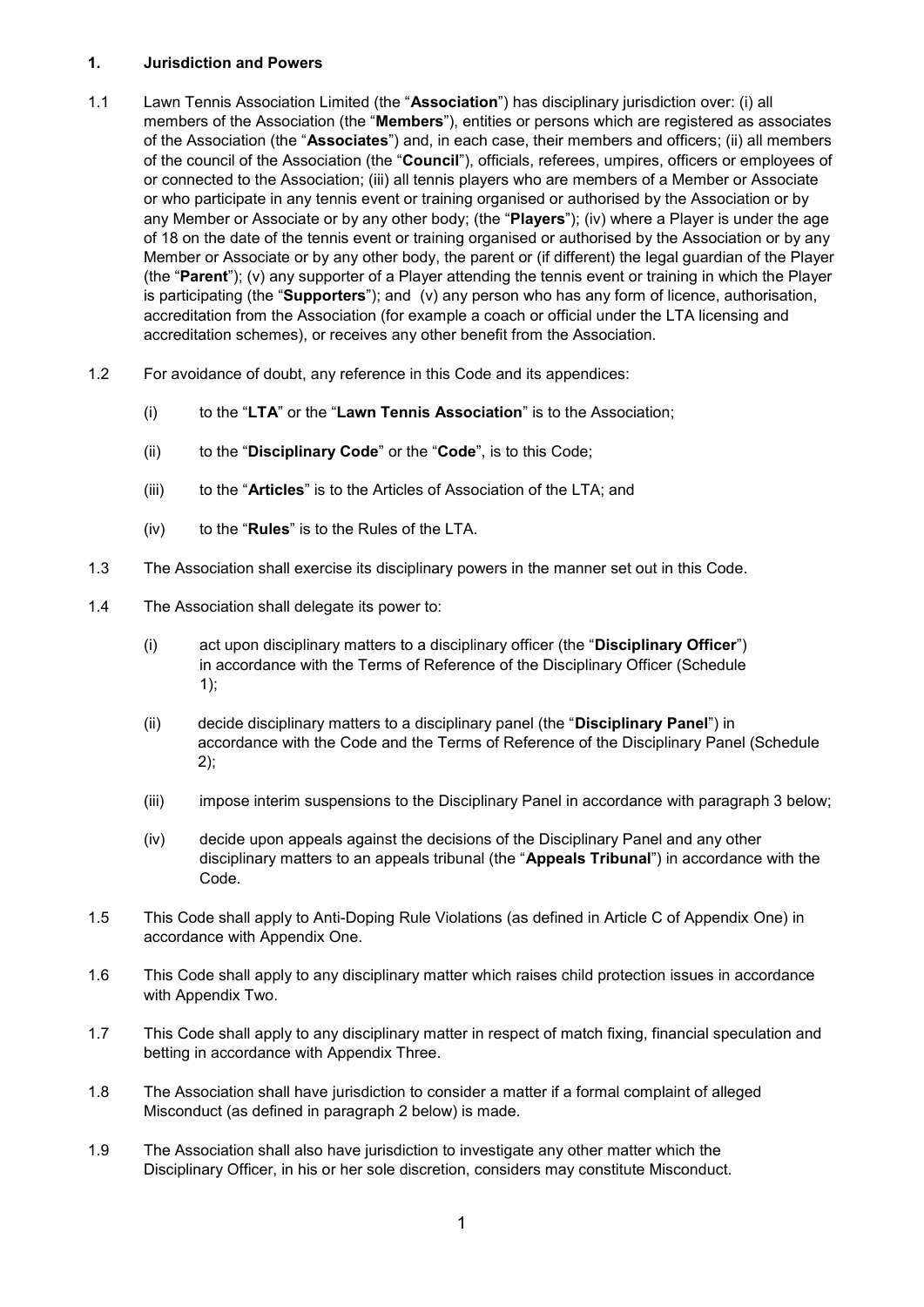- 1.10 The Association shall also have jurisdiction over appeals against decisions or rulings of the governing body of a Member and/or in respect of the Association's competition regulations (including appendices) (the "**Competition Regulations**") and/or in respect of non-disciplinary decisions of the Associations. Such appeals will be dealt with by the Appeals Tribunal in accordance this Code.
- 1.11 Although the Association has jurisdiction over the persons and organisations set out in paragraph 1.1 above, Members, Associates and other bodies may have their own disciplinary jurisdiction over such persons and organisations. In such a case, paragraphs 1.12 and 1.13 below shall apply.
- 1.12 Subject to paragraph 1.13 below, where both the Association and a Member have jurisdiction over a matter, the Disciplinary Officer may, in his or her sole discretion on behalf of the Association, determine that:
	- (i) such matter should be dealt with by the Association; or
	- (ii) such matter should be dealt with by the Member.

A Member may formally request that the Association deals with a matter, in which case the Disciplinary Officer shall, in his or her sole discretion on behalf of the Association, determine whether the matter should be dealt with by the Association or by the Member.

- 1.13 The Association shall have exclusive jurisdiction over the following matters:
	- (i) any allegation of the commission of a Doping Offence contrary to the Association's Anti-Doping programme as set out in Appendix One; and
	- (ii) any allegation of a breach of the general rules of Coach Accreditation+ as set out in Appendix Four, Coach Accreditation as set out in Appendix Five or the Association's officials licensing scheme as set out in Appendix Six (together, the "**Schemes**").
- 1.14 Where an individual against whom a complaint is made is under the age of 14 years when the matter complained of occurred, correspondence will be addressed to his or her parent or guardian only. Where an individual is between 14 and 18 years of age a copy of all correspondence from the Association will be copied to a parent or guardian. In either case, if a complaint of Misconduct results in a hearing, the parent or guardian shall be entitled to be present and make such representations as the parent or guardian thinks fit on the minor's behalf.
- 1.15 The board of directors of the Association may amend these procedures as it sees fit from time to time. Any such amendments shall come into full force and effect upon the date specified by the board of directors of the Association.

# **2. Misconduct**

- 2.1 The Disciplinary Panel and the Appeals Tribunal decide whether Misconduct has taken place.
- 2.2 Misconduct is defined as:
	- (i) any breach of the Rules (including its appendices) or regulations;
	- (ii) the commission of an Anti-Doping Rule Violation (as defined in Article C of Appendix One);
	- (iii) any breach of any of the general rules or conditions of the Schemes;
	- (iv) any breach of any of the regulations concerning match fixing, financial speculation and betting as set out in Appendix Three;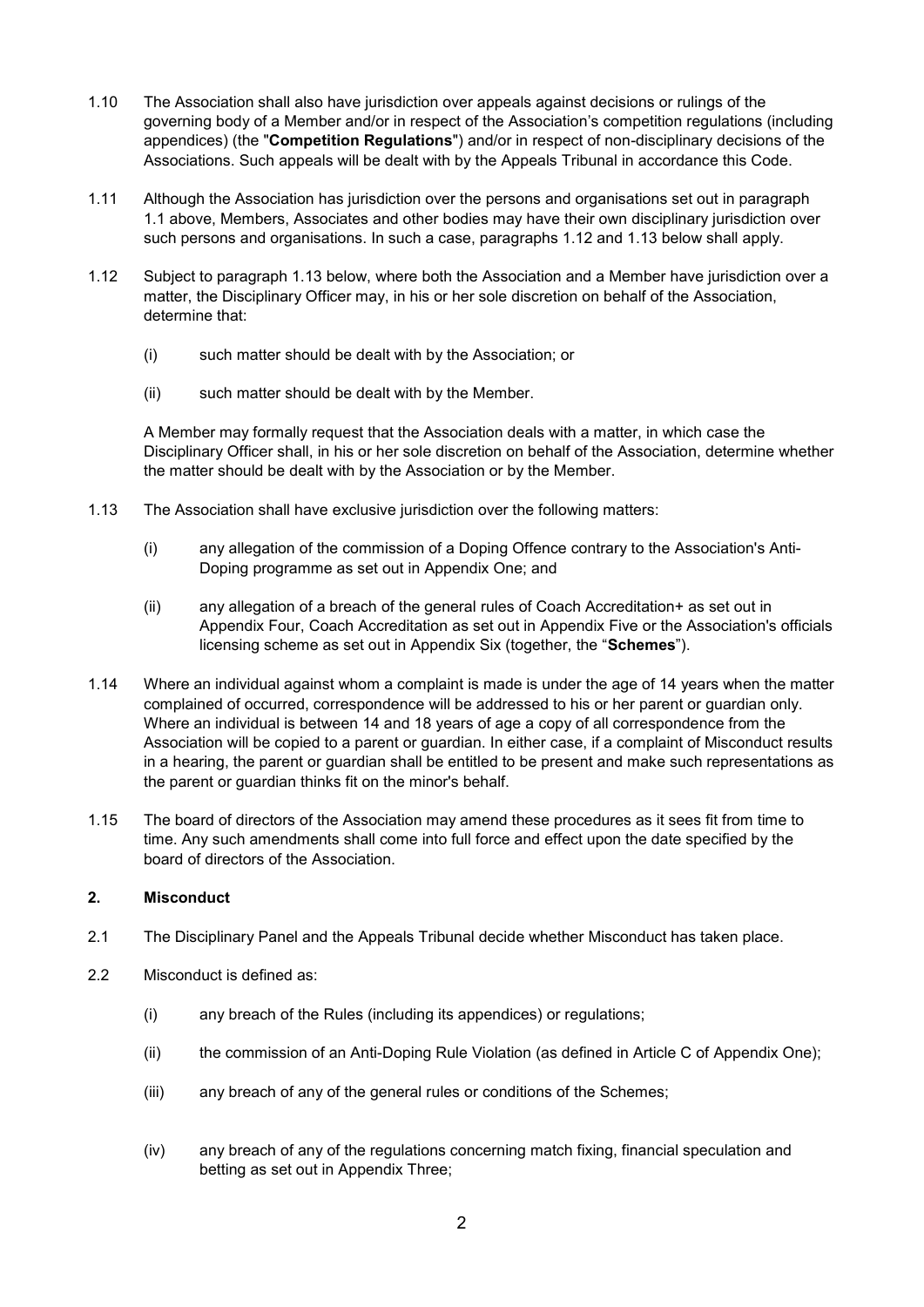- (v) any breach of any of the conditions governing players set out in the Rules; and
- (vi) any conduct which is detrimental to the interests of the game of lawn tennis.

# **3. Interim Suspension**

- 3.1 If the Disciplinary Officer considers that an allegation, complaint or matter which has been drawn to his or her attention falls within the scope of the Association's disciplinary regime and is of sufficient seriousness to warrant the suspension of a person or body from any aspect of involvement in tennis (including, where relevant, the suspension of a coach accreditation or officials licence or coaching assistant's accreditation) until such time as the Disciplinary Panel has reached its decision (an "**Interim Suspension**"), s/he shall write to such person or body informing him, her or it of the position.
- 3.2 The Disciplinary Officer shall state that it is his or her intention to apply to the Disciplinary Panel for a temporary order that the person or body be so suspended until the hearing of the case before the Disciplinary Panel. The person or body involved shall be asked for his or her comments upon this application as a matter of urgency and within the time limit stated in the letter.
- 3.3 The Disciplinary Officer shall consider the response received. If no response is received within the time limit set out by the Disciplinary Officer, or if the Disciplinary Officer considers that, notwithstanding the response, his or her view remains that an interim suspension should be sought, the Disciplinary Officer shall submit the matter to the Disciplinary Panel who shall decide whether or not it is appropriate to impose an interim suspension pending a hearing before the Disciplinary Panel. Such decision may be made at a meeting of the Disciplinary Panel or by telephone or by written communication.
- 3.4 The person or body whose suspension is sought shall not have the right to appear before the Disciplinary Panel. However, the Panel, in reaching its decision, shall take into account any representations made by such person or body either to the Disciplinary Officer in response to his or her letter informing such person or body of his or her intention to request an interim suspension or otherwise. The decision of the Disciplinary Panel, in this matter, shall not be subject to any appeal.
- 3.5 If at any time the facts or circumstances surrounding a case change, the Disciplinary Panel may consider, either of its own motion or by an application brought by a person or body subject to an interim suspension, whether such interim suspension should continue. In their absolute discretion the Disciplinary Panel may lift such suspension or may impose such conditions as they think fit in default of which the person or body will remain subject to suspension.
- 3.6 The fact of an interim suspension being imposed may be published by the Association in accordance with paragraph 10 below.

# **4. Summary Procedure**

- 4.1 Whether or not the Disciplinary Officer has set in motion the procedures under paragraph 3 above, s/he shall write to the person or body concerned directly seeking his, hers or its views on the matter. Having received these comments, or if such comments are not forthcoming within a reasonable time, the Disciplinary Officer shall then consider whether or not to charge the person or body with Misconduct. Before reaching such a conclusion, the Disciplinary Officer shall be entitled to make all reasonable enquiries and to seek such advice within the Association as s/he deems appropriate and, in an appropriate case, to seek external expert advice, including external legal advice.
- 4.2 The Disciplinary Panel shall meet at least once a year to review any decisions made by the Disciplinary Officer in the preceding year in relation to whether or not to bring a charge of Misconduct against a person or body under paragraph 4.1 above. For the avoidance of doubt, the decision to charge a body or individual with Misconduct remains at the discretion of the Disciplinary Officer and any review by the Disciplinary Panel will have no impact on the decision itself.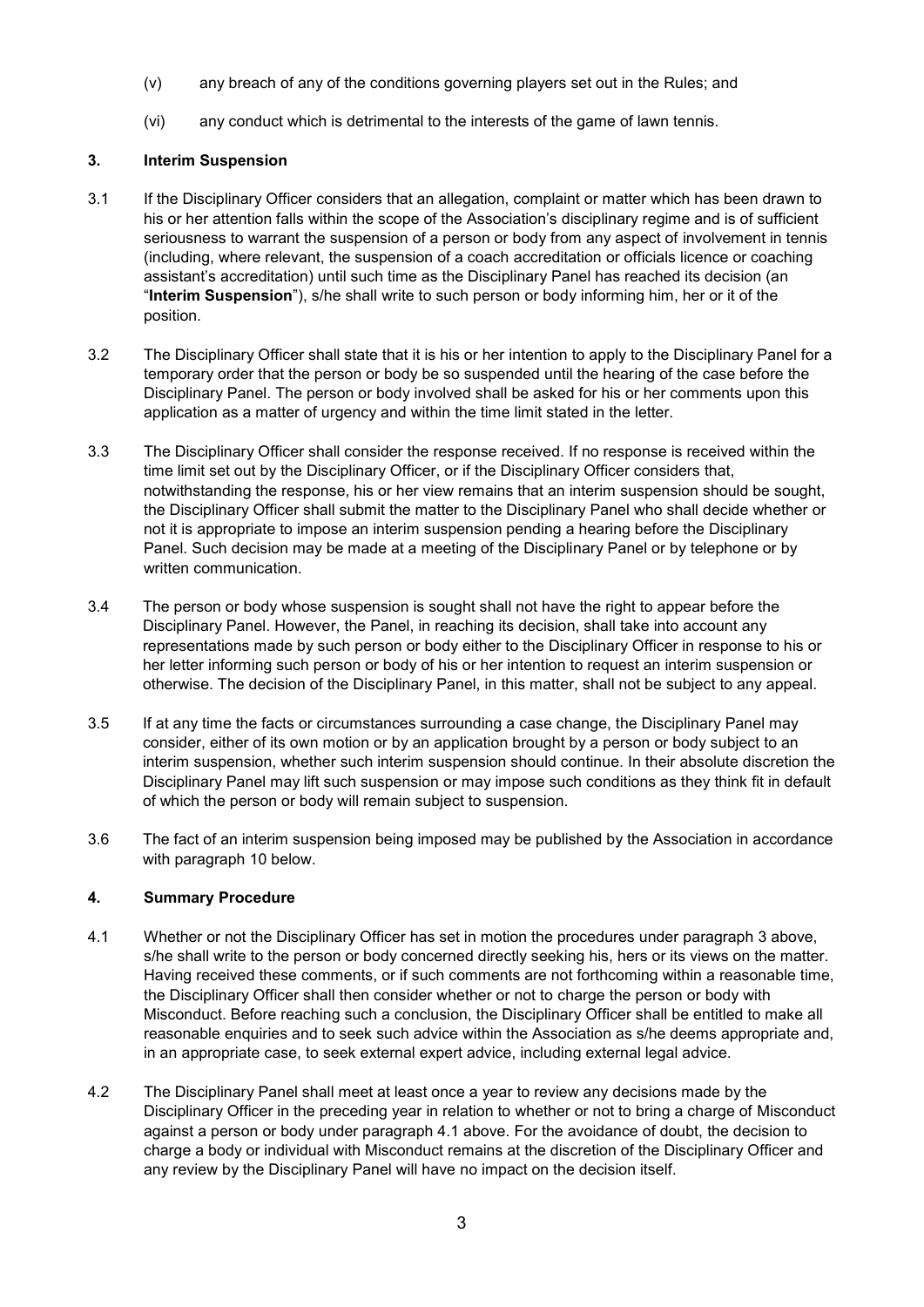- 4.3 The Summary Procedure (as defined and set out below) may be applied if:
	- (i) the person or body admits the offence in the correspondence that has passed between that person or body and the Disciplinary Officer; and
	- (ii) the Disciplinary Officer is satisfied that:
		- (a) the offence is a Summary Offence (as defined below); and
		- (b) it can properly be dealt with under this paragraph.
- 4.4 A "**Summary Offence**" is one where the Disciplinary Officer believes that, if the facts placed before him are true, the appropriate sanction should be no more than:
	- (i) a censure;
	- (ii) a suspension for a period not exceeding 28 days;
	- (iii) a fine or the withholding of prize money not exceeding £250;
	- (iv) a suspended penalty where, if the terms of the suspension are breached, a suspension of no more than 28 days would be appropriate; or
	- (v) a combination of any of the above.

For the purposes of this paragraph 4.4 "**suspension**" shall mean suspension from Association activities or Association-sanctioned events.

- 4.5 Where an admission in correspondence has been made and the Disciplinary Officer considers it appropriate to invoke the Summary Procedure, the Disciplinary Officer shall write to the person or body concerned informing them that it is his or her view that this is a Summary Offence and that the Summary Procedure for dealing with such offences (the "**Summary Procedure**") may be applied. In such correspondence, the Disciplinary Officer shall:
	- (i) seek the consent of such person or body to the matter being dealt with under the Summary Procedure while advising such person or body that the Disciplinary Panel may nonetheless consider that the matter should be dealt with under the Full Disciplinary Procedure (as defined and set out at paragraph 5); and
	- (ii) formally charge that person or body with Misconduct.
- 4.6 The Disciplinary Officer shall refer the matter to the Disciplinary Panel, and if the Disciplinary Panel concludes that a complaint or matter is an appropriate subject for summary treatment the following procedure shall apply. There will be a meeting of the Disciplinary Panel at which the dossier of evidence that the Disciplinary Officer has forwarded to the Disciplinary Panel, and any evidence provided by the person or body charged with Misconduct, shall be considered. Neither the Disciplinary Officer nor the person or body charged shall have a right to attend the meeting. The Disciplinary Panel shall then reach its view and impose the appropriate sanction. The Disciplinary Panel will then communicate that sanction to the person or body involved and to the Disciplinary Officer. There shall be no right of appeal from the imposition of a sanction imposed under the Summary Procedure.
- 4.7 If the Disciplinary Panel considers that the matter should not properly be brought within the scope of the Summary Procedure, it may inform the Disciplinary Officer of this. The Disciplinary Officer shall then communicate this view to the person or body concerned and the matter will thereafter proceed on the basis set out in paragraph 5 below.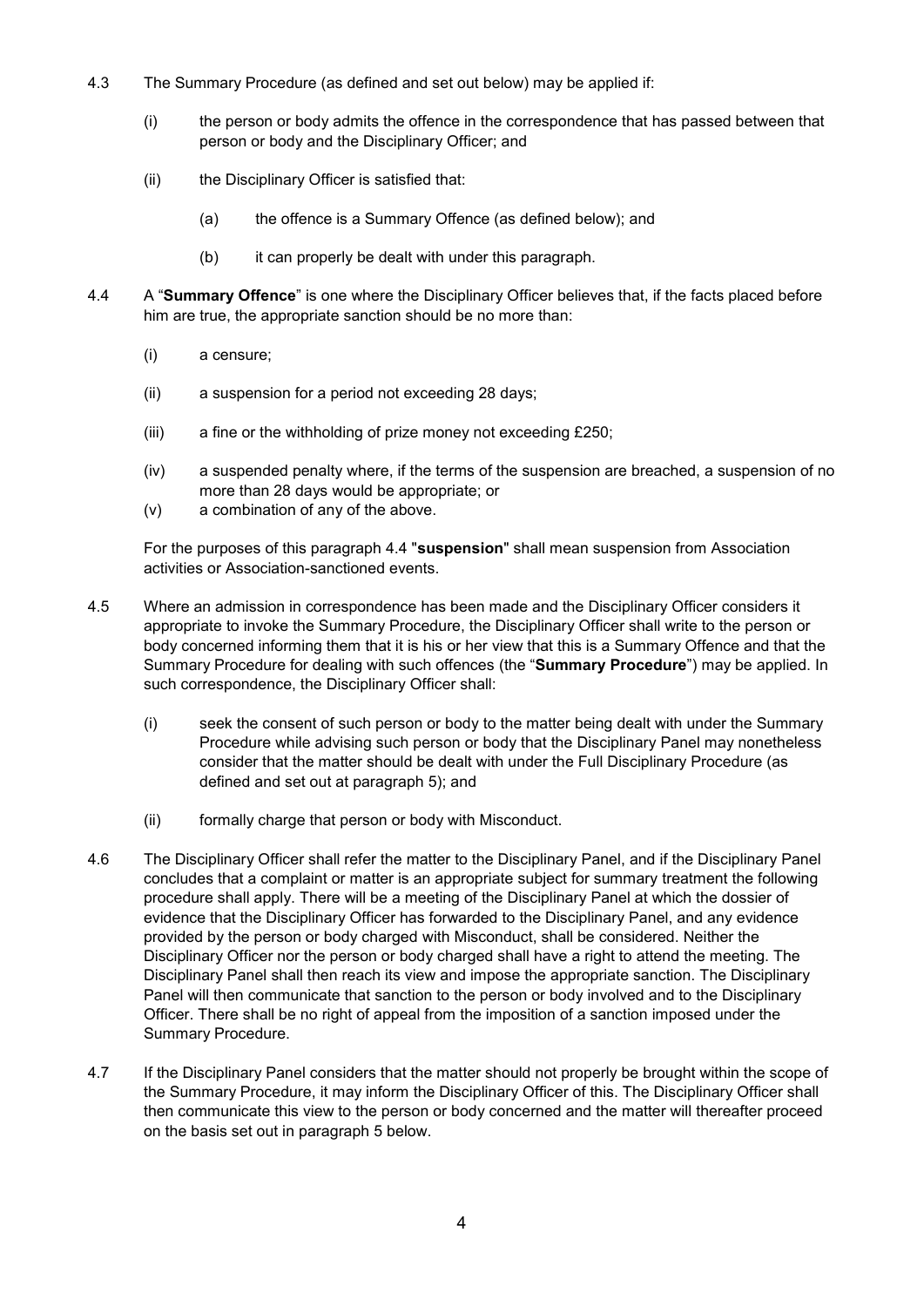# **5. Full Disciplinary Procedure**

- 5.1 If the person or body who is the subject of the matter does not consent to the Summary Procedure or if the Disciplinary Officer or the Disciplinary Panel considers that a case is not appropriate for the Summary Procedure, the Full Disciplinary Procedure of the Association, as set out below, shall be invoked (the "**Full Disciplinary Procedure**").
- 5.2 The Disciplinary Officer shall commence the procedure by sending to the person or body the charge in writing, setting out a summary of the alleged Misconduct, together with a short factual summary of the evidence supporting the charge.
- 5.3 The person or body against whom the charge has been made shall have 14 days following the date of receipt of the written communication setting out the charge to answer the charge. Failure to do so shall render the person or body concerned liable to an Interim Suspension from involvement in tennis (including, where relevant, the suspension of a coach accreditation or officials licence or coaching assistant's accreditation) until a reply has been received. Alternatively, the Disciplinary Officer may ask the Disciplinary Panel to schedule a hearing of the charge.
- 5.4 Once the reply to the charge has been received, the Disciplinary Officer shall liaise with the Disciplinary Panel to schedule a date for the hearing. The Chairperson of the Disciplinary Panel shall select three members of the Disciplinary Panel to form a Disciplinary Tribunal to hear the charge of the alleged Misconduct, in accordance with the Disciplinary Panel's Terms of Reference. At least 21 days' notice will be given of the date, place and time of any hearing under the Full Disciplinary Procedure. At least 14 days before the date of the hearing, the Disciplinary Officer shall serve on the person or body charged the evidence s/he is intending to bring to support that charge. The Disciplinary Officer will also request details of any witnesses and/or evidence that the person or body subject to the charge wishes to bring before the Disciplinary Tribunal. If such evidence is not furnished to the Disciplinary Officer within the time frame specified by the Disciplinary Officer s/he may request that the hearing be adjourned upon such terms (including costs) as the Disciplinary Panel shall determine.
- 5.5 All proceedings of the Disciplinary Tribunal shall take place in private and the public and the press shall have no right of access to the room where the hearing is taking place. The Disciplinary Tribunal shall not issue any press statement or conduct any press conferences. All media announcements in relation to any decision of the Disciplinary Tribunal shall be approved by the Disciplinary Officer and published only in accordance with paragraph 10 below.
- 5.6 Every person or body responding to enquiries made by the Disciplinary Officer or giving evidence before the Disciplinary Tribunal is under a duty to give full and truthful evidence. If the Disciplinary Officer believes that a person or body has not given full and truthful evidence, this conduct may be the subject of a further charge of Misconduct.
- 5.7 Any person or body appearing before the Disciplinary Tribunal shall, at their own expense, have the right to be represented by legal counsel of his, her or its choice or may be accompanied by a person who may speak on his, her or its behalf.
- 5.8 At the hearing of the charge of Misconduct, the Disciplinary Officer shall present the evidence to the Disciplinary Tribunal. The standard of proof shall be that of the balance of probabilities. In all cases, the Association shall bear the burden of proving that the charge has been made out. The person or body subject to the charge shall have the right to cross-examine any and all witnesses called by the Association to prove the charge. However, the fact that a person charged has been convicted of a criminal offence or issued with a formal police caution shall be deemed to be conclusive evidence of a conviction or caution and of the facts and circumstances surrounding it.
- 5.9 Once the Disciplinary Officer has completed his or her presentation on behalf of the Association, the person or body subject to the charge shall then have the right to present his or her case to the Disciplinary Tribunal. The person or body subject to the charge shall be entitled (subject to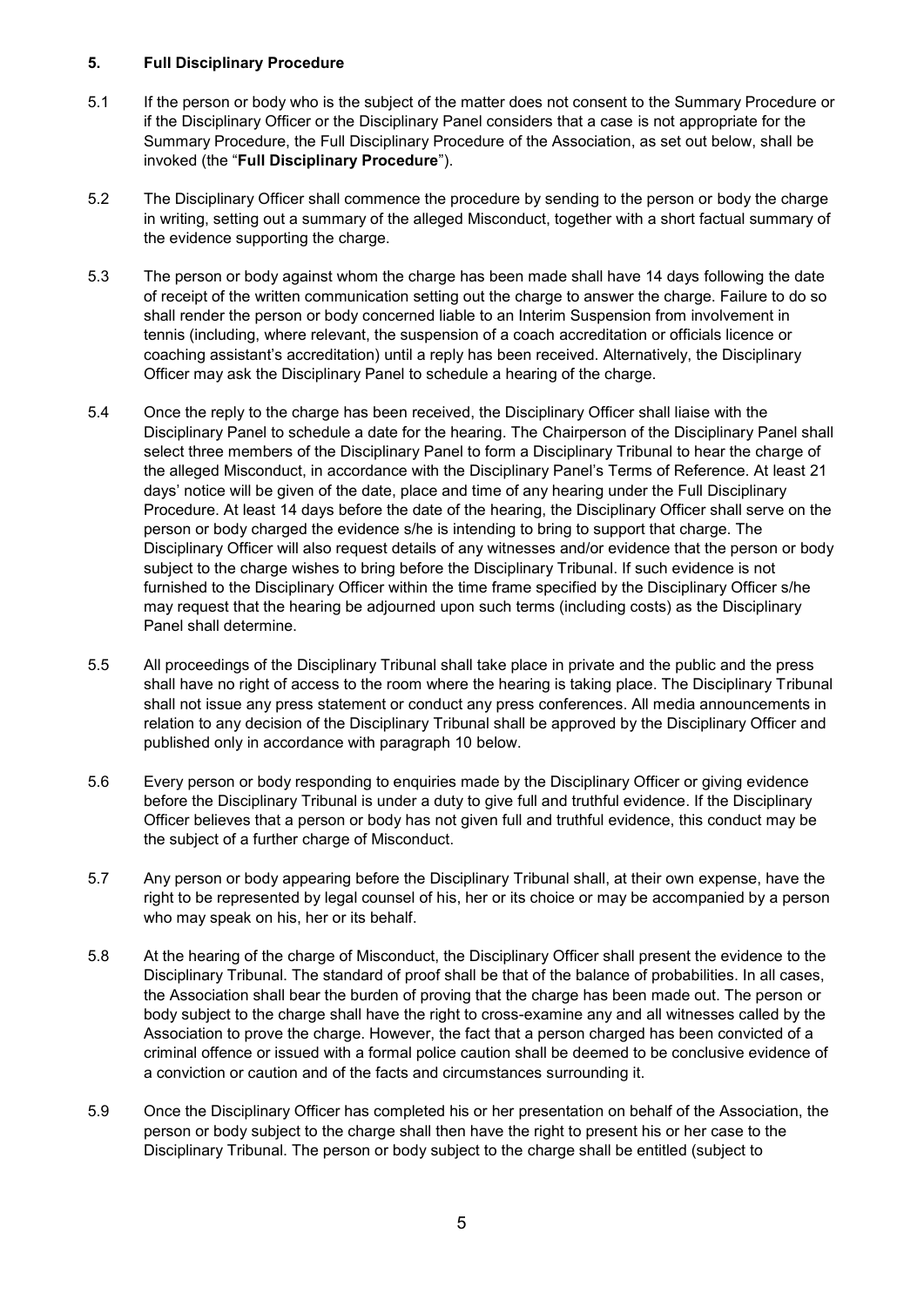considerations of relevance) to call all and any witnesses that s/he or it wishes to call. The Disciplinary Officer shall have the right to cross-examine such witnesses.

- 5.10 Once the person or body subject to the charge has completed his, her or its presentation, the Disciplinary Officer shall make his or her concluding remarks in support of the charge. The person or body subject to the charge shall then have the right to make concluding remarks or to have such remarks made on his, her or its behalf. Upon the conclusion of the closing submissions, the Disciplinary Tribunal will retire to consider its verdict.
- 5.11 The Disciplinary Tribunal shall consider its decision in private. It shall first consider whether or not the charge of Misconduct is proved. If it is so proved, then the Disciplinary Tribunal shall inform the person or body subject to the charge of this decision and invite him or it to raise matters in mitigation. Having heard such mitigation, the Disciplinary Tribunal shall retire to consider the appropriate sanction.
- 5.12 In reaching its decision, there is no requirement that the Disciplinary Tribunal be unanimous. It is sufficient if a majority of the Disciplinary Tribunal favour a particular conclusion – the casting vote shall be the Chairperson's in accordance with paragraph 3.6 of Schedule 2. No minority opinion or dissenting judgment shall be produced and no indication shall be given by the Disciplinary Tribunal to any party that its decision was other than unanimous.
- 5.13 Having reached its conclusion as to whether or not the charge has been proved, the Disciplinary Tribunal shall communicate that decision either at the time of the hearing or within 14 days thereafter. In all cases the Disciplinary Tribunal shall produce a written decision setting out the reasons for reaching its conclusions. This will be conveyed to the parties to the proceedings and their representatives (if any) as soon as possible and in all events within 14 days of the date of the hearing. The period for filing an appeal shall run from the date of the receipt of the written decision by the person or body involved.
- 5.14 In exercising its functions under this Code, the Disciplinary Tribunal shall have the power to regulate its own procedure. Without prejudice to the generality of this power it shall have the power:
	- (i) to extend or vary any limit set out in this Code including the 28 day limit referred to in paragraph 6.2 below;
	- (ii) to adjourn the proceedings, whether prior to a scheduled hearing date or during the hearing, to allow time for the submission of further evidence or for any other reason;
	- (iii) to ask questions directly of any party or witness to any proceeding before the Disciplinary Tribunal;
	- (iv) to admit or exclude evidence on grounds of relevance or failure to comply with directions;
	- (v) to make appropriate directions (whether in advance of the hearing or at the start or during the hearing) with respect to the conduct of proceedings before the Disciplinary Tribunal; and
	- (vi) to order that costs of, and in connection with, the hearing be paid for by a party.
- 5.15 In the course of any proceedings before the Disciplinary Tribunal, the Disciplinary Tribunal shall not be obliged to follow the strict rules of evidence and may admit such evidence as it thinks fit and accord such evidence such weight as it thinks appropriate in all the circumstances.
- 5.16 Subject to paragraph 6 below, a decision of the Disciplinary Tribunal shall be deemed to be a decision of the Association and be binding on all those set out in paragraph 1.1 above.

# **6. Appeals Tribunal Procedure**

6.1 Appeals may be made to the Appeals Tribunal in the following circumstances: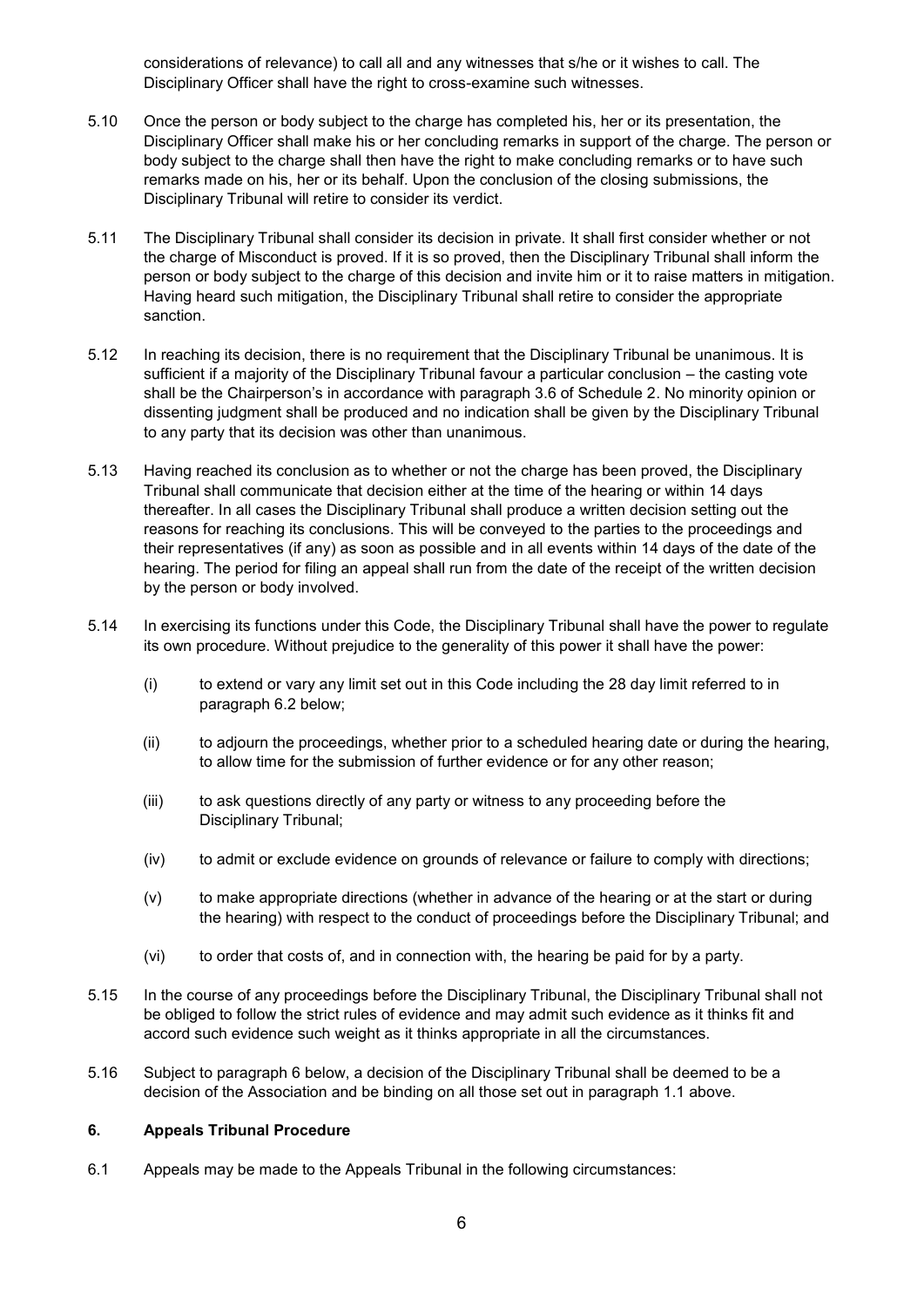- (i) a party found guilty of a charge of Misconduct or the Association may appeal against the decision of the Disciplinary Tribunal to the Appeals Tribunal on the ground that the Disciplinary Tribunal in its conduct or conclusions misdirected itself or otherwise reached an erroneous conclusion;
- (ii) save as to sub-paragraph 6.1(v) below, any directly affected person who disputes any decision of the Association reached on: (A) eligibility to play under the Rules; (B) interpretation of the Rules or any regulations of the Association; or (C) any non-disciplinary matter;
- (iii) any directly affected person who brings an appeal under Rule 49 against a decision or ruling of a Member;
- (iv) a tournament referee/tennis development manager/officiating manager refers an appeal to the Disciplinary Officer under the Competition Regulations;
- (v) the Association's competitions team refers an appeal to the Disciplinary Officer under the Competition Regulations;
- (vi) any directly affected person who disputes any decision reached on selection for any team representing Great Britain including but not limited to, the Davis Cup, Fed Cup and Olympic Teams, made by the Association or any Member on the grounds that the applicable selection criteria has not been followed;
- 6.2 Subject to sub-paragraph 5.14(i) above, an appellant shall have 28 days from the date of the relevant decision to submit a notice of appeal under paragraph 6.1.
- 6.3 The notice of appeal for an appeal under paragraph 6.1 shall set out the decision appealed against and the grounds upon which it is submitted that the Disciplinary Tribunal misdirected itself or otherwise reached an erroneous conclusion. Where the Association appeals to the Appeals Tribunal under sub-paragraph 6.1(i) above, it may apply to the Disciplinary Panel to continue any suspension imposed under paragraph 3 above until the Appeals Tribunal reaches its own decision.
- 6.4 Where on receipt of the Disciplinary Tribunal's decision, the Association wishes to reserve its right to appeal, it may apply to the Disciplinary Panel to continue such suspension imposed under paragraph 3 above until expiry of the period within which it can appeal, or until, if it does appeal, the Appeals Tribunal reaches its own decision.
- 6.5 Having received the notice of Appeal, the chairperson of the Disciplinary Panel shall instruct Sport Resolutions UK, as an independent dispute resolution service, to appoint the Appeals Tribunal for a specific case. The Appeals Tribunal shall consist of three persons with appropriate experience in accordance with the Arbitration Rules of Sport Resolutions UK selected by Sport Resolutions UK. The chairperson of the Disciplinary Panel will notify the parties of the composition of the Appeals Tribunal as soon as practicable and in any event no later than 14 days from the receipt of the notice to appeal. A date shall then be set for the hearing of the appeal, which shall be expedited in the case of an appeal under sub-paragraph 6.1(vi).
- 6.6 Subject to paragraph 6.14 below, the procedure set out in paragraphs 5 above shall apply to the appeal proceedings. For the avoidance of doubt, the Appeals Tribunal has the right to address questions of fact and questions of law.
- 6.7 The body against whose decision the appellant complains may be present at the appeal, and shall have the equivalent right to be heard as the appellant.
- 6.8 The hearing before the Appeals Tribunal will be a full re-hearing on the merits. The Appeals Tribunal will consider all of the documents and evidence submitted in relation to the matter and may request the recall of any witnesses previously heard. The Appeals Tribunal shall have power to admit new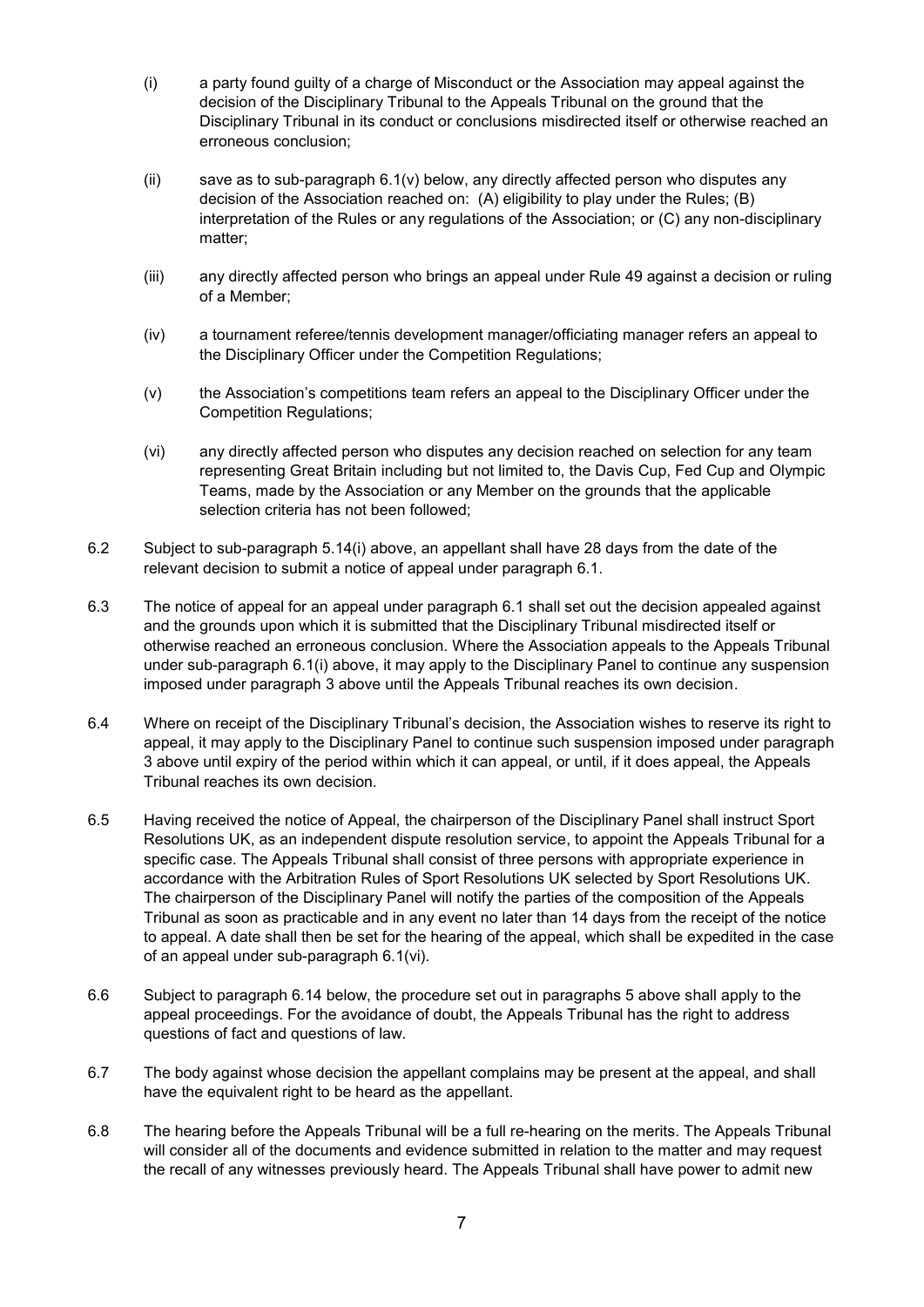evidence including evidence of any third party which the Appeals Tribunal considers is likely to be affected by the outcome of the appeal.

- 6.9 In light of the evidence received by it, the Appeals Tribunal will reach its decision. It shall have power to make a decision on the facts as it thinks fit (including, without limitation, the imposition of sanctions under paragraph 7 below). For the avoidance of doubt, it may cancel, reduce, confirm or increase the penalty under appeal or may restore a licence or an accreditation removed by the Disciplinary Tribunal.
- 6.10 A decision of the Appeals Tribunal is final and binding and shall be deemed to be a decision of the Association and be binding on all those persons set out in paragraph 1.1 above and any third parties whose evidence is admitted under paragraph 6.11 above.
- 6.11 In exercising its functions under this Code the Appeals Tribunal shall have the power to regulate its own procedure. Without prejudice to the generality of this power, it shall have the power:
	- (i) to extend or vary any limit set out in this Code;
	- (ii) to adjourn the proceedings, whether prior to a scheduled hearing date or during the hearing, to allow time for the submission of further evidence or for any other reason;
	- (iii) to ask questions directly of any party or witness to any proceeding before the Appeals Tribunal;
	- (iv) to admit or exclude evidence on grounds of relevance or failure to comply with directions;
	- (v) to make appropriate directions (whether in advance of the hearing or at the start or during the hearing) with respect to the conduct of proceedings before the Appeals Tribunal; and
	- (vi) to order that costs of, and in connection with, the hearing be paid for by a party.

#### **7. Sanctions and Costs**

- 7.1 If the Disciplinary Tribunal or the Appeals Tribunal finds a charge of Misconduct to have been proven under the Full Disciplinary Procedure, it may impose upon the person or body concerned:
	- (i) One of, or a combination of, the following sanctions as it considers appropriate to the type of Misconduct proven:
		- (a) suspension from competition or from taking part in any other capacity in any event sanctioned by the Association;
		- (b) permanent exclusion from competition or taking part in any other capacity in any event sanctioned by the Association;
		- (c) exclusion or suspension from coaching or playing at a Member or an Associate or at any event organised by a Member or an Associate;
		- (d) exclusion or suspension from officiating at a Member or an Associate or at any event organised by a Member or an Associate;
		- (e) exclusion or suspension from attending any event sanctioned by the Association or organised by a Member or an Associate;
		- (f) expulsion, suspension or exclusion from standing for, or holding, any office within the Association, either for a temporary period or permanently;
		- (g) a fine not exceeding £10,000;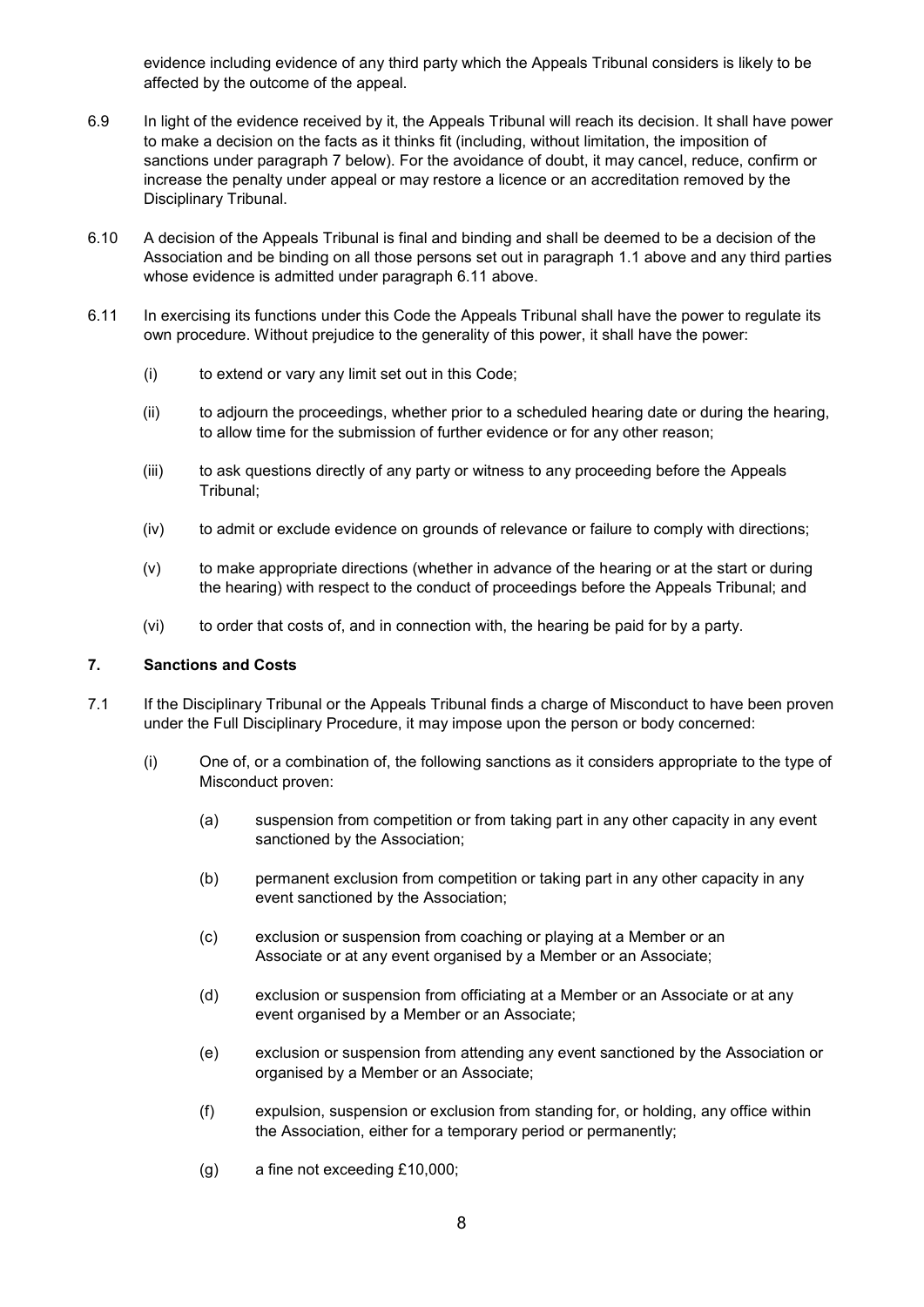- (h) the withholding of all or a proportion of any prize money earned by a player from an event or tournament;
- (i) a caution and/or censure in respect of his, her or its conduct;
- (j) a suspended penalty, being a penalty which is only invoked in the event that a person or body, subject to the Association's disciplinary power, commits another disciplinary offence within a stated time of the date of the decision;
- (k) the removal of an accreditation either for a temporary period or permanently;
- (l) the imposition of any such conditions on an accreditation as it sees fit; and/or
- (l) a requirement to attend appropriate training.
- (ii) A requirement to pay a contribution to, or all of, the costs of the disciplinary hearing.
- 7.2 In imposing or reviewing a suspension, the Disciplinary Panel or the Appeals Tribunal shall take into account the amount of interim suspension and/or suspension served by the person or body in deciding the appropriate period of such further suspension (if any) that should be imposed. Where the Disciplinary Panel imposes any period of suspension, that period of suspension shall run from the date set by the Disciplinary Panel which shall be not be:
	- (i) before the deadline for the submission of an appeal or, if earlier, when the person or body subject to the suspension confirms that they will not be submitting an appeal; and
	- (ii) where the person or body subject to the suspension submits an appeal in accordance with this Code, before the conclusion of such appeal process (should a suspension still be imposed).
- 7.3 The Disciplinary Tribunal or the Appeals Tribunal may recommend that a complete dossier of the evidence submitted in the course of the proceedings be prepared and sent to the police and other relevant authorities, together with an expression of the view of the Disciplinary Tribunal or the Appeals Tribunal that the matter should be investigated by such authorities to establish whether a criminal offence or other infringement has been committed.

# **8. Waiver of Minor Procedural Irregularities**

8.1 Without prejudice to the right of the Disciplinary Tribunal or the Appeals Tribunal to regulate its own procedure, where at any time in the course of any disciplinary proceeding carried out under the Rules or this Code there has been a breach of procedure or failure to follow any direction given, this shall not invalidate the proceedings unless such breaches have been such as to seriously and irremediably prejudice the position of the person against whom an allegation of Misconduct is made.

# **9. Arbitration Act 1996**

9.1 The procedures in this Code shall be governed by the Arbitration Act 1996 and amount to a binding arbitration agreement for the purposes of Section 6 of that Act. The seat of the arbitration shall be England.

# **10. Publication of Decisions**

- 10.1 The Association may publish details of any disciplinary action taken, including publication of any decision made by the Disciplinary Tribunal or Appeals Tribunal or any decision taken by the SPC or LRC or an Appeal Committee.
- 10.2 The Association may at any time during the disciplinary or appeals process notify Members, the ATP, WTA, ITF, UK Sport, UK Anti-Doping (UKAD), the British Olympic Association (BOA), the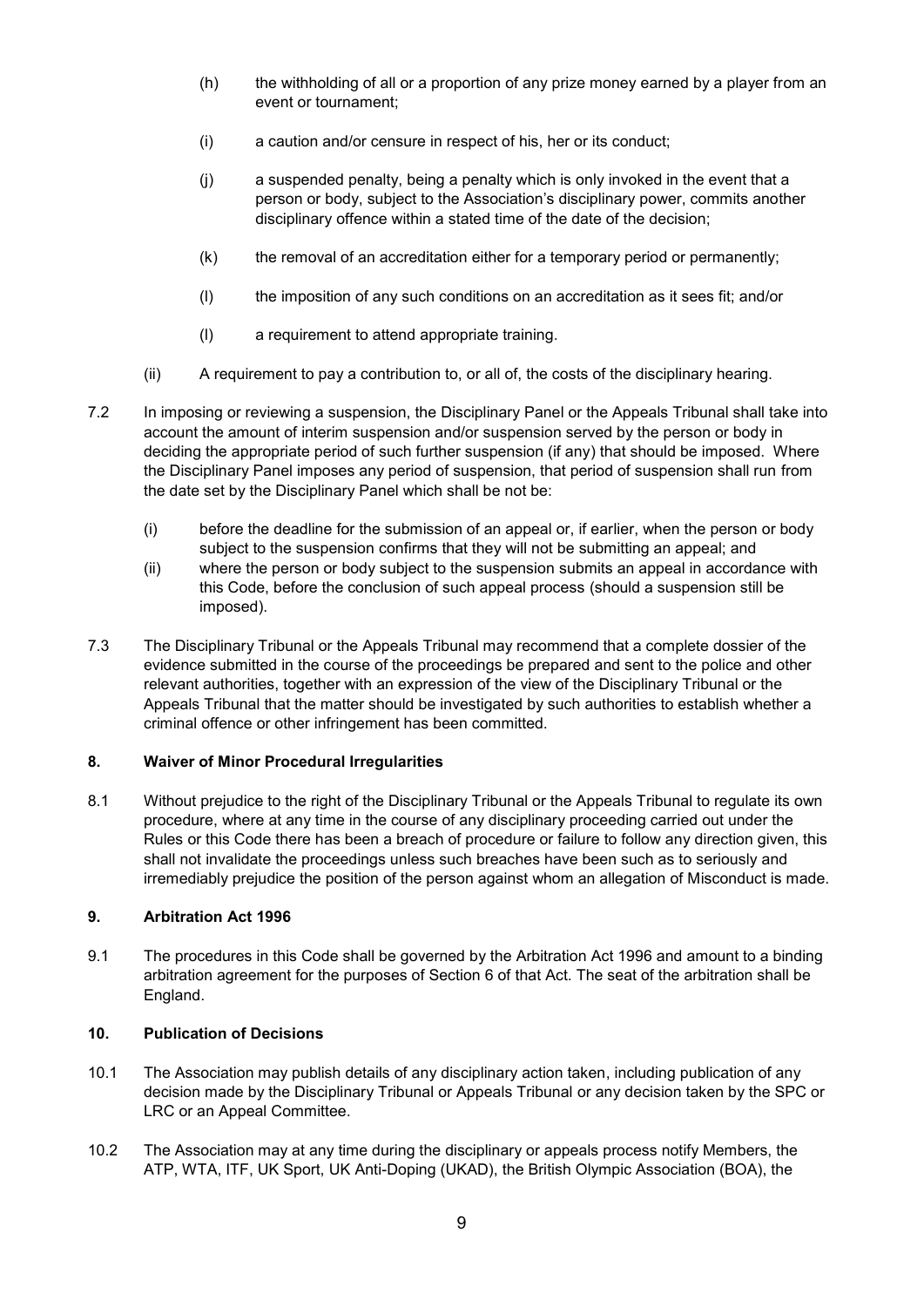International Olympic Committee (IOC), the International Paralympic Committee (IPC) or any other relevant authority of any details relating to the matter as such authority may need to know for the proper exercise of its functions.

10.3 Where it appears that public knowledge of a matter exists, prior to its determination, the Association reserves the right to confirm the details after notifying the persons or organisations concerned.

# **11. Recognition**

- 11.1 The Disciplinary Officer may, on behalf of the Association, recognise disciplinary sanctions imposed by the ATP, WTA, ITF, IOC and BOA or by a member of the ITF upon players subject to the Rules, or who wish to play in tournaments sanctioned by the Association, and, with the Chairman of the Association, decide that such sanctions shall be automatically applied. There shall be no right of appeal against this decision. Where, however, any such sanction is amended, varied, reduced, withdrawn or cancelled by the body imposing such sanction, the Disciplinary Officer shall equally recognise any such alteration to such sanction.
- 11.2 The fact that a person, player, committee or organisation is liable or has been subject to disciplinary proceedings under the rules of another governing body shall not affect the right of the Association to conduct its own separate and independent investigation into such alleged Misconduct or its right to prosecute and impose sanctions upon those subject to the Code.

# **12. Governing Law**

12.1 This Code shall be governed by and construed in accordance with English law.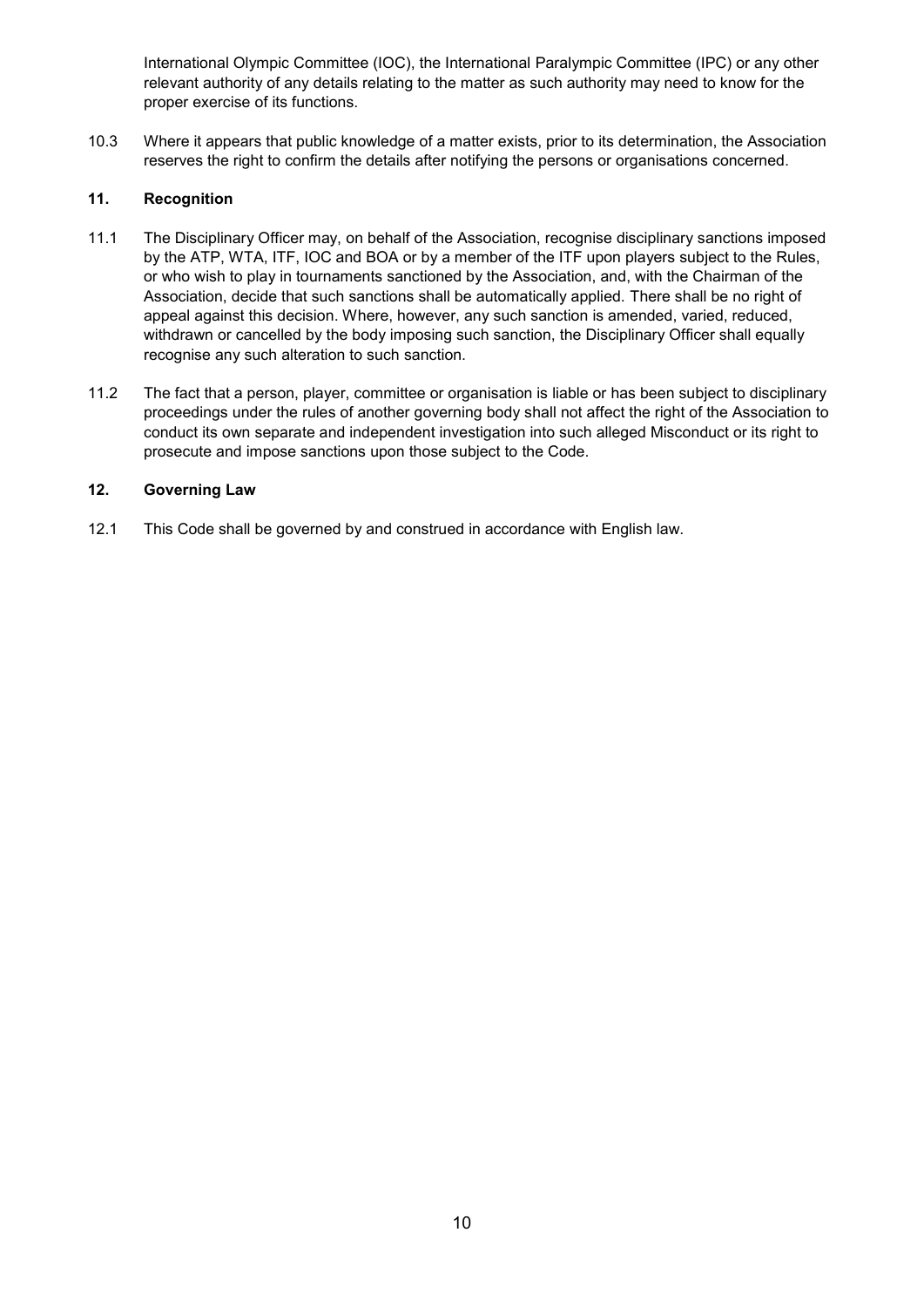# **SCHEDULE 1**

### **DISCIPLINARY OFFICER TERMS OF REFERENCE**

#### **1. Purpose**

1.1 The Disciplinary Officer acts on behalf of the LTA (the "**Association**"), exercising both the administrative and prosecutorial powers of the Association in relation to its disciplinary matters.

### **2. The Appointment of the Disciplinary Officer**

2.1 The Disciplinary Officer shall be appointed and may be replaced by the Association's Board (the "**Board**").

### **3. Areas of Responsibility**

### 3.1 Jurisdiction

In exercising the disciplinary powers of the Association, the Disciplinary Officer shall have responsibility for:

- (A) investigating allegations of Misconduct (as defined in the Code) following a formal complaint;
- (B) investigating matters which the Disciplinary Officer, in his or her sole discretion, considers may constitute Misconduct;
- (C) determining pursuant to paragraph 1.12 of the Disciplinary Code (the "**Code**") whether or not the Association has jurisdiction over a disciplinary matter; and
- (D) determining whether a matter should be dealt with by the Association or by another body in cases where either has disciplinary jurisdiction over a matter.

# **3.2 Interim Suspension**

If the Disciplinary Officer considers that a matter, allegation or complaint falls within the scope of the Association's disciplinary regime, the Disciplinary Officer shall have responsibility for:

- (A) determining whether the alleged Misconduct is of sufficient seriousness to warrant an Interim Suspension (as defined in the Code); and
- (B) implementing the Interim Suspension procedure as set out in paragraph 3 of the Code and liaising as necessary with the Disciplinary Panel.

# **3.3 Summary Procedure**

Whether or not the Disciplinary Officer sets in motion the Interim Suspension procedure, if the Disciplinary Officer considers that a matter, allegation or complaint falls within the scope of the Association's disciplinary regime, the Disciplinary Officer shall have responsibility for:

- (A) writing to the individuals or body concerned directly, seeking his, her or its views on the matter;
- (B) determining whether or not the severity of a matter warrants charging a person or a body with Misconduct;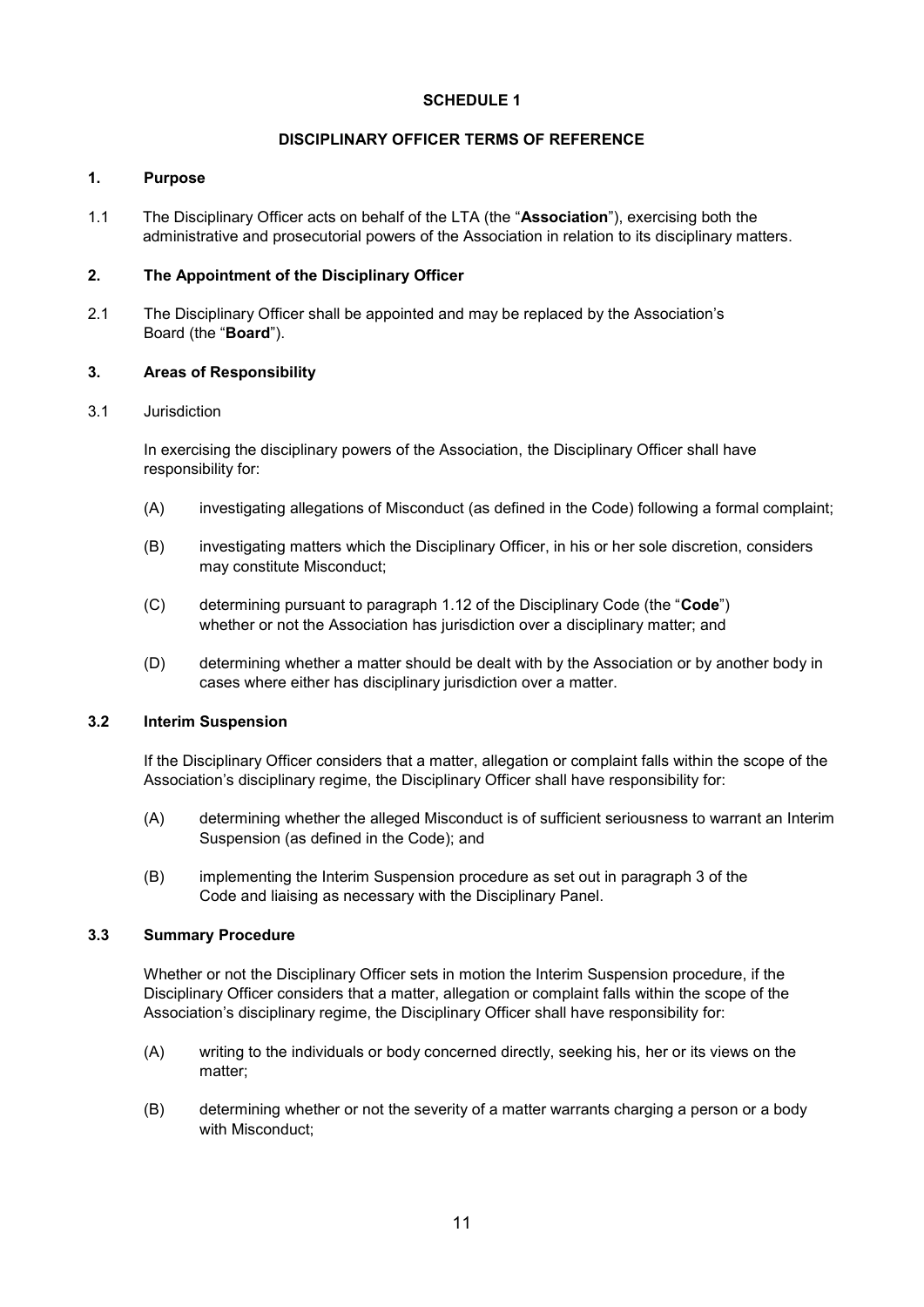- (C) if a person or body is charged with Misconduct, deciding whether it should be dealt with under the Summary Procedure (as defined in the Code) or if it should be dealt with under the Full Disciplinary Procedure (as defined in the Code) (subject to the power of the Disciplinary Panel to invoke the Full Disciplinary Procedure under paragraph 4.7 of the code); and
- (D) implementing the Summary Procedure as set out in paragraph 4 of the Code and liaising as necessary with the Disciplinary Panel.

# **3.4 Full Disciplinary Procedure**

If the person or body charged does not consent to the Summary Procedure, or if the Disciplinary Officer or the Disciplinary Panel considers that a case is not appropriate for the Summary Procedure, the Disciplinary Officer shall have responsibility for:

- (A) implementing the Full Disciplinary Procedure as set out at paragraph 5 of the Code and liaising as necessary with the Disciplinary Panel; and
- (B) acting as prosecutor on behalf of the Association under the Full Disciplinary Procedure.

# **3.5 Appeals Tribunal Procedure**

Under the Appeals Tribunal procedure as set out at paragraph 6 of the Code, the Disciplinary Officer shall have responsibility for:

- (A) managing the appeals referred to him or her pursuant to sub-paragraphs 6.1 (ii)-(v) inclusive of the Code;
- (B) if appropriate, applying to the Disciplinary Panel for a suspension imposed under paragraph 3 of the Code to be continued;
- (C) representing the Association at a hearing of the Appeals Tribunal pursuant to paragraph 6.9 of the Code.

# **3.6 Publication of Decisions**

The Disciplinary Officer shall be responsible for approving and/or publishing all media announcements in relation to disciplinary matters in accordance with paragraph 10 of the Code.

# **3.7 Recognition**

On behalf of the Association, the Disciplinary Officer shall be responsible for recognising any disciplinary sanctions imposed by other bodies in accordance with paragraph 11.1 of the Code and, with the Chairman of the Association, deciding whether such sanctions should automatically be applied.

# **3.8 Appointment of Disciplinary Panel Members**

The Disciplinary Officer, in conjunction with the Nominations Committee, shall compile a list of suitable candidates for appointment to the Disciplinary Panel and make these recommendations to the Board.

# **4. Other matters**

4.1 The Disciplinary Officer may be assisted in discharging his or her functions by other officers or employees of the Association and may delegate his or her formal functions and responsibilities to other officers or employees of the Association or, where appropriate, to external legal counsel. All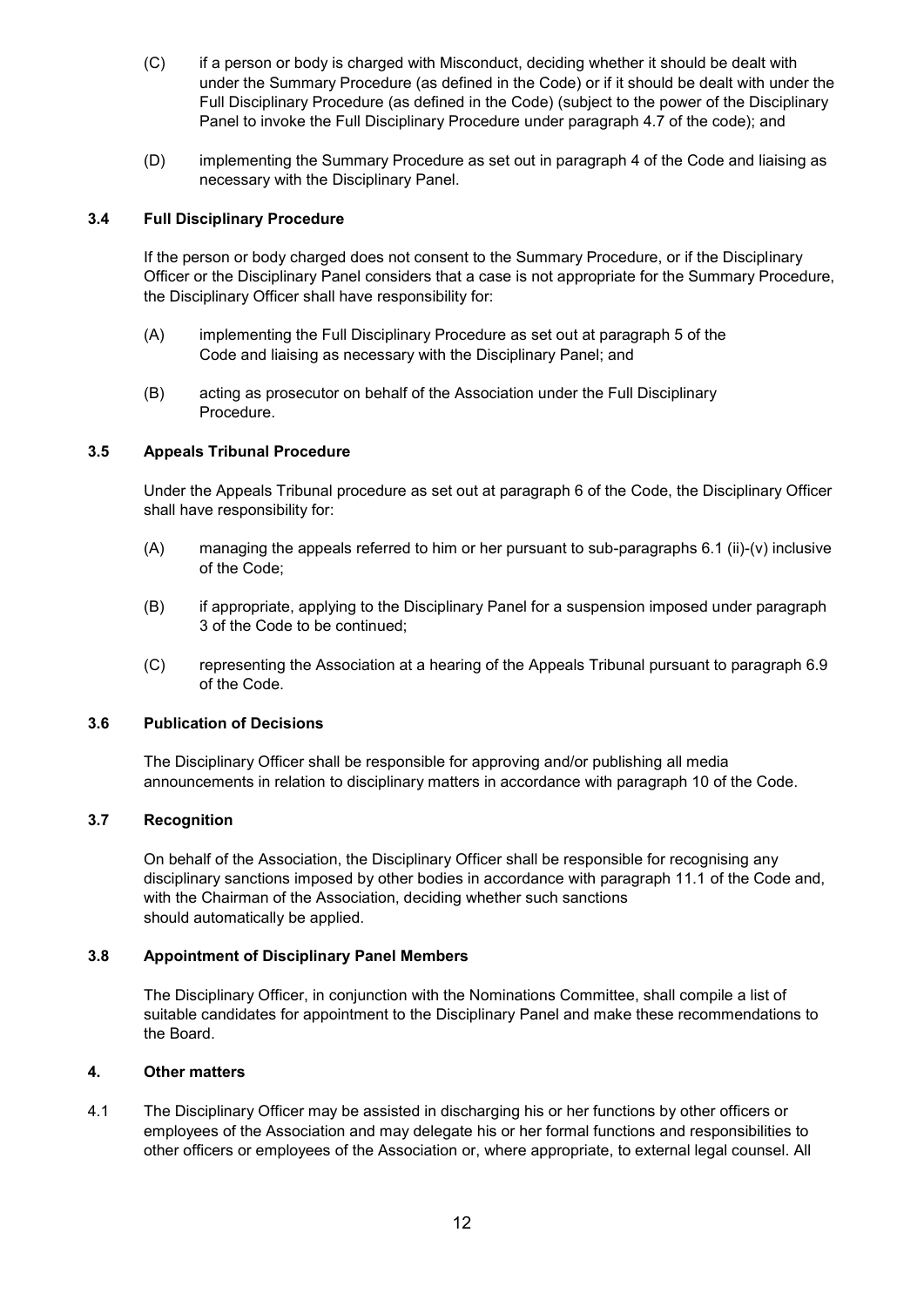reference to actions of the Disciplinary Officer in the Code shall include any action taken on his or her behalf by any other person authorised to do so by the Disciplinary Officer.

- 4.2 The Disciplinary Officer shall have access to sufficient resources in order to carry out his or her duties.
- 4.3 The Disciplinary Officer may obtain, at the Company's expense, outside legal or other professional advice on a matter within these Terms of Reference.
- 4.4 The Disciplinary Officer is authorised to seek any information it requires from any employee of the Company in order to perform his or her duties.
- 4.5 The Disciplinary Officer, in consultation with the Chairperson of the Disciplinary Panel shall, at least once a year, review:
	- (A) the provisions of the Code and all disciplinary matters dealt with over the course of the previous year; and
	- (B) his or her own performance, scope of duties and Terms of Reference, and recommend any changes considered necessary to the Board for approval.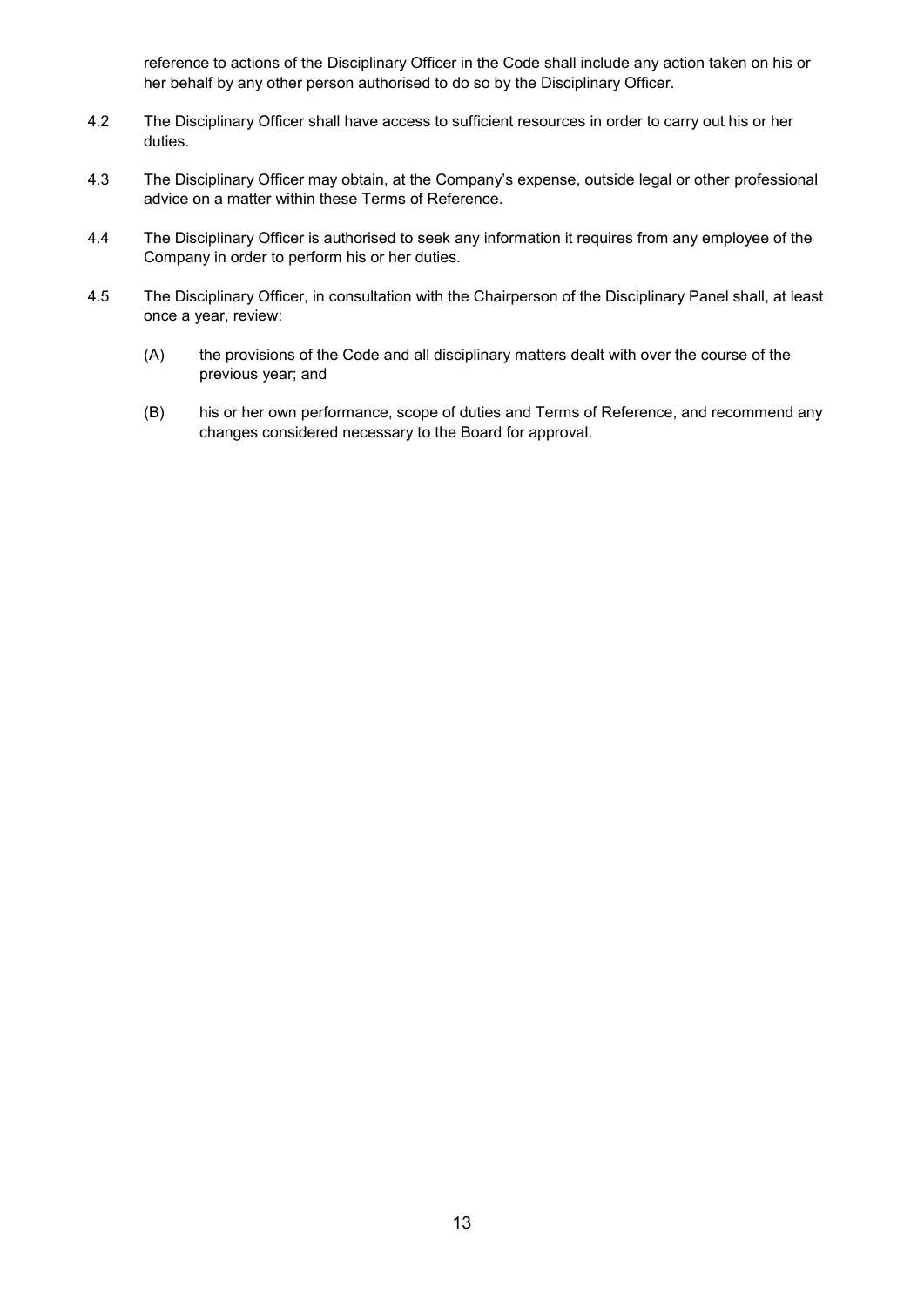# **SCHEDULE 2**

### **DISCIPLINARY PANEL TERMS OF REFERENCE**

### **1. Current Membership**

1.1 The current members of the Disciplinary Panel (the "**Panel Members**") shall be as set out on the LTA website from time to time.

### **2. Purpose**

- 2.1 The Disciplinary Panel is responsible for hearing and deciding upon each disciplinary matter referred to it by the Disciplinary Officer.
- 2.2 If a Full Disciplinary Procedure (as defined in the Disciplinary Code) is invoked, a disciplinary tribunal (the "**Disciplinary Tribunal**") is formed from amongst the members of the Disciplinary Panel to hear a charge of misconduct in accordance with the Disciplinary Code.

### **3. Membership**

- 3.1 The chairperson of the Disciplinary Panel (the "**Chairperson**") shall be independent of the LTA (the "**Association**"). S/he shall be a current or former member of the judiciary, Queen's Counsel, a junior barrister or solicitor of more than 10 years standing, and be selected by the Association's Board (the "**Board**") to be a Panel Member and to chair the Disciplinary Panel.
- 3.2 Following recommendations by the Disciplinary Officer and the Council Nominations Committee, the Board shall appoint a minimum of 6 Panel Members for an initial term of three years and may, at their discretion and with the endorsement of the Board, continue for a second term of three years. Subject to approval by the Board, any individuals who were Panel Members on 31 December 2017 may continue to serve as Panel Members until and including 31 December 2021, notwithstanding that they may have exceeded the maximum terms set out above. In case of any vacancies on the Disciplinary Panel, following recommendations by the Disciplinary Officer and the Council Nominations Committee, the Board shall appoint suitably qualified replacements.
- 3.3 A minimum of two of the Panel Members appointed by the Board shall be current or former members of the judiciary, Queen's Counsel, junior barristers or solicitors of more than 10 years standing.
- 3.4 From 1 January 2019, all Panel Members shall be independent of the Association.
- 3.5 For the purpose of these Terms, "independent" means any person who at the time of his or her appointment, or at any time up to five years prior thereto, shall not:
	- (A) be serving or have served as an LTA Officer, on the Board, on Council or in a senior LTA executive position;
	- (B) be or have been an employee or officer of the Association or a Member;
	- (C) have had a prior professional relationship with the LTA relevant to the functions of the Disciplinary Panel; or
	- (D) take up any such positions after the date of appointment as a Panel Member until his or her retirement, removal or vacation from that office.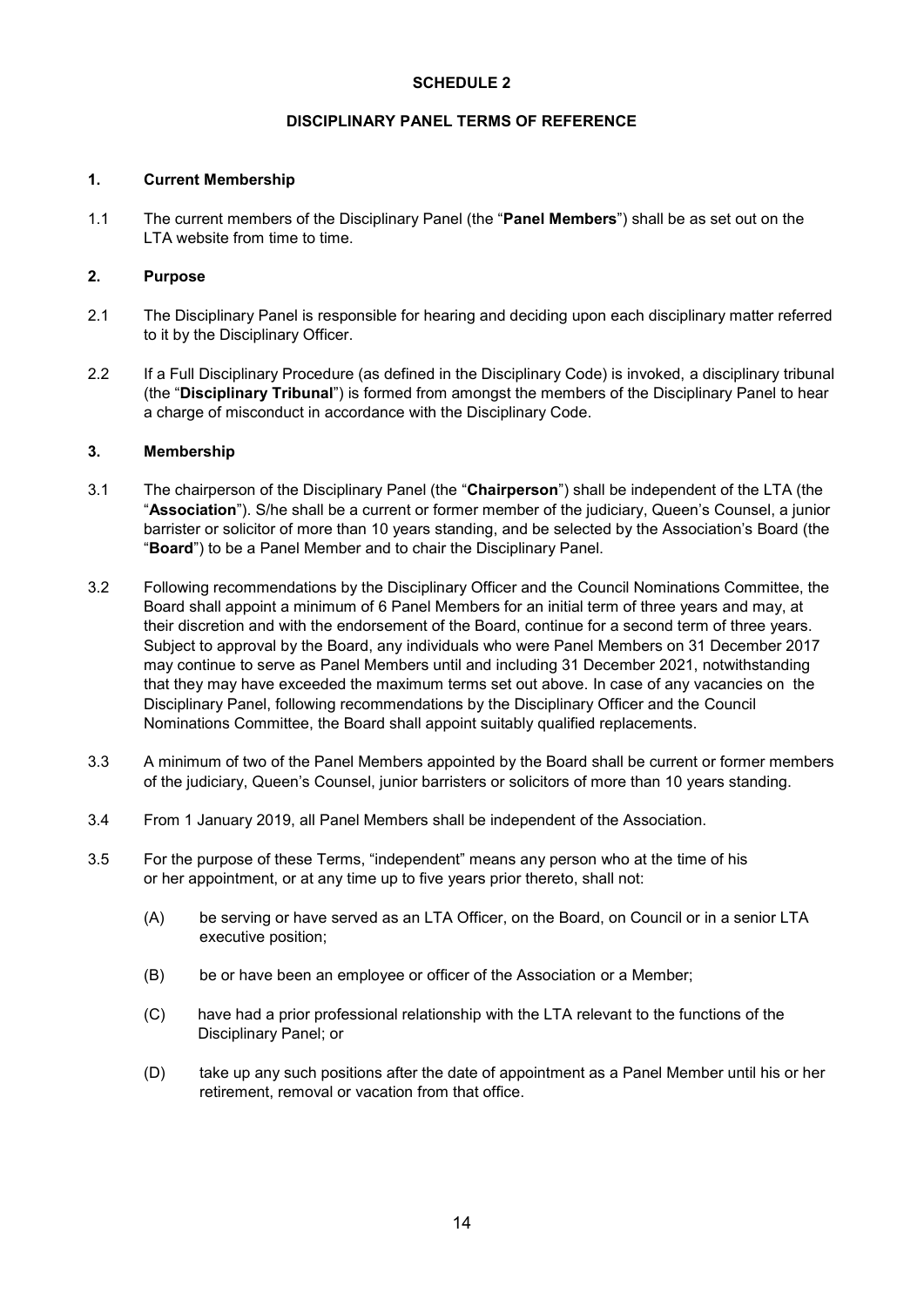3.6 The Chairperson of a Disciplinary Tribunal shall be one of the Panel Members appointed in accordance with paragraph 3.3 above. S/he shall have the casting vote in the case of a tie in a decision of the Tribunal.

# **4. Quorum**

- 4.1 When the Disciplinary Panel sits to hear a matter submitted to it by the Disciplinary Officer under the Full Disciplinary Procedure, three persons, one of whom shall be the Chairperson (or his or her nominee), shall constitute the Disciplinary Tribunal.
- 4.2 When the Panel meets for any other purpose, the quorum shall be three Panel Members of the Disciplinary Panel and there shall be no maximum.

# **5. Formation of a Disciplinary Tribunal**

- 5.1 A Disciplinary Tribunal is formed from amongst the Panel Members. The Chairperson, in consultation with the other members of the Disciplinary Panel, will determine the membership of each Disciplinary Tribunal.
- 5.2 The Chairperson may, in his or her sole discretion, appoint an external independent professional expert to advise, but not to sit on, the Disciplinary Tribunal in an individual case. Such independent external expert shall advise the Disciplinary Tribunal as to the evidence placed before him or her, but shall not count as part of the quorum, or be entitled to exercise any decision-making functions within the Disciplinary Tribunal.
- 5.3 No Panel Member may sit on the Disciplinary Tribunal for a particular case or matter where he or she has had what is, or may reasonably be thought to be, any prior involvement with the case or matter. Neither should they have any material financial, familial or other relevant interest in the outcome of the proceedings. Any Panel Member who is asked to sit on a Disciplinary Tribunal and who may have grounds for thinking that such involvement or interest may exist shall notify the Chairperson at the first available opportunity. The Chairperson shall decide whether or not the involvement or interest justifies the exclusion of that Panel Member from the Disciplinary Tribunal in respect of that matter.
- 5.4 Should a Panel Member become unable to hear a disciplinary matter following his or her appointment on a Disciplinary Tribunal for whatever reason, the Chairperson will appoint a suitable replacement.

# **6. Frequency of Meetings**

6.1 The Disciplinary Panel shall meet at least once a year and at such other times as the Chairperson shall require.

# **7. Notice of Meetings**

7.1 Meetings of the Disciplinary Panel shall be called by the Chairperson.

# **8. Minutes of Meetings**

- 8.1 The Association's company secretariat shall minute the proceedings and resolutions of all Disciplinary Panel meetings.
- 8.2 Minutes of meetings shall be circulated promptly to all Panel Members unless a conflict of interest exists.

# **9. Other Matters**

9.1 The Panel shall: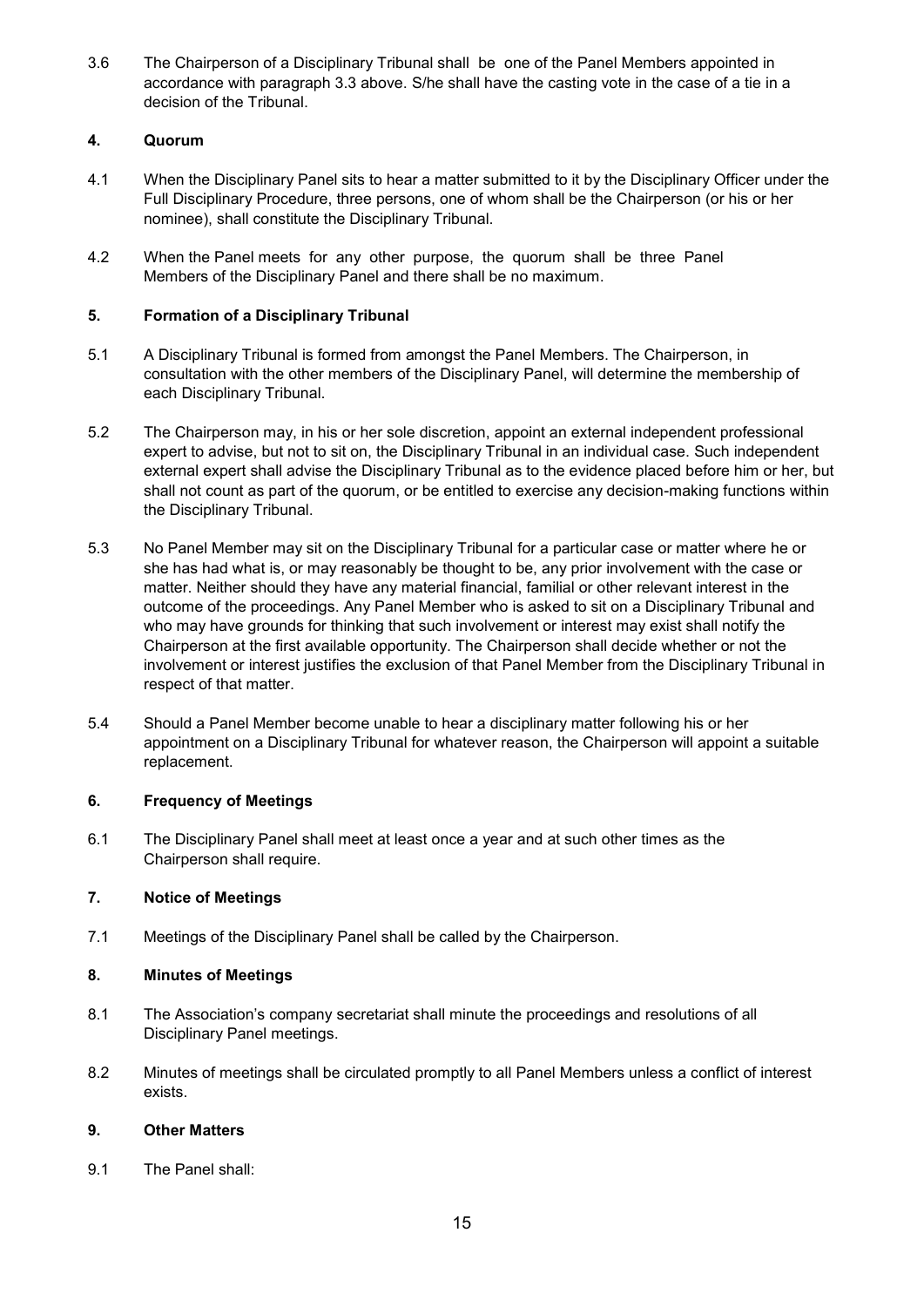- (A) have access to sufficient resources in order to carry out its duties, including access to the company secretariat for assistance as required;
- (B) be authorised to seek any information it requires from any employee of the Association in order to perform its duties; and
- (C) at least once a year, in relation to the preceding year:
	- (i) review any decisions made by the Disciplinary Officer as to whether or not to bring a charge of Misconduct against a person or a body;
	- (ii) review the matters heard by any Disciplinary Tribunals; and
	- (iii) review its own performance, constitution and Terms of Reference to ensure it is operating effectively and recommend any changes it considers necessary to the Board for approval.
- (D) The Board shall determine the LTA's policy on payment of fees and expenses for Panel members from time to time. The LTA/Board may also decide, on an *ex gratia* basis, to provide Panel members complimentary access to tickets to tennis events.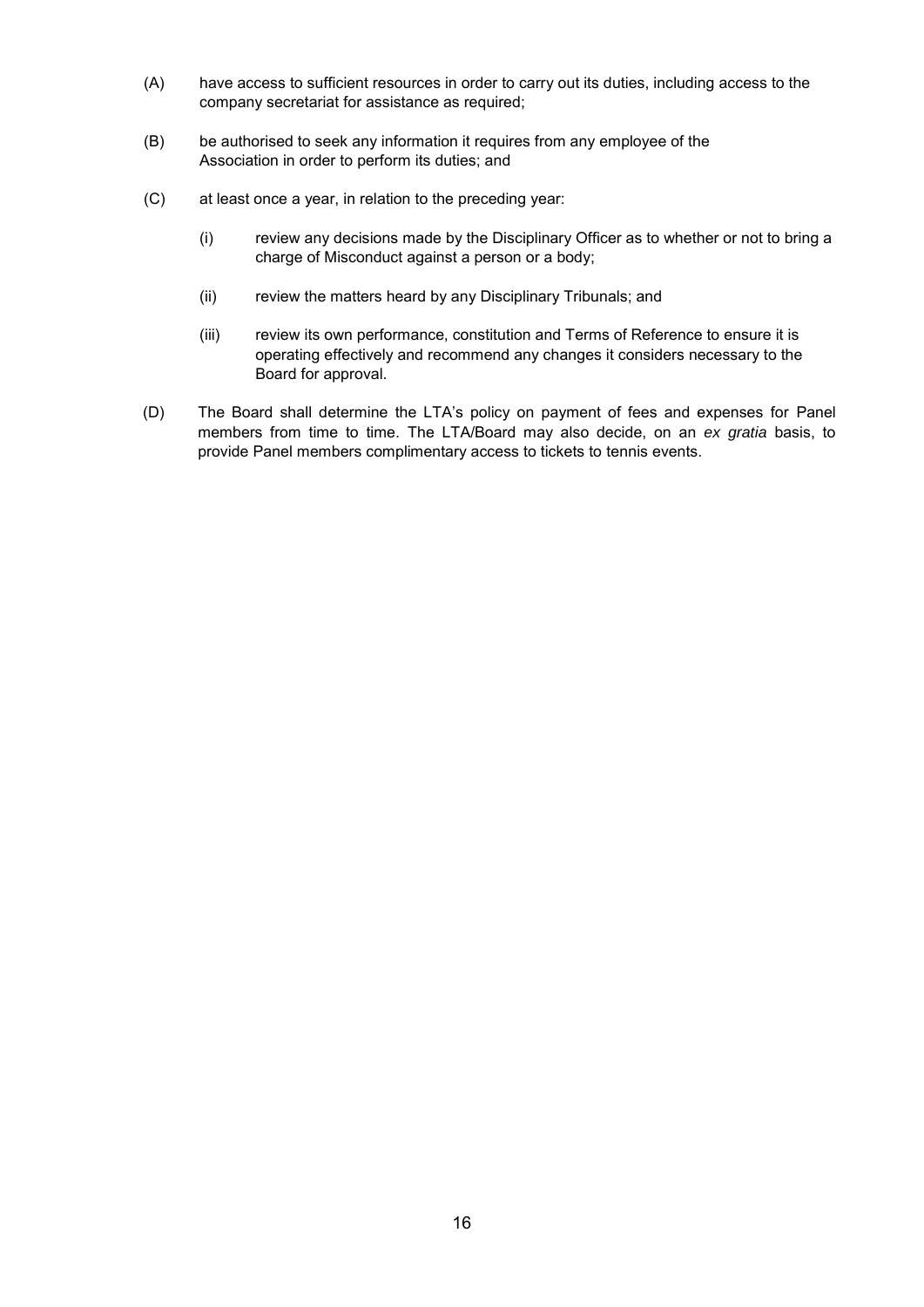### **APPENDIX 1**

### **TENNIS ANTI-DOPING PROGRAMME**

### **INTRODUCTION**

- 1. These Anti-Doping Regulations form part of the LTA Disciplinary Code and set out the LTA's Anti-Doping Programme.
- 2. The purpose of these Anti-Doping Regulations is to maintain the integrity of tennis, including the games of lawn and padel tennis, in Great Britain, the Channel Islands and the Isle of Man (**"Game"**) and to protect the health and rights of all players of the Game.
- 3. The effective date of these Anti-Doping Regulations is 1 January 2021 (**"ADR Effective Date"**).
- 4. All participants in (or in connection with) the Game must ensure that they are aware of (and must comply in full with) the most up-to-date versions of these Anti-Doping Regulations from time to time, including all codes, rules, documents and others referred to in or incorporated into them.

### **BACKGROUND**

- 5. Lawn Tennis Association Limited (**"LTA"**) is a member of ITF Limited, trading as the International Tennis Federation, the world governing body for the Game (**"ITF"**). The World Anti-Doping Agency (**"WADA"**) adopts, publishes and implements the World Anti-Doping Code (as amended from time to time, the **"WAD Code"**). The ITF is a signatory to the WAD Code. The ITF adopts and implements a "Tennis Anti-Doping Programme" (as amended from time to time, the **"ITF Programme"**) pursuant to the mandatory provisions of the WAD Code, as part of the ITF's continuing efforts to keep doping out of tennis.
- 6. As recognised by WADA and for the purposes of the ITF Programme, UK Anti-Doping Limited ("**UKAD**") is the "National Anti-Doping Organisation" for the United Kingdom.
- 7. UKAD is responsible for ensuring sports bodies in the United Kingdom are compliant with the WAD Code through implementation and management of the "UK National Anti-Doping Policy". UKAD is a non-departmental public body which is accountable to the United Kingdom Parliament.
- 8. UKAD adopts, publishes and implements "The UK Anti-Doping Rules" (as amended from time to time, the "**UKAD Rules**") which are intended to implement the requirements of the WAD Code on a national basis within the United Kingdom.
- 9. The UKAD Rules may be adopted and incorporated into the rulebook of any national governing body in the United Kingdom, and may be amended and/or supplemented to reflect the specificities of its sport provided that the rules remain compliant with the WAD Code.
- 10. As the national governing body for, and with responsibility for the governance and regulation of, the Game in Great Britain, the Channel Islands and the Isle of Man, the LTA has various anti-doping roles and responsibilities under the "UK National Anti-Doping Policy".

#### **ADOPTION OF THE UKAD RULES**

- 11. The LTA hereby adopts, as its own Anti-Doping Regulations, the UKAD Rules in their entirety (including any international standards and other documents stated to be adopted and incorporated into them), subject only to the specific amendments and supplemental provisions set out in paragraphs 13 to 28 below.
- 12. The latest version of the UKAD Rules is available on the UKAD website [\(www.ukad.org.uk\)](http://www.ukad.org.uk/).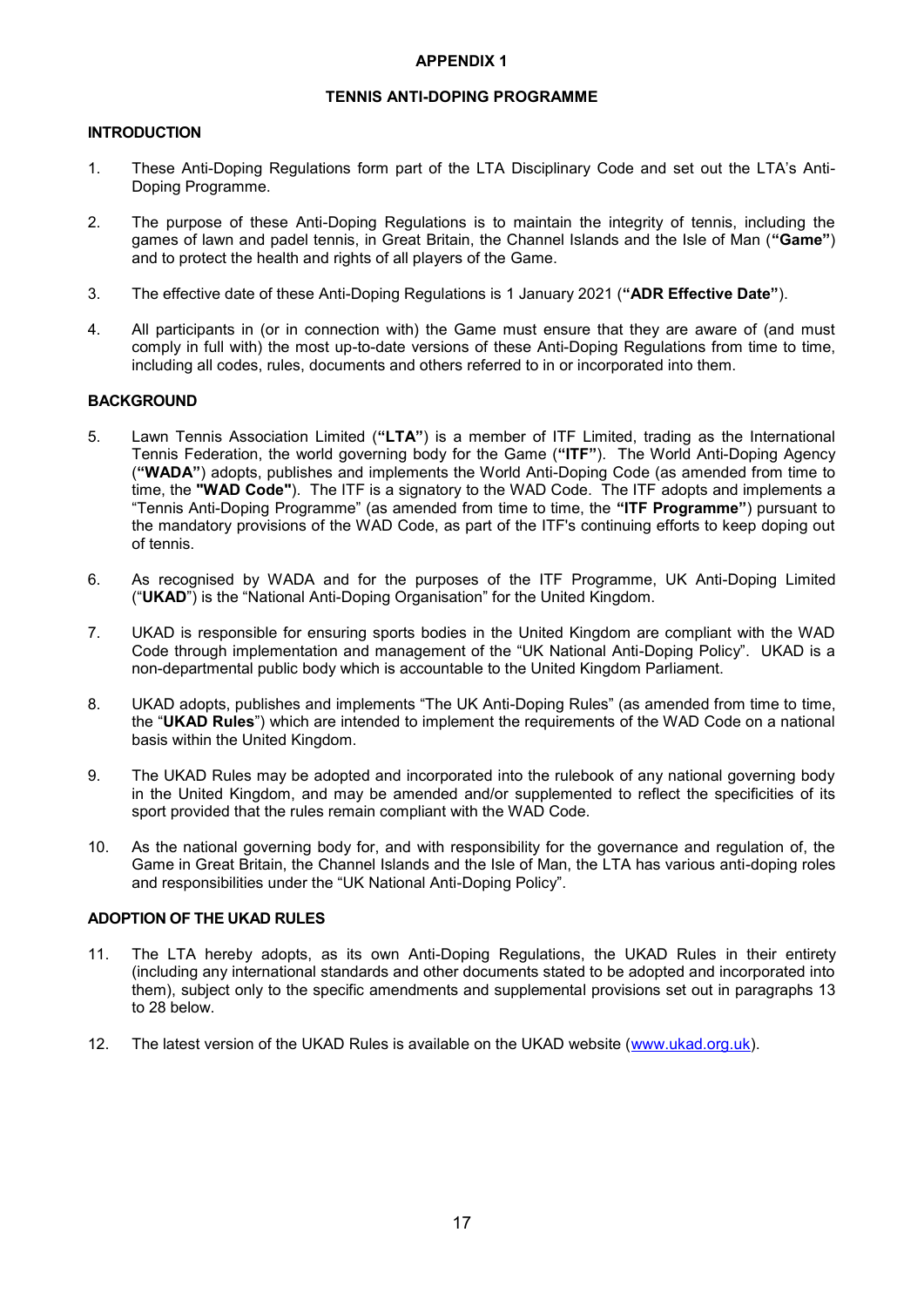#### **SCOPE AND APPLICATION**

- 13. The following paragraphs 14 to 17 replace Articles 1.2.1 to 1.2.3 of the UKAD Rules in these Anti-Doping Regulations.
- 14. These Anti-Doping Regulations apply to all participants in (or in connection with) the Game, including:
	- 14.1. all Players (including International-Level Players, National Level Players and Recreational Players) and Player Support Persons who are members of the LTA and/or of the LTA's Members or Associates or licensees of the LTA (including any clubs, teams, associations or leagues) or otherwise under the jurisdiction of the LTA;
	- 14.2. all Players (including International-Level Players, National Level Players and Recreational Players) and Player Support Persons entering or participating in such capacity in Events and other activities organised, convened, authorised or recognised by the LTA or any of its Members or Associates or licensees of the LTA (including any clubs, teams, associations or leagues), wherever held;
	- 14.3. any other Player (including International-Level Players, National Level Players and Recreational Players) or Player Support Person or other person who, by virtue of a contractual arrangement or otherwise, is subject to the authority or jurisdiction of the LTA for purposes of anti-doping; and
	- 14.4. any other person over whom the LTA has authority;

in each case, whether or not such person is a citizen of or resident in Great Britain, the Channel Islands or the Isle of Man.

- 15. Each participant will be bound by and must strictly comply in full with these Anti-Doping Regulations to the extent applicable to him (and that being without prejudice to any other anti-doping programme or rules applicable to him and with which he must also comply (in addition), including the ITF Programme).
- 16. Each participant will be deemed to have agreed:
	- 16.1. to submit to the authority of the LTA and UKAD to apply and enforce these Anti-Doping Regulations;
	- 16.2. to provide all requested assistance to the LTA and UKAD (as applicable) in the application and enforcement of these Anti-Doping Regulations, including cooperating fully with any investigation, results management exercise, and/or proceedings being conducted pursuant to these Anti-Doping Regulations in relation to any potential Anti-Doping Rule Violation(s);
	- 16.3. to submit to the exclusive jurisdiction of any NADP first instance tribunal convened under these Anti-Doping Regulations to hear and determine charges and related issues arising under these Anti-Doping Regulations;
	- 16.4. to submit to the exclusive jurisdiction of any NADP appeal tribunal and/or CAS panel convened under these Anti-Doping Regulations to hear and determine appeals made pursuant to these Anti-Doping Regulations; and
	- 16.5. not to bring any proceedings in any court or other forum that are inconsistent with the foregoing submission to the jurisdiction of the NADP first instance tribunal, the NADP appeal tribunal and CAS.
- 17. Certain participants who are subject to the authority of the LTA may also be subject to the anti-doping rules of other Anti-Doping Organisations, including the ITF Programme, and the same conduct of such participants may engage not only these Anti-Doping Regulations but also the rules of such other Anti-Doping Organisations. These Anti-Doping Regulations are not intended to limit the responsibilities of any participant under such other rules, including the ITF Programme. The jurisdictional and other issues arising when the same conduct engages these Anti-Doping Regulations and such other rules (including the ITF Programme) shall be resolved in accordance with the WAD Code.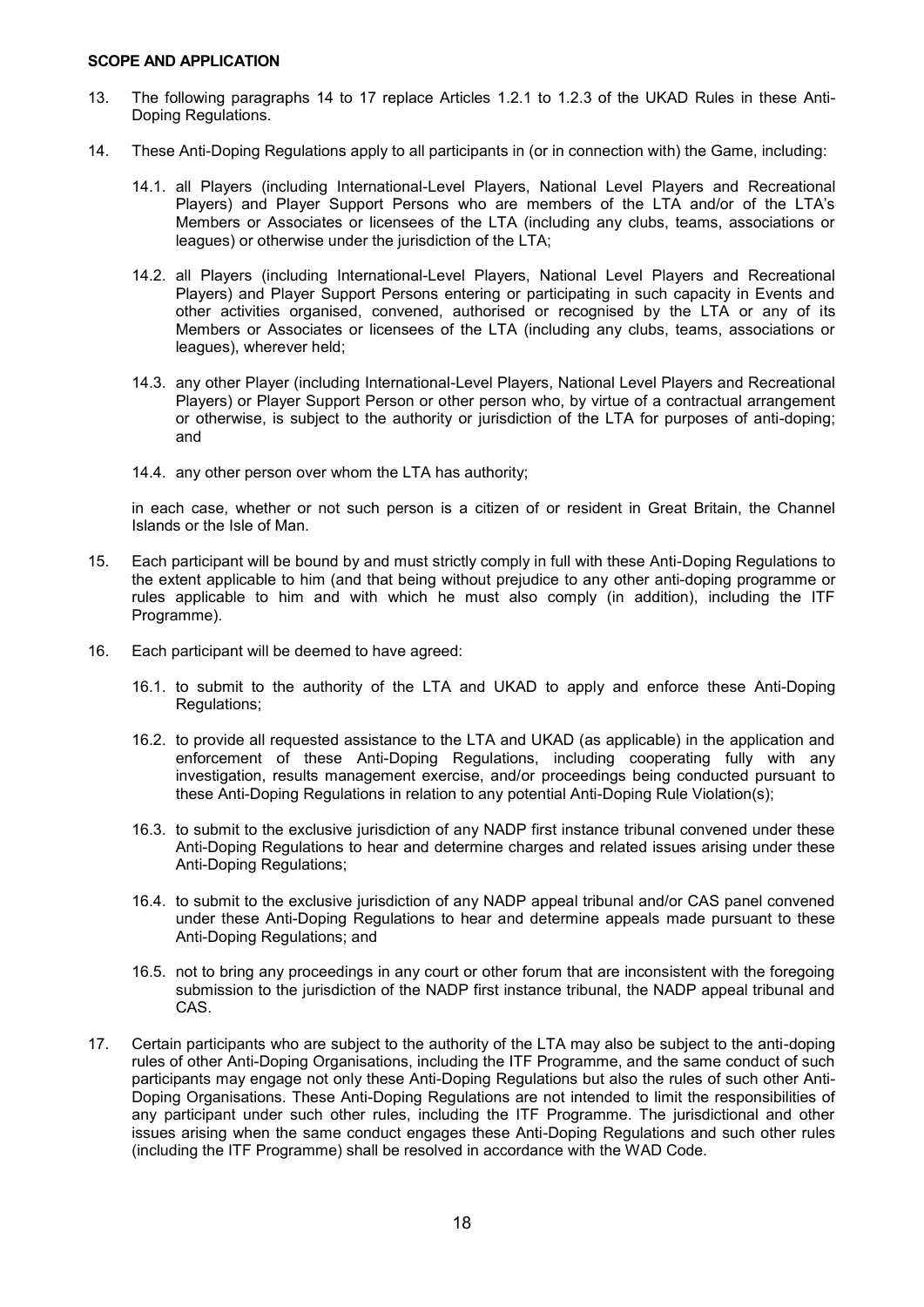#### **SPECIFIC AMENDMENTS AND SUPPLEMENTAL PROVISIONS**

- 18. The amendments and supplemental provisions set out in paragraphs 19 to 28 have been made (with the approval of UKAD) to reflect the specificities of the Game. For the purposes of these Anti-Doping Regulations, the UKAD Rules will be amended and supplemented by such provisions and will be interpreted and applied accordingly.
- 19. Subject to paragraphs 19 to 28 of these Anti-Doping Regulations, any capitalised term used in the UKAD Rules will have the meaning given to it in the UKAD Rules (including the appendix to them).
- 20. For the purposes of these Anti-Doping Regulations, any reference in the UKAD Rules to:
	- 20.1. an "**Athlete**" will be read and interpreted as a reference to a Player, and the terms National Level Athlete, Recreational Athlete and Athlete Support Person will be construed accordingly.
	- 20.2. the "**Code**" will be read and interpreted as a reference to the WAD Code.
	- 20.3. the "**Effective Date**" will be read and interpreted as a reference to the ADR Effective Date.
	- 20.4. an "**International-Level Athlete**" will be read and interpreted as a reference to an International-Level Player (as defined in paragraph 22.4 of these Anti-Doping Regulations).
	- 20.5. "**NGB**" will be read and interpreted as a reference to the LTA.
- 21. For the purposes of these Anti-Doping Regulations, the following terms will have the meanings respectively given to them below (which will substitute and replace the existing definitions in the UKAD Rules):
	- 21.1. **Competition:** A single race, match, game or other sport contest. In tennis specifically, any stand-alone competition held as part of an Event, such as a singles competition or a doubles or mixed doubles competition.
	- 21.2. **In-Competition:** means the period(s) so described in Article 5.3.4.
	- 21.3. **International Event:** has the meaning given to that term in the ITF Programme from time to time and, as at the ADR Effective Date, means an Event or Competition where the International Olympic Committee, the International Paralympic Committee, an international federation, a Major Event Organisation or another international sport organisation is the ruling body for the Event or appoints the technical officials for the Event. In respect of the ITF, an Event is an International Event if it is a Covered Event.
- 22. For the purposes of these Anti-Doping Regulations, the following terms will have the meanings respectively given to them below:
	- 22.1. **Associate:** an entity that is registered as such by the LTA and/or a Member in accordance with the LTA Governing Documents.
	- 22.2. **ATP:** the Association of Tennis Professionals (and/or any successor entities), the governing body of the worldwide men's professional tennis circuits, and which is administered and governed by ATP Tour, Inc., a corporation registered in the United States of America.
	- 22.3. **Covered Event(s):** has the meaning given to that term in the ITF Programme from time to time and, as at the ADR Effective Date, means the Grand Slam tournaments, Davis Cup, Billie Jean King Cup, Hopman Cup, the Olympic Tennis event, the Paralympic Tennis event, other IOCrecognised International Events, WTA tournaments and WTA Finals and WTA Elite Trophy, ATP Tour tournaments and ATP Finals, ATP Cup, Next Gen ATP Finals, ATP Challenger Tour tournaments, ITF Pro Circuit events, ITF World Tennis Tour events, ITF Juniors events, ITF Seniors events, ITF Wheelchair events, and ITF Beach Tennis Tour events.
	- 22.4. **International-Level Player:** any Player who enters or participates in more than one Covered Event (whether in qualifying or in main draw).
	- 22.5. **LTA Governing Documents:** the LTA Articles of Association, Rules, Standing Orders, or any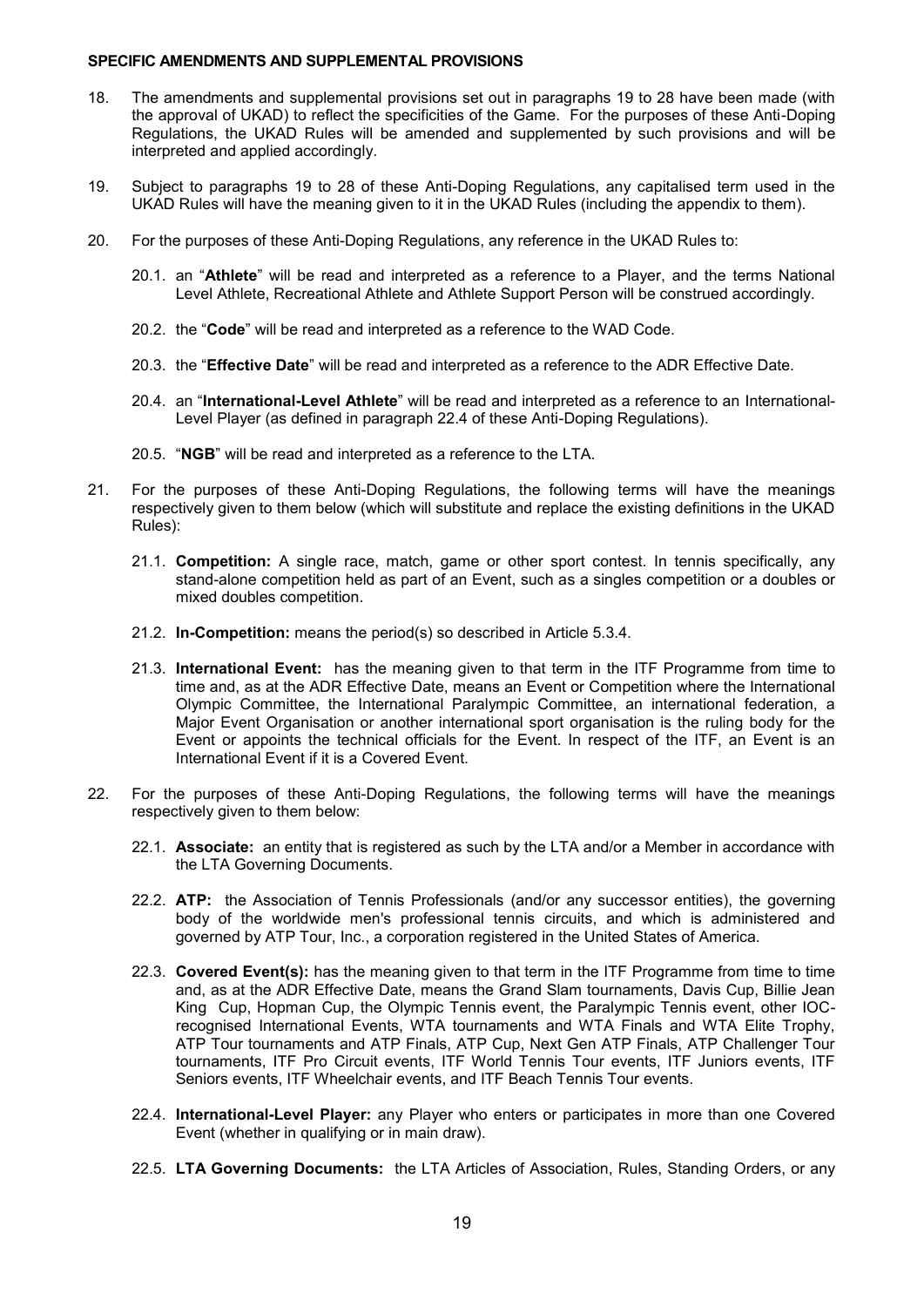other regulation, policy or guidance, as approved and adopted by the LTA from time to time.

- 22.6. **Member:** a member of the LTA, including a national, county or island association.
- 22.7. **Player:** a player of the Game, whether registered with the LTA or not, and including any player participating in a "local tennis league".
- 22.8. **Prize Money:** has the meaning given to that term in the ITF Programme from time to time and, as at the ADR Effective Date, means all of the consideration provided by the organiser of a Competition as a reward for performance in the Competition, whether monetary (i.e. cash) or non-monetary (e.g. a trophy, vehicle or other prize). Where the reward is attributable to performance as part of a team, the rules of the Competition may provide for how much of the reward is to be allocated to a Player for purposes of forfeiture under the Anti-Doping Regulations. Such rules will be without prejudice to the provisions of Article 9 with respect to doubles Prize Money. Any Prize Money forfeited must be repaid without deducting tax paid by or on behalf of the Player, unless the Player shows by means of independent and verifiable evidence that such tax has been paid and is not recoverable by the Player.
- 22.9. **WTA:** the Women's Tennis Association (and/or any successor entities), the governing body of the worldwide circuit of women's professional tennis events, and which is administered and governed by WTA Tour, Inc., a corporation registered in the United States of America.
- 23. **In-Competition Testing:** The following new (additional) Articles will be inserted into these Anti-Doping Regulations as Articles 5.3.4 and 5.3.5 (after the existing Article 5.3.3 of the UKAD Rules):
	- 5.3.4 The following periods will be deemed "In-Competition Periods" and Samples collected during such a period will be deemed to have been collected "In-Competition" for the purposes of these Anti-Doping Regulations and the WAD Code:
		- (a) from 11:59 p.m. local time on the day before the first match of the main draw (or of the qualifying draw, if the Player is participating in the qualifying draw) of the first Competition in which the Player is participating in an Event;
		- (b) through to the end of the Player's last match (in any Competition) in the Event and the Sample collection process related to that match that is conducted pursuant to notification of Testing given to the Player no more than 60 minutes after the Player's last match (120 minutes if the Player's last match in the Event is the final match in the Competition in question); or
		- (c) (where the Player is participating in the Event as a nominated member of a team) through to the end of the team's last match in the Event and the Sample collection process related to the team's last match in the Event that is conducted pursuant to notification of Testing given to the Player no more than 60 minutes after the team's last match in the Event (120 minutes if the team's last match in the Event is the final match in the Competition in question); or
		- (d) (where the Player withdraws from the Event after the time noted at Article 5.3.4(a), whether before or after playing in any match at the Event) until the end of any Sample collection process conducted pursuant to notification of Testing given to the Player no more than 60 minutes after the Player has given notice of such withdrawal to the official at the Event specified in the Event rules. If so requested, the Player shall remain at the Event venue for that 60-minute period to allow such notification to take place. If the Player's withdrawal is from a doubles Competition, their doubles partner must also submit to Testing at the same time if requested to do so and that Testing shall also be In-Competition Testing.
	- 5.3.5 If a Player withdraws or is defaulted from or 'no shows' at an Event after the time noted at Article 5.3.4(a), and the Player cannot be given notification of Testing within 60 minutes of the Event official being advised of the withdrawal or default or 'no show' because the Player is no longer at the Event venue, a Sample may be collected from the Player subsequently, and any Sample collected pursuant to the notification of Testing given to the Player within 12 hours of the time that the Player advised the Event official of their withdrawal or 'no show' will be deemed to have been collected In-Competition. The Player may be required to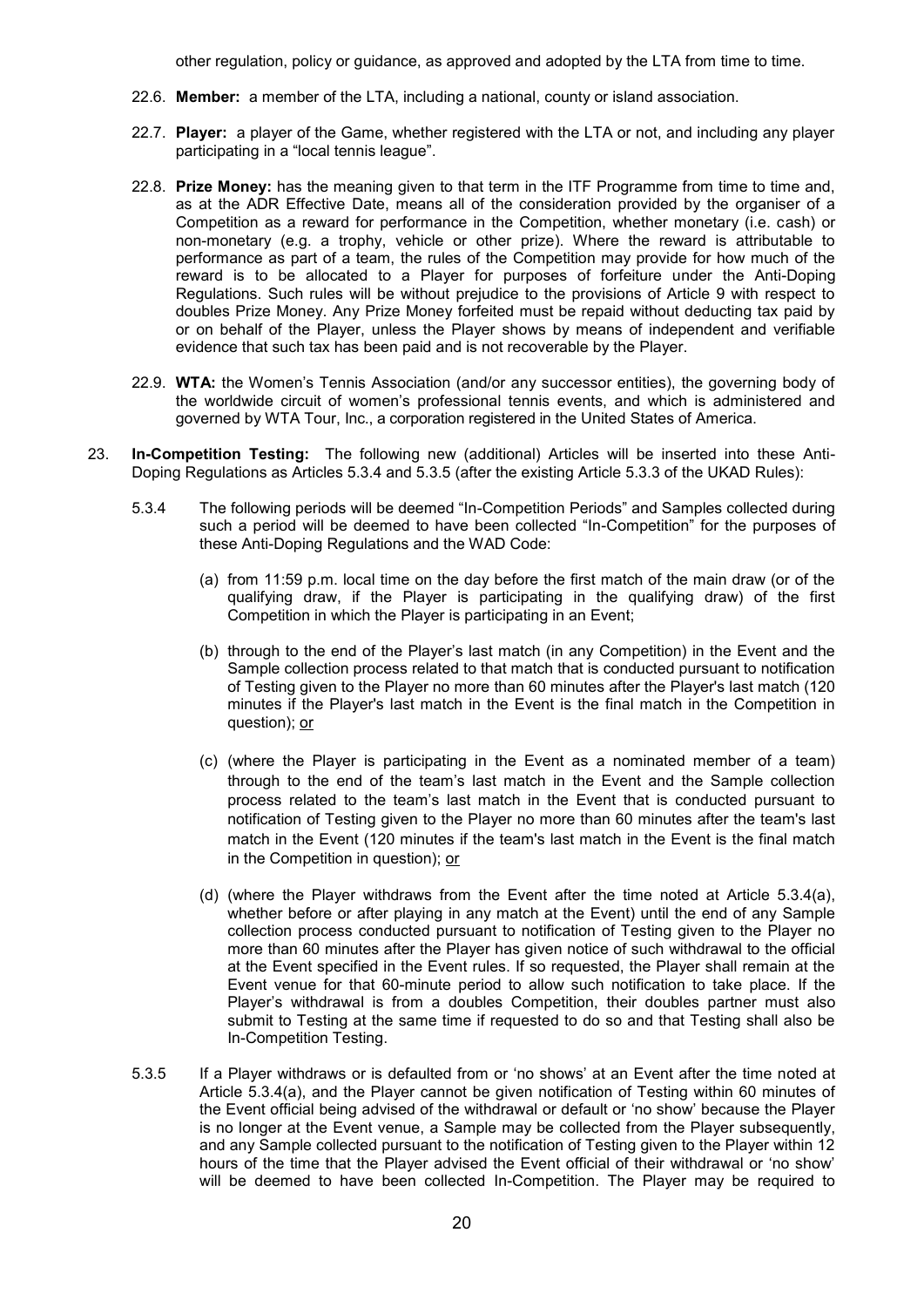contribute to the cost of the subsequent Sample collection in an amount up to £5,000. In addition, consideration will be given to whether the Player should be charged with an Article 2.3 Anti-Doping Rule Violation (Evading, or refusing or failing to submit to, Sample Collection).

- 24. **Disqualification of results of doubles partner:** The following new (additional) Article will be inserted into these Anti-Doping Regulations as Article 9.3 (after the existing Article 9.2 of the UKAD Rules):
	- 9.3 Where results obtained by a Player in a doubles Competition are Disqualified pursuant to Article 9.1 because of that Player's Anti-Doping Rule Violation in connection with or arising out of that doubles Competition, the result of the Player's doubles partner in that Competition will also be Disqualified, with all resulting Consequences, including forfeiture of all medals, titles, ranking points and Prize Money.
	- 9.4 Where results obtained by a Player in a doubles Competition are Disqualified pursuant to Article 10.1 because of that Player's Anti-Doping Rule Violation in relation to another Competition at that Event, the result of the Player's doubles partner in that doubles Competition will also be Disqualified, with all resulting Consequences, including forfeiture of all medals, titles, ranking points and Prize Money, unless the doubles partner establishes at a hearing, on the balance of probabilities:
		- (a) that they were not implicated in the first Player's Anti-Doping Rule Violation; and
		- (b) that the result in the doubles Competition was not likely to have been affected by the first Player's Anti-Doping Rule Violation.
	- 9.5 Where results obtained by a Player in doubles Competition(s) in an Event played subsequent to the Competition that produced the positive Sample are Disqualified pursuant to Article 10.10 because of that Player's Anti-Doping Rule Violation, the result of the Player's doubles partner(s) in such subsequent Competition(s) will not be Disqualified unless the LTA or UKAD establishes, to the comfortable satisfaction of the NADP tribunal, that the doubles partner(s) was implicated in the first Player's Anti-Doping Rule Violation.
- 25. **Forfeited Prize Money:** The existing Article 10.11 of the UKAD Rules will be deemed to be deleted and replaced by the following:
	- 10.11.1 If UKAD or the LTA recovers Prize Money forfeited as a result of an Anti-Doping Rule Violation, it will use it to defray the costs of operating the LTA's Anti-Doping Programme in terms of these Anti-Doping Regulations.
	- 10.11.2 There will be no readjustment of medals, titles, or ranking points for any Player who lost to a Player subsequently found to have committed an Anti-Doping Rule Violation, except where provision is made for such readjustment in the regulations of the relevant Competition.
- 26. **Commencement of Consequences forfeiture of ranking points:** The following new (additional) Article will be inserted into these Anti-Doping Regulations as Article 10.11.A (after the existing Article 10.11 and before the existing Article 10.12 of the UKAD Rules):
	- 10.11A For purposes of forfeiture of ranking points, the decision will come into effect at midnight on the Sunday nearest to the date that the decision is issued.

# **INTERPRETATION**

- 27. These Anti-Doping Regulations are to be interpreted and applied by reference to the purposes set out at paragraph 1.
- 28. In these Anti-Doping Regulations, unless the context otherwise requires:
	- 28.1. words denoting any one gender include all other genders;
	- 28.2. words denoting the singular include the plural and vice versa;
	- 28.3. words importing persons (except the word 'individual') will include associations, federations,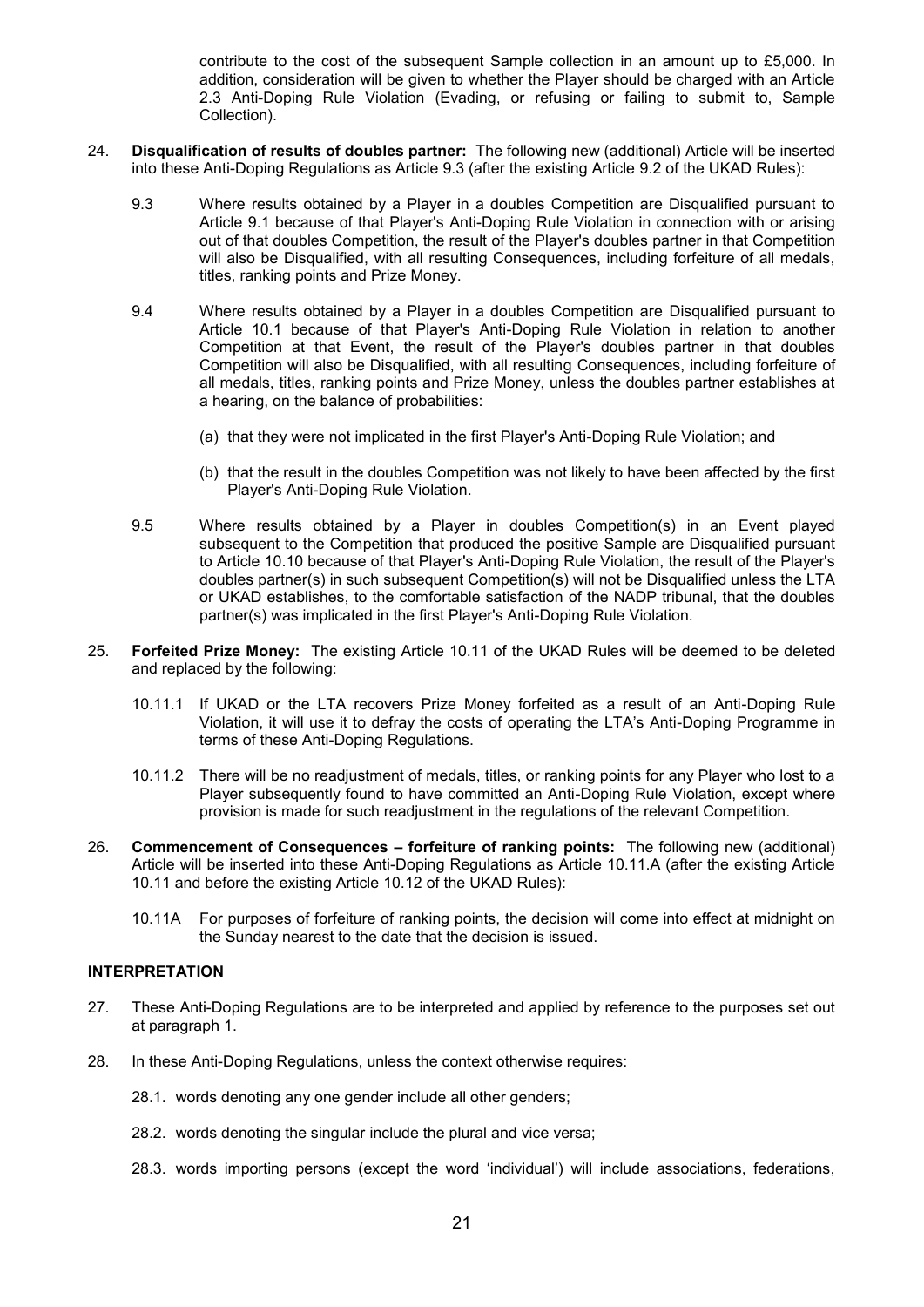corporations and other organisations whether incorporated or unincorporated;

- 28.4. the word 'days' will mean calendar days unless specified otherwise; and
- 28.5. any words following the terms 'including', 'include', 'in particular', 'for example' or any similar expression will be construed as illustrative, will not be exhaustive and will not limit the sense of the words, description, definition, phrase or term preceding those terms.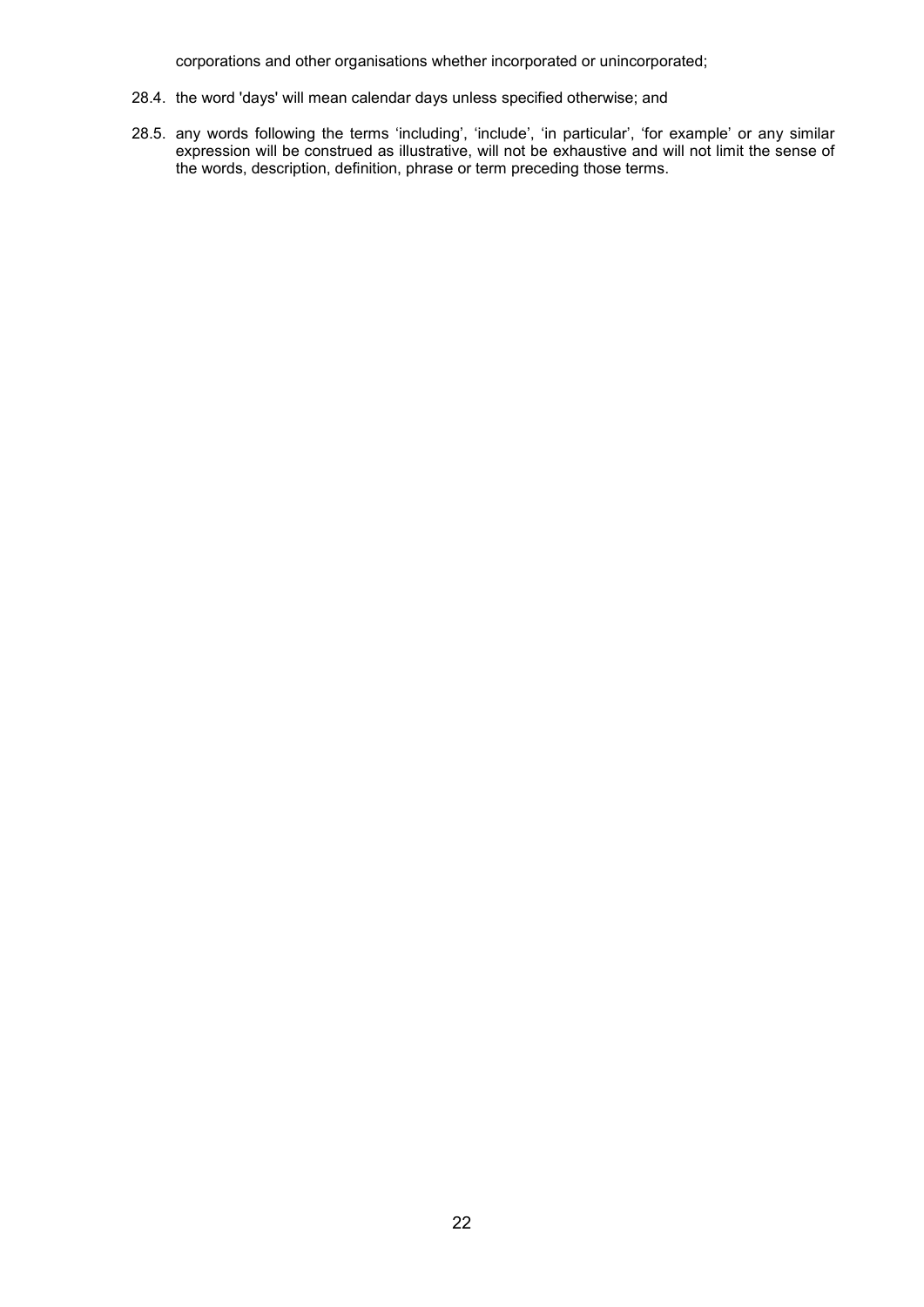# **APPENDIX TWO**

### **SAFEGUARDING PROCEDURES**

### **Introduction**

The LTA has a duty of care to ensure the safety and welfare of children, young people and adults at risk. This is recognised in the LTA Safeguarding Policies.

The LTA's duty towards children, young people and adults at risk has moral, ethical, contractual and statutory elements. The LTA adheres to current legislation including but not limited to: the Children Act 1989 and 2004, the Protection of Freedoms Act 2012, the Safeguarding Vulnerable Groups Act 2006, the Mental Capacity Act 2005, the Care Act 2014 and the Equality Act 2010.

In particular, for children and young people, the statutory guidance *Working Together to Safeguard Children* (HM Government, 2015) places clear requirements on sports' organisations to deliver high quality work with children, and to have in place rigorous safeguarding procedures and guidelines.

For adults at risk, the LTA follows the *London Multiagency Adult Safeguarding Policy & Procedures (SCIE, 2015) and the Care Act 2014* and seeks to promote safer community activities within tennis to prevent harm and abuse. Much of the LTA's duty in the protection of children, young people and adults at risk is met through the development of good practice across British tennis.

In order for this work to be successful, it is vital that the LTA can support and enforce the required standards. The Safeguarding Procedures ("Procedures") play a crucial role in this, by establishing a clear route within which complaints, concerns and enquiries are handled.

The Procedures reflect the need of those in registered venues, Counties and other tennis settings for flexible advice and support at the point of enquiry. They also provide a clear course along which more complex or serious matters will progress.

The Procedures also ensure that the most important decisions surrounding safeguarding cases for children, young people and adults at risk are made by an expert committee. The process for making decisions respects the needs of both the children, young people and adults at risk who require protection by the LTA and the needs of those who are subject to a complaint or investigation. This is so that the LTA can respond to cases involving children, young people and adults deemed at risk in a way that is both robust and fair. These Procedures do not provide a practice-manual for those involved in providing tennis opportunities to children and adults. These Procedures view safeguarding as a process of early intervention and prevention, to stop situations escalating; however, there are some situations that require protection when a child, young person or adult at risk has been harmed or likely to be harmed and require intervention to ensure their immediate safety. The LTA Safeguarding Team provides a range of training and general guidance for this purpose and can also offer individual advice on specific issues. Those who need such advice on good practice should in the first instance access the safeguarding pages on the LTA's website and if their query cannot be resolved, contact the Safeguarding Team. The Procedures explain how a specific case is handled after it is reported to the LTA.

The Safeguarding Team strives to implement the Procedures in a fair, open and efficient manner. The Safeguarding Team believes that British tennis should be a diverse and inclusive sport and implements these procedures in a way that supports the LTA's Equality & Diversity Policy. The LTA welcomes enquiries about these Procedures or about any other issues affecting the safety and welfare and protection of children, young people and adults at risk.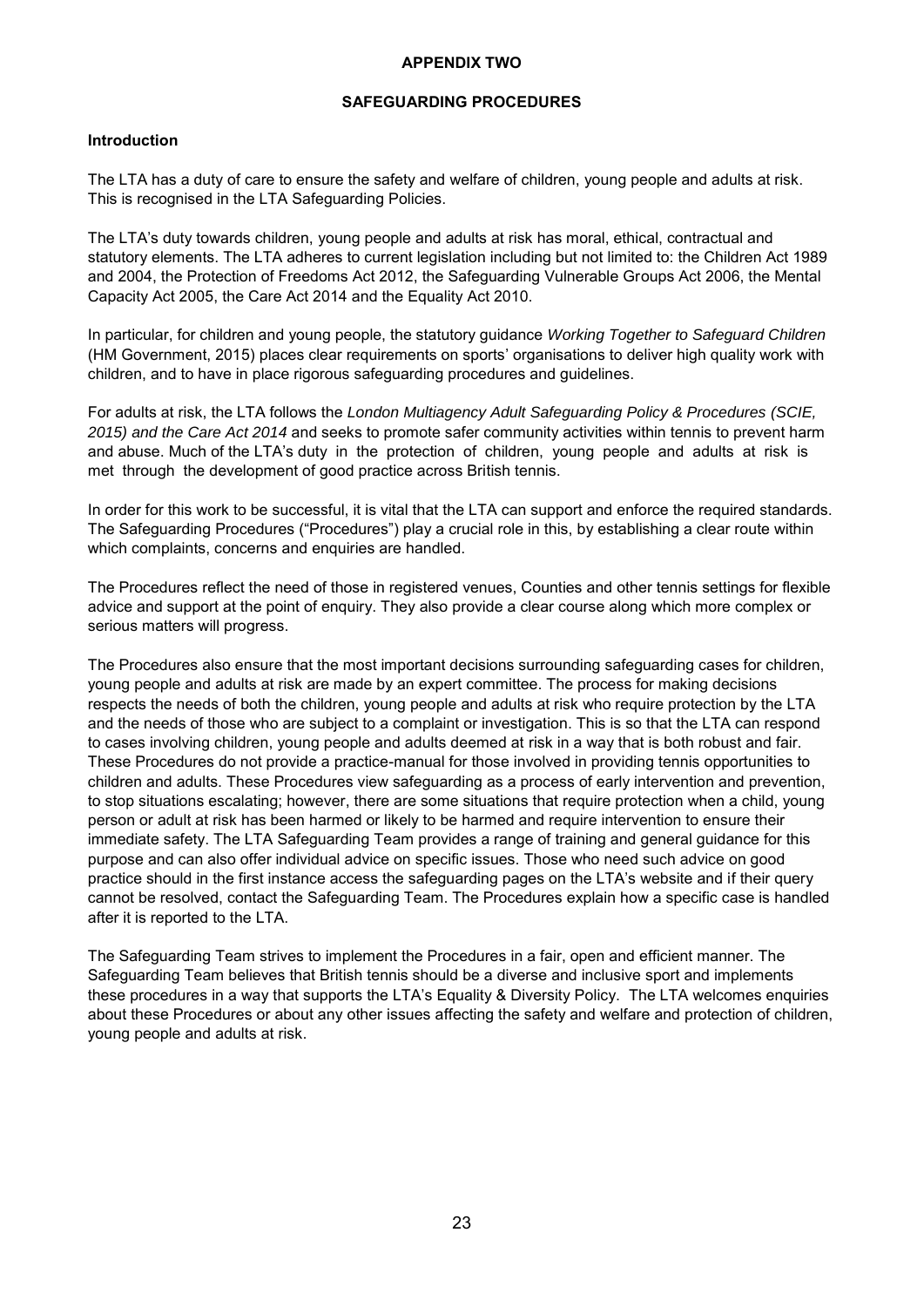LTA Safeguarding Team

Legal Services

The Lawn Tennis Association

National Tennis Centre

100 Priory Lane Roehampton London, SW 15 5JQ United Kingdom

Tel: 020 8487 7000

Email: safeguarding@LTA.org.uk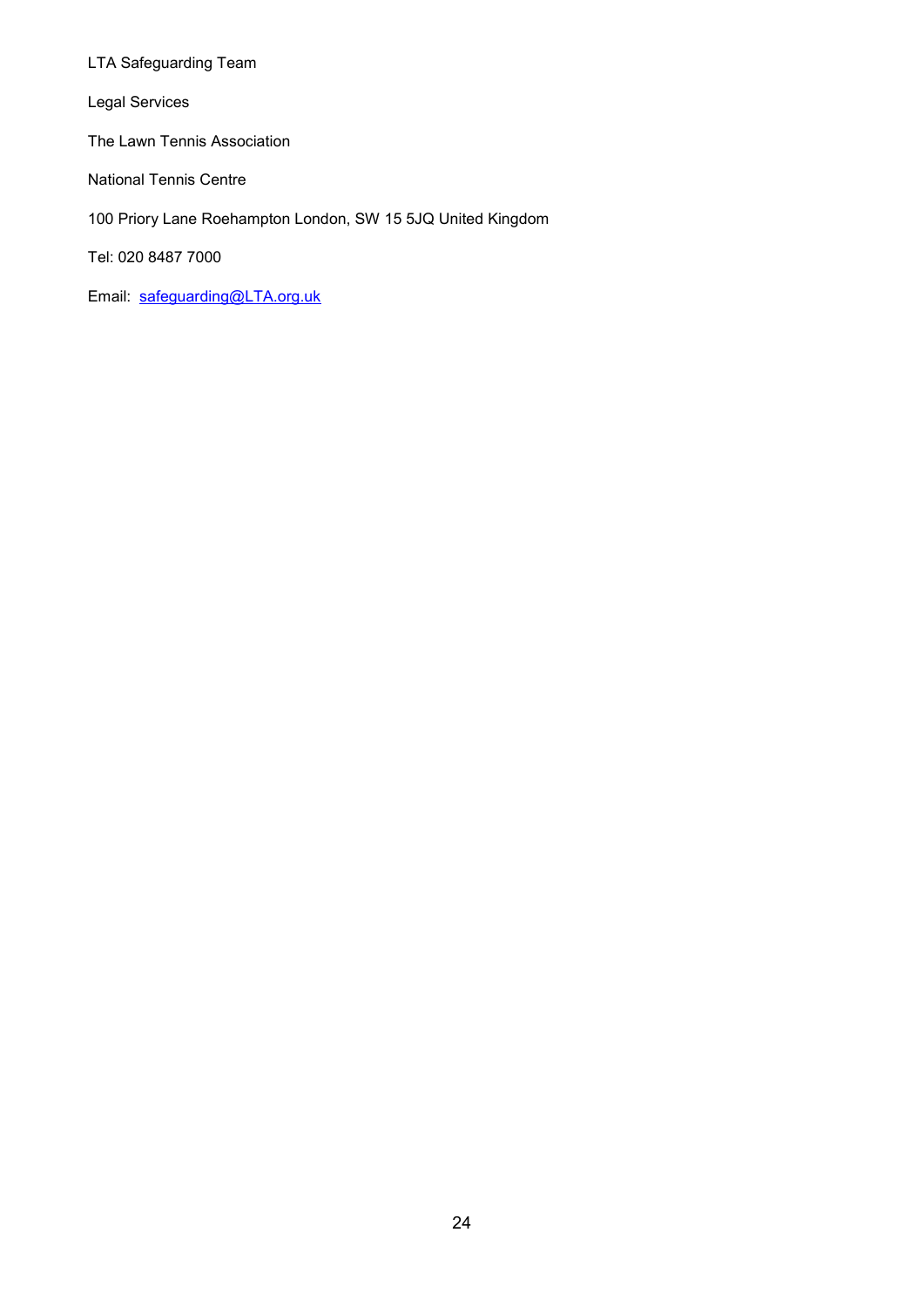# **Section A: Definitions**

In these Procedures the following words shall have the following meanings unless the context otherwise requires:

| "Adult"                   | any person eighteen years of age and over;                                                                                                                                                                                                                                                         |
|---------------------------|----------------------------------------------------------------------------------------------------------------------------------------------------------------------------------------------------------------------------------------------------------------------------------------------------|
| "Adult at Risk"           | any person eighteen years of age and over who is or may be in need of<br>community care services by reason of mental health, age, illness or<br>disability and who is or may be unable to take care of themselves, or<br>protect themselves against significant harm or exploitation;              |
| "Child"                   | a child is defined, in accordance with the Children Act 1989 in England and<br>Wales, as a person under the age of eighteen years; in Scotland in<br>accordance with the Children Scotland Act 1995 as up to their 16th<br>Birthday;                                                               |
| "Child Protection"/"CP"   | describes any matter or circumstance that triggers the LTA's duty to protect<br>against any act, statement, conduct, omission or other matter by a person<br>under the LTA's jurisdiction which harms a child, or poses or may pose a<br>risk to a child;                                          |
| "CPSU"                    | the Child Protection in Sport Unit of NSPCC;                                                                                                                                                                                                                                                       |
| "DO"                      | the Disciplinary Officer of the LTA as appointed under paragraph 3 of the<br>Code (to which these Procedures are appended);                                                                                                                                                                        |
| "Criminal Record Check"   | includes Disclosure and Barring Service (DBS) checks, Protecting<br>Vulnerable Groups (PVG) Scheme and overseas criminal record checks;                                                                                                                                                            |
| "HoS"                     | the person appointed to carry out the duties of the LTA Head of<br>Safeguarding from time to time (or their nominee within the LTA<br>Safeguarding Team);                                                                                                                                          |
| "Level One case"          | a Safeguarding case which the HoS does not deem necessary to refer to<br>Level Two of these procedures;                                                                                                                                                                                            |
| "Level Two case"<br>"LTA" | a Safeguarding case which the HoS deems necessary to referto the<br>Safeguarding and Protection Committee (SPC) or another LTA Committee<br>or Panel;<br>the Lawn Tennis Association Limited (the national governing body of tennis<br>in Great Britain, the Isle of Man and the Channel Islands); |
| "Procedures"              | means the Safeguarding Procedures;                                                                                                                                                                                                                                                                 |
|                           |                                                                                                                                                                                                                                                                                                    |
| "Safeguarding case(s)"    | a matter which is deemed by the HoS to raise concerns about a child, young<br>person or adult at risk, which decision is not overruled by the SPC;                                                                                                                                                 |
| "Safeguarding Team"       | means the Safeguarding department of the LTA;                                                                                                                                                                                                                                                      |
| "Social Care"             | the name used to define statutory local authority social services for both<br>children and adults;                                                                                                                                                                                                 |
| "SPC"                     | the Safeguarding and Protection Committee is appointed by the Board of<br>the LTA in accordance with the terms of reference set out in Schedule 1 to<br>Appendix Two; and                                                                                                                          |
| "Tennis Activities"       | any activity in tennis.                                                                                                                                                                                                                                                                            |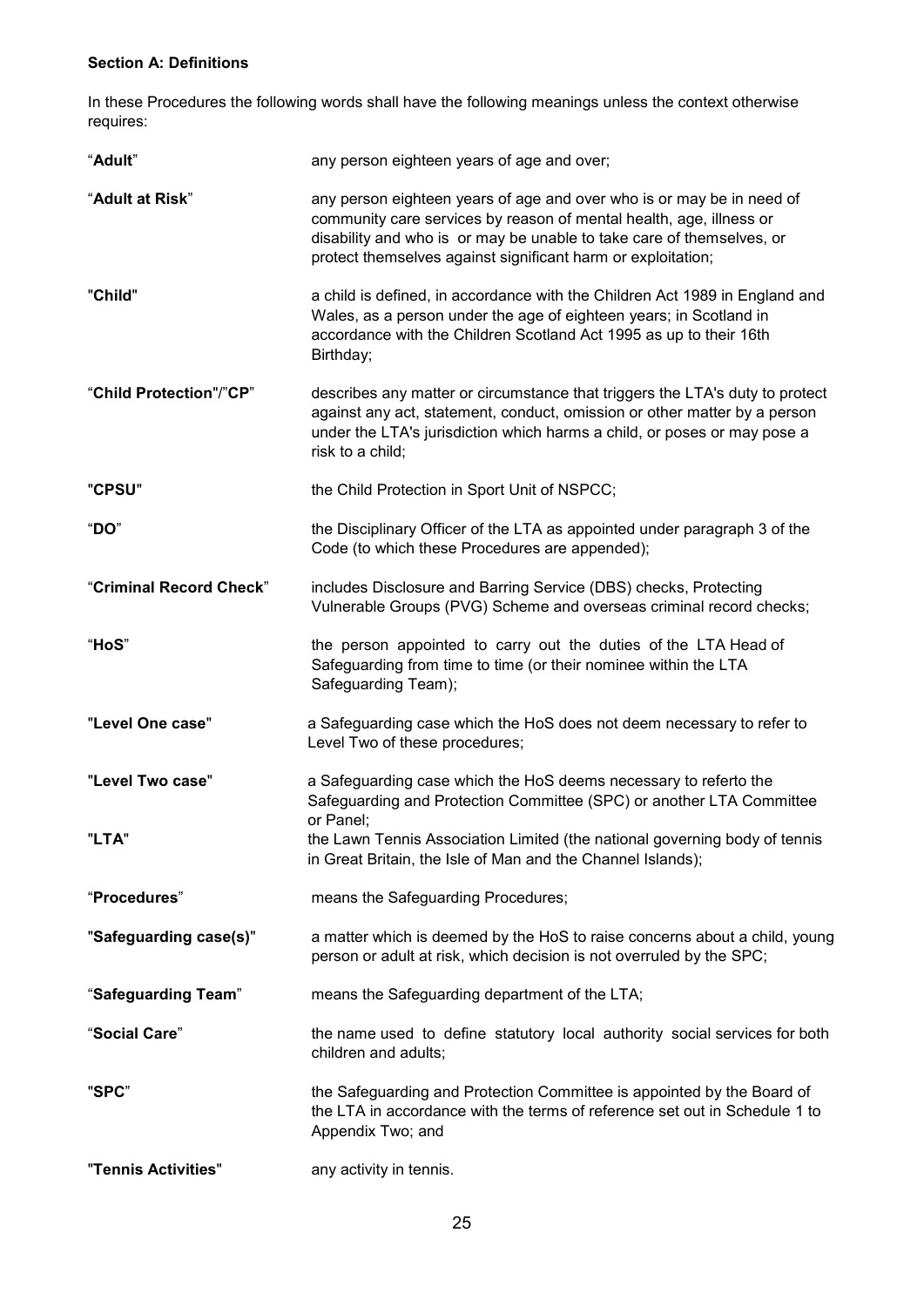In these Procedures:

- (a) clause headings are included for convenience only and shall not affect the construction of the procedures;
- (b) references to clauses and the Schedules are references to the clauses and the Schedules to these Procedures;
- (c) words denoting the singular shall include the plural and vice versa and references to the male include the female and vice versa;
- (d) references to any legislation or to any provision of any legislation shall include any modification, replacement or re-enactment of that legislation for the time being in force; and
- (f) any reference to days in these Procedures shall include all calendar days, including bank holidays.

### **Section B: General Principles**

- 1. The LTA has a duty to deal with all complaints and concerns about persons within its jurisdiction which raise protection issues about children, young people or adults at risk.
- 2. All Safeguarding cases shall be dealt with in accordance with these Procedures.
- 3. The HoS may at any time contact the Chairperson of the SPC for guidance and advice on a Safeguarding case.
- 4. An individual who is subject to an investigation may make a written submission to the SPC appointed to deal with his case stating his objection to the classification of the case as a Safeguarding case. The SPC shall consider the objection raised and shall make the final decision as to whether or not the case is a Safeguarding case.
- 5. The HoS may contact the police or Social Care at any point for advice on an anonymous basis or during an investigation if he believes that a child or adult may be at risk of harm or a crime has occurred or to prevent a crime.
- 6. If the police or Social Care commences an investigation into a Safeguarding case which has been notified to the LTA, the LTA will immediately suspend its own investigation until it has been formally notified that the police or Social Care investigation has been completed. For the avoidance of doubt, a determination by the police or Social Care in relation to a Safeguarding case does not prevent the LTA further investigating a case under these Procedures. However, the fact that a person has been convicted of a criminal offence or issued with a formal police caution shall be treated as conclusive evidence of a conviction or caution and of the facts and circumstances surrounding it.
- 7. In certain circumstances, the LTA may seek temporarily to suspend the coach accreditation, coaching assistant accreditation, official's licence or official's accreditation of the individual concerned or temporarily suspend him from Tennis Activities whilst the individual concerned is under investigation. The LTA shall in all such cases follow the procedure set out in Schedule 2 to these Procedures, under which it shall be required to satisfy the SPC that such a suspension is necessary.
- 8. In certain circumstances, the LTA may seek temporarily to suspend a venue's registration if it is considered that the venue is in serious breach of its duty of care or safeguarding practices. The LTA shall in all such cases follow the procedure set out in Schedule 2 to these Procedures, under which it shall be required to satisfy the SPC that such a suspension is necessary.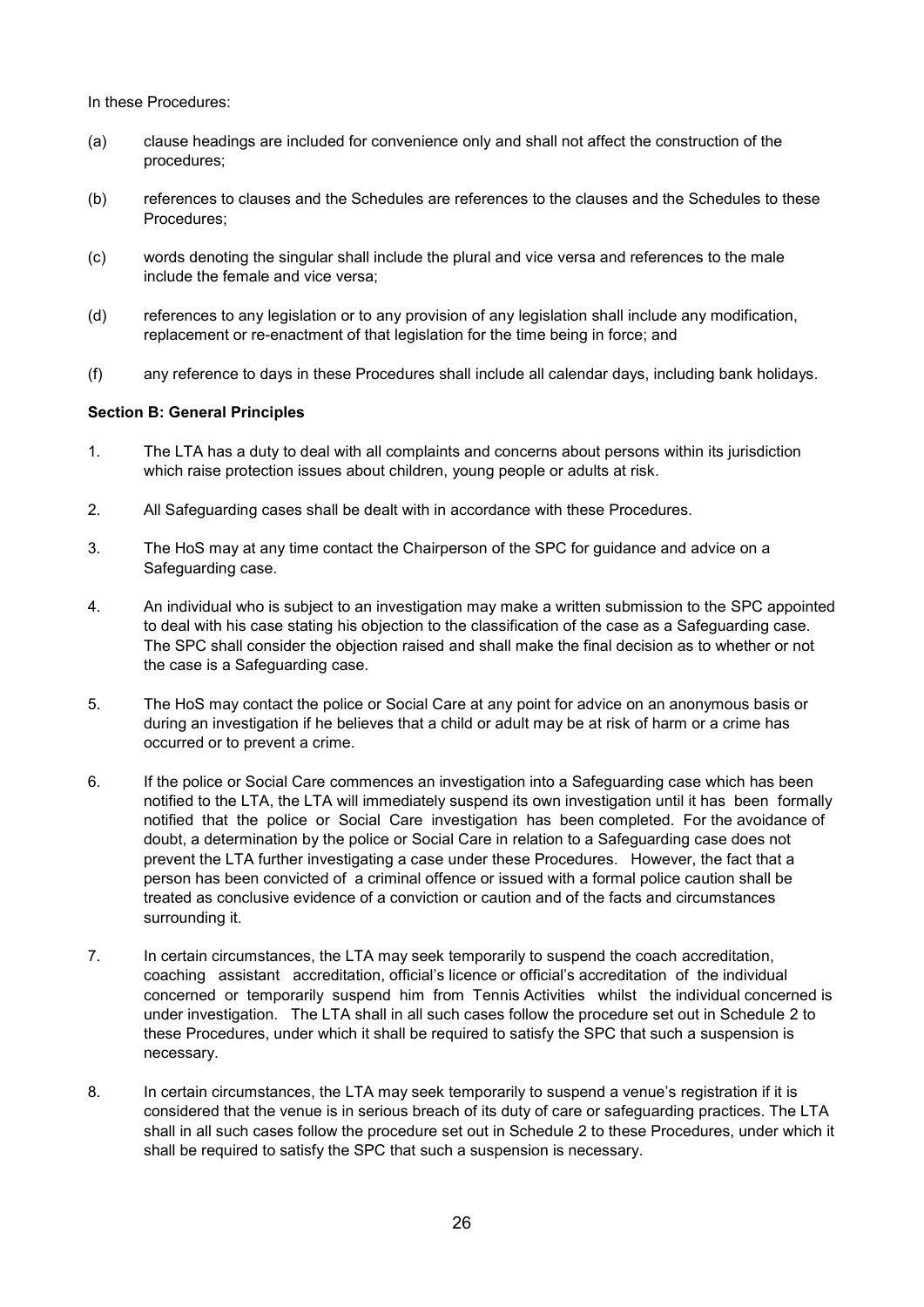- 9. The LTA will ensure that appropriate support and expertise are in place to support any Child, Adult at Risk or adult involved in a safeguarding case who has impaired mental capacity.
- 10. All LTA staff members using these Procedures will strive to maintain the confidentiality of the children and adults involved in investigations. However, all staff members have an overriding obligation to protect children and adults at risk of harm and may therefore share information as appropriate with third parties with the prior agreement of the HoS. This could include the police, Social Care and those working in tennis and other sports for the protection of children and adults at risk.
- 11. Information gathered during the course of an investigation will be retained by the LTA as part of its duty to protect children and adults at risk and will be kept for a minimum of 25 years. If the investigation results in a decision this will be recorded on the LTA database, and shall be communicated where appropriate to relevant registered venues, players, tennis associations, local authorities and other organisations in accordance with paragraph 4.21 of these Procedures.
- 12. All proceedings will be confidential. They will take place in private and the public and the press shall have no right of access.
- 13. The Board of the LTA may amend these Procedures as it sees fit from time to time. Any such amendments shall come into full force and effect upon the date specified by the Board of the LTA.
- 14. Any deviation from these Procedures shall not invalidate any decision unless it was such as to cast material doubt on the reliability of that decision.
- 15. These Procedures shall be governed and construed in accordance with English Law.

# **Section C: Step by Step Procedure**

# **1. Summary**

1.1 There are two levels through which a Safeguarding case may progress. These Procedures allow the LTA (either through the Safeguarding Team (via the HoS), or the SPC) to take the view that a case has been satisfactorily resolved at Level One or Level Two. All Safeguarding cases which could lead to sanctions being imposed on the individual concerned shall progress to Level Two. The HoS may escalate a case to Level Two should s/he deem the information so serious that s/he reasonably considers only a sanction can be imposed on the individual.

# **2. Case Levels**

# *General queries and Level One cases*

- 2.1 All Level One cases and all general safeguarding queries referred to the LTA shall be dealt with by the Safeguarding Team in the first instance.
- 2.2 The Safeguarding Team may answer general safeguarding queries from individuals within tennis and from members of the public.
- 2.3 The Safeguarding Team may carry out initial reviews of criminal record checks which contain details of criminal offences committed. The Safeguarding Team may contact the subject of the disclosure to determine the circumstances surrounding the offence prior to submitting the information to the HoS in order that the suitability of the individual concerned for the intended role or training can be considered.
- 2.4 The Safeguarding Team shall refer all cases and queries which might be considered serious, controversial or complex to the HoS who shall decide whether or not the case is a Safeguarding case and whether it can be resolved at Level One; or whether it should progress to Level Two.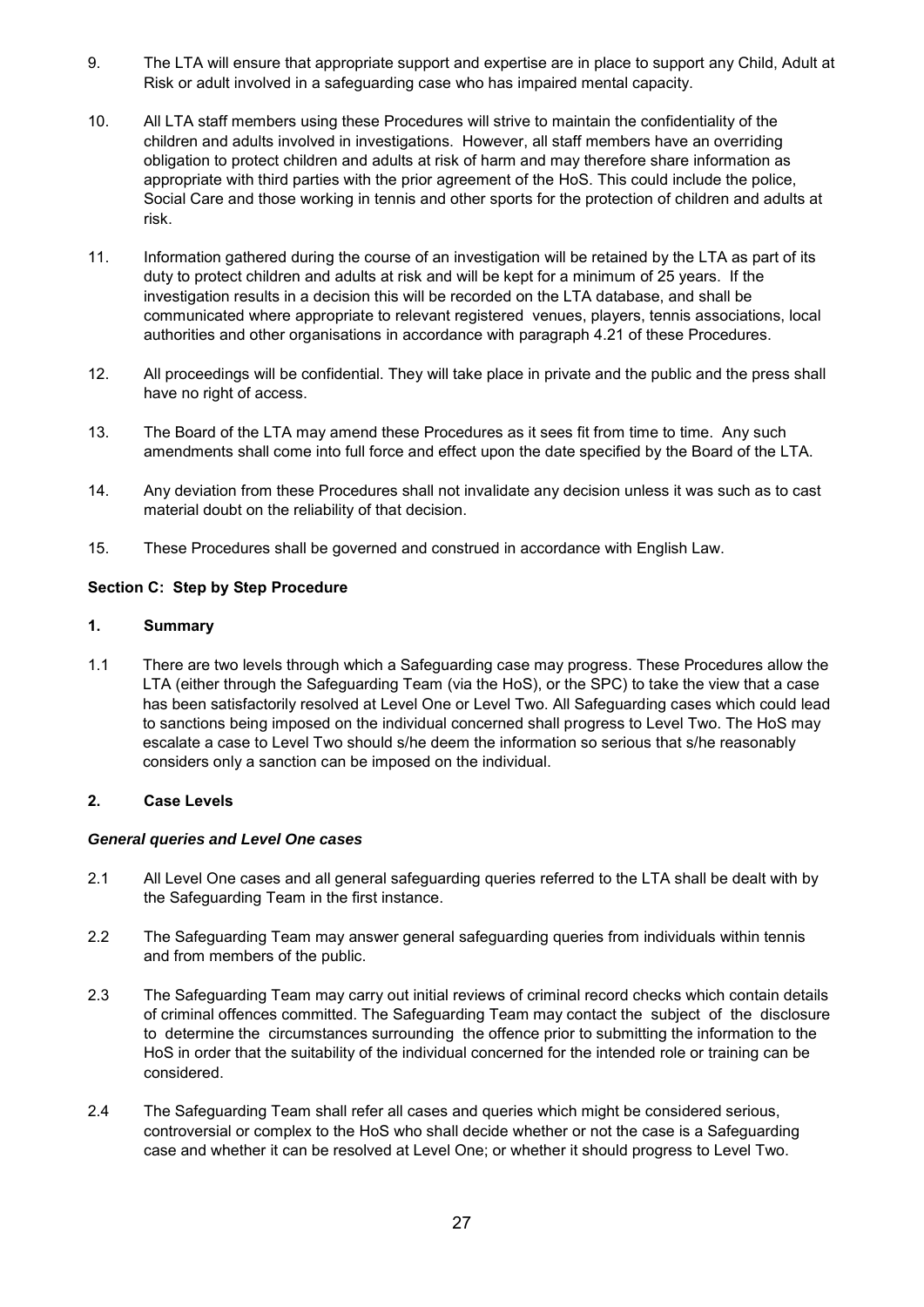- 2.5 The HoS may decide that a Level One case can be satisfactorily dealt with through advice or ongoing monitoring of the individual concerned without the need for further investigation. The HoS is not able to impose a sanction upon an individual or organisation under these Procedures, but can recommend a particular course of remedial action should be followed if this is agreed between the parties.
- 2.6 The Safeguarding Team shall keep a written record of all matters relating to children, young people and adults at risk which are not deemed to require Level Two decision-making. This record will not include matters deemed by the HoS to be matters of general policy and practice.
- 2.7 The Safeguarding Team shall complete criminal record checks and other relevant statutory checks on all persons eligible, which will include those working in a regulated activity/work relating to children, young people or adults at risk.
- 2.8 A summary of the record for all matters relating to children, young people and adults at risk which the LTA Safeguarding Team has dealt with shall be kept in accordance with 2.6 above and shall be made available to the SPC at the request of the Chairperson of the SPC.
- 2.9 In relation to any case that the HoS has decided is a Level One case, the SPC may ask the HoS for further information, may require the HoS to carry out a further investigation, and/or may determine that the case is not a Level One case and require the HoS to carry out the procedure outlined in 2.7 above.

#### *Level Two cases*

- 2.10 Upon receipt of notification of a concern relating to a child, young person or adult at risk which the HoS deems to be a Level Two case or upon a determination by the HoS that a Level One case has now become a Level Two case, s/he shall do the following:
	- 2.10.1 decide whether or not the police or Social Care should be involved and, if necessary, contact them;
	- 2.10.2 support an adult at risk who has reported a criminal offence, that is not tennis related, to contact the police or Social Care;
	- 2.10.3 consider requesting an interim suspension of the coach accreditation, coaching assistant accreditation, official's licence or official's accreditation of the individual concerned or an interim suspension from Tennis Activities in accordance with Schedule 2 to these Procedures and, if appropriate, apply for one;
	- 2.10.4 consider requesting an interim suspension of a venue's registration in accordance with Schedule 2 to these Procedures and, if appropriate, apply for one;
	- 2.10.5 carry out any necessary preliminary investigation into the matter (in accordance with the procedure set out below in 3.1 to 3.4 inclusive);
	- 2.10.6 inform the individual or venue concerned that a Safeguarding issue has been raised (provided that this will not place the individual at risk of harm or hinder any police investigation). If necessary, telephone contact should first be made with the individual concerned to ascertain the appropriate address to which sensitive material should be sent;
	- 2.10.7 convene a meeting of the SPC which shall meet within 28 days of the notification or determination under 2.10 above or as soon as reasonably practicable thereafter; and
	- 2.10.8 consider whether or not it is necessary to seek advice in relation to the case from external advisers, such as the CPSU or other professionals who are deemed experts in the protection of children and adults and, if so, contact them to obtain such advice.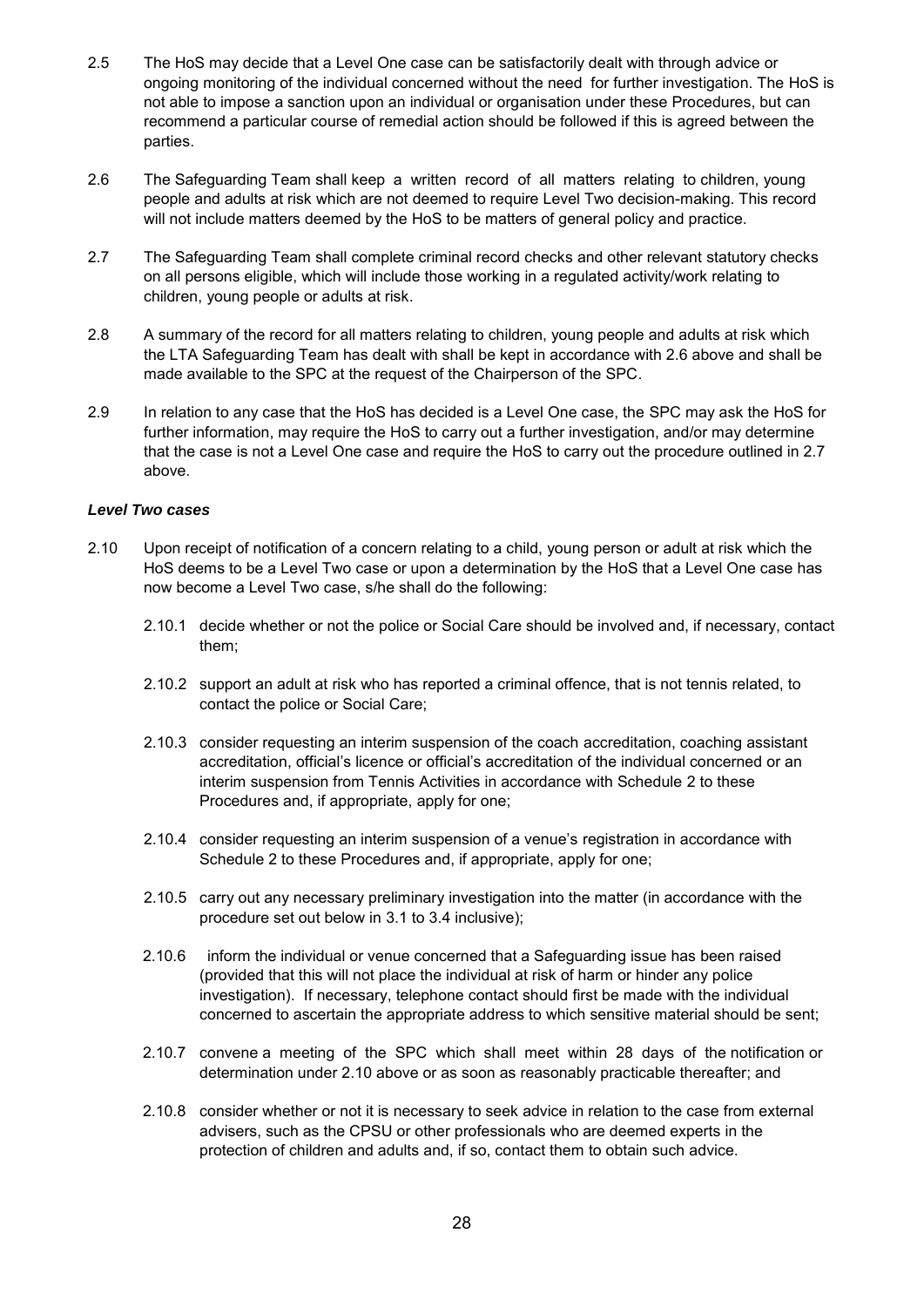- 2.11 The HoS may, if s/he deems it necessary, instruct an external investigator to commence an investigation into a Safeguarding case; any such investigator appointed shall follow the investigatory process set out below in 3.1 to 3.4 inclusive.
- 2.10 The HoS shall present a report of his preliminary investigations (together with any advice received) and any correspondence with the individual concerned to the SPC together with a recommendation for the next stage of action.
- 2.12 Upon consideration of the facts already ascertained and the recommendation of the HoS, the SPC may:
	- 2.12.1 instruct the HoS to apply for an interim suspension of the coach accreditation, coaching assistant's accreditation, official's licence or official's accreditation of the individual concerned or an interim suspension from Tennis Activities in accordance with Schedule 2 to these Procedures;
	- 2.12.2 instruct the HoS to carry out an investigation into the case in accordance with the procedure set out at paragraphs 3.1 to 3.4 below;
	- 2.12.3 require the HoS to appoint an external investigator to carry out an investigation into the case in accordance with the procedure set out at paragraphs 3.1 to 3.4 below;
	- 2.12.4 where a case is considered by the SPC not to be a Safeguarding case, refer the case to the relevant LTA Committee or Panel;
	- 2.12.5 instruct the HoS to propose a course of action to the individual concerned and seek his agreement to this;
	- 2.12.6 require the HoS to seek advice in relation to the case from external advisers, such as the CPSU; or
	- 2.12.7 declare that no further action is necessary.
- 2.13 The HoS shall keep minutes of the SPC's decisions made under 2.12 above.

### *3. Investigatory Procedure*

- 3.1 Investigations may be carried out internally or externally as authorised by the HoS.
- 3.2 All internal or external investigations shall be conducted in accordance with the following guidelines:
	- 3.2.1 Any such investigation shall be conducted in a fair and impartial manner.
	- 3.2.2 The LTA shall contact the individual or body (with other references in this Appendix to "individual" also including "body" where appropriate) concerned in writing to inform him or her of the investigation and set out the procedure to be followed. This shall normally be within seven days of the SPC request but the HoS may obtain the agreement of the SPC to delay this notification if it is in the best interests of the investigation. The LTA shall also update the individual concerned on the progress of the investigation every two weeks, or arrange for such updates to be provided by the investigator.
	- 3.2.3 The investigator shall be suitably trained in using the Achieving Best Evidence (ABE) interview technique when interviewing children, young people and adults at risk.
	- 3.2.4 The investigator if relevant should seek to gain an external assessment regarding the mental capacity of the complainant (if any), the individual concerned and any other witnesses.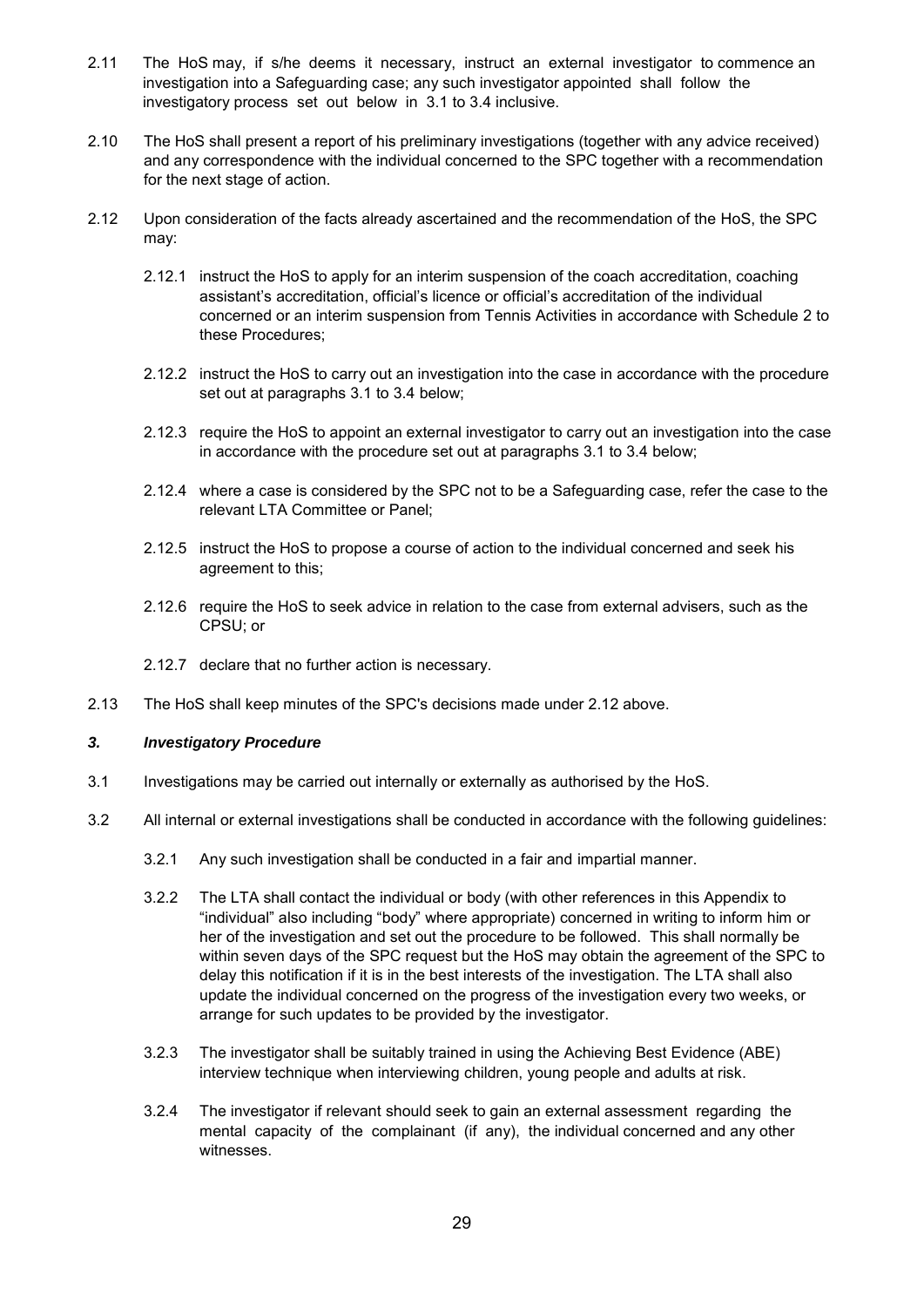- 3.2.5 The investigator should normally interview the complainant (if any), the individual concerned and any other witnesses. If it is not possible to conduct interviews in person or by telephone, written submissions should be sought from relevant persons. The individual concerned must be notified of the complaints against him or her in order to respond unless to do so would put an individual at risk of harm.
- 3.2.6 Upon conclusion of an investigation that was authorised by the SPC, or which was not authorised by the SPC but is deemed by the HoS to relate to a Level Two case, the investigator shall produce a written report setting out the procedure followed and his or her findings. This report shall be given to the SPC and the SPC shall follow the procedure set out in 2.11 above.
- 3.3 Internal investigations shall be undertaken by the HoS in conjunction with members of the Safeguarding Team. The Chairperson of the SPC may request reports from the HoS on the progress of the investigation, and can require the HoS to present a report for the review of the SPC at any time.
- 3.4 External investigations shall be conducted by an independent external investigator appointed by the HoS as soon as reasonably practicable after the SPC's decision. The external investigator shall carry out the investigation promptly and shall be required to report to the HoS every 14 days on the progress of the investigation.

# **4. SPC Proceedings**

- 4.1 Upon completion of any investigation, the HoS will convene a meeting of the SPC to consider the case. The composition, proceedings and powers of the SPC are set out in Schedule 1 to these Procedures.
- 4.2 The HoS shall provide to the individual concerned:
	- (a) the full contents of the internal or external report (including any advice received from external advisers) prepared for the LTA (subject to 4.4 below);
	- (b) any additional documents or correspondence which the HoS considers relevant to the presentation of the case to the SPC; and
	- (c) the LTA's written submissions for the SPC.
- 4.3 The HoS shall ask the individual concerned to provide written submissions on the contents of the report within such time limit as the HoS shall decide.
- 4.4 The HoS may choose not to disclose information gathered during the course of the investigation to the individual concerned if to do so would breach the privacy of another individual or place another person at risk. If the HoS wishes to disclose the withheld information to the SPC, he must apply to the SPC Chairperson for permission to do so, setting out in writing the reasons why this is necessary. The Chairperson shall take the final decision as to whether or not the information can be withheld from the individual concerned and/or considered by the SPC and the individual will be notified.
- 4.5 Upon receipt of written submissions from the individual concerned, the HoS shall provide within 14 days any further written submissions on behalf of the LTA to the individual concerned. The individual concerned shall have the opportunity to amend his or her own written submissions if desired within such time limit as the HoS shall decide.
- 4.6 Upon receipt of an amended written submission from the individual concerned or upon expiry of the time limit set out in 4.3 or 4.5 above, the HoS shall provide the following to the SPC and to the individual concerned: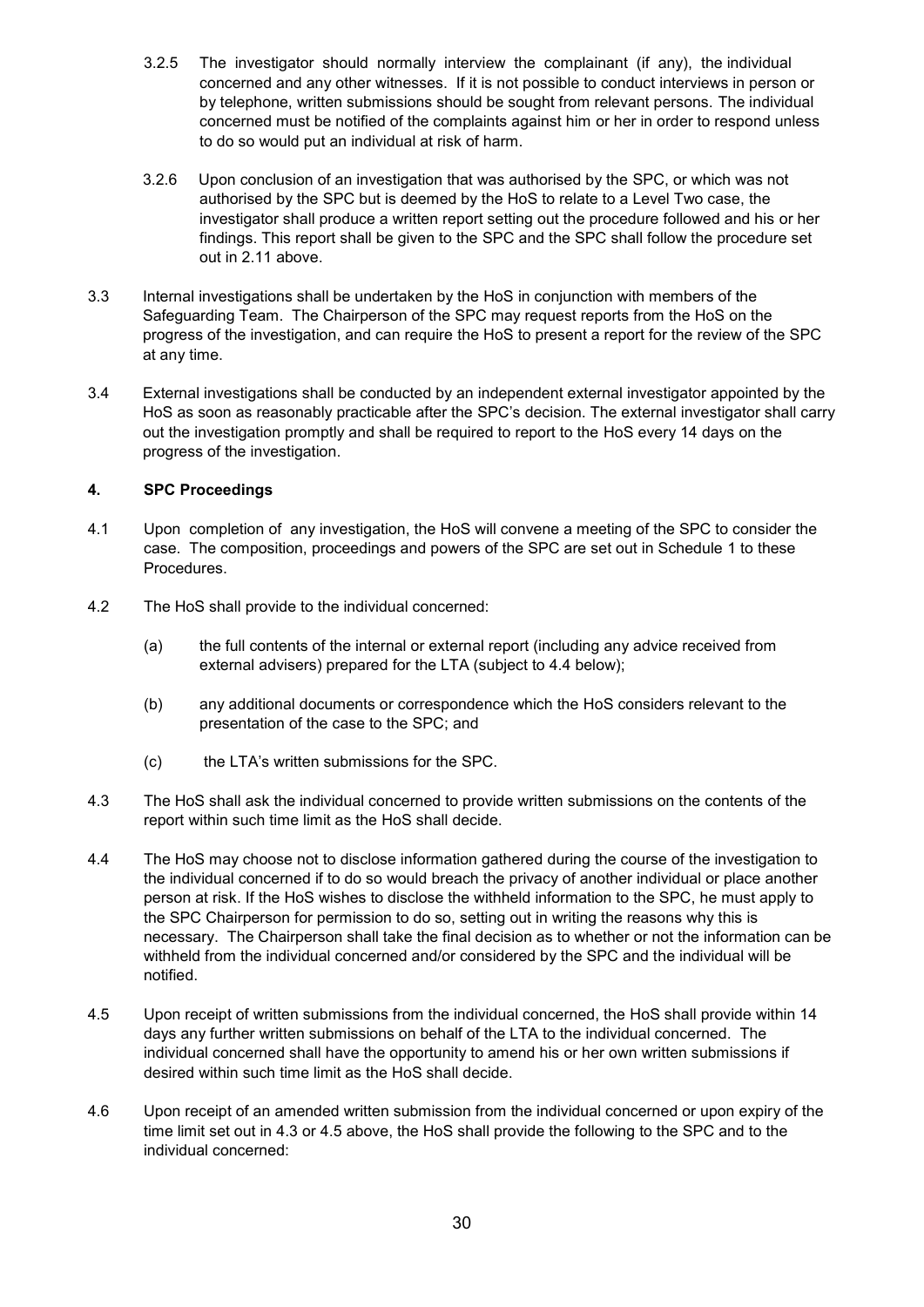- 4.6.1 the information as set out at 4.2, above;
- 4.6.2 the written submissions on behalf of the LTA; and
- 4.6.3 the written submissions received from the individual concerned.
- 4.7 The SPC Chairperson shall have power (in his or her sole discretion) to set directions generally as to the conduct of the proceedings. In addition, the Chairperson may, upon receipt of the above, request further information from the LTA or the individual concerned, ask the HoS to conduct further internal, or arrange further external, investigation.
- 4.8 Once the materials identified above have been received, the SPC Committee will schedule a date for the hearing. The Chairperson of the SPC Committee shall select two other members to form a SPC Tribunal to consider the report, in accordance with Schedule 1 to this Appendix.
- 4.9 The SPC will usually consider the case based on the documents submitted. There is no right to attend but the individual and/or the HoS may request permission from the SPC Chairperson that they attend. In addition, the SPC Chairperson may invite the individual and the HoS to attend the SPC meeting. Where the SPC Chairperson has agreed to a request from one of the parties to attend or has invited the individual and HoS to attend, each shall be entitled to attend regardless of whether the other attends.
- 4.10 Where the SPC Chairperson has accepted a request from the individual and/or the HoS to attend or has invited the parties to attend, at least 21 days' notice will be given of the date, place and time of any hearing (unless the SPC Chairperson deems it appropriate to have the hearing sooner). At least 14 days before the date of the hearing, the HoS shall serve on the person or body the evidence s/he is intending to bring to support the findings of the report. The HoS will also request details of any witnesses and/or evidence that the person or body subject to the report wishes to bring before the SPC Tribunal. If such evidence is not furnished to the HoS within the time frame specified by the HoS s/he may request that the hearing be adjourned upon such terms (including costs) as the SPC shall determine.
- 4.11 All proceedings of the SPC Committee shall take place in private and the public and the press shall have no right of access to the room where the hearing is taking place. The SPC Tribunal shall not issue any press statement or conduct any press conferences. All media announcements in relation to any decision of the SPC Tribunal shall be approved by the HoS and published only in accordance with paragraph 10 of the Code.
- 4.12 Every person or body responding to enquiries made by the HoS or giving evidence before the SPC Tribunal is under a duty to give full and truthful evidence. If the SPC Tribunal believes that a person or body has not given full and truthful evidence, this conduct may be the subject of a charge of Misconduct.
- 4.13 Any person or body appearing before the SPC Tribunal shall, at their own expense, have the right to be represented by legal counsel of his, her or its choice or may be accompanied by a person who may speak on his, her or its behalf.
- 4.14 At a hearing, the HoS and/or a legally qualified individual shall present the evidence to the SPC Tribunal. The standard of proof shall be that of the balance of probabilities. In all cases, the Association shall bear the burden of proving that the findings of the report have been made out. The person or body subject of the report shall have the right to cross-examine any and all witnesses called by the Association to prove the findings. The fact that a person or body charged has been convicted of a criminal offence or issued with a formal police caution shall be deemed to be conclusive evidence of a conviction or caution and of the facts and circumstances surrounding it.
- 4.15 Once the HoS and/or the legally qualified individual has completed his or her presentation on behalf of the Association, the person or body subject of the report shall then have the right to present his or her case to the SPC Tribunal. The person or body subject of the report shall be entitled (subject to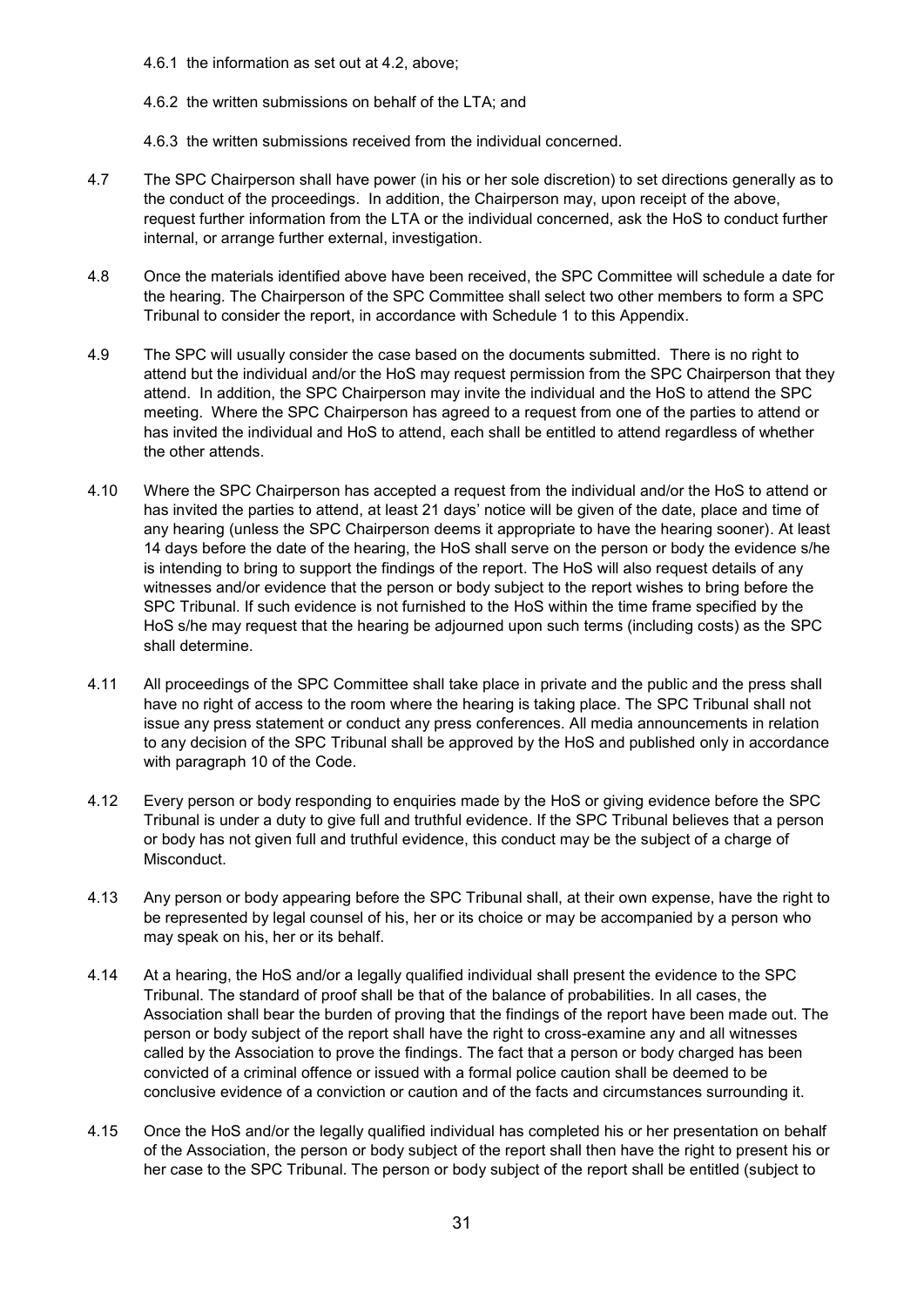considerations of relevance) to call all and any witnesses that s/he wishes to call. The HoS and/or the legally qualified individual shall have the right to cross-examine such witnesses.

- 4.16 Once the person or body subject of the report has completed his, her or its presentation, the HoS and/or a legally qualified individual shall make his or her concluding remarks in support of the charge. The person or body subject of the report shall then have the right to make concluding remarks or to have such remarks made on his, her or its behalf. Upon the conclusion of the closing submissions, the SPC Tribunal will retire to consider its verdict.
- 4.17 If, upon consideration of the documents provided and hearing any individuals invited to speak at their meeting (if any), the Chairperson deems it will not be possible to take a decision without a professional risk assessment s/he may request that the individual concerned obtains one at his or her own expense. Such assessment shall then form part of the evidence considered by the SPC.
- 4.18 If any person deemed to be vulnerable attends the Committee Chairperson shall issue directions taking into account the person's vulnerabilities.
- 4.19 If, upon consideration of the documents provided and hearing any individuals invited to speak at their meeting (if any), the SPC conclude that the individual concerned does or would or may pose a risk to children, young people or adults at risk if s/he were permitted to come into contact with either, children, young people or adults at risk in the tennis environment, the SPC shall decide upon one or more of the following options:
	- 4.19.1 refer the matter to police, Social Care and/or the Disclosure and Barring Service;
	- 4.19.2 impose a written warning outlining the areas of concern which must be addressed by the individual concerned either before any coach accreditation, coaching assistant's accreditation, official's licence or official's accreditation is granted or within a specified period;
	- 4.19.3 impose conditions upon any coach accreditation, coaching assistant's accreditation, official's licence or official's accreditation held by the individual concerned;
	- 4.19.4 require that the individual concerned be supervised and/or work with a mentor for a specified period of time or permanently;
	- 4.19.5 suspend, revoke or place any restrictions on any coach accreditation, coaching assistant's accreditation, official's licence or official's accreditation or other form of endorsement, accreditation or membership of the individual concerned for a specified period of time or permanently;
	- 4.19.6 where it has found the individual to pose a low risk to children and young people, refer the matter to the Licensing and Registration Committee to consider whether it wishes to refuse to grant or impose conditions upon any coach accreditation, coaching assistant's accreditation, officials licence or officials accreditation held by the individual concerned on the basis that the individual by virtue of holding LTA Coach or Official Accreditation may bring the LTA and/or LTA Coach Accreditation or the LTA Official Licensing Scheme into disrepute;
	- 4.19.7 disqualify from competition or from taking part in any other capacity in any events sanctioned by the LTA for a specified period of time or permanently;
	- 4.19.8 extend the period of any temporary suspension until such time as the individual concerned has complied with any other decision made under this section;
	- 4.19.9 require the individual concerned to complete a probationary period;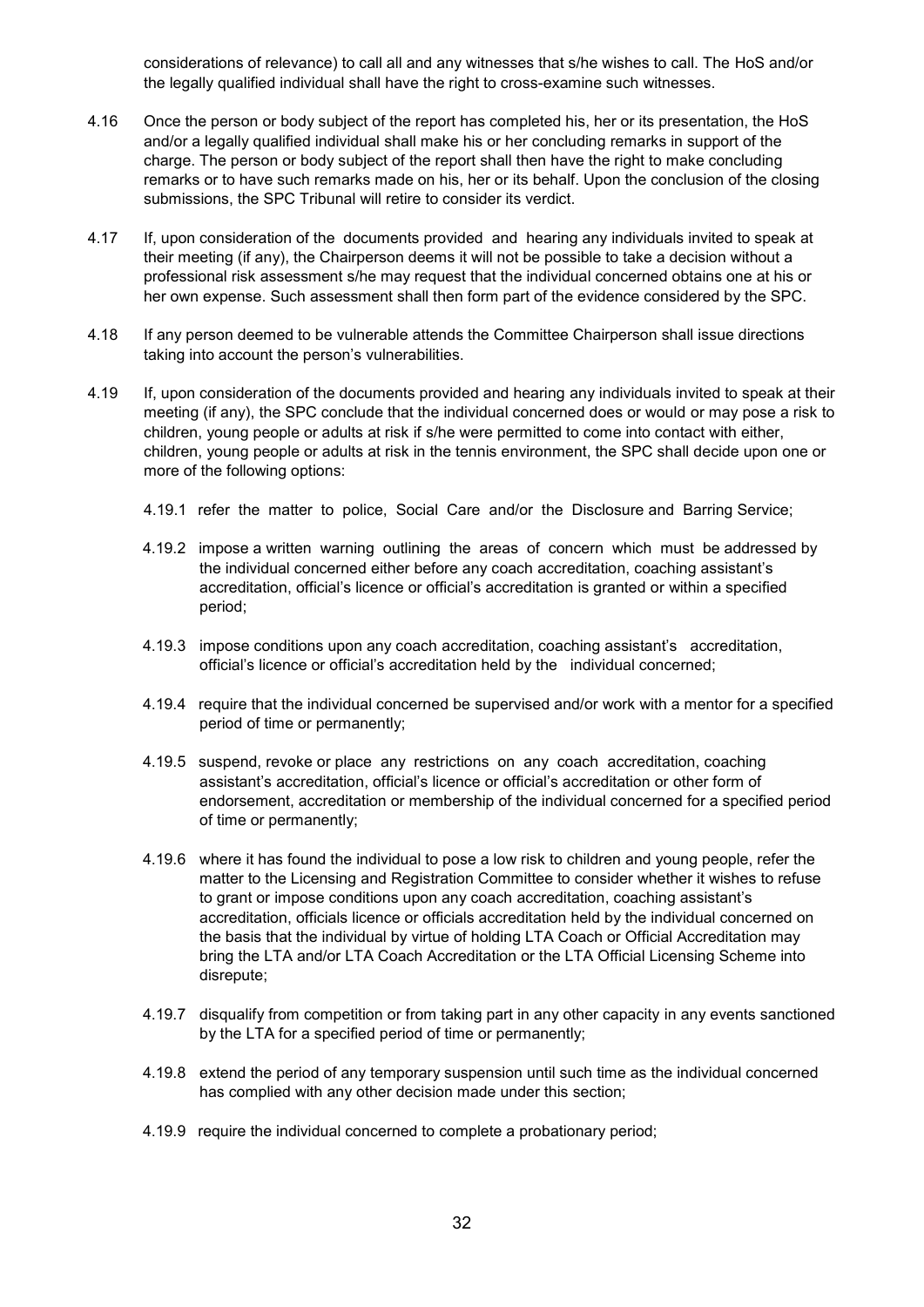- 4.19.10 disqualify the individual concerned from Tennis Activities for a period of time or permanently;
- 4.19.11 suspend, revoke or place any restrictions on a venue's registration for a specified period of time or permanently; and/or
- 4.19.12 reach any other decision which the SPC deem is appropriate having regard to the circumstances of the case.
- 4.20 Where the SPC has made a decision that meets the appropriate criteria it may direct that the HoS apply to the Disclosure and Barring Service or appropriate statutory agency for the individual's inclusion on any statutory 'barred list' in force for the protection of children and adults at risk.
- 4.21 If the SPC concludes that the individual concerned does not or would not pose a risk to children or adults at risk if s/he were permitted to come into contact with either group in the tennis environment where Tennis Activities take place, they shall decide that no further action shall be taken.
- 4.22 The SPC shall notify its decision (with written reasons) to the LTA and to the individual concerned within 7 days of their meeting (except in exceptional circumstances). The notification shall advise the LTA and the individual concerned that they have 28 days from the date of the notification in which to appeal the decision. The appeal shall be conducted in accordance with the procedure set out in Schedule 3 to these Procedures.
- 4.23 The SPC shall also consider which other individuals or organisations should be made aware of the decision (once the period for an appeal has passed) in order to achieve the aim of the decision and in the interests of protecting children and adults at risk and shall direct the HoS appropriately. As a guide, the decision shall normally be communicated to the county association (through its Safeguarding Officer), the Club Welfare Officer, as well as the regional participation team, the registered tennis venue with which the individual concerned is associated, and to any members of LTA staff who work with affected organisations or individuals, and the complainant (if any). If, at a later stage, the HoS wishes to communicate the decision to another organisation or individual, he or she must revert to the SPC Chairperson for guidance.
- 4.24 Subsequent to a decision of the SPC, the LTA may refer the same case to the SPC if new information becomes available regarding the case or the individual concerned which, in the opinion of the HoS, could make a significant and substantive addition or alteration to the SPC's understanding of the risk posed by the individual concerned. The SPC may choose to preclude any such new referral or to indicate a date before which it will not consider any such new referral.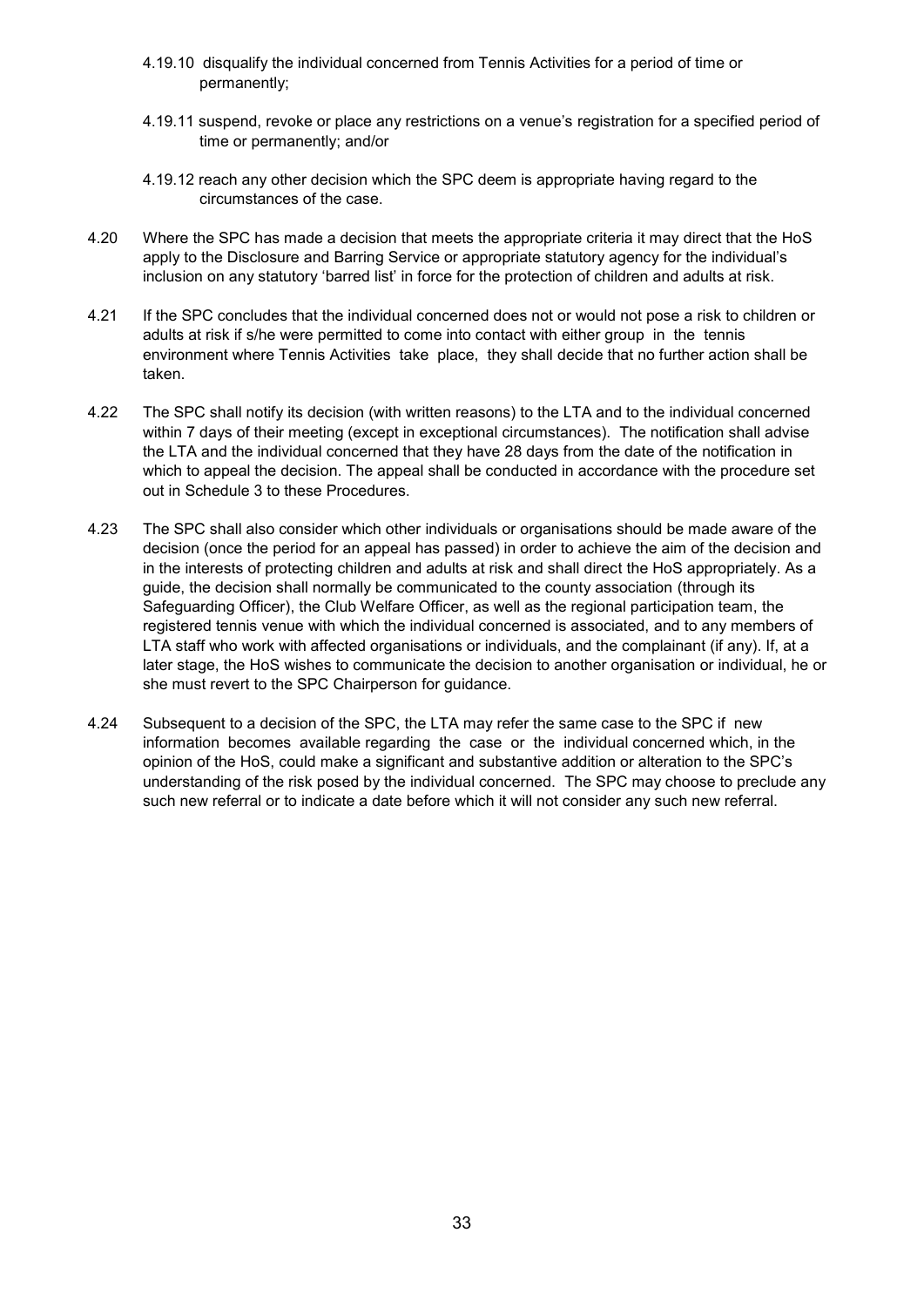### **SCHEDULE 1 TO APPENDIX TWO**

# **Terms of Reference for Safeguarding and Protection Committee ("SPC")**

### **1. Membership, meetings and quorum**

- 1.1 The SPC shall comprise a suitably qualified individual as Chairperson of the Committee ("the SPC Chairperson") and a minimum of five and a maximum of eighteen further persons to serve as members of a Committee established to consider Safeguarding Cases Following recommendations by the Nominations Committee, the Board shall appoint the members for an initial term of three years and may, at their discretion and with the endorsement of the Board, continue for a second term of three years.
- 1.2 The SPC Chairperson may select a minimum of two Committee members to consider a particular Safeguarding case along with the Chairperson, having taken into account the particular facts of that case and the expertise of the individual members.
- 1.3 The SPC Chairperson shall have the power to invite a lawyer independent of the LTA to act as adviser to the Committee.
- 1.4 The Board shall determine the LTA's policy on payment of fees and expenses for Committee members from time to time. The LTA/Board may also decide, on an *ex gratia* basis, to provide Committee members complimentary access to tickets to tennis events.
- 1.5 The SPC shall meet at least once a year and at such other times as the SPC Chairperson shall require, in person or by telephone or video conference.
- 1.6 The quorum for every meeting is three SPC members and decisions shall be taken by a majority. If a member of the SPC has a conflict of interest in a particular Safeguarding case, they shall declare it and will take no part in the discussion or decision-making process of that Safeguarding case.
- 1.7 The SPC Chairperson shall have the power to appoint another member of the Committee to act as Vice Chairperson for the purpose of considering a particular case or of conducting a particular meeting ("the Vice SPC Chairperson").
- 1.8 Except as set out in paragraph 1.10 below, all SPC Members shall be independent of the Association.
- 1.9 For the purpose of these Terms, "independent" means any person who at the time of his or her appointment, or at any time up to five years prior thereto, shall not:
	- (A) be serving or have served as an LTA Officer, on the Board, on Council or in a senior LTA executive position;
	- (B) be or have been an employee or officer of the Association or a Member;
	- (C) have held a prior professional relationship with the LTA relevant to the functions of the SPC; or
	- (D) take up any such positions after the date of appointment as a Panel Member until his or her retirement, removal or vacation from that office.
- 1.10 Any individuals who were members of the SPC on 31 December 2017 but are not independent may continue to serve as members of SPC until and including 31 December 2019.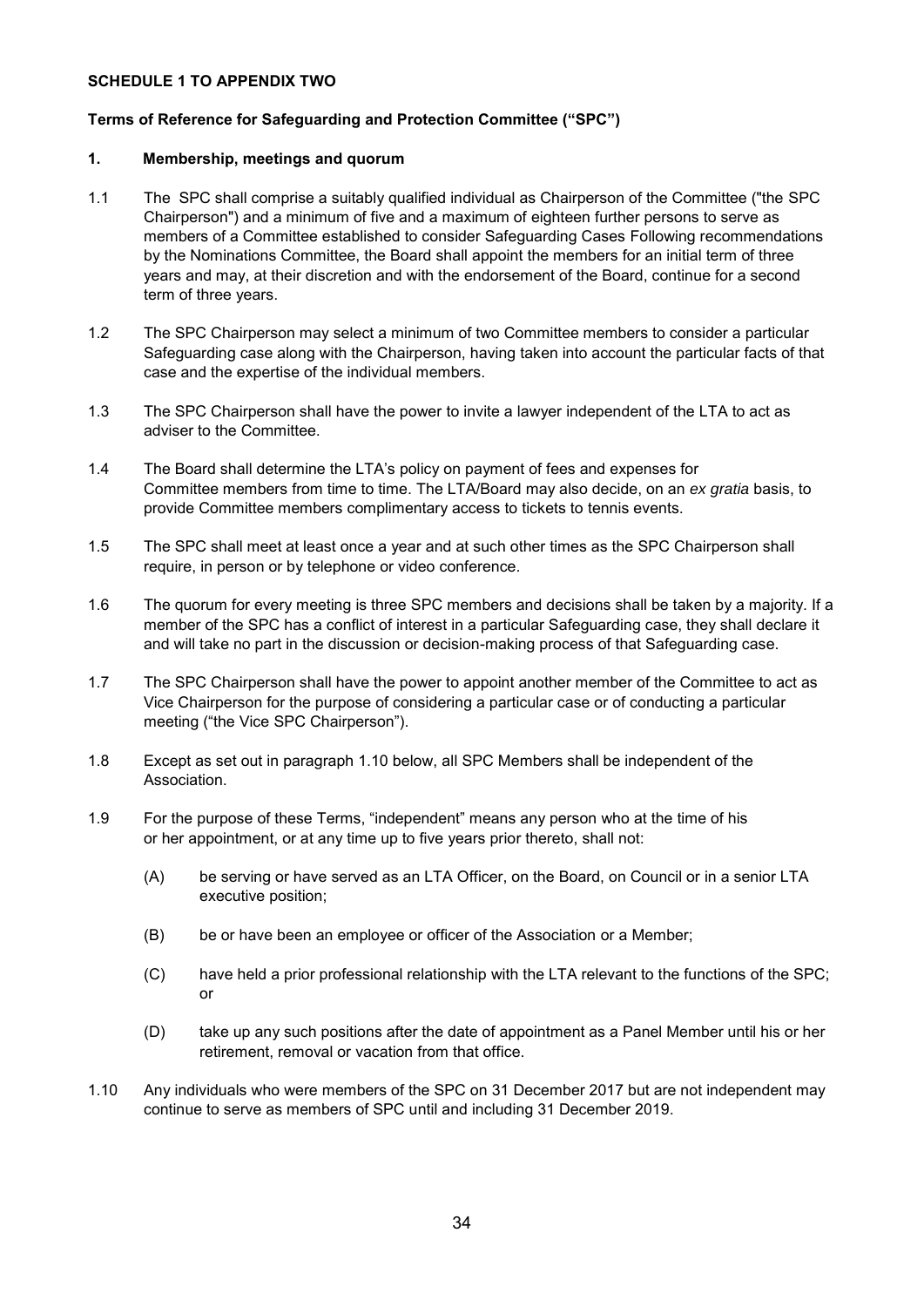# **2. Purpose**

2.1 The Committee shall make decisions in accordance with the Safeguarding Procedures (Appendix Two to the Disciplinary Code).

# **3. Duties**

The Committee will:

- 3.1. have the ability at its sole discretion, having reviewed the documents, to request individuals involved in the case to attend the Committee meeting to clarify particular issues. If new evidence is adduced which has not been commented upon by other relevant individuals involved in the case, the Committee shall put that evidence to those other individuals;
- 3.2. if a child or adult at risk is asked to attend a Committee meeting, ensure that the child or adult at risk is treated in an appropriate manner in relation to their age, mental capacity or disability and the nature of the evidence in question. If necessary, the Committee Chairperson shall take advice in relation to the involvement of any child or adult at risk attending a meeting; and
- 3.3 report on its decisions to the Board. For the avoidance of doubt the Board shall not be able to override a decision of the Committee. The Board may choose to use the formal procedure as set out in Schedule 3 to the Safeguarding Procedures to appeal a decision of the Committee.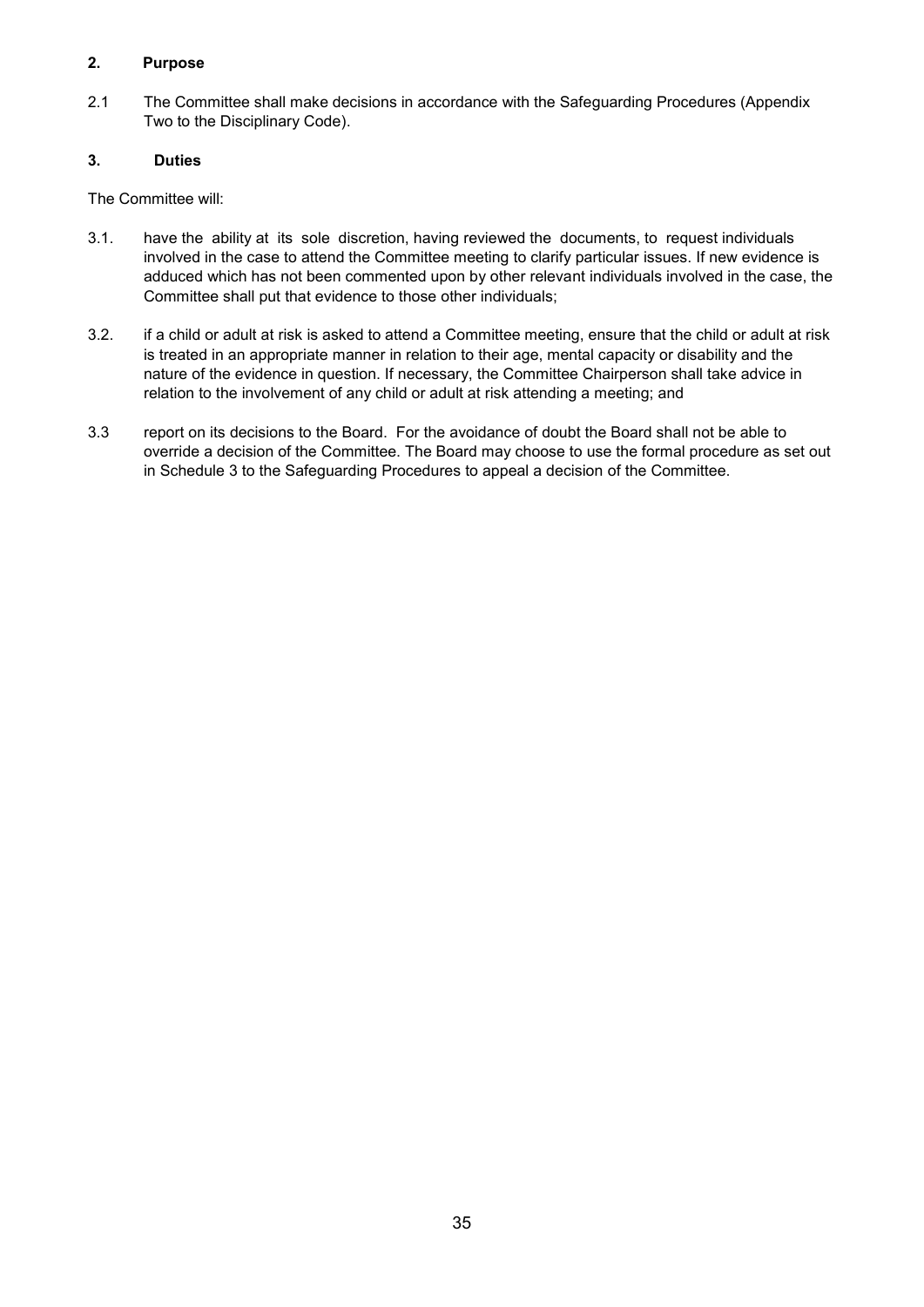# **SCHEDULE 2 TO APPENDIX TWO**

#### **Interim Suspension Procedures**

- 1. The HoS may apply for an interim suspension of an individual's accreditation or a venue's registration in accordance with the procedures set out above and the SPC may require the HoS to apply for an interim suspension of the coach accreditation, coaching assistant's accreditation, official's licence or official's accreditation of the individual concerned or an interim suspension from Tennis Activities and/or an interim suspension of a venue's registration.
- 2. Upon his decision to apply for an interim suspension, the HoS shall immediately write to the individual or in the case of a venue's registration, the secretary or manager of the venue, concerned stating that he intends to make such an application. The HoS shall explain the reasons for the application and ask for his comments on the application within a stated period of time.
- 3. The HoS shall consider the response received. If no response is received within the stated time limit or the response received does not satisfy the reasons for the HoS's application, the HoS will apply to the SPC for an interim suspension.
- 4. The HoS will inform the SPC in writing of the reasons why he considers an interim suspension should be imposed together with copies of any correspondence with the individual concerned.
- 5. The SPC shall consider the documents provided by the HoS and decide whether or not to grant an interim suspension. Its decision shall be taken in accordance with the Terms of Reference set out in Schedule 1 to Appendix Two.
- 6. The decision of the SPC shall be final.
- 7. If the circumstances surrounding a case change, the SPC may consider, either of its own motion or by an application brought by a person subject to an interim suspension, whether or not such suspension should continue. In its absolute discretion the SPC may lift such suspension or may impose such conditions as it thinks fit in default of which the person or body will remain subject to suspension.
- 8. If, in exceptional circumstances, the HoS considers that suspension is required forthwith, the HoS shall do so having first discussed this with the Chairperson of the SPC or in the absence of the Chairperson, an SPC member. The HoS shall inform the individual concerned of the interim suspension or in the case of suspension of a venue's registration, the secretary or manager of the venue, in writing inviting his comments, within the time stated in that letter. The HoS shall give the person concerned no longer than 7 days to respond. Upon receipt of the individual's response the HoS shall decide whether to lift the interim suspension or apply to the SPC to confirm the interim suspension. If the HoS applies to the SPC to confirm the suspension, this application should be heard within 14 days of the individual's response. The matter will be dealt with in accordance with 4 to 7 above.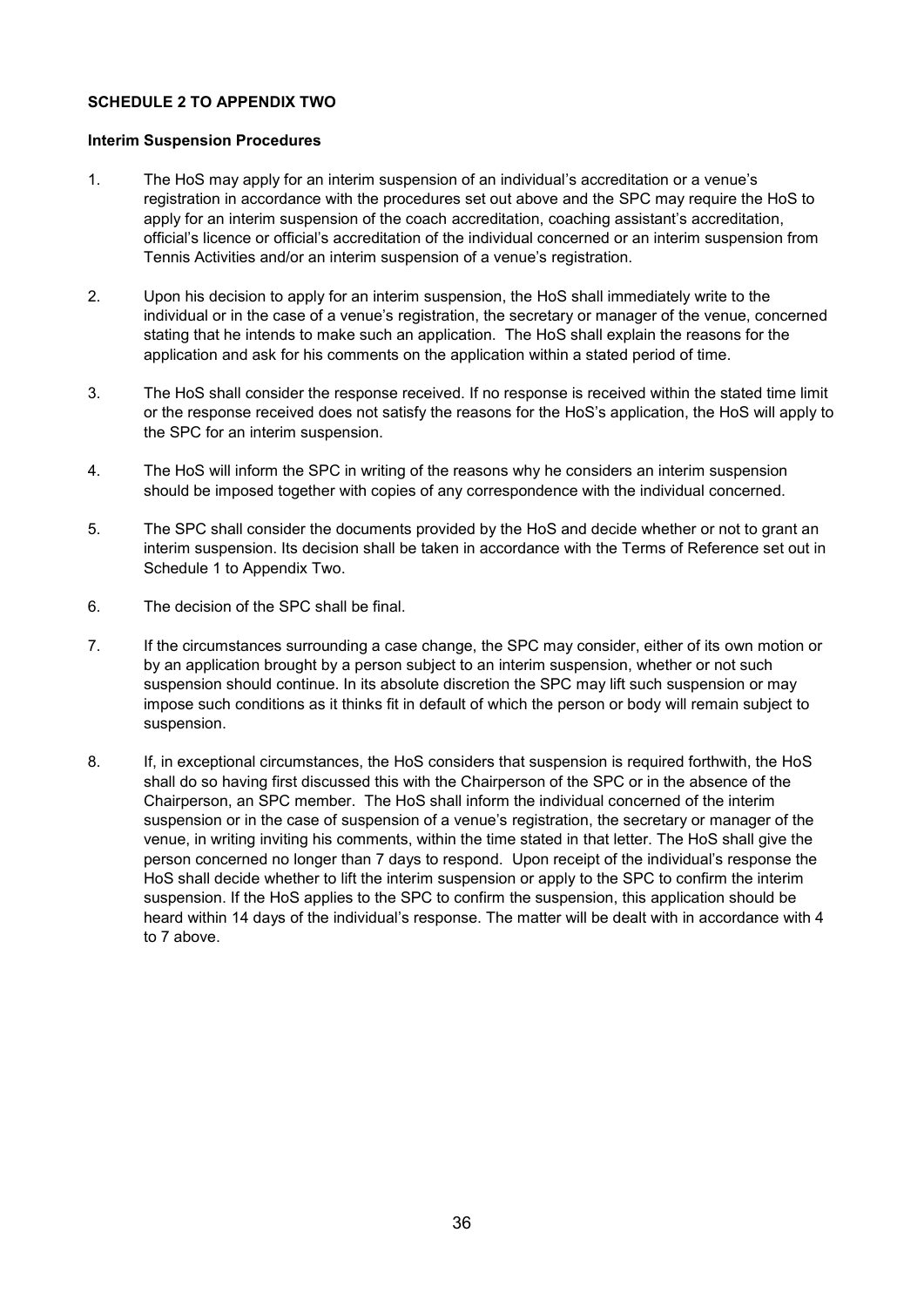# **SCHEDULE 3 TO APPENDIX TWO**

# **Appeal Procedures**

# **1. Scope**

- 1.1 These Appeal Procedures govern the conduct of all appeals by an individual or the Main Board of the LTA (in both cases "the Appellant") against a decision by the SPC ("a Decision").
- 1.2 For the avoidance of doubt the Board of the LTA shall not be able to override a decision of the SPC but it may choose to use the formal appeal procedure set out below to appeal a Decision.

# **2. Procedure**

- 2.1 An Appellant should be aware of the importance of the time limits contained within these Appeal Procedures which will be strictly enforced.
- 2.2 No later than 14 days from the date of a Decision (except in exceptional circumstances), the SPC shall notify the LTA and the individual concerned of the Decision (referred to in these Appeal Procedures as "the Notification"). The Notification shall contain the following information:
	- (a) the reasons for and the effect of the Decision;
	- (b) the date the Decision was made;
	- (c) the date the Decision takes effect; and
	- (d) these Appeal Procedures.
- 2.3 Any individual who wishes to appeal a Decision must serve a Notice of Appeal and a non-refundable Appeal Fee of £100 to the LTA within 28 days of receipt of the Notification. If either the Notice of Appeal or the Appeal Fee is not served within that 28 day period, the Appeal shall not be considered unless in the sole opinion of the LTA President (who may seek external legal advice) it was not reasonably practical for submission within the time limit.
- 2.4 If the Board of the LTA wish to appeal a Decision, it must serve a Notice of Appeal on the SPC Chairperson within 28 days of receipt of the Notification. If the Notice of Appeal is not served within 28 days, the Appeal shall not be considered unless in the sole opinion of the LTA President (who may seek external legal advice) it was not reasonably practical for submission within the time limit.
- 2.5 The Notice of Appeal shall set out the Notification appealed against and the grounds upon which it is submitted the SPC misdirected itself or otherwise reached an erroneous decision.
- 2.6 Following receipt of the Notice of Appeal and Appeal Fee, the SPC Chairperson shall forthwith instruct Sport Resolutions (UK) to appoint an Appeal Committee in accordance with paragraphs 2.7 to 2.9 below. The SPC Chairperson shall notify the parties of the composition of the Appeal Committee no later than ten days from receipt of the Notice of Appeal (unless Sport Resolutions (UK) have not provided the composition of the Appeal Committee in that time).
- 2.7 The Appeal Committee shall comprise three members appointed by Sport Resolutions (UK) with one being designated as Chairperson. The Appeal Committee shall have the powers set out in paragraph 3 below.
- 2.8 The Appeal Committee shall not include individuals with any connection to the individual concerned or the matters being considered.
- 2.9 Should a member of the Appeal Committee become unable to hear the Appeal following the appointment of the Appeal Committee for whatever reason, Sport Resolutions (UK) shall appoint a replacement member.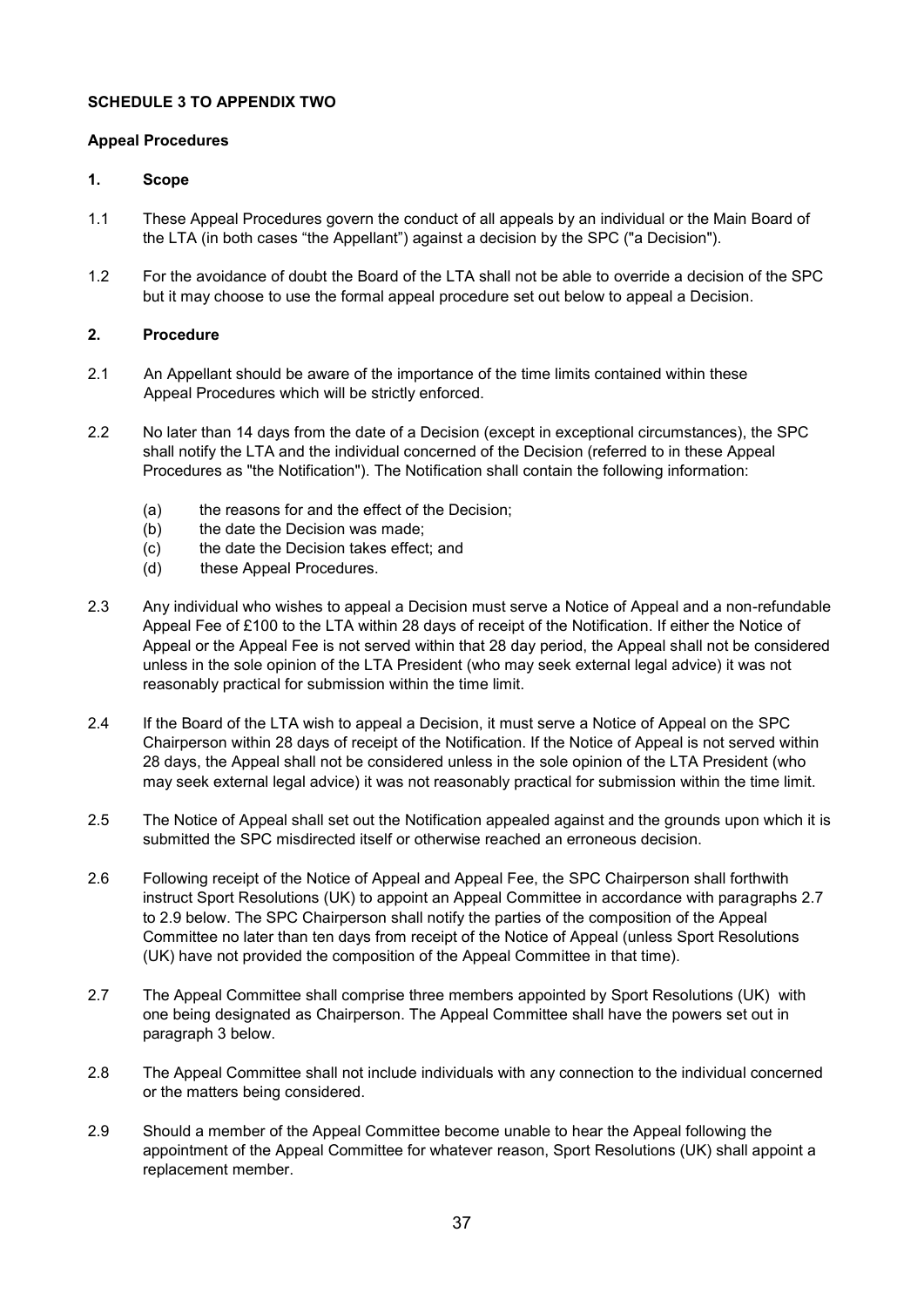- 2.10 A party to the appeal may object to the composition of the Appeal Committee by notifying the SPC Chairperson of the objection and setting out the reasons for such an objection (the notification shall be referred to as "an Objection") no later than 7 days from the date of receipt of notice of the composition of the Appeal Committee in paragraph 2.6 above. Any other party may respond to the Objection, no later than 7 days from the date it is received.
- 2.11 The SPC Chairperson shall, within 7 days from the date of receipt of an Objection, or within 14 days from the date the other party responds, notify the parties that either:
	- (a) the composition of the Appeal Committee has changed (in which case the SPC Chairperson shall provide details of the new Appeal Committee); or
	- (b) the composition of the Appeal Committee has not changed (in which case then the SPC Chairperson shall give reasons why s/he has not accepted the Objection).
- 2.12 Within 14 days from the date on which the time limit for a party to object to the composition of the Appeal Committee under paragraph 2.10 has expired or at the time of the notification under paragraph 2.11 (as appropriate), the Chairperson of the Appeal Committee shall give such directions (to both the individual and the LTA) as are appropriate for consideration of the matter, in particular
	- (a) the date and place at which the Appeal Committee will meet to determine the Appeal, provided that the Appeal shall not be heard later than 56 days from the date of the receipt of the Notice of Appeal (unless otherwise agreed between the parties or Sport Resolutions (UK) are unable to hold the hearing with that time period);
	- (b) whether or not the Appeal will proceed by way of written submissions or an oral hearing; and
	- (c) whether or not the parties should be required to submit statements of their evidence and/or written submissions prior to the hearing and, if so, a timetable for doing so and the procedure for exchanging such statements and written submissions.
- 2.13 An Appeal before the Appeal Committee shall be a full re-hearing on the merits.
- 2.14 The Appeal Committee shall meet on the date fixed by the Chairperson and shall, no later than two weeks after hearing the Appeal, inform the individual concerned and the LTA of its decision together with written reasons for its decision. The decision of the Appeal Committee shall be final and binding.

## **3. Powers of the Appeal Committee**

- 3.1 The Appeal Committee may at its sole discretion disregard any failure by a party to adhere to these Appeal Procedures and may give such further directions as may be appropriate.
- 3.2 Prior to and at the Appeal, the Chairperson may give such directions whether or not made at the request of the parties, for the proper conduct of the Appeal as s/he deems may be reasonably necessary for the fair conduct of the appeal, including changes to these Appeal Procedures.
- 3.3 The Appeal Committee has the power to uphold or dismiss the appeal, to quash the Decision and/or to take any decision which the SPC has the power to make under the Safeguarding Procedures and to make such other recommendations to the LTA as it thinks fit. In dismissing an appeal, the Appeal Committee has the power to award legal costs or a contribution towards the legal costs and/or the administration fees of the Appeal hearing where the appeal has been conducted in a vexatious or frivolous manner. In upholding an appeal, the Appeal Committee has the power to award legal costs or a contribution towards legal costs.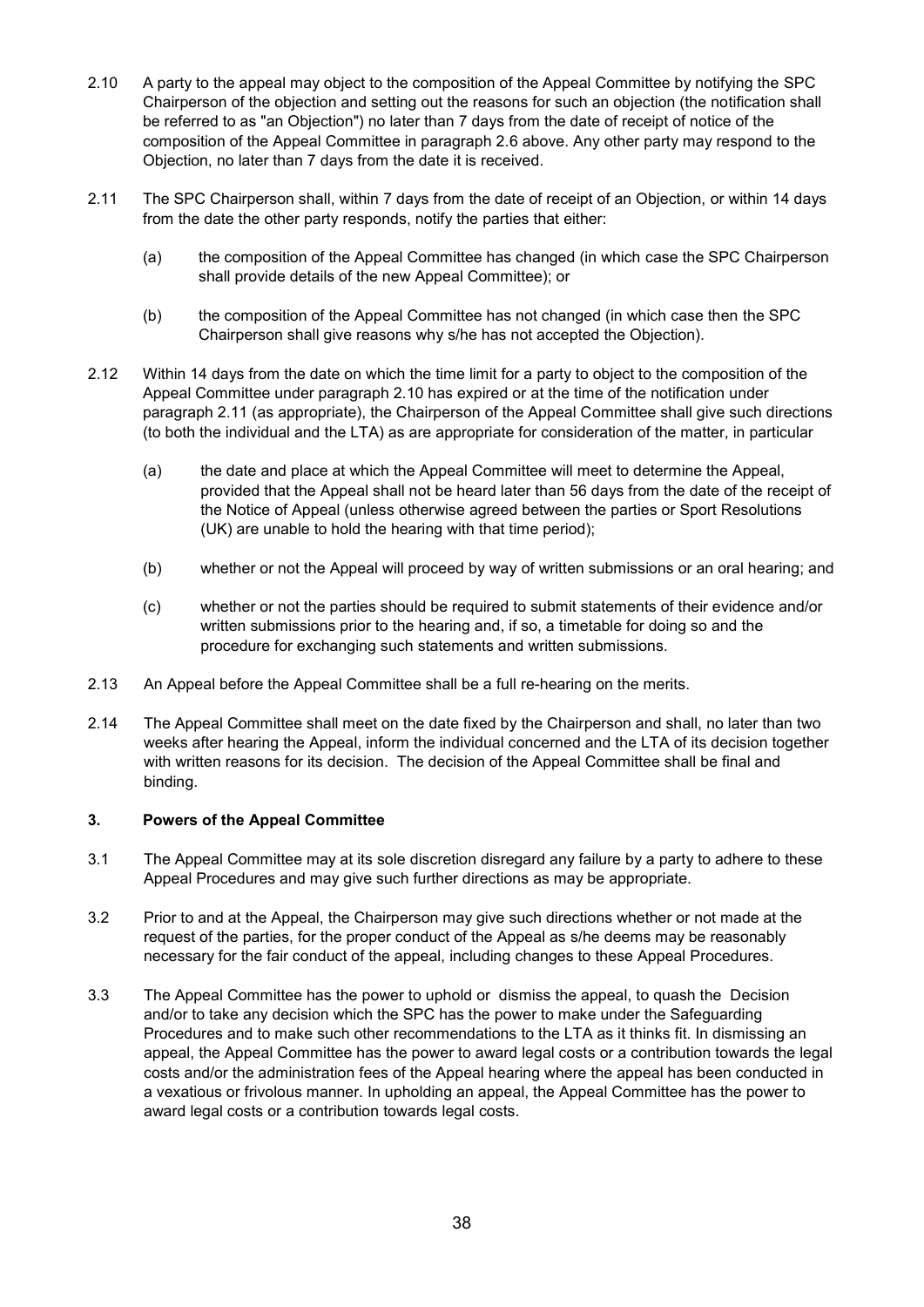# **4. Correspondence**

4.1 Any notification, correspondence or any other document submitted under these Appeal Procedures shall be sent in writing by first class post or recorded delivery (or airmail if outside the UK) and such documents shall be deemed to have been received by the intended recipient 48 hours (or if by airmail four working days) after posting.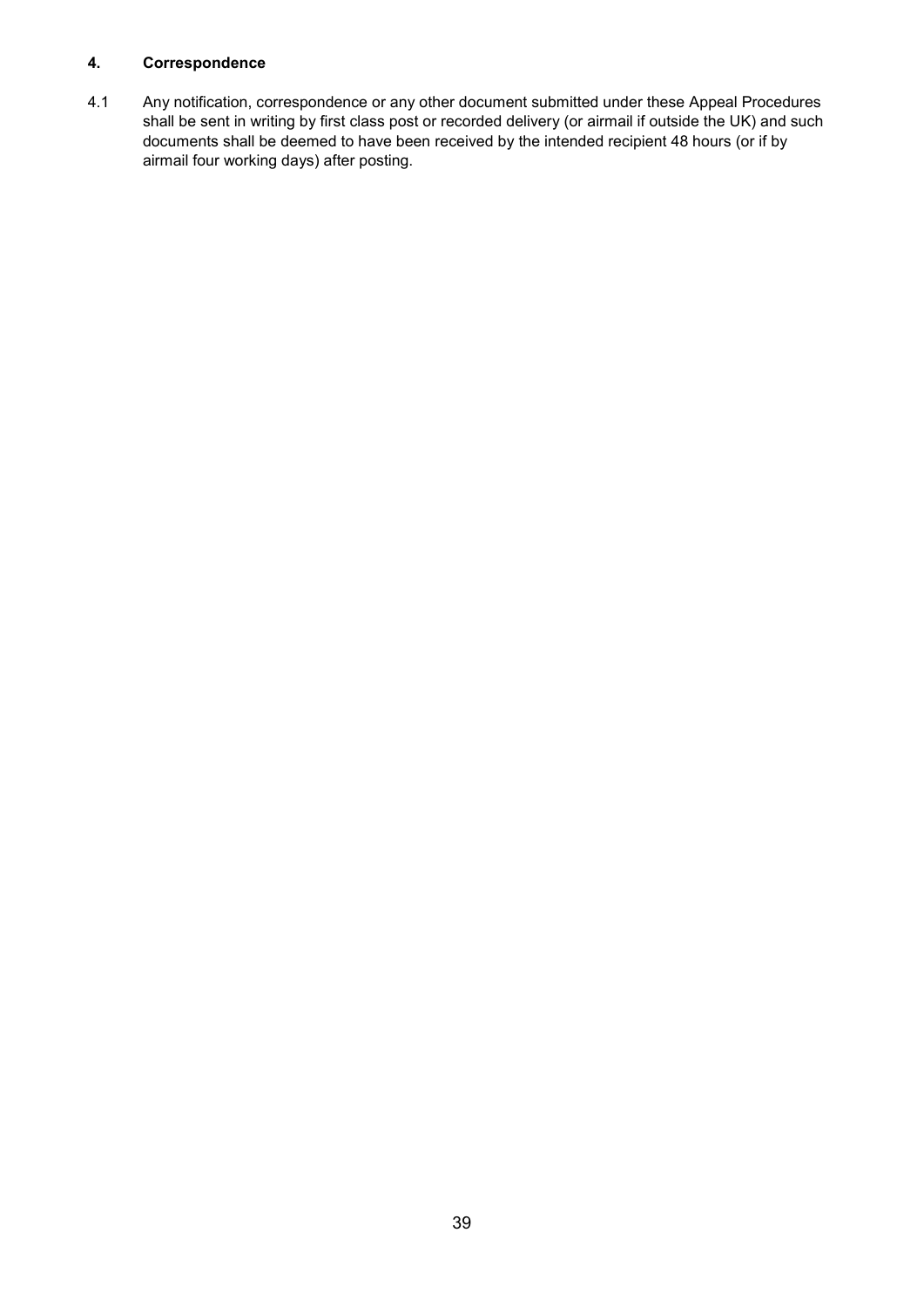# **APPENDIX THREE**

# **REGULATIONS CONCERNING MATCH FIXING, FINANCIAL SPECULATION and BETTING**

# **1. Jurisdiction**

- 1.1 The provisions of this Appendix apply to all persons over whom the LTA exercises disciplinary jurisdiction under the Code, and specifically they apply to the following:
	- (i) players;
	- (ii) officials including referees and umpires (including, but not limited to, LTA licensed officials);
	- (iii) any LTA accredited coach;
	- (iv) any coach, trainer, manager, agent, tournament staff, official or other personnel working with or treating a player;
	- (v) any other person under the LTA's jurisdiction who is able directly or indirectly to influence:
		- (a) the outcome of any game, match or tournament; or
		- (b) any event in any game, match or tournament.
- 1.2 Any breach of these Regulations shall be dealt with in accordance with the Code (subject to the provisions of Regulation 3 below).
- 1.3 The conduct prohibited under the provisions of these Regulations may also be a criminal offence and/or a breach of other applicable laws and regulations. Reference is made in particular to section 42 of the Gambling Act 2005, which makes it a criminal offence if a person "(a) cheats at gambling, or (b) does anything for the purpose of enabling or assisting another person to cheat at gambling". These Regulations are intended to supplement such laws and regulations with further rules of professional conduct for those involved in the game of tennis. They are not intended, and may not be interpreted, construed or applied, to prejudice or undermine in any way the application of such laws and regulations. Those people set out at Regulation 1.1 above must comply with all applicable laws and regulations at all times.

# **2. Prohibitions**

- 2.1 A player shall not:
	- (i) place, accept, lay or otherwise enter into any wager or bet or any other form of financial speculation (a "**Bet**") with any individual, company, organisation or other body in relation to the result, progress, conduct or any other aspect of any game, match or tournament in which the player is participating or in which the player has any influence, either direct or indirect;
	- (ii) solicit, induce, entice, instruct, persuade, facilitate, permit or encourage any other person to enter into a Bet in connection with any aspect of his own or any other player's performance in any game, match or tournament in which he is playing or in which he has any influence, either direct or indirect;
	- (iii) deliberately under-perform for reward in any game, match or tournament.
- 2.2 A person listed in Regulation 1.1(ii) to (v) shall not: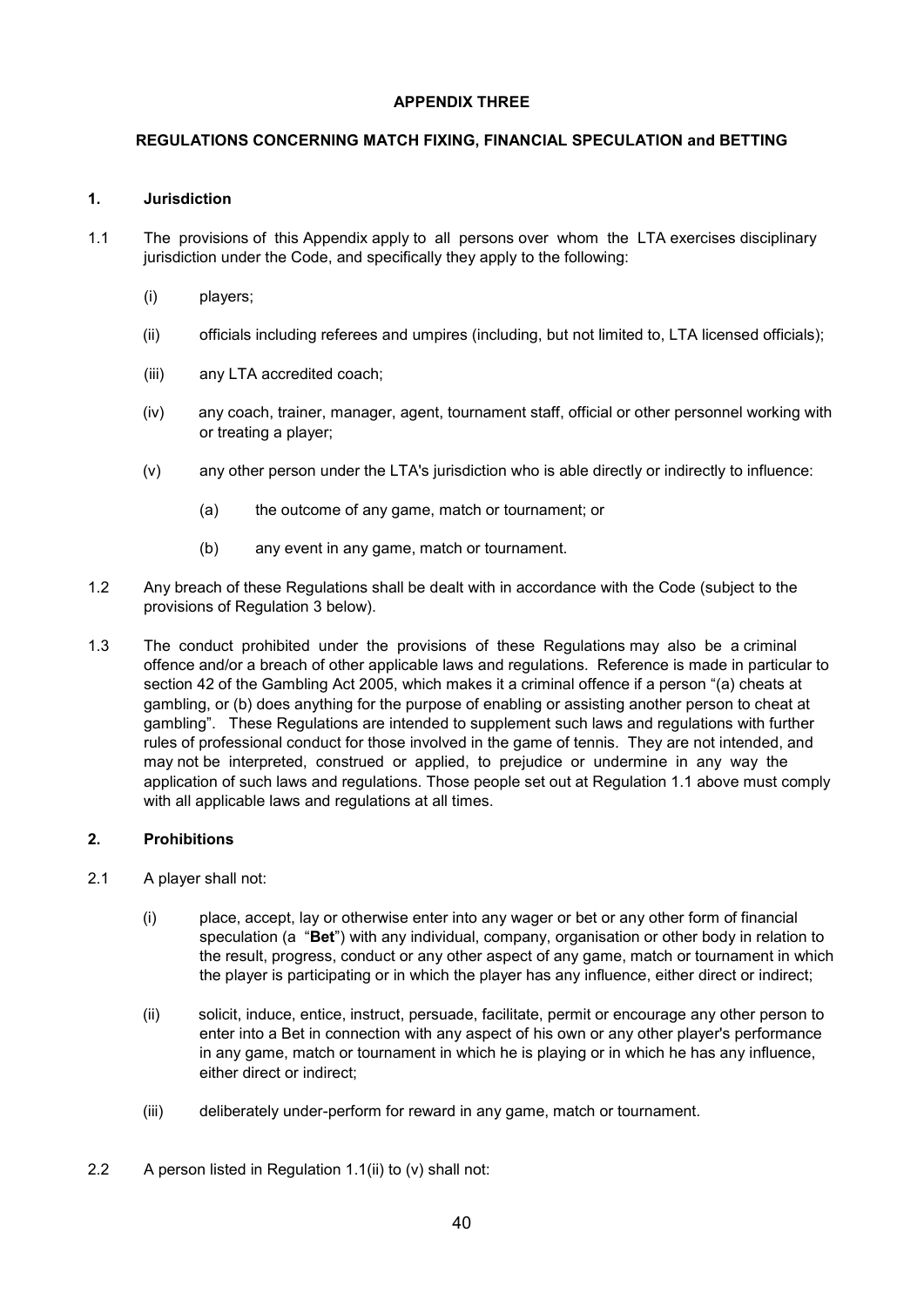- (i) enter into a Bet in respect of any aspect of any player's performance in any game, match or tournament, if that person listed in Regulation 1.1(ii) to (v) is connected to the player or is connected to or has any influence over the tournament concerned, either direct or indirect; or
- (ii) solicit, induce, entice, instruct, persuade, facilitate, permit or encourage any other person to enter into a Bet in connection with any aspect of any player's performance in any game, match or tournament, if that person, listed in Regulation 1.1(ii) to (v), is connected to the player or is connected to or has any influence over the tournament concerned, either direct or indirect.
- (iii) For the avoidance of doubt and without limitation: a person is connected to the player concerned if he is the player's coach, agent, tournament guest, a member of the player's immediate family, a member of the player's coaching group; and, a person is connected to the tournament concerned if he is an employee, contractor, agent, officer of the tournament or is an official, or committee member of the tournament.

### 2.3 No person listed in 1.1 (including a player) (a "**Person**"):

- (i) may contrive (in a corrupt or fraudulent manner) whether alone or with others, the result, progress, conduct or any other aspect of any game, match or tournament;
- (ii) ensure the occurrence of a particular incident in any game, match or tournament, which occurrence is to the Person's knowledge subject to a Bet and for which he expects to receive any reward (other than, in the case of a player, official prize money and/or contracted performance-related payments under endorsement or sponsorship contracts);
- (iii) may induce or encourage any player to under-perform for reward in any game, match or tournament;
- (iv) shall offer or give (or agree to offer or give) anything of value (whether or not financial) to any other person with the intent to influence either his or another person's efforts or participation in any game, match or tournament;
- (v) shall solicit or accept (or agree to solicit or accept) anything of value (whether or not financial) from any other person with the intent to influence his own or another person's efforts or participation in any game, match or tournament;
- (vi) shall have any commercial arrangement (apart from a personal Betting account with a Betting operator which, for the avoidance of doubt, may not be utilised in breach of these regulations) with, or any stake (whether active or passive) in, any company or other undertaking that promotes, brokers, arranges or conducts any form of Betting activity in relation to the game of tennis;
- (vii) shall use in relation to Betting or providing any other person for use in relation to Betting, any information relating to any game, match or tournament that the person has in his possession by virtue of his position in the game of tennis and that is not in the public domain or readily accessible by the public without unreasonable restriction;
- (viii) shall provide information to any person for reward, before or after any game, match or tournament, regarding the players in the game, match or tournament, the conditions, tactical considerations or any other aspect of the game, match or tournament, unless such information is already in or will come into the public domain without unreasonable delay or is readily accessible by the public without unreasonable restriction. For example, it shall not be a breach of this clause to provide such information as opinion to a journalist for immediate publication as part of an article or column in a newspaper;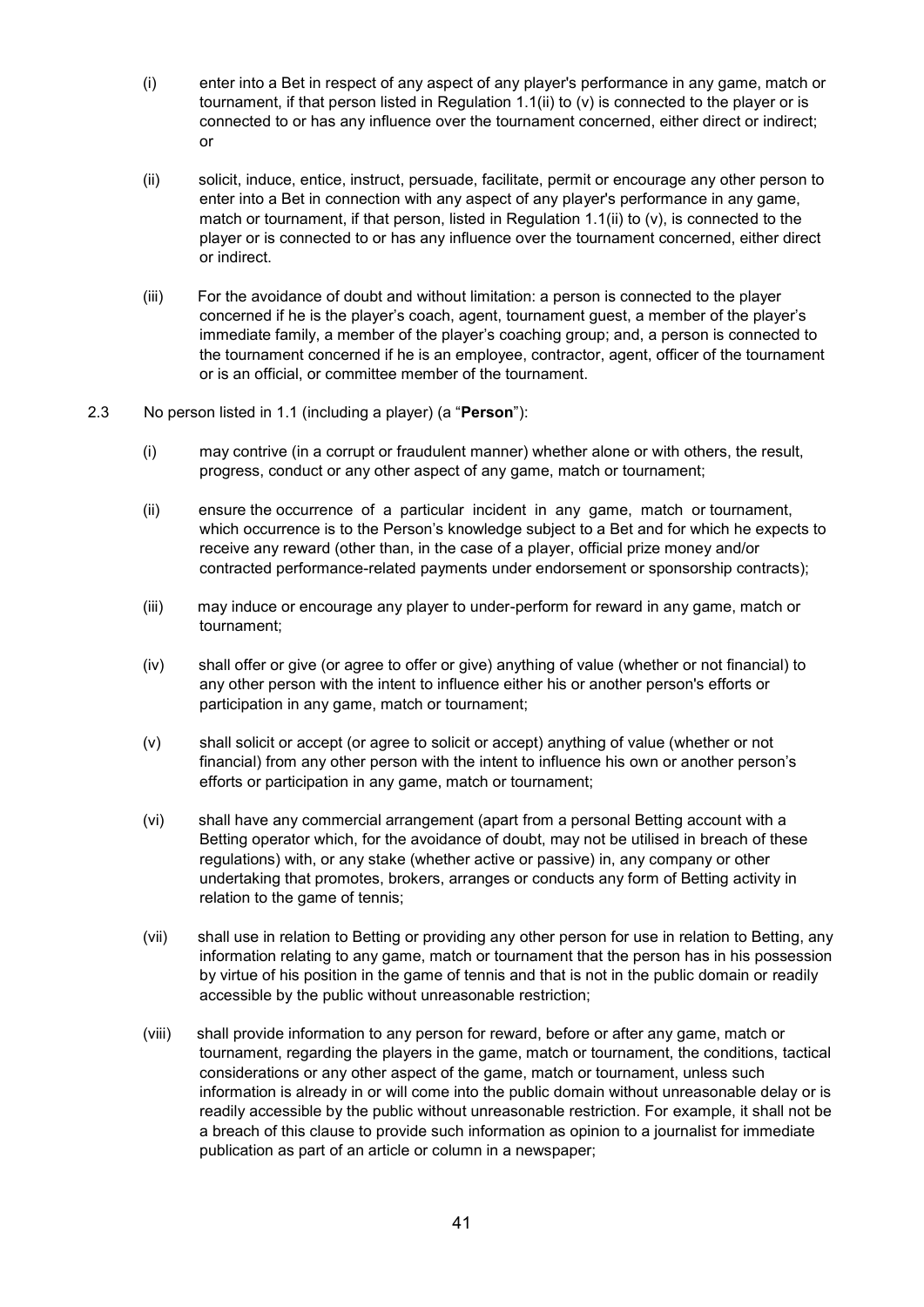- (ix) shall engage in any conduct (i.e. beyond that specified in this Regulation 2) that is corrupt or fraudulent, or creates an actual or apparent conflict of interest for the Person, or otherwise risks impairing public confidence in the integrity and/or honest and orderly conduct of any game, match or tournament;
- (x) shall provide or receive any reward that could bring the Person or the game of tennis into disrepute;
- (xi) shall fail to disclose to the Disciplinary Officer without delay full details of any approaches or invitations received by the Person to engage in conduct that would amount to a breach of these Regulations;
- (xii) shall fail to disclose to the Disciplinary Officer without delay full details of any approaches or invitations of which the Person is aware that have been received by any other Person to engage in conduct that would amount to a breach of these Regulations;
- (xiii) shall fail to cooperate with any investigation by the LTA in relation to possible breaches of these Regulations, including failure, without reasonable excuse to provide information requested by the LTA that is relevant to such investigation.
- 2.4 An attempt by a Person, or any agreement by a Person with any other person, to act in breach of these Regulations shall be treated for the purposes of these Regulations as if the breach of the relevant Regulation(s) has been committed, whether or not such attempt or agreement in fact resulted in a breach.

## **3. Investigatory Powers**

- 3.1 In addition to the powers of the Disciplinary Officer set out in the Code, this Regulation 3 confers specific authority on the Disciplinary Officer and such persons as the Disciplinary Officer may nominate to assist him to exercise all such powers as he may reasonably deem necessary to complete a full investigation of any alleged breach of these Regulations.
- 3.2 In particular and without prejudice to the generality of Regulation 3.1 above, the LTA shall have the following powers in relation to obtaining information that is reasonably related to any alleged breach of these Regulations.
	- (i) If the Disciplinary Officer reasonably believes that a Person (or a third party whose actions may be imputed to the Person for this purpose) may have committed a breach of these Regulations, the Disciplinary Officer may make a written demand to the Person (a "Demand") to furnish to the Disciplinary Officer any information that is reasonably related to the alleged breach, including (without limitation) (a) copies of or access to all records relating to the alleged breach (such as telephone records, bank statements, Internet service records, and other records stored on computer hard drives and other information storage equipment); and/or (b) a written statement made by the Person, setting out in detail all of the facts and circumstances with respect to the alleged breach.
	- (ii) Subject only to the right to object to the Demand set out at Regulation 3.2(iii) below, the Person shall furnish the information requested in the Demand within seven days of his receipt of the Demand, or by such other deadline as may be specified in the Demand.
	- (iii) If the Person wishes to object to the Demand, he must file a formal objection with the Disciplinary Officer by the specified response deadline, which objection must set out with specificity the nature and scope of and grounds for the objection. Failure without good reason to make such filing shall constitute an irrevocable waiver of any objection.
		- (iv) Any objection duly filed in accordance with Regulation 3.2(iii), above, will be referred by the Disciplinary Officer, together with any comments that the Disciplinary Officer may wish to make with respect to the objection, to the Chairperson of the Disciplinary Panel, who may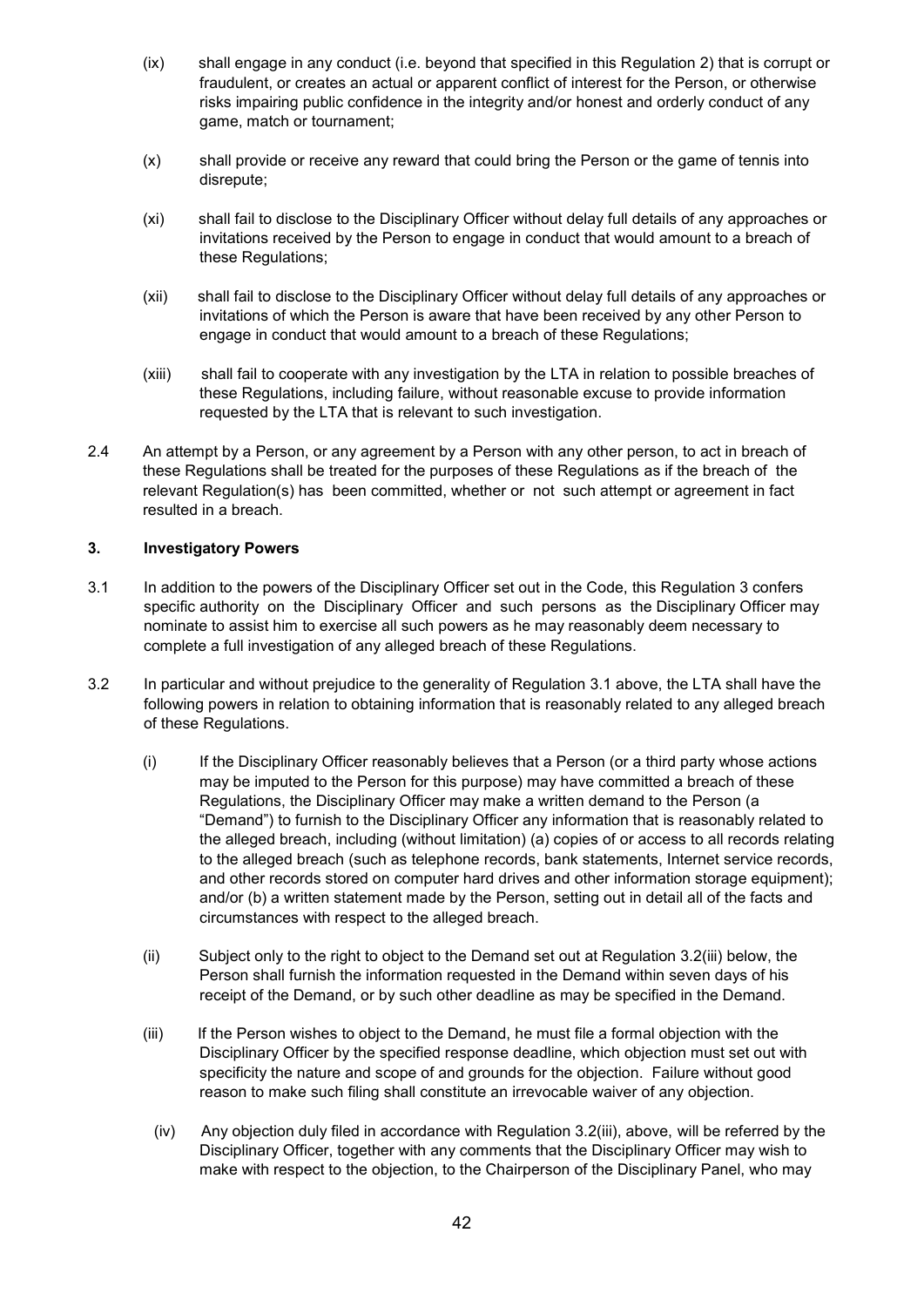resolve the objection himself or else may designate another person to resolve the objection. The Chairperson or their designee may in his absolute discretion invite further submissions or hold a hearing prior to making his determination, or may simply determine the matter on the basis of the objection itself and the comments of the Disciplinary Officer, if any, with respect to that objection. If (and to the extent that) the Chairperson or their designee determines that the Demand is fair and reasonably tailored to obtain evidence relevant to the alleged breach, and that it is consistent with applicable law, the Chairperson or their designee shall direct the Person to produce all (or, if he believes the objection should be sustained to some degree, the remaining part) of the information specified in the Demand.

- (v) Subject to any ruling made by the Chairperson of the Disciplinary Panel or their designee pursuant to Regulation 3.2(iv) above, any failure by the Person to produce the information specified in the Demand shall have each of the following consequences, without prejudice to one another:
	- (a) during any period in which the Person fails to produce such information, he shall be deemed ineligible to participate in and/or denied credentials for and access to any LTA sanctioned Tournament or any other LTA approved event or activity;
	- (b) the Disciplinary Panel shall be entitled to draw such adverse inference against the Participant as the Panel shall reasonably determine; and
	- (c) such failure may lead to the disciplinary action being taken under the Code.
- 3.3 A Disciplinary Panel convened to consider a charge of breach of these Regulations may request, at any time prior to issuing a final decision, and having first given the parties an opportunity to make any submissions on the matter, that an additional investigation be conducted into any matter reasonably related to the alleged breach. The Disciplinary Officer will conduct that investigation in accordance with the Chairperson's request and the Person charged and all other Persons must cooperate with that investigation.
- 3.4 Where a Person is charged with breach of these Regulations, and other relevant authorities are also conducting investigations or proceedings into the same or related matters, the Disciplinary Panel shall have discretion, where it is established to its satisfaction that clear prejudice would otherwise result, to stay the proceedings under these Regulations pending the outcome of the investigations or proceedings being conducted by the other relevant authorities.
- 3.5 The Disciplinary Officer shall be entitled to share any information received with other regulatory authorities including without limitation the police, National Criminal Intelligence Service, HM Revenue & Customs, the Serious Fraud Office and the Gambling Commission; other sports authorities including without limitation the ITF, ATP, WTA, ABTO, DCMS and UK Sport; and any betting organisations whether pursuant to a formal information-sharing agreements or otherwise.
- 3.6 As part of any investigation into possible breaches of these Regulations, the LTA may seek relevant information from other regulatory authorities and/or from any third party, including bookmakers and other Betting operators, whether pursuant to formal information-sharing agreements with such authorities or third parties, or otherwise. In accordance with Regulation 3.7, below, acceptance of these Regulations shall constitute agreement by a Person to the disclosure of such information by the authority and/or third party to the LTA. W here necessary, the Person shall confirm such consent in writing to or for the benefit of the authority and/or third party. A failure to do so without reasonable excuse shall amount to a breach of this Regulation and may lead to disciplinary action being taken under the Code.
- 3.7 Each Person specifically consents, pursuant to data protection law and other relevant laws, as applicable, to the sharing of information relating to activities covered by these Regulations, including personal information relating to himself and his activities, both by the LTA with the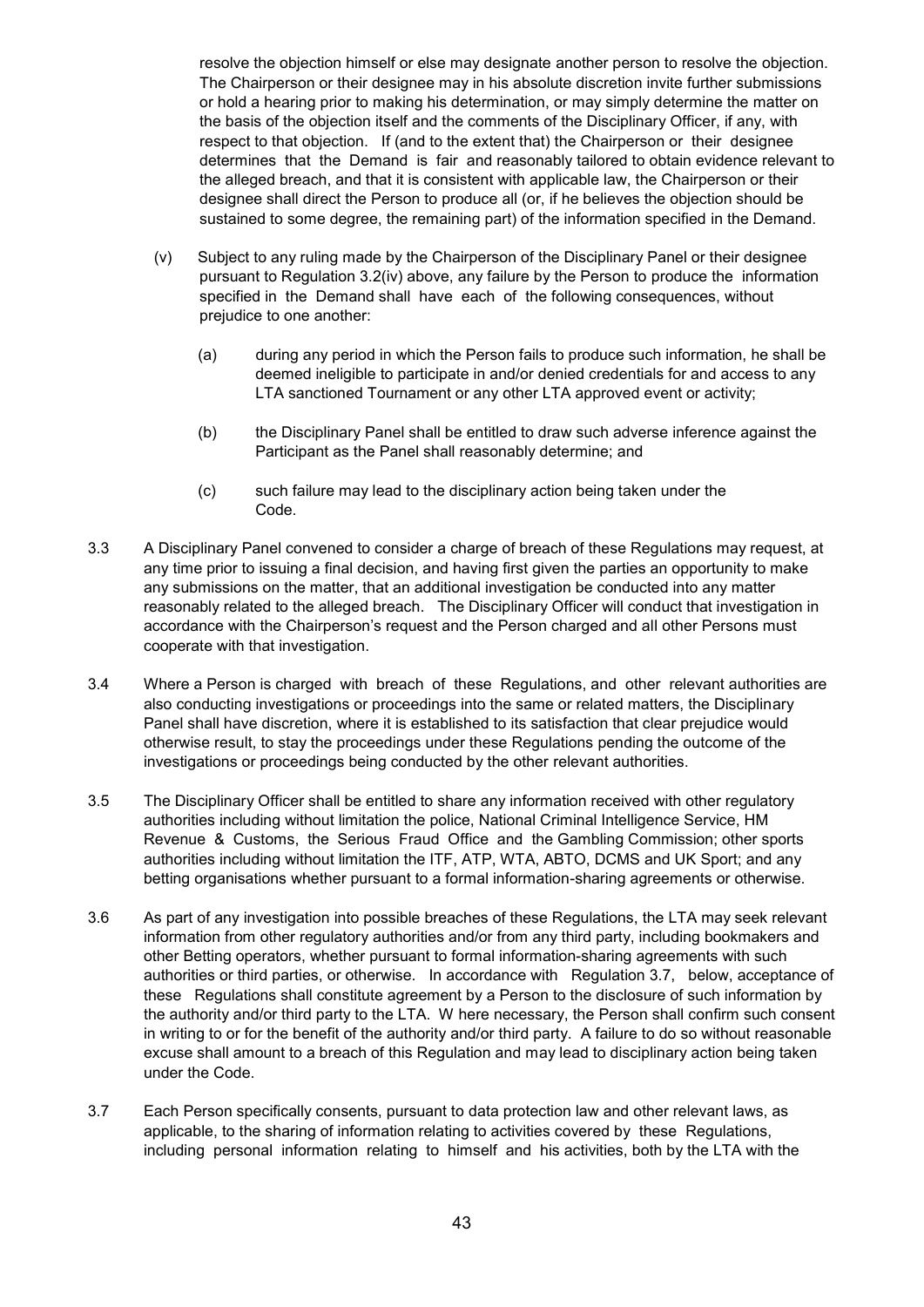regulatory authorities and relevant third parties, and by the regulatory authorities and/or any relevant third parties (including without limitation any bookmaker or other Betting operator) with the LTA.

# **4. Compliance**

- 4.1 The LTA Board shall appoint from time to time a compliance officer to monitor compliance with these Regulations. The Disciplinary Officer shall usually be appointed as the compliance officer, unless the Main Board otherwise directs.
- 4.2 The Main Board shall have power to amend these Regulations as it sees fit from time to time. Any such amendments shall come into full force and effect upon the date specified by the Board.

# **5. Interpretation**

- 5.1 For the avoidance of doubt, nothing in these Regulations is intended to prevent the payment of prize money and/or any other official incentive to participants in any game, match or tournament and/or contracted performance-related payments under endorsement or sponsorship contracts.
- 5.2 In these Regulations words importing the singular include the plural and vice versa and the masculine gender includes the feminine gender.
- 5.3 This Appendix shall be governed by and construed in accordance with English law.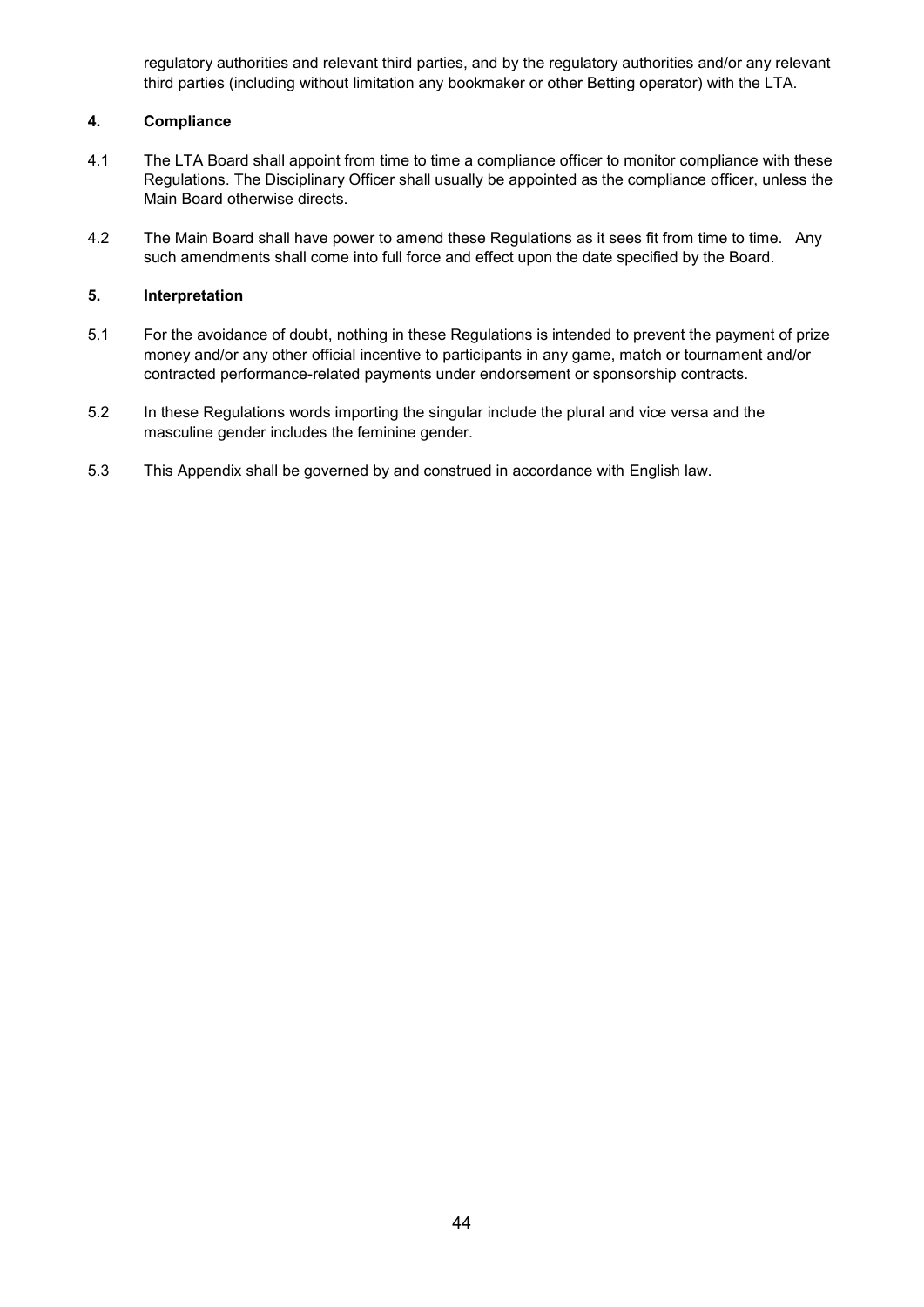## **APPENDIX FOUR**

# **LTA COACH ACCREDITATION+ GENERAL RULES**

#### **1. Introduction**

- 1.1 All Coach Accreditation+ accreditations are issued subject to these Rules which may be varied from time to time at the discretion of the Lawn Tennis Association Limited ("the **LTA**") in accordance with paragraph 12.2 below.
- 1.2 These Rules (apart from the LTA Code of Ethics and Conduct for Accredited Tennis Coaches and Assistants (the "**LTA Code of Ethics**"), set out at the Schedule 1 to these Rules) shall not apply to the issue, renewal, upgrade, removal or any other matter (including disciplinary) relating to Coach Accreditation+ which raises a safeguarding or protection concern about a child, young person or adult deemed at risk, and is designated as a Safeguarding case under the Safeguarding Procedures (Appendix Two to the Disciplinary Code) ("a **Safeguarding case**") and such matters shall be dealt with under those Safeguarding Procedures and these Rules shall be read subject to this provision.

#### **2. Eligibility for Coach Accreditation+**

#### **Eligibility**

- 2.1 A coach is eligible to apply for Coach Accreditation+ if he has:
	- 2.1.1 attained an "LTA Coach Accreditation+ Eligible Qualification" defined in paragraph 2.3 below;
	- 2.1.2 attained a minimum of 15 Continuing Professional Development Credits ("**Credits**") within the twelve month period prior to the issuing of Coach Accreditation+;
	- 2.1.3 completed a criminal record check where appropriate and been cleared through the LTA Safeguarding Team; and
	- 2.1.4 successfully completed the Safeguarding and Protection in Tennis training; and
	- 2.1.5 paid the applicable fee for Coach Accreditation+.
- 2.2 A coach who holds a coaching qualification, that meets the criteria stipulated by the LTA, from a foreign national governing body of tennis affiliated to the International Tennis Federation or from another coaching organisation is eligible to apply for and may be issued with a Coach Accreditation+ accreditation subject to such Conditions, including successful completion of an LTA Coach Accreditation+ Eligible Course or the attainment of Credits, as the LTA deems appropriate.
- 2.3 Any qualification which is the Level 3 UKCC or above will be considered an LTA Coach Accreditation+ Eligible Qualification.
- 2.4 Any coach who has met the criteria stipulated by the LTA is eligible to apply for assessment against the Level 3 UKCC standards. Upon successful completion of the assessment a coach will gain the Level 3 UKCC Qualification and subsequently may apply for an LTA Accreditation+ accreditation.
- 2.5 The LTA will, at its discretion, provide courses of additional training that enable coaches holding certain tennis coaching qualifications (as specified by the LTA from time to time) to attain a level of training that confers eligibility for Coach Accreditation+. The LTA will maintain and publish a list of LTA courses.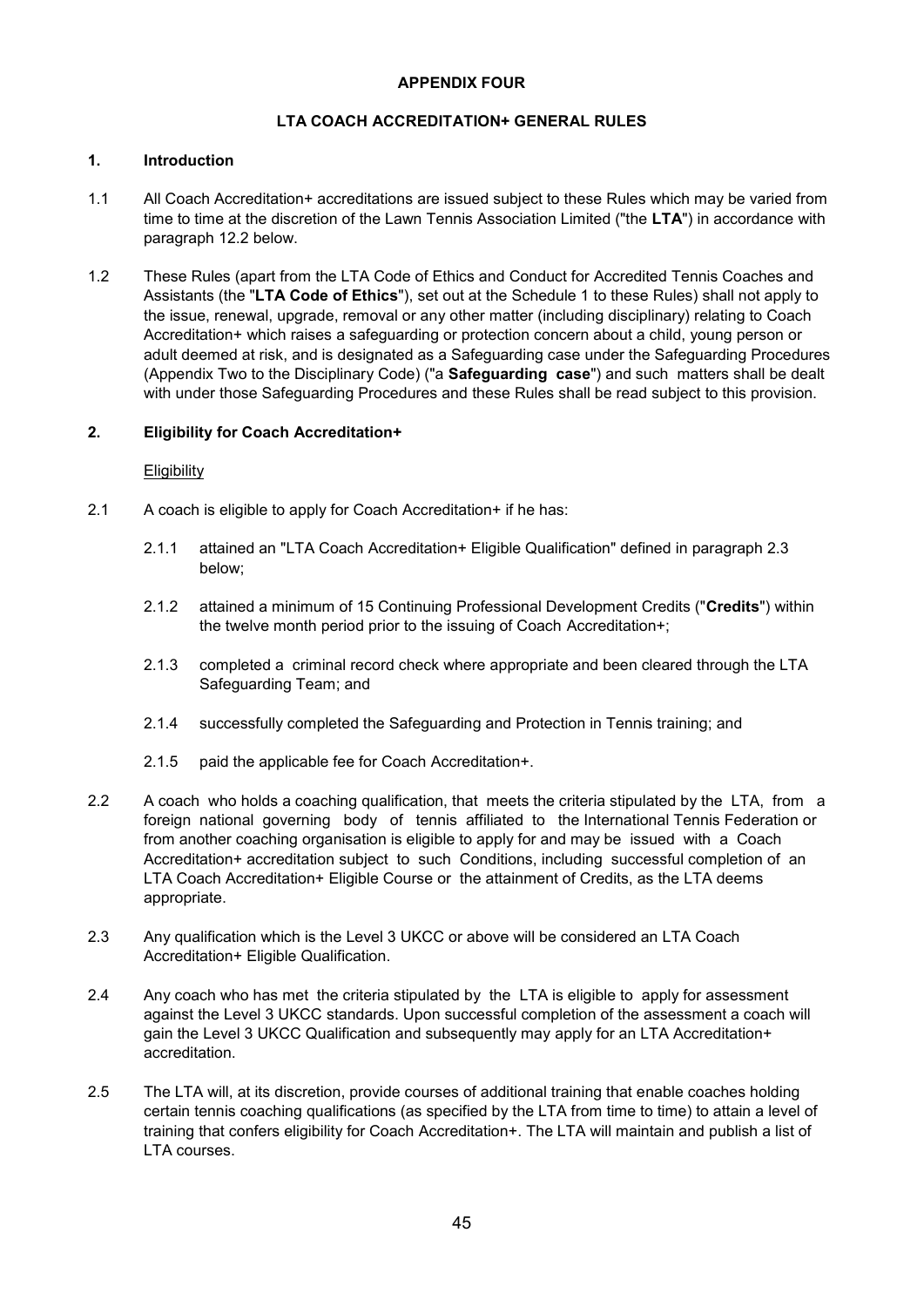## Duration

- 2.6 A Coach Accreditation+ accreditation shall in normal circumstances be valid for one year from the date of issue, unless the LTA decides it is appropriate in the circumstances that the accreditation should be issued for a shorter period of time in accordance with the Rules 4.6, 4.7, 4.9 and 6.4 below or the accreditation is removed either on a temporary basis or permanently in accordance with the Disciplinary Code, these Rules and/or the Safeguarding Procedures.
- 2.7 Upon the granting of Coach Accreditation+ the LTA may issue a Certificate or similar as evidence of the holding of Coach Accreditation+.

# **3. Licensing and Registration Committee**

- 3.1 The LTA shall appoint a Licensing and Registration Committee ("**the LRC" or "the Committee**") comprising a minimum of six members, one of whom shall be legally qualified and shall be designated as the Committee Chairperson and one of whom shall be a member of the Association of British Tennis Officials. Following recommendations by the Nominations Committee, the Board shall appoint the members for an initial term of three years and may, at their discretion and with the endorsement of the Board, continue for a second term of three years. Subject to approval by the Board, any individuals who were members of the Committee on 31 December 2017 may continue to serve as members until and including 31 December 2021, notwithstanding that they may have exceeded the maximum terms set out above.
- 3.2 All members of the Committee shall be independent of the Association.
- 3.3 Except as set out in paragraph 3.10 below, for the purpose of this Appendix, "independent" means any person who at the time of his or her appointment, or at any time up to five years prior thereto, shall not:
	- (A) be serving or have served as an LTA Officer, on the Board, on Council or in a senior LTA executive position;
	- (B) be or have been an employee or officer of the Association or a Member;
	- (C) have had a prior professional relationship with the LTA relevant to the functions of the Committee**;** or
	- (D) take up any such positions after the date of appointment as a Member of the Committee until his or her retirement, removal or vacation from that office.
- 3.4 The Committee shall meet at least once a year and at such other times as the Committee Chairperson shall require.
- 3.5 The quorum shall be three.
- 3.6 The Committee shall be responsible for all matters relating to the interpretation, implementation and enforcement of these Rules including, in particular, the provisions of paragraph 4 relating to the processing of applications, paragraph 9 relating to disciplinary matters and paragraph 10 relating to loss of accreditation.
- 3.7 Any member of the Committee who has an interest in any matter before the Committee must declare that interest and may be precluded from participation in the matter concerned.
- 3.8 The Head of Safeguarding (HoS) may at any time contact the Committee Chairperson for guidance and advice on an accreditation case.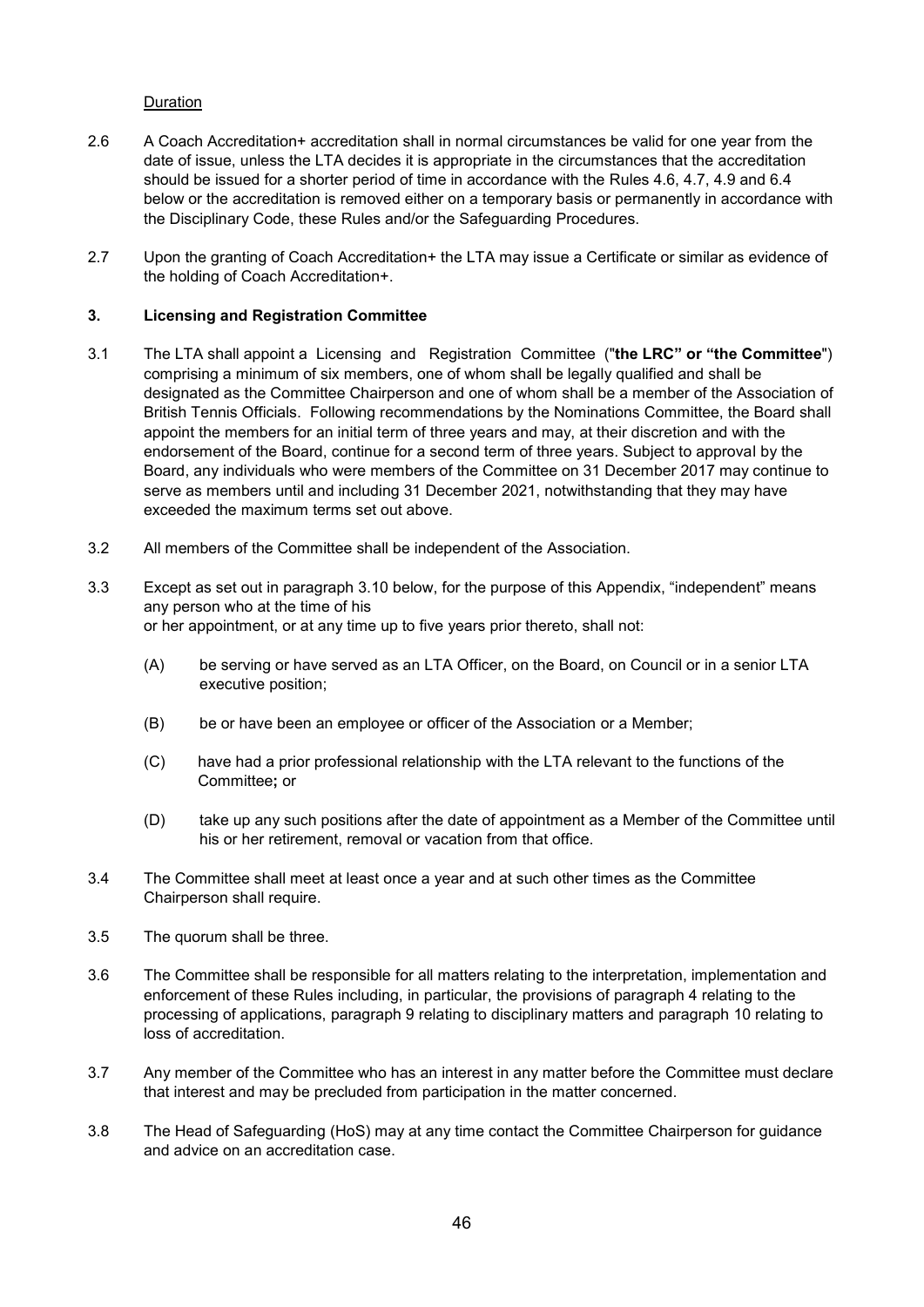- 3.9 The Board shall determine the LTA's policy on payment of fees and expenses for Committee members from time to time. The LTA/Board may also decide, on an *ex gratia* basis, to provide Committee members complimentary access to tickets to tennis events.
- 3.10 Any individuals who were members of the LRC on 31 December 2017 but are not independent may continue to serve as members of the LRC until and including 31 December 2021.

## **4. Applications and Cases**

- 4.1 All applications for Coach Accreditation+ and payment of the fee (as stipulated from time to time by the LTA) shall be made in the form or manner prescribed by the LTA.
- 4.2 It is the responsibility of the applicant to ensure that all information provided to the LTA is up to date and accurate so that the LTA may process the application for the Coach Accreditation+ accreditation. A failure to do so may delay the processing of his application or result in its refusal.
- 4.3 Applicants are required (at their own expense) to:
	- 4.3.1 provide a current Eligible First Aid Certificate (as defined in paragraph 4.5 below);
	- 4.3.2 (subject to paragraph 4.4), have completed an appropriate criminal record check through the LTA with a disclosure date not more than 12 months before the date of processing of the accreditation application and it having been assessed as being acceptable by the LTA Safeguarding Team; and
	- 4.3.3 if required by the LTA, provide the names of two independent persons from whom a confidential reference may be sought and to provide such further information including but not limited to the qualifications, suitability or training record of any applicant as the LTA may deem appropriate.
- 4.4 Where an applicant renews a Coach Accreditation+ accreditation under paragraph 6.1, the LTA may waive the requirement in paragraph 4.3.2 for a maximum of two consecutive applications.
- 4.5 The following certificates will be considered "**Eligible First Aid Certificates**" for the purposes of Coach Accreditation+, where such courses and the provider are accredited by the Health and Safety Executive:
	- 4.5.1 a six hour "Emergency First Aid at Work" course; or
	- 4.5.2 an eighteen hour "First Aid at Work" course.

The LTA will maintain and publish a list of courses and/or course providers through which coaches can obtain an Eligible First Aid Certificate.

- 4.6 The Committee may decline to issue or may revoke a Coach Accreditation+ accreditation or may issue a Coach Accreditation+ accreditation subject to or vary it so that it is subject to such restrictions as it thinks appropriate on any of the following grounds:
	- 4.6.1 where the LTA has undertaken an appropriate criminal record check and the results of that check are not in the Committee's decision satisfactory;
	- 4.6.2 where another sports' governing body or coaching organisation has withdrawn the individual's coaching accreditation or similar licence or accreditation;
	- 4.6.3 the individual has in the Committee's opinion, unsuitable qualities, attitudes or abilities to be a coach and/or the individual's behaviour suggests s/he is unsuitable to hold Coach Accreditation+ including but not limited to drugs, dishonesty, violence or sexual offences;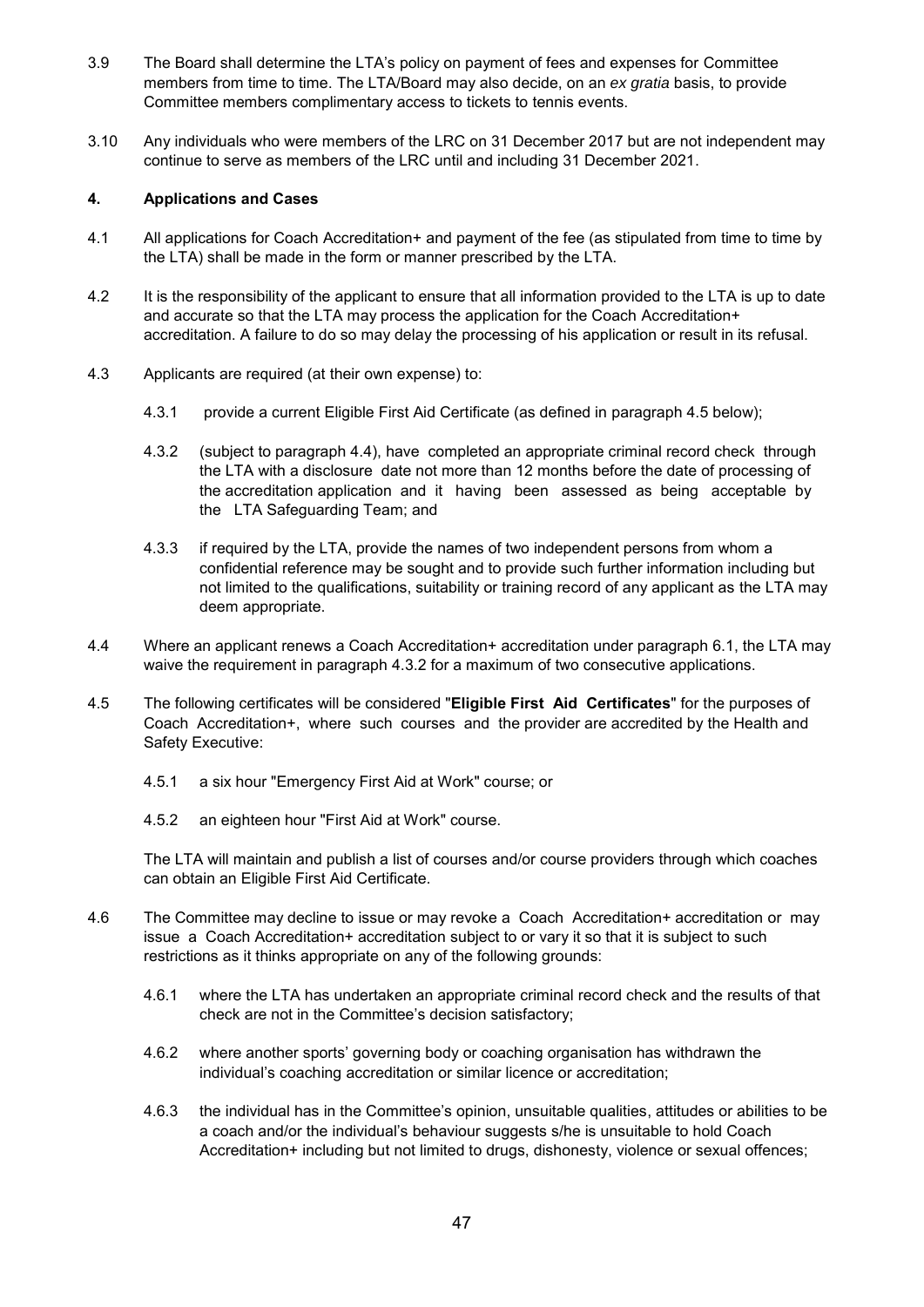- 4.6.4 the provision of misleading or false information or the refusal to provide information properly requested by the LTA pursuant to paragraphs 4.2 and 4.3 above;
- 4.6.5 failure (where applicable) to attain the required Credits or to fulfil any other proper application requirements;
- 4.6.6 the commission of an act which has been disclosed or is otherwise known to the LTA which amounts to a breach of professional standards for the purposes of these Rules or otherwise amounts to Misconduct under the Disciplinary Code;
- 4.6.7 failure to hold current public liability insurance cover in accordance with paragraph 8.2.4 below;
- 4.6.8 to hold a Coach Accreditation+ accreditation could bring LTA Coach Accreditation and/or the LTA into disrepute; and/or
- 4.6.9 any other material reason which in the opinion of the Committee renders that person not a fit and proper person to hold a Coach Accreditation+ accreditation.

The holder of a Coach Accreditation+ accreditation shall be under a continuing obligation to satisfy the provisions of this paragraph.

- 4.7 Where the HoS has considered an application or information has come to light in relation to an individual who holds Coach Accreditation+ accreditation and the HoS has concerns as to whether the LTA should grant/revoke/vary the Accreditation+, s/he should inform the individual of those concerns within such time limit as the HoS shall decide.
- 4.8 If the HoS decides to send the case to the Committee to decide whether it should grant/revoke/vary the accreditation then the HoS will convene a meeting of the Committee to consider the case.
- 4.9 The HoS shall provide to the individual concerned in advance of the case being considered by the Committee:
	- (a) the full contents of the internal or external report (including any advice received from external advisers) prepared for the LTA;
	- (b) any additional documents or correspondence which the HoS considers relevant to the presentation of the case to the Committee; and
	- (c) the LTA's written submissions for the Committee.
- 4.10 The HoS shall ask the individual concerned to provide written submissions on the contents of the report within such time limit as the HoS shall decide.
- 4.11 Upon receipt of written submissions from the individual concerned, the HoS shall provide within 14 days any further written submissions on behalf of the LTA to the individual concerned. The individual concerned shall have the opportunity to amend his own written submission if desired within such time limit as the HoS shall decide.
- 4.12 Upon receipt of an amended written submission from the individual concerned or upon expiry of the time limit set out in 4.10 or 4.11 above, the HoS shall provide the following to the Committee and to the individual concerned:
	- 4.12.1 the information as set out at 4.9 above;
	- 4.12.2 the written submissions on behalf of the LTA; and
	- 4.12.3 the written submissions received from the individual concerned.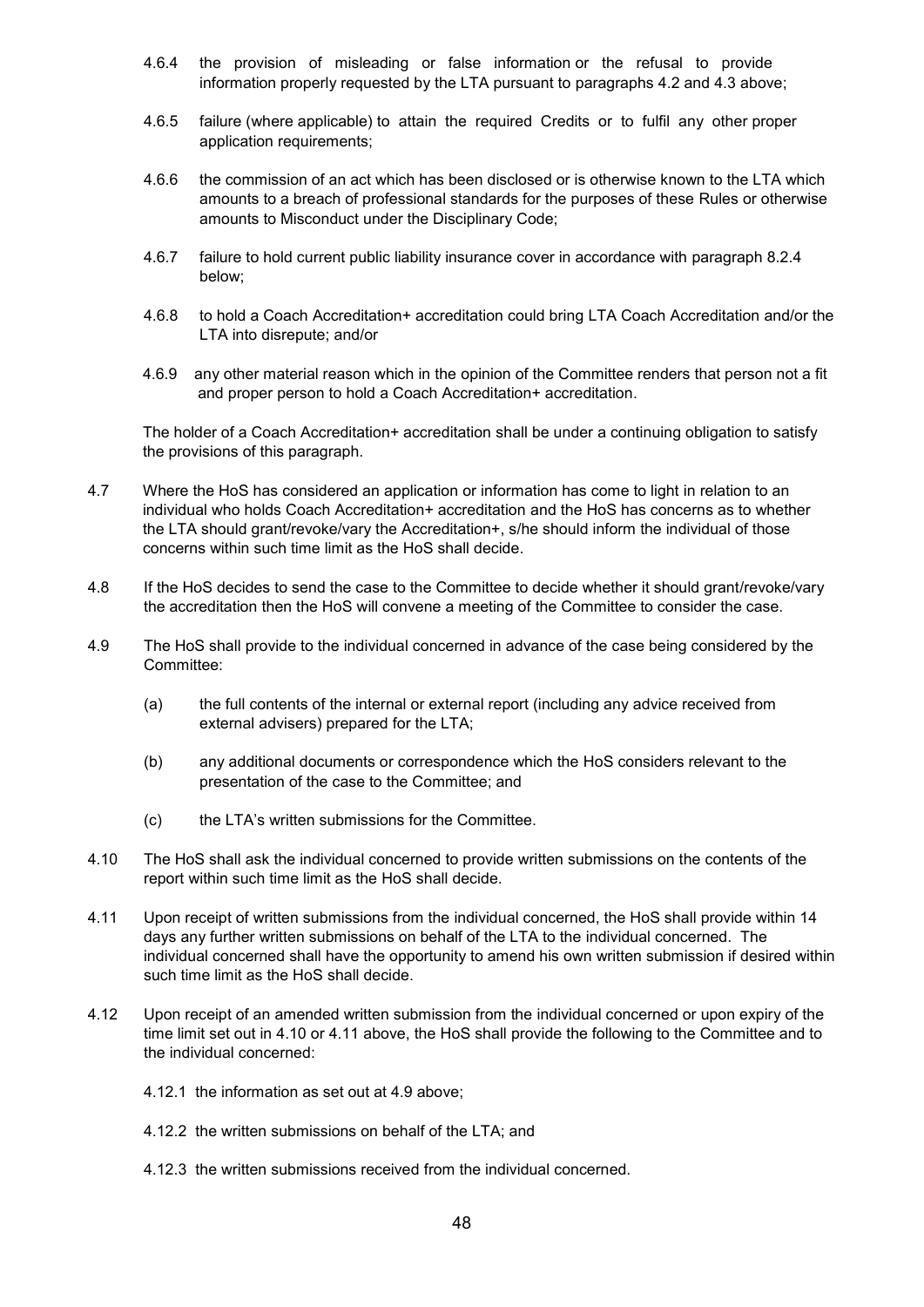- 4.13 The Committee Chairperson shall have power (in his or her sole discretion) to set directions generally as to the conduct of the proceedings. In addition, the Chairperson may, upon receipt of the above, request further information from the LTA or the individual concerned and/or ask the HoS to conduct further internal or arrange further external investigation.
- 4.14 Once the materials identified above have been received, the Committee will schedule a date for the hearing. The Chairperson of the Committee shall select two other members to form a LRC Tribunal to consider the report.
- 4.15 The LRC will usually consider the case based on the documents submitted. There is no right to attend but the individual and/or the HoS may request permission from the LRC Chairperson that they attend. In addition, the LRC Chairperson may invite the individual and the HoS to attend the LRC meeting. Where the LRC Chairperson has agreed to a request from one of the parties to attend or has invited the individual and HoS to attend, each shall be entitled to attend regardless of whether the other attends.
- 4.16 Where the LRC Chairperson has accepted a request from the individual and/or the HoS to attend or has invited the parties to attend, at least 21 days' notice will be given of the date, place and time of any hearing (unless the LRC Chairperson deems it appropriate to have the hearing sooner). At least 14 days before the date of the hearing, the HoS shall serve on the person or body the evidence s/he is intending to bring to support the findings of the report. The HoS will also request details of any witnesses and/or evidence that the person or body subject to the report wishes to bring before the LRC Tribunal. If such evidence is not furnished to the HoS within the time frame specified by the HoS s/he may request that the hearing be adjourned upon such terms (including costs) as the LRC shall determine.
- 4.17 All proceedings of the LRC Tribunal shall take place in private and the public and the press shall have no right of access to the room where the hearing is taking place. The LRC Tribunal shall not issue any press statement or conduct any press conferences. All media announcements in relation to any decision of the LRC Tribunal shall be approved by the HoS and published only in accordance with paragraph 10 of the Code.
- 4.18 Every person responding to enquiries made by the HoS or giving evidence before the LRC Tribunal is under a duty to give full and truthful evidence. If the LRC Tribunal believes that a person has not given full and truthful evidence, this conduct may be the subject of a charge of Misconduct.
- 4.19 Any person appearing before the LRC Tribunal shall, at their own expense, have the right to be represented by legal counsel of his or her choice or may be accompanied by a person who may speak on his or her behalf.
- 4.20 At the hearing, the HoS and/or a legally qualified individual shall present the evidence to the LRC Tribunal. The standard of proof shall be that of the balance of probabilities. In all cases, the Association shall bear the burden of proving that the contents of the report have been made out. The individual shall have the right to cross-examine any and all witnesses called by the Association to prove those contents. However, the fact that an individual has been convicted of a criminal offence or issued with a formal police caution shall be deemed to be conclusive evidence of a conviction or caution and of the facts and circumstances surrounding it.
- 4.21 Once the HoS and/or the legally qualified individual has completed his or her presentation on behalf of the Association, the individual shall then have the right to present his or her case to the LRC Tribunal. The individual shall be entitled (subject to considerations of relevance) to call all and any witnesses that s/he wishes to call. The HoS and/or the legally qualified individual shall have the right to cross-examine such witnesses.
- 4.22 Once the individual has completed his, or her presentation, the HoS and/or the legally qualified individual shall make his or her concluding remarks. The individual shall then have the right to make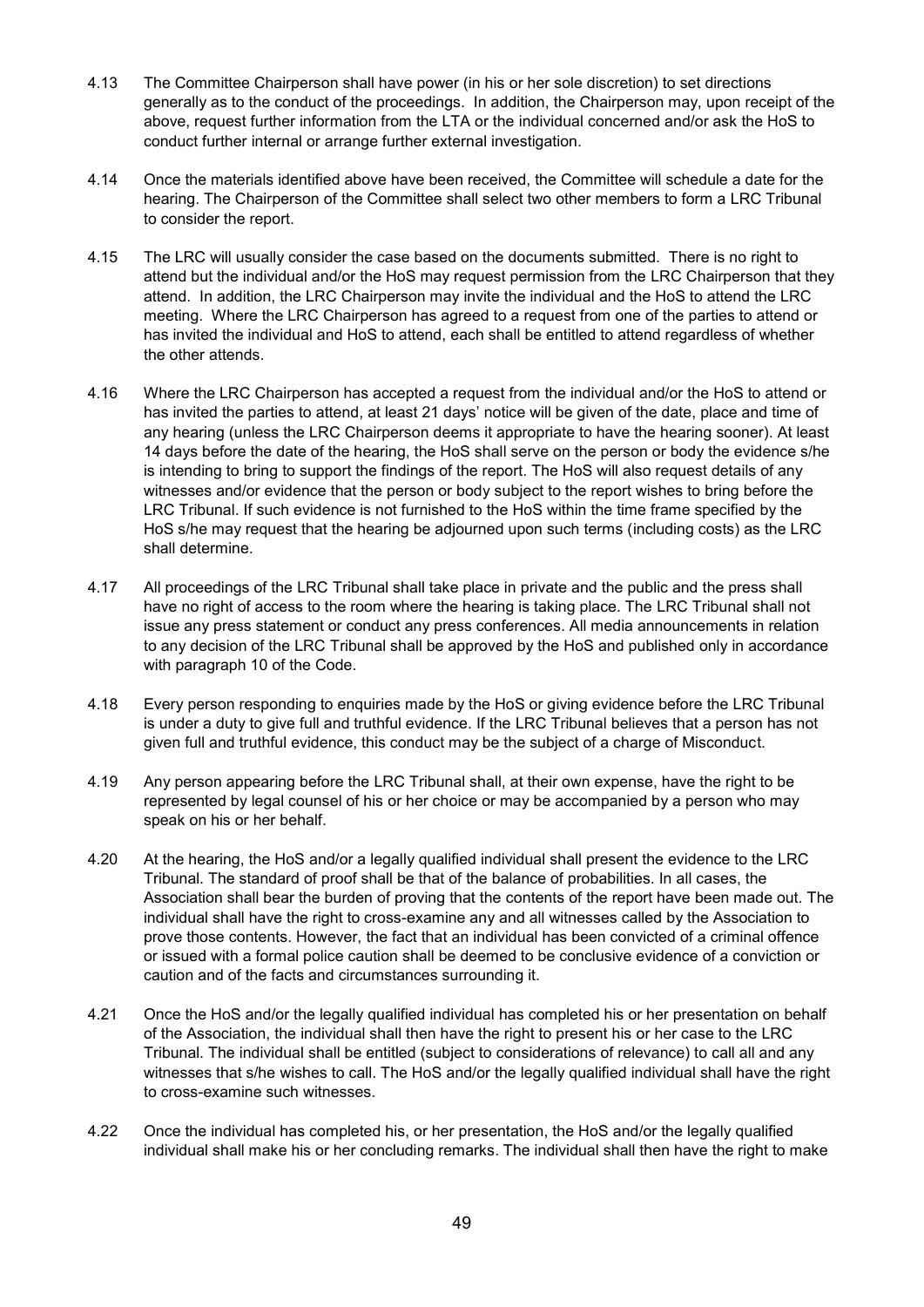concluding remarks or to have such remarks made on his, or her behalf. Upon the conclusion of the closing submissions, the LRC Tribunal will retire to consider its verdict.

- 4.23 If any person deemed to be vulnerable attends the Committee Chairperson shall issue directions taking into account the person's vulnerabilities.
- 4.24 Upon consideration of the documents provided and hearing any individuals invited to speak (if any) at their meeting, the Committee shall decide upon one or more of the following options:
	- 4.24.1 that no further action be taken and grant an unrestricted Coach Accreditation+ accreditation;
	- 4.24.2 refuse the application for Coach Accreditation+/revoke the Coach Accreditation+;
	- 4.24.3 impose a written warning outlining the areas of concern which must be addressed by the individual concerned either before Coach Accreditation+ is granted or within a specified period;
	- 4.24.4 impose conditions upon any Coach Accreditation+ accreditation, held by the individual concerned or to be granted by the Committee; and/or
	- 4.24.5 require that the individual concerned be supervised and/or work with a mentor for a specified period of time or permanently.
- 4.25 It is the responsibility of every Coach with Accreditation+ to update his online profile with any changes to the initial information supplied to the LTA and in particular any change of address (including email address).

#### **5. Training**

- 5.1 All Accredited+ Coaches are required to undertake training as stipulated from time to time by the LTA to obtain their Credits.
- 5.2 The holder of Coach Accreditation+ is required to attain a minimum of fifteen Credits in each year of his Accreditation+ period in order to be eligible to renew his Coach Accreditation+.
- 5.3 A list of Continuing Professional Development Courses and the Credits applicable to them will be drawn up and published by the LTA on at least an annual basis.
- 5.4 The LTA reserves the right:
	- 5.4.1 to amend the number and type of courses and Credits applicable to each of them;
	- 5.4.2 to divide the Credit system into categories;
	- 5.4.3 to require that Credits are attained in more than one category and to restrict the number of Credits that may be attained in each category;
	- 5.4.4 to make a particular element or elements of training compulsory;
	- 5.4.5 to require third-party course providers who wish to provide Continuing Professional Development Courses which attract Credits to register with the LTA and to charge them an annual registration fee;
	- 5.4.6 to specify minimum standards and criteria to be met by all providers of Continuing Professional Development Courses which attract Credits; and/or
	- 5.4.7 to charge a reasonable administration fee for the approval of individual Coach Development Courses as eligible to award Credits.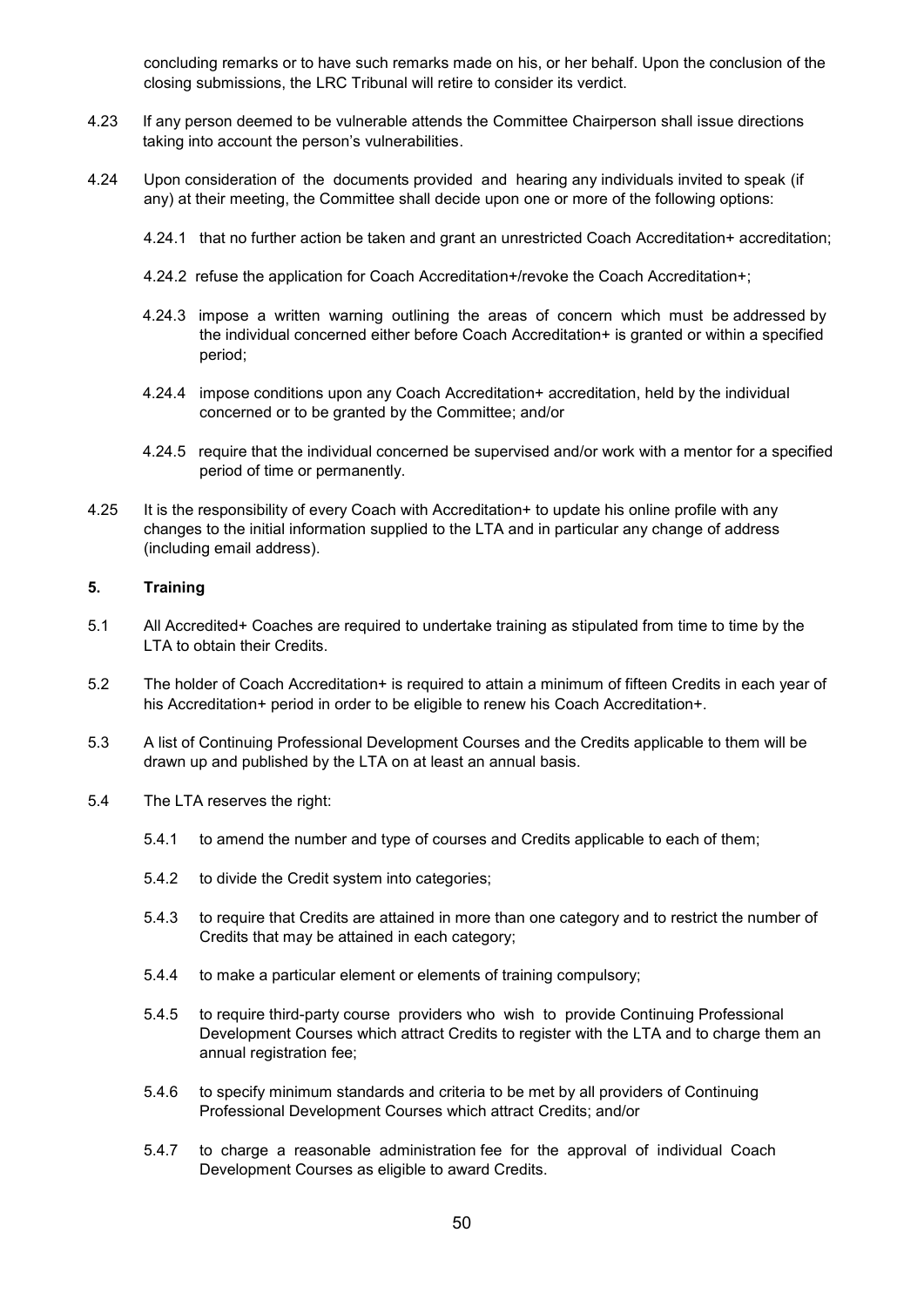5.5 It is the responsibility of each Accredited+ Coach (and where applicable an applicant) to ensure that a full and proper record of his training is maintained in the form or manner from time to time prescribed by the LTA. A failure to ensure the maintenance of a full and proper record of his or her training in the form or manner prescribed may result in a decision not to issue or renew a Coach Accreditation+ accreditation or to issue a Coach Accreditation+ accreditation with such restrictions as the Committee thinks appropriate.

# **6. Renewals and Upgrading**

- 6.1 A Coach Accreditation+ accreditation may be renewed on expiry for one year (or such lesser time as the Committee considers appropriate in the circumstances) on fulfilment of the requirements for renewal as specified by the LTA from time to time including payment of the fee (as stipulated from time to time by the LTA). A new Coach Accreditation+ accreditation will be issued subject to continued adherence to these Rules, including that the Accredited+ Coach has satisfied the requirements of paragraph 5.5 relating to the proper maintenance of records.
- 6.2 Where a Coach Accreditation+ accreditation is renewed before its expiry, a new Coach Accreditation+ accreditation will run from the date of expiry of the previous Coach Accreditation+ accreditation.
- 6.3 It is the responsibility of an Accredited+ Coach to renew his Coach Accreditation+ accreditation in a timely fashion. If an Accredited+ Coach does not renew his Coach Accreditation+ accreditation within a two-month period after the date of expiry of his previous Coach Accreditation+ accreditation, it will be considered that he has left LTA Coach Accreditation+ and is no longer an Accredited+ Coach. Coaches are free to re-apply for Coach Accreditation+ accreditation at any time, but will be treated as a new applicant, and therefore will be required to complete a new criminal record check. If a Coach Accreditation+ accreditation is renewed by an Accredited+ Coach on time, an appropriate criminal record check for that Accredited+ Coach will only be required every three years. However, an Accredited+ Coach must on their first and second anniversary of the date of their criminal record check complete the LTA Self-Declaration form otherwise they will not be eligible to renew their Accreditation+ accreditation.
- 6.4 The LTA may decline to renew a Coach Accreditation+ accreditation or decide to renew a Coach Accreditation+ accreditation subject to such restrictions as it thinks appropriate on the same grounds as are set out in paragraph 4.6. The LTA will follow the procedure set out in paragraph 4.7 to 4.15 above.

# **7. Promotion**

- 7.1 The holder of Coach Accreditation+ may describe himself, for the duration of his Coach Accreditation+ only, as being an "LTA Accredited+ Tennis Coach" but on written material of any description these words must be accompanied by a statement of his actual coaching qualification.
- 7.2 An Accredited+ Coach may not use the name or initials or logo of the LTA on any stationery or promotional literature save as provided in paragraph 7.1.
- 7.3 An Accredited+ Coach shall not make or publish or knowingly permit the making or publication of any statement pertaining to his or her qualifications as a tennis coach which is false or misleading and in particular shall not make or publish or permit the making or publication of any statement the effect of which is to mislead the public into believing that such coach is qualified to a higher standard than that which he currently holds.

# **8. Professional Standards**

8.1 Accredited+ Coaches (whether or not they discharge their responsibilities in a professional capacity) are required to uphold the highest standards of honesty, reliability, integrity and confidentiality, to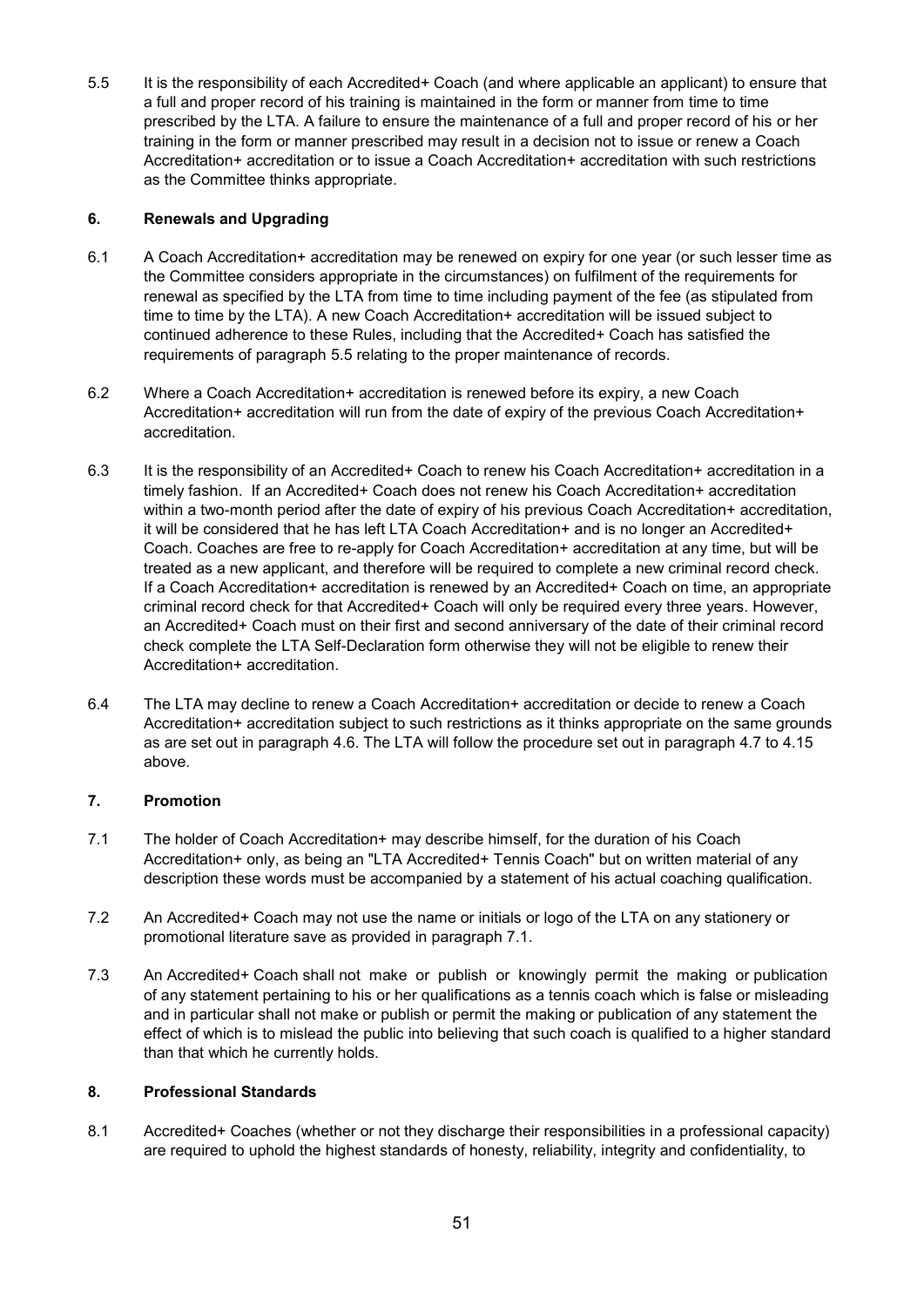discharge diligently their coaching duties to the best of their ability and to behave in an equitable manner as befits their status as recognised qualified sports' coaches.

- 8.2 In particular an Accredited+ Coach must:
	- 8.2.1 comply at all times with these Rules and with any Rules from time to time varying the same;
	- 8.2.2 comply at all times with the LTA Rules and the Disciplinary Code (including for the avoidance of doubt the provisions of the LTA's Anti-Doping Programme as set out in Appendix One to the Disciplinary Code and the Regulations concerning match fixing, financial speculation and betting as set out in Appendix Three to the Disciplinary Code) in force from time to time;
	- 8.2.3 adhere to the LTA's Safeguarding Children and Young People policy and Safeguarding Adults policy and follow guidelines laid down from time to time by the LTA;
	- 8.2.4 maintain in force throughout the period of the Coach Accreditation+ appropriate public liability insurance cover;
	- 8.2.5 maintain in force throughout the period of the Coach Accreditation+ a current Eligible First Aid Certificate;
	- 8.2.6 not do anything which would damage the reputation and good standing of the LTA and/or LTA Coach Accreditation and/or the profession of coaching or which would bring the game of tennis into disrepute; and
	- 8.2.7 at all times observe the LTA Code of Ethics in force from time to time and any directions or guidelines from time to time published by the LTA.

#### **8.3 Criminal and Other Proceedings**

- 8.3.1 Without prejudice to the generality of the foregoing, a criminal conviction or formal police caution, being guilty of an offence relating to match fixing, financial speculation or betting, being guilty of an anti-doping offence, a social care investigation, the abuse of alcohol or drugs, dishonesty, violence or a sexual offence may be regarded as a breach of this Condition. The fact that an Accredited+ Coach has been convicted of a criminal offence, issued with a formal police caution or found guilty of an anti-doping offence or corruption offence by the relevant body shall be deemed to be conclusive evidence of the conviction or caution and of the facts and circumstances surrounding it.
- 8.3.2 Notwithstanding the fact that an Accredited+ Coach may not be charged formally with a criminal offence or may be charged but subsequently not be brought to trial or may be acquitted, the LTA shall nevertheless have the right to instigate or continue a disciplinary action against him with regard to the matter concerned.
- 8.4 Any breach of these Rules by an Accredited+ Coach may result in disciplinary action being taken pursuant to paragraph 9 below and the Disciplinary Code.

#### **9. Disciplinary Matters**

- 9.1 The Committee may instruct the Disciplinary Officer to investigate any disciplinary matter that comes to its attention whether as a result of media publicity or otherwise.
- 9.2 If, having investigated the matter, the Committee considers that the holder of a Coach Accreditation+ accreditation may have breached either restrictions imposed under paragraph 4.6 above or may have failed to comply with the professional standards as set out in paragraph 8 above, then the Committee shall make a formal complaint to the Disciplinary Officer of the LTA in accordance with the Disciplinary Code.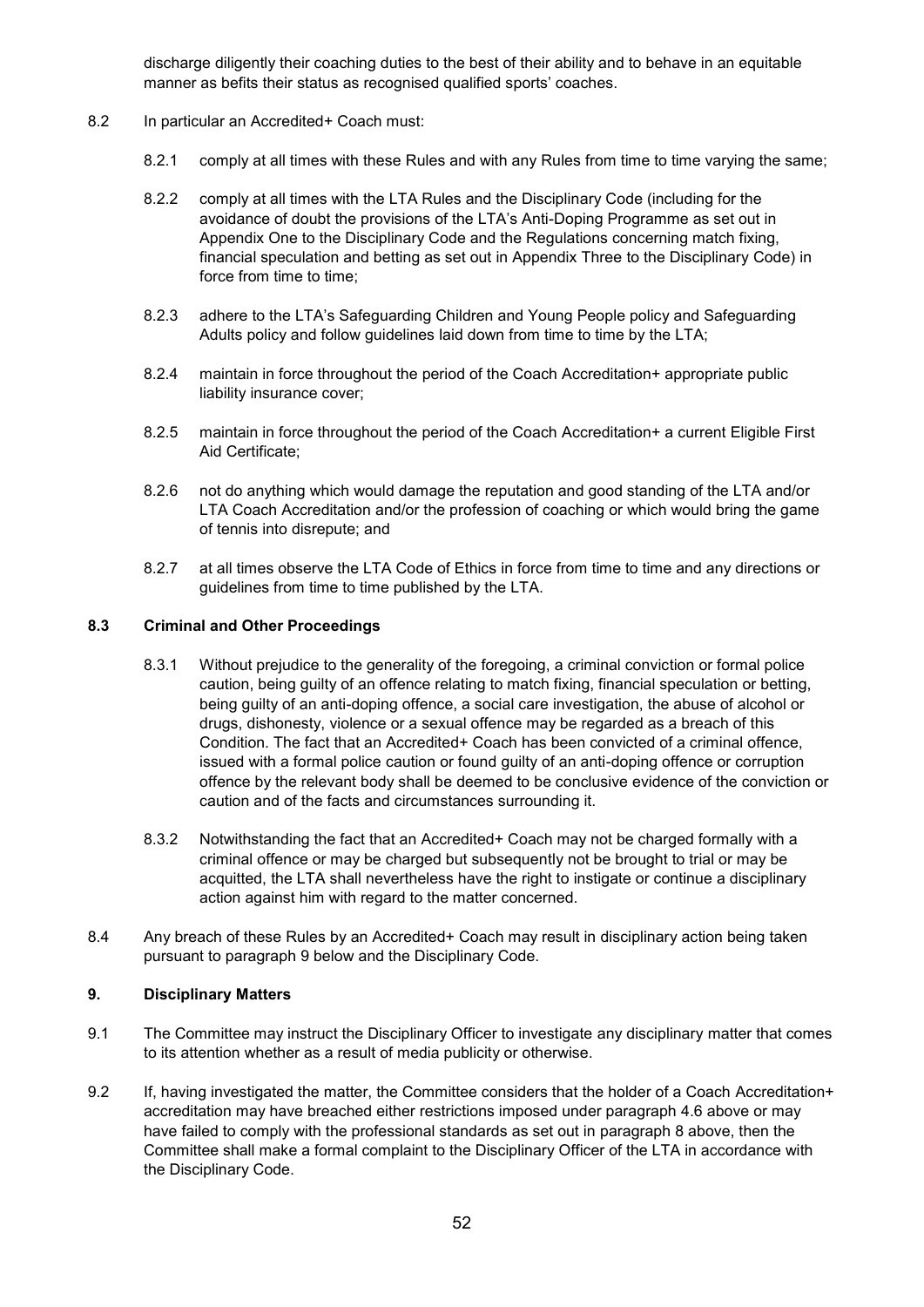9.3 If any further material matter comes to the attention of the Committee which may be relevant to the Disciplinary Officer in considering whether disciplinary action should be brought against the holder of a Coach Accreditation+ accreditation , or in prosecuting such disciplinary action, the Committee shall convey that information to the Disciplinary Officer.

# 10. **Consequences of Refusal to Grant Coach Accreditation+, Suspensions and Removal of Accreditation+**

- 10.1 Where an individual's accreditation has not been granted or their Coach Accreditation+ accreditation has been removed or restricted under paragraph 4, the Committee shall notify their decision (with written reasons) to the individual concerned within 14 days of the meeting (unless exceptional circumstances arise). The notification shall advise the LTA and the individual concerned that they have 28 days from the date of the notification in which to appeal the decision. The appeal shall be conducted in accordance with the procedure set out in Schedule 2 to these Rules.
- 10.2 The Committee shall also consider which other individuals or organisations should be made aware of the decision (once the period for an appeal has passed) in order to achieve the aim of the decision appropriately. As a guide, the decision shall normally be communicated to the county association, the registered tennis venue with which the individual concerned is associated, to any members of LTA staff who work with affected organisations or individuals and the complainant (if any).
- 10.3 A coach whose Coach Accreditation+ accreditation has been removed either on a temporary basis or permanently may not describe himself or hold himself out to be an LTA Accredited+ Coach (which shall include not wearing or using any clothing or equipment provided to or available only to Accredited+ Coaches) and the LTA retains the right to refuse to accept such a coach on any LTA course.
- 10.4 A coach whose Coach Accreditation+ accreditation has been removed either on a temporary basis or permanently shall return to the LTA upon request any Accreditation+ Card, Certificate, clothing, equipment or other material that has been issued to him by the LTA in connection with his Coach Accreditation+ accreditation.
- 10.5 A coach whose Coach Accreditation+ accreditation has been removed permanently may apply to the Committee for his case to be reviewed following the third anniversary of the date of the removal of his Coach Accreditation+ accreditation and every three years thereafter or if the coach can show to the Committee's satisfaction that the circumstances have changed to such an extent that his case should be reviewed. Upon review, the Committee may reduce the sanction subject to any conditions it considers appropriate or may decline to do so. Before reaching any decision adverse to the coach, the Committee will give the individual concerned the opportunity to address its concerns and the Committee will furnish brief reasons for any such decisions.

# **11. Data Protection**

- 11.1 The applicant acknowledges and agrees that his name and status of his Coach Accreditation+ accreditation may be included in the LTA's public register of Accredited+ Coaches.
- 11.2 The applicant acknowledges and agrees that the LTA may, pursuant to data protection laws and other relevant laws, as applicable, use his personal data for reasonable purposes in connection with administering Coach Accreditation and pass the personal data to such other organisations as the LTA considers necessary (including, but not limited to, the police, the NSPCC, other sports National Governing Bodies and relevant social care departments).

## **12. General**

12.1 All applications for Coach Accreditation+ are subject to these Rules whether or not such applications result in the issue of a Coach Accreditation+ accreditation and all Coach Accreditation+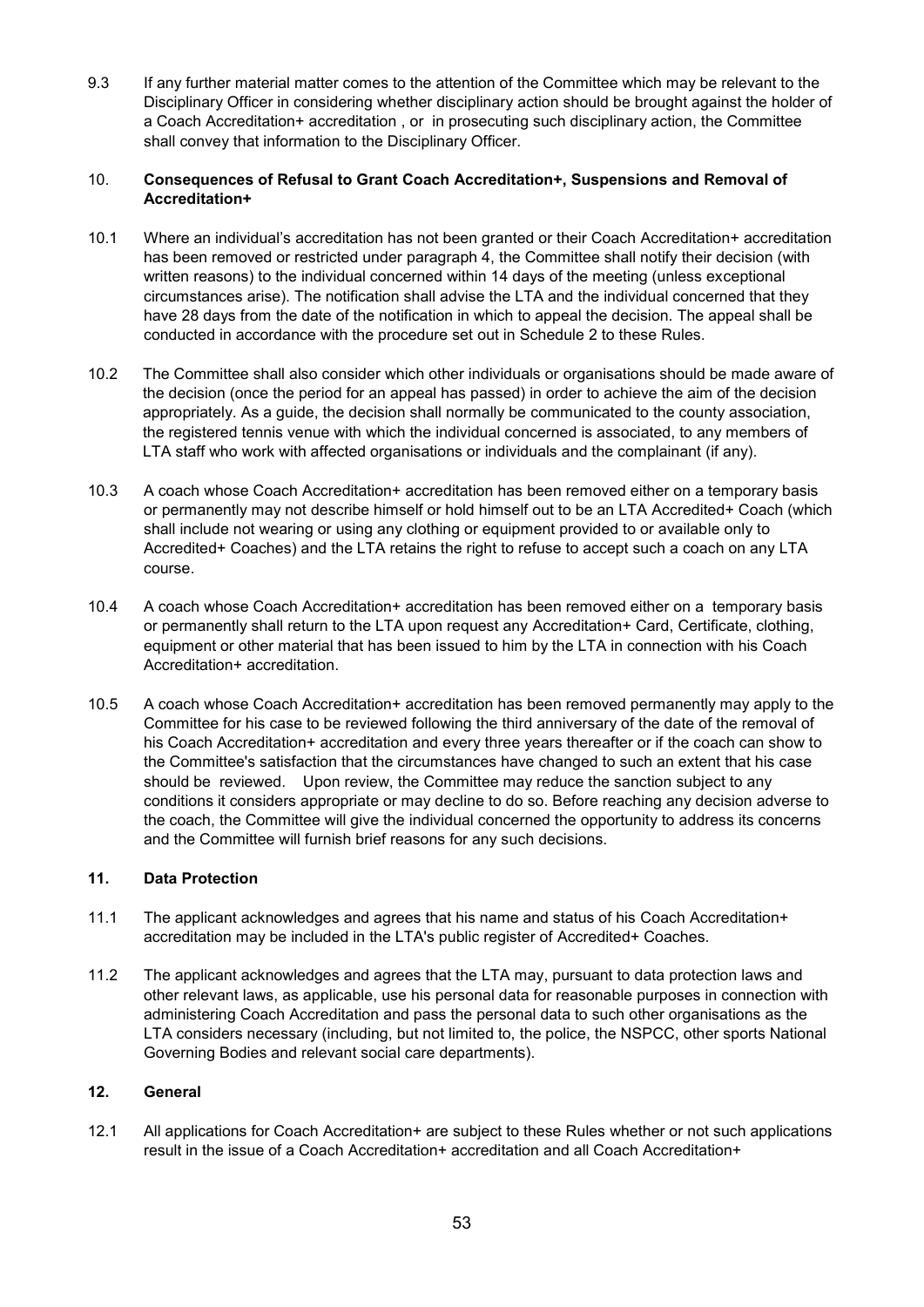accreditations are issued subject to these Rules which constitute a binding contract between each Accredited+ Coach and the LTA.

- 12.2 These Rules may be varied from time to time by LTA Board. Any variation to these Rules will be notified in writing via email to all Accredited+ Coaches and following notification will be deemed to be incorporated in these Rules and be binding on all Accredited+ Coaches with immediate effect. The sending of such notification by email to the email address last notified to the LTA by the Accredited+ Coach will be deemed sufficient notification for the purpose of these Rules. Accredited+ Coaches who do not have an email address can request that the LTA informs them of any variation to these Rules in writing via post. Such requests should be made in writing to the LTA, addressed to the Coach Licensing Administrator, and any changes of postal address should be notified to the same.
- 12.3 Any documents from time to time appended to these Rules are intended to form part of them but if there is conflict between their respective provisions these Rules will prevail.
- 12.4 In these Rules words importing the singular include the plural and vice versa and the masculine gender includes the feminine gender.
- 12.5 These Rules shall be governed by and construed in accordance with English Law.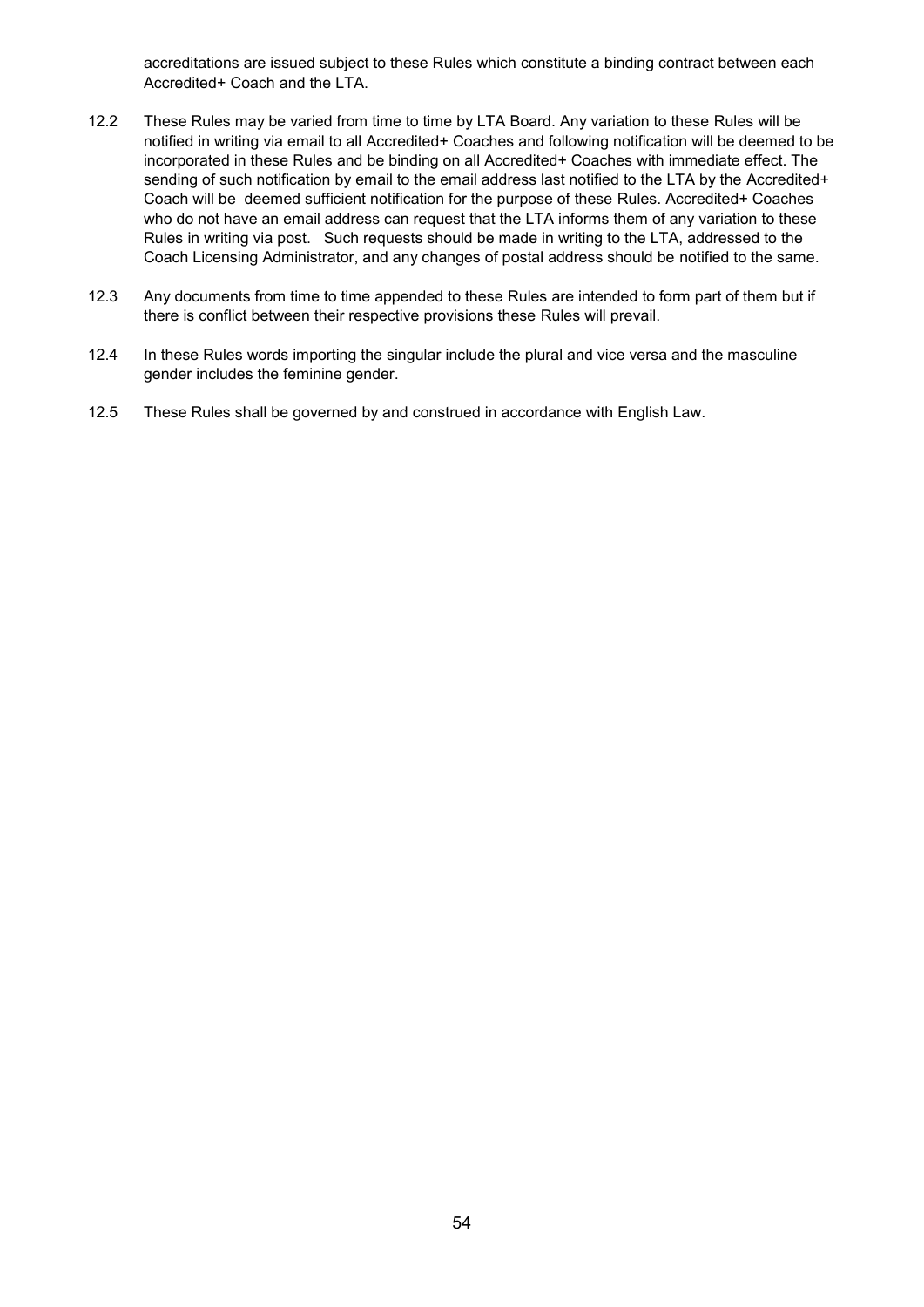#### **SCHEDULE 1 TO APPENDIX FOUR**

## **LTA CODE OF ETHICS AND CONDUCT FOR ACCREDITED TENNIS COACHES AND ASSISTANTS**

LTA Accredited+ & Accredited Coaches and Coaching Assistants are deemed to be bound by, and to have accepted, this Code of Ethics and Conduct. This sets out responsibilities to tennis players and parents, to coaching and other colleagues, to the LTA as their National Governing Body, to their coaching employer and to society.

LTA Accredited+ & Accredited Coaches will adhere to the following Code of Ethics and Conduct:

- 1. Always put your players' best interests at the centre of everything you do.
- 2. Treat players with respect at all times. Be honest and consistent with them.
- 3. Treat all players fairly regardless of (but not limited to) athletic potential, socio-economic status, age, disability, ethnicity, gender, gender reassignment, marital or civil partnership status, pregnancy or maternity status, religion/belief or sexual orientation.
- 4. Encourage all players and fellow coaches and assistants to have respect for one another.
- 5. Encourage players and other coaches and assistants to develop and maintain integrity.
- 6. Prepare players to respond to success and failure in a dignified manner.
- 7. Respect the confidentialities of players/parents/official as appropriate.
- 8. Clarify in advance with players/parents/employers the number of sessions, fees, method of payment; explain expected outcome and progression from the coaching or sessions.
- 9. Be sensitive to your players' self-esteem when providing constructive feedback to players.
- 10. Encourage and facilitate players' independence and responsibility for their own behaviour, performance, decisions and actions.
- 11. Involve the players in decisions that will affect them.
- 12. Recognise players' rights to consult with other coaches and advisers. Co-operate fully with other specialists (eg sport scientists, doctors, physiotherapists, etc).
- 13. When asked to coach a player, ensure that any previous coach/player relationship has been ended by the players/others in a professional manner.
- 14. Be acutely aware of the power that coaches and coaching assistants develop over players in the coaching relationship and avoid any intimacy (sexual or otherwise) with players.
- 15. Avoid situations with players that could be construed as compromising and actions that others could perceive inappropriate.
- 16. Actively discourage the use of performance enhancing drugs or any illegal substance.
- 17. At all times act as a role model by maintaining the highest standards of personal conduct and projecting a favourable image of tennis and of coaching at all times.
- 18. Accept and respect the role of Officials in ensuring that competitions are conducted fairly and according to the rules.
- 19. Ensure that qualifications and affiliations to associations are not misrepresented.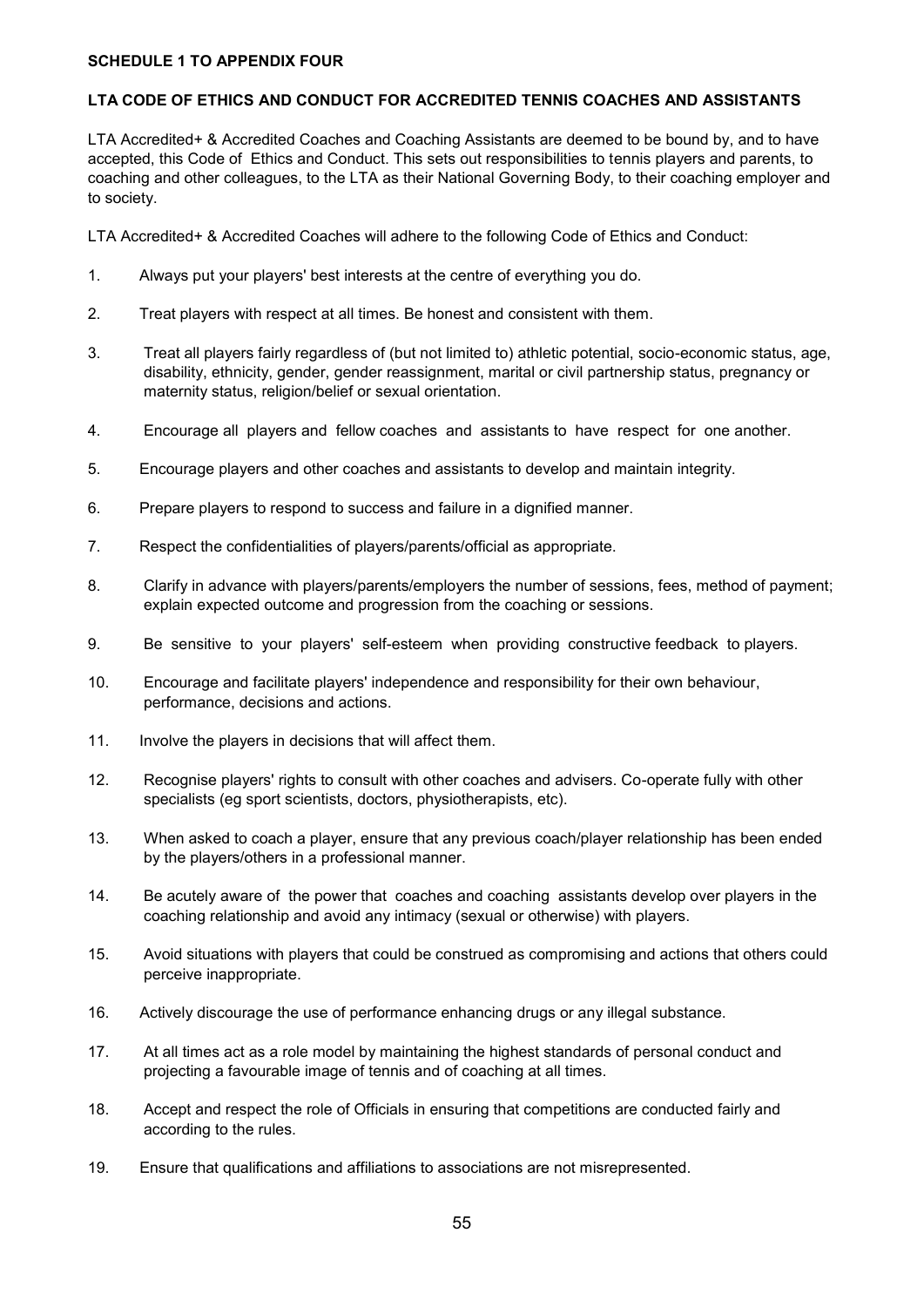- 20. Following completion of your criminal record check, report any alleged criminal offence police, investigation, court case or social care investigation to the LTA at the earliest opportunity.
- 21. Know and abide by tennis rules, regulations and standards and encourage players to do likewise.
- 22. Know and abide by the LTA's Anti-Doping Programme. Any breach of the LTA's Anti-Doping Programme will be deemed a breach of this Code of Ethics.
- 23. Know and abide by the terms of the Uniform Tennis Anti-Corruption Programme. Any breach of the Uniform Tennis Anti-Corruption Programme will be deemed a breach of this Code of Ethics.

Any breach of any of the provision(s) of this Code of Ethics and Conduct by an Accredited+ Coach, Accredited Coach or Accredited Coaching Assistant shall constitute a breach of the Rules of LTA Coach Accreditation+ or of the Rules of LTA Accreditation as applicable and shall be dealt with under the procedures as set out in those Rules.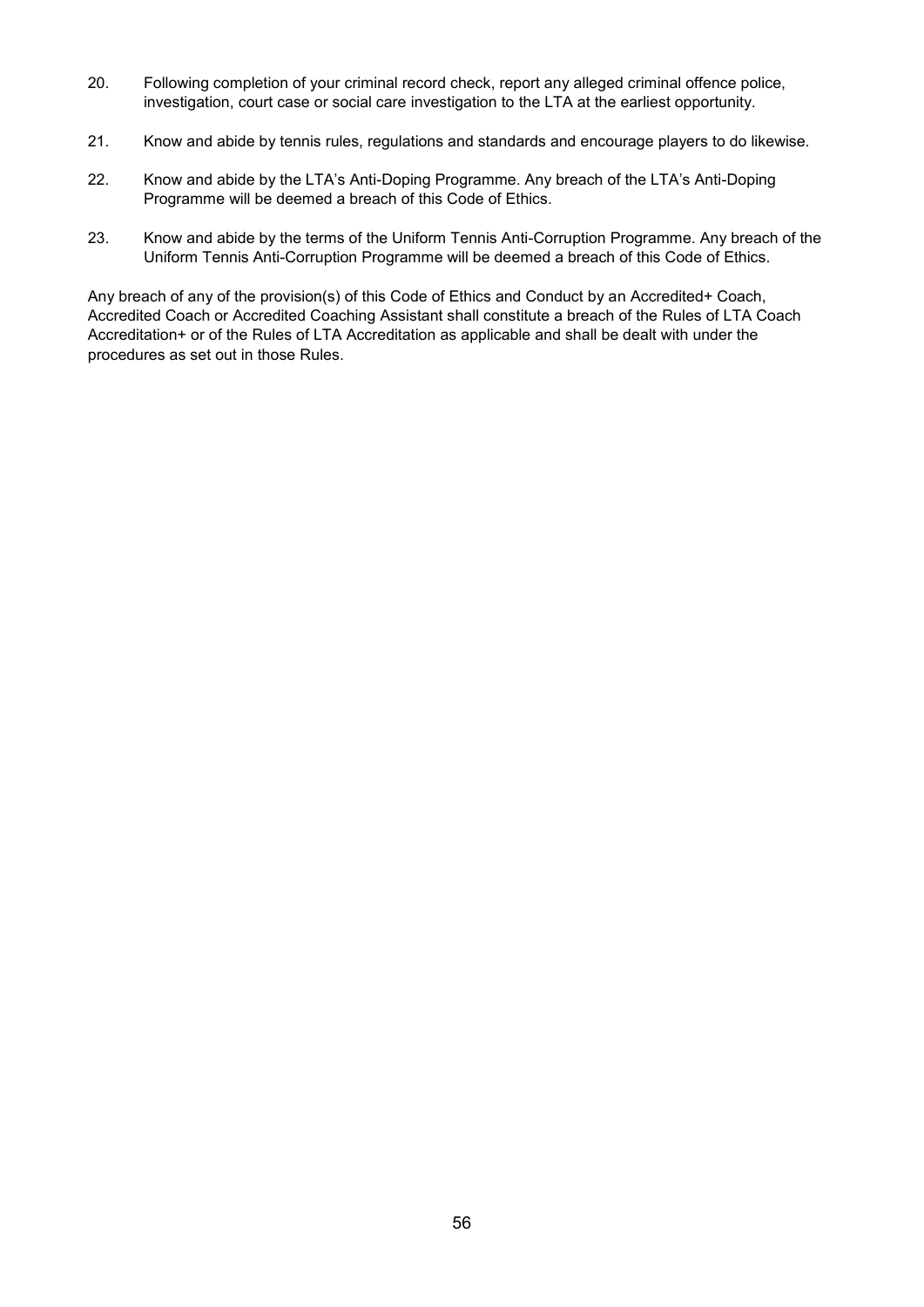## **SCHEDULE 2 TO APPENDIX FOUR**

#### **Appeal Procedures**

#### **1. Scope**

- 1.1 These Appeal Procedures govern the conduct of all appeals by an individual or the Board of the LTA (in both cases "the Appellant") against a decision by the Licensing and Registration Committee (" the LRC" or "the Committee") ("a Decision").
- 1.2 For the avoidance of doubt, the Board shall not be able to override a decision of the LRC but it may choose to use the formal appeal procedure set out below to appeal a Decision.

# **2. Procedure**

- 2.1 An Appellant should be aware of the importance of the time limits contained within these Appeal Procedures which will be strictly enforced.
- 2.2 No later than 14 days from the date of a Decision (except in exceptional circumstances), the LRC shall notify the LTA and the individual concerned of the Decision (referred to in these Appeal Procedures as "the Notification"). The Notification shall contain the following information:
	- (a) the reasons for and the effect of the Decision;
	- (b) the date the Decision was made;
	- (c) the date the Decision takes effect; and
	- (d) these Appeal Procedures.
- 2.3 Any individual who wishes to appeal a Decision must serve a Notice of Appeal and a non-refundable Appeal Fee of £100 to the LTA within 28 days of receipt of the Notification. If either the Notice of Appeal or the Appeal Fee is not served within that 28 day period, the Appeal shall not be considered unless in the sole opinion of the LTA President (who may seek external legal advice) it was not reasonably practical for submission within the time limit.
- 2.4 If the Board of the LTA wishes to appeal a Decision, it must serve a Notice of Appeal on the Committee Chairperson within 28 days of receipt of the Notification. If the Notice of Appeal is not served within 28 days, the Appeal shall not be considered unless in the sole opinion of the LTA President (who may seek external legal advice) it was not reasonably practical for submission within the time limit.
- 2.5 The Notice of Appeal shall set out the Notification appealed against and the grounds upon which it is submitted the LRC misdirected itself or otherwise reached an erroneous decision.
- 2.6 Following receipt of the Notice of Appeal and Appeal Fee, the Committee Chairperson shall forthwith instruct Sport Resolutions (UK) to appoint an Appeal Committee in accordance with paragraphs 2.7 to 2.9 below. The Committee Chairperson shall notify the parties of the composition of the Appeal Committee no later than ten days from receipt of the Notice of Appeal (unless Sport Resolutions (UK) have not provided the composition of the Appeal Committee in that time).
- 2.7 The Appeal Committee shall comprise three members, appointed by Sport Resolutions (UK) with one designated by it as Chairperson. The Appeal Committee shall have the powers set out in paragraph 3 below.
- 2.8 The Appeal Committee shall not include individuals with any connection to the individual concerned or the matters being considered.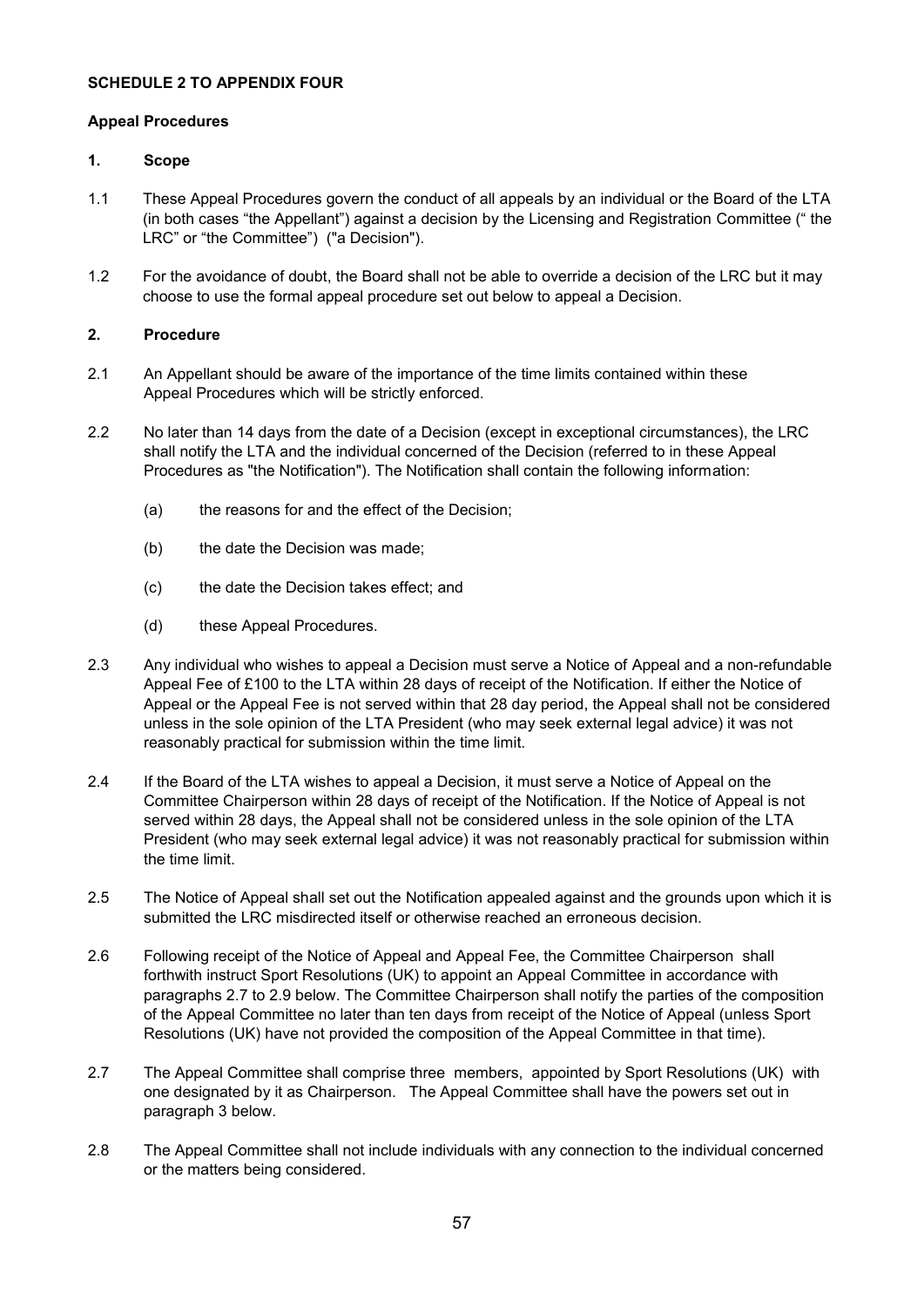- 2.9 Should a member of the Appeal Committee become unable to hear the Appeal following the appointment of the Appeal Committee for whatever reason, Sport Resolutions (UK) shall appoint a replacement member.
- 2.10 A party to the appeal may object to the composition of the Appeal Committee by notifying the Committee Chairperson of the objection and setting out the reasons for such an objection (the notification shall be referred to as "an Objection") no later than 7 days from the date of receipt of notice of the composition of the Appeal Committee in paragraph 2.6 above. Any other party may respond to the Objection, no later than 7 days from the date it is received.
- 2.11 The Committee Chairperson shall, within 7 days from the date of receipt of an Objection, or within 14 days from the date the other party responds, notify the parties that either:
	- (a) the composition of the Appeal Committee has changed (in which case the Committee Chairperson shall provide details of the new Appeal Committee); or
	- (b) the composition of the Appeal Committee has not changed (in which case the Committee Chairperson shall give reasons why s/he has not accepted the Objection).
- 2.12 Within 14 days from the date on which the time limit for a party to object to the composition of the Appeal Committee under paragraph 2.10 has expired or at the time of the notification under paragraph 2.11 (as appropriate), the Chairperson of the Appeal Committee shall give such directions (to both the individual and the LTA) as are appropriate for consideration of the matter, in particular:
	- (a) the date and place at which the Appeal Committee will meet to determine the Appeal, provided that the Appeal shall not be heard later than 56 days from the date of the receipt of the Notice of Appeal;
	- (b) whether or not the Appeal will proceed by way of written submissions or an oral hearing; and
	- (c) whether or not the parties should be required to submit statements of their evidence and/or written submissions prior to the hearing and, if so, a timetable for doing so and the procedure for exchanging such statements and written submissions.
- 2.13 An Appeal before the Appeal Committee shall be a full re-hearing on the merits.
- 2.14 The Appeal Committee shall meet on the date fixed by the Chairperson and shall, no later than two weeks after hearing the Appeal, inform the individual concerned and the LTA of its decision together with written reasons for its decision. The decision of the Appeal Committee shall be final and binding.

# **3. Powers of the Appeal Committee**

- 3.1 The Appeal Committee may at its sole discretion disregard any failure by a party to adhere to these Appeal Procedures and may give such further directions as may be appropriate.
- 3.2 Prior to and at the Appeal, the Chairperson may give such directions whether or not made at the request of the parties, for the proper conduct of the Appeal as he deems may be reasonably necessary for the fair conduct of the appeal, including changes to these Appeal Procedures.
- 3.3 The Appeal Committee has the power to uphold or dismiss the appeal, to quash the Decision and/or to take any decision which the LRC has the power to make under the LTA Coach Accreditation+ General Rules and to make such other recommendations to the LTA as it thinks fit. In dismissing an appeal, the Appeal Committee has the power to award legal costs or a contribution towards the legal costs and/or the administration fees of the Appeal hearing where the appeal has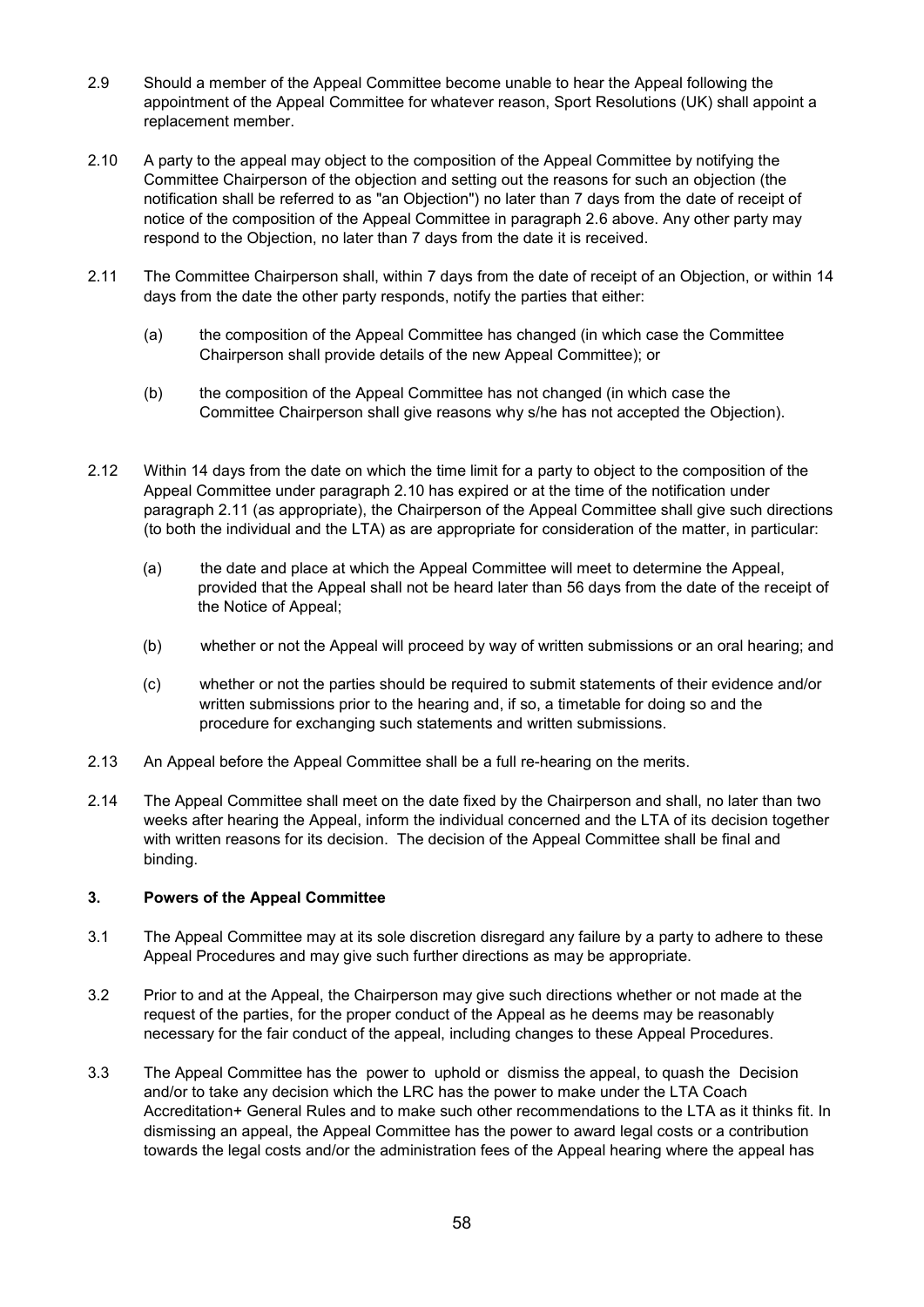been conducted in a vexatious or frivolous manner. In upholding an appeal, the Appeal Committee has the power to award legal costs or a contribution towards legal costs.

# **4. Correspondence**

4.1 Any notification, correspondence or any other document submitted under these Appeal Procedures shall be sent in writing by first class post or recorded delivery (or airmail if outside the UK) and such documents shall be deemed to have been received by the intended recipient 48 hours (or if by airmail four working days) after posting.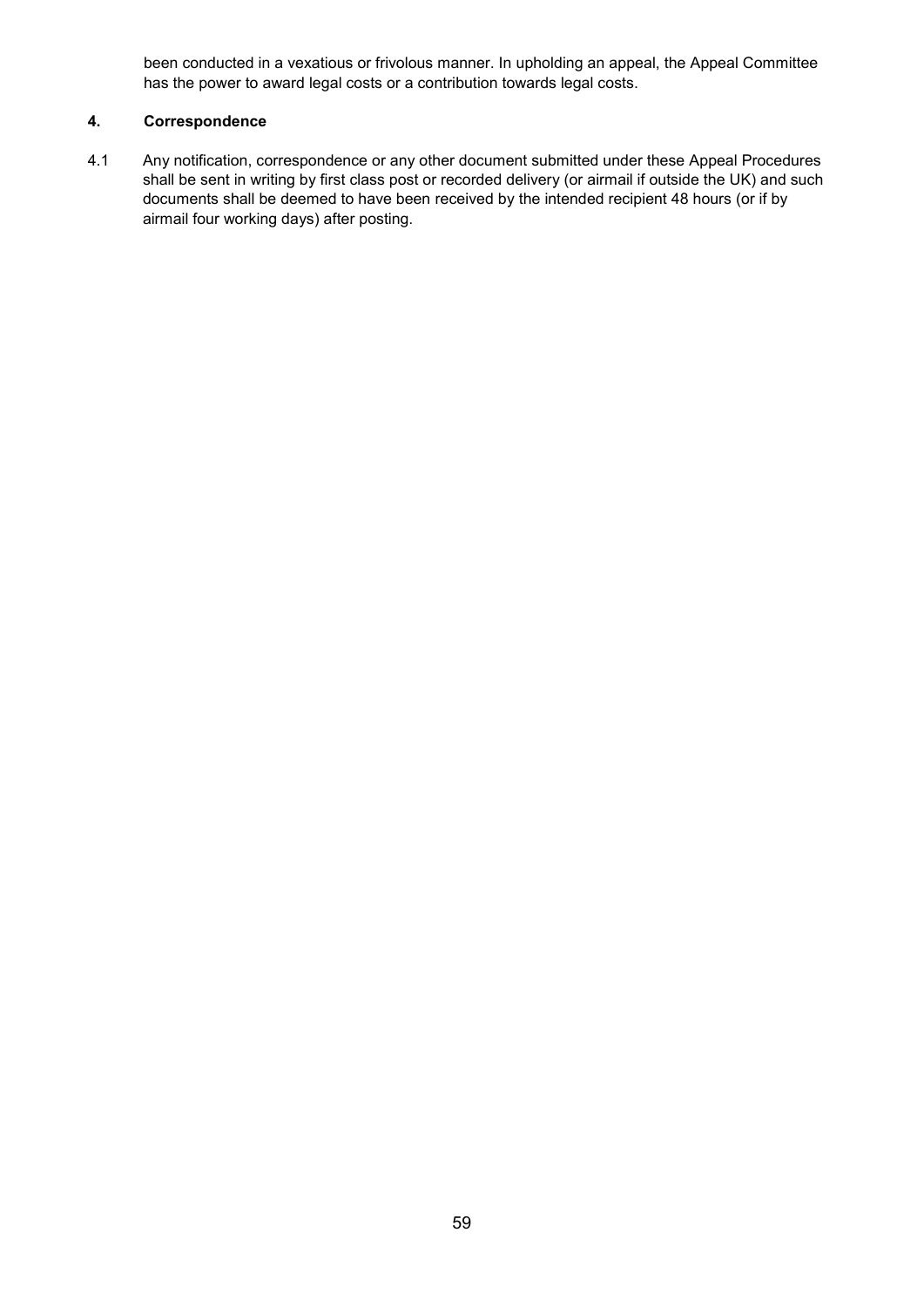# **APPENDIX FIVE**

# **LTA COACH ACCREDITATION GENERAL RULES**

# **1. Introduction**

- 1.1 All coaching assistants and coaches granted accreditation under LTA Coach Accreditation ("**Accredited Coaching Assistants**" and "**Accredited Coaches**") are subject to these Rules, which may be varied from time to time at the discretion of the Lawn Tennis Association Limited ("the LTA") in accordance with paragraph 11.2 below.
- 1.2 A coaching assistant is a person who is eligible to be accredited under this Appendix but is not eligible to apply for a LTA Coach Accreditation+ ("**Coaching Assistant**").
- 1.3 These Rules (apart from the LTA Code of Ethics and Conduct for Accredited Tennis Coaches and Assistants, set out at the Schedule to these Rules) shall not apply to the issue, renewal, upgrade, removal or any other matter (including disciplinary) relating to Accreditation which raises a safeguarding or protection concern about a child, young person or adult deemed at risk is designated as a Safeguarding case under the Safeguarding Procedures (Appendix Two to the Code) ("**a Safeguarding Case**") and such matters shall be dealt with under those Child Protection Procedures and these Rules shall be read subject to this provision.

# **2. Eligibility for Accreditation**

## **Eligibility**

- 2.1 A coaching assistant or coach is eligible to apply to be accredited under LTA Accreditation ("Accreditation") if he:
	- 2.1.1 has attained any LTA Coaching Assistant or Coach qualification;
	- 2.1.2 holds a coaching qualification from a coaching organisation or a tennis organisation (including a foreign national governing body of tennis affiliated to the International Tennis Federation) provided that the qualification requires a minimum of 3 days of learning or of learning and assessment; and
	- 2.1.3 has completed a criminal record check and where appropriate and been cleared through the LTA Safeguarding Team; and
	- 2.1.4 paid the applicable fee for Accreditation.

## Duration

2.2 Accreditation shall in normal circumstances be for a term of 12 months from the date of issue unless the LTA decides it is appropriate in the circumstances that the Accreditation should be for a shorter period of time in accordance with Rules 4.6, 4.7, 4.9 and 5.4 below or the Accreditation is removed either on a temporary basis or permanently in accordance with the Disciplinary Code, these Rules and/or the Safeguarding Procedures.

## **3. Licensing and Registration Committee**

3.1 The LTA shall appoint a Licensing and Registration Committee ("the LRC" or "the Committee") comprising a minimum of six members, one of whom shall be legally qualified and shall be designated as Committee Chairperson and one of whom shall be a member of the Association of British Tennis Officials. Following recommendations by the Nominations Committee, the Board shall appoint the members for an initial term of three years and may, at their discretion and with the endorsement of the Board, continue for a second term of three years. Subject to approval by the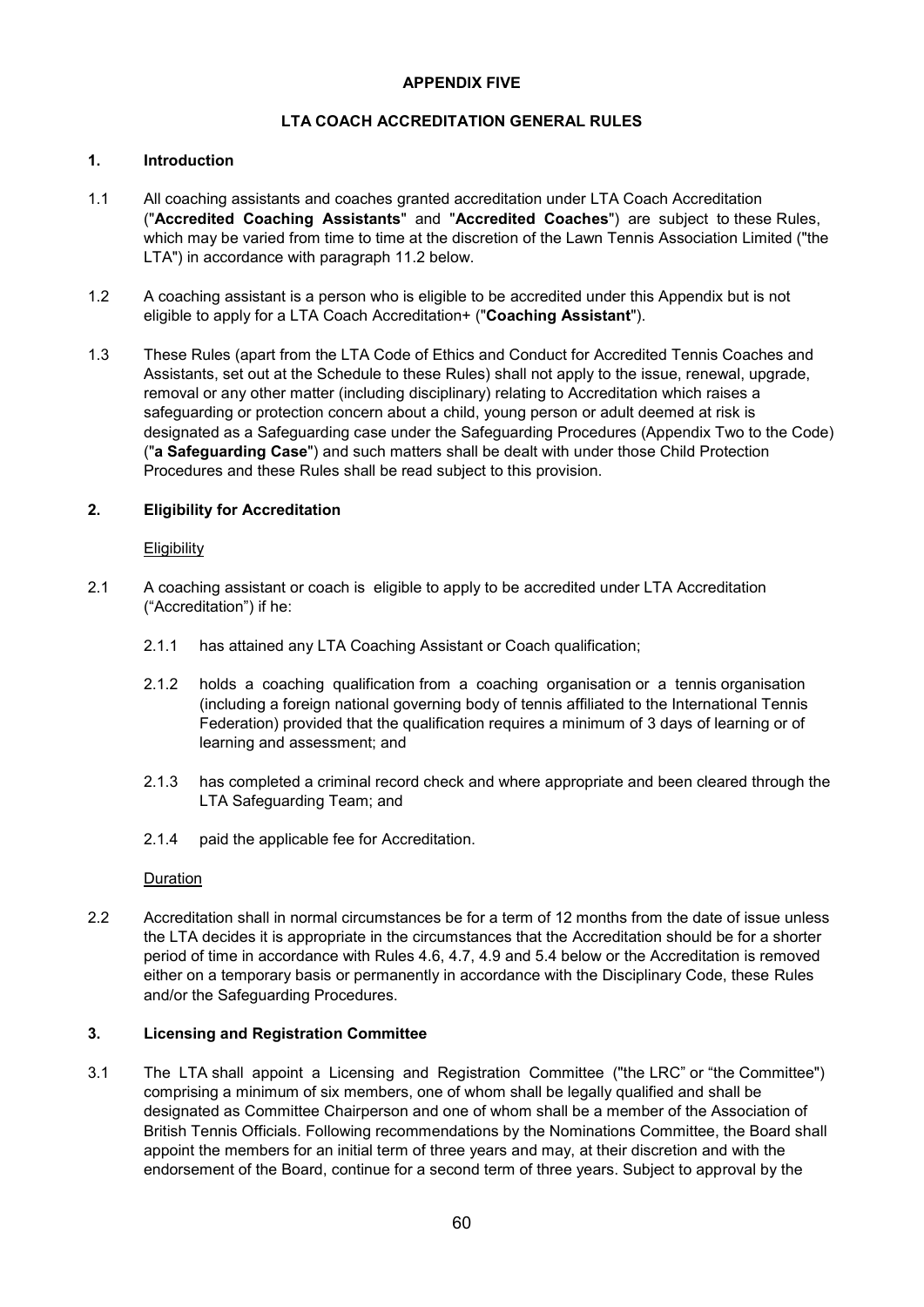Board, any individuals who were members of the Committee on 31 December 2017 may continue to serve as members until and including 31 December 2021, notwithstanding that they may have exceeded the maximum terms set out above.

- 3.2 Except as set out in paragraph 3.10 below, all members of the Committee shall be independent of the Association.
- 3.3 For the purpose of this Appendix, "independent" means any person who at the time of his or her appointment, or at any time up to five years prior thereto, shall not:
	- (A) be serving or have served as an LTA Officer, on the Board, on Council or in a senior LTA executive position;
	- (B) be or have been an employee or officer of the Association or Member;
	- (C) have had a prior professional relationship with the LTA relevant to the functions of the Committee; or
	- (D) take up any such positions after the date of appointment as a Member of the Committee until his or her retirement, removal or vacation from that office.
- 3.3 The Committee shall meet at least once a year and at such other times as the Committee Chairperson shall require.
- 3.4 The quorum shall be three.
- 3.5 The Committee shall be responsible for all matters relating to the interpretation, implementation and enforcement of these Rules including, in particular, the provisions of paragraph 4 relating to the processing of applications, paragraph 8 relating to disciplinary matters and paragraph 9 relating to loss of accredited status.
- 3.6 The Committee may advise on future eligibility of those individuals who would be eligible for Accreditation upon successful completion of a qualification stated in paragraph 2.1 above.
- 3.7 Any member of the Committee who has an interest in any matter before the Committee must declare that interest and may be precluded from participation in the matter concerned.
- 3.8 The HoS may at any time contact the Committee Chairperson for guidance on a Coach Accreditation case.
- 3.9 The Board shall determine the LTA's policy on payment of fees and expenses for Committee members from time to time. The LTA/Board may also decide, on an *ex gratia* basis, to provide Committee members complimentary access to tickets to tennis events
- 3.10 Any individuals who were members of the LRC on 31 December 2017 but are not independent may continue to serve as members of the LRC until and including 31 December 2021.

# **4. Applications and Cases**

- 4.1 All applications for Accreditation and payment of the fee (as stipulated from time to time by the LTA) shall be made in the form or manner prescribed by the LTA.
- 4.2 It is the responsibility of the applicant to ensure that all information provided to the LTA is up to date and accurate so that the LTA may process the application. A failure to do so may delay the processing of the application or result in its refusal.
- 4.3 All applicants are required (at their own expense) to: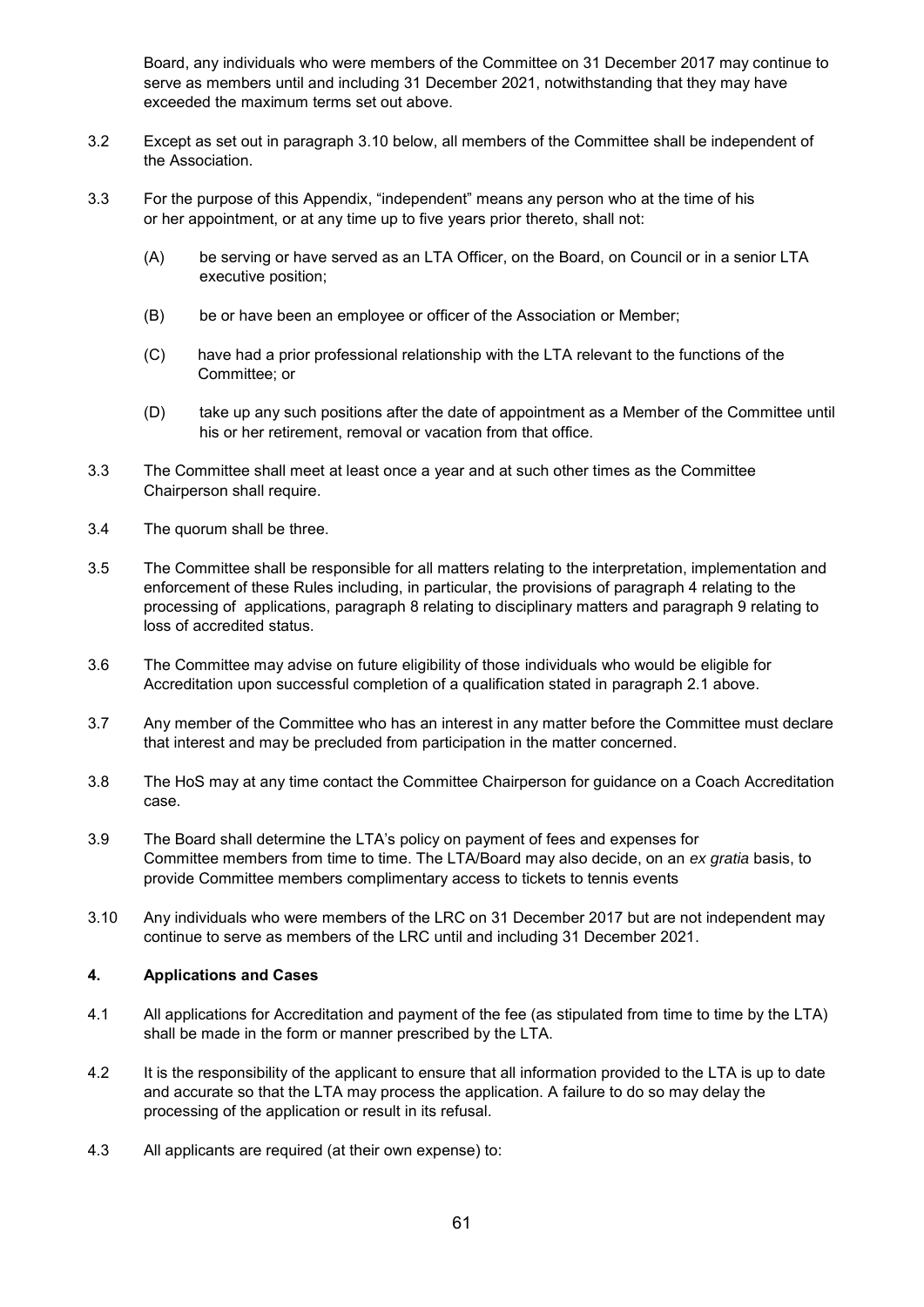- 4.3.1 provide a current Eligible First Aid Certificate (as defined in paragraph 4.5);
- 4.3.2 (subject to paragraph 4.4), have completed an appropriate criminal record check through the LTA with a disclosure date not more than 12 months before the date of processing of the accreditation application and it having been assessed as being acceptable by the LTA Safeguarding Team; and
- 4.3.3 The LTA also reserves the right to require the applicant to provide the names of two independent persons from whom a confidential reference may be sought and to seek such further information including but not limited to the qualifications or suitability of any applicant as the LTA may deem appropriate.
- 4.4 Where an applicant renews his accreditation under paragraph 5.1, the LTA may waive the requirements under paragraph 4.3.2 for a maximum of two consecutive applications.
- 4.5 The following certificates will be considered "Eligible First Aid Certificates" for the purposes of the LTA Coach Accreditation:
	- 4.5.1 a six hour "Emergency First Aid at Work" course; or
	- 4.5.2 an 18 hour "First Aid at Work" course, where such courses are accredited by the Health and Safety Executive.

The LTA will maintain and publish a list of courses and/or course providers through which coaching assistants/coaches can obtain an Eligible First Aid Certificate.

- 4.6 The Committee may decline to issue or may revoke a Coach Accreditation or may issue a Coach Accreditation subject to or vary it so that it is subject to such restrictions as it thinks appropriate on any of the following grounds:
	- 4.6.1 where the LTA has undertaken an appropriate criminal record check and the results of that check are not in the Committee's decision satisfactory;
	- 4.6.2 where another sports' governing body or coaching organisation has withdrawn the individual's coaching accreditation or similar licence;
	- 4.6.3 the individual has, in the Committee's opinion, unsuitable qualities, attitudes or abilities to be an Accredited Coach Assistant/Coach and/or the individual's behaviour suggests he is unsuitable to hold an Accreditation including but not limited to drugs, dishonesty, violence or sexual offences;
	- 4.6.4 the provision of misleading or false information or the refusal to provide information properly requested by the LTA pursuant to paragraphs 4.2 and 4.3;
	- 4.6.5 the commission of an act which has been disclosed or is otherwise known to the LTA which amounts to a breach of professional standards for the purposes of these Rules or otherwise amounts to Misconduct under the Disciplinary Code;
	- 4.6.6 failure to hold current public liability insurance cover in accordance with paragraph 7.2.4 below; or
	- 4.6.7 to hold an Accreditation could bring LTA Coach Accreditation and/or the LTA into disrepute; and/or
	- 4.6.8 any other material reason which in the opinion of the Committee renders that person not a fit and proper person to be Accredited.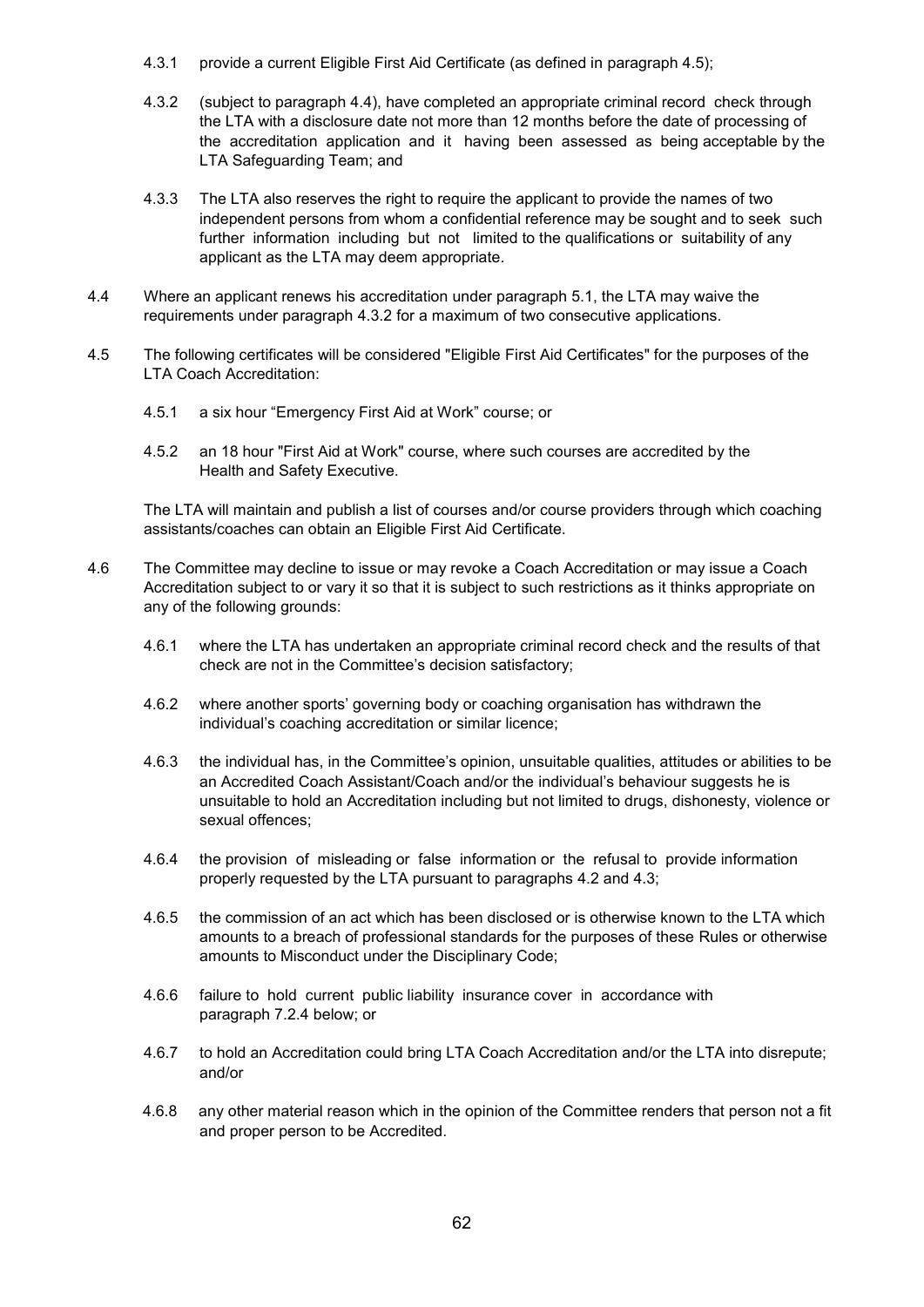Accredited Coaching Assistants/Coaches shall be under a continuing obligation to satisfy the provisions of this paragraph.

- 4.7 Where the HoS has considered an application or information has come to light in relation to an individual who holds Coach Accreditation and the HoS has concerns as to whether the LTA should grant/revoke/vary the Accreditation, s/he should inform the individual of those concerns within such time limits as the HoS shall decide.
- 4.8 If the HoS decides to send the case to the Committee to decide whether it should grant/revoke/vary the Accreditation then the HoS will convene a meeting of the Committee to consider the case.
- 4.9 The HoS shall provide to the individual concerned in advance of the case being considered by the Committee:
	- (a) the full contents of the internal or external report (including any advice received from external advisers) prepared for the LTA;
	- (c) any additional documents or correspondence which the HoS considers relevant to the presentation of the case to the Committee; and
	- (c) the LTA's written submissions for the Committee.
- 4.10 The HoS shall ask the individual concerned to provide written submissions on the contents of the report within such time limit as the HoS shall decide.
- 4.11 Upon receipt of written submissions from the individual concerned, the HoS shall provide within 14 days any further written submissions on behalf of the LTA to the individual concerned. The individual concerned shall have the opportunity to amend his or her own written submissions if desired within such time limit as the HoS shall decide.
- 4.12 Upon receipt of an amended written submission from the individual concerned or upon expiry of the time limit set out in 4.10 or 4.11 above, the HoS shall provide the following to the Committee and to the individual concerned:
	- 4.12.1 the information as set out at 4.9 above;
	- 4.12.2 the written submissions on behalf of the LTA; and
	- 4.12.3 the written submissions received from the individual concerned.
- 4.13 The Committee Chairperson shall have power (in his sole discretion) to set directions generally as to the conduct of the proceedings. In addition, the Chairperson may, upon receipt of the above, request further information from the LTA or the individual concerned and/or ask the HoS to conduct further internal or arrange further external investigation.
- 4.14 Once the materials identified above have been received, the Committee will schedule a date for the hearing. The Chairperson of the Committee shall select two other members to form a LRC Tribunal to consider the report.
- 4.15 The LRC will usually consider the case based on the documents submitted. There is no right to attend but the individual and/or the HoS may request permission from the LRC Chairperson that they attend. In addition, the LRC Chairperson may invite the individual and the HoS to attend the LRC meeting. Where the LRC Chairperson has agreed to a request from one of the parties to attend or has invited the individual and HoS to attend, each shall be entitled to attend regardless of whether the other attends.
- 4.16 Where the LRC Chairperson has accepted a request from the individual and/or the HoS to attend or has invited the parties to attend, at least 21 days' notice will be given of the date, place and time of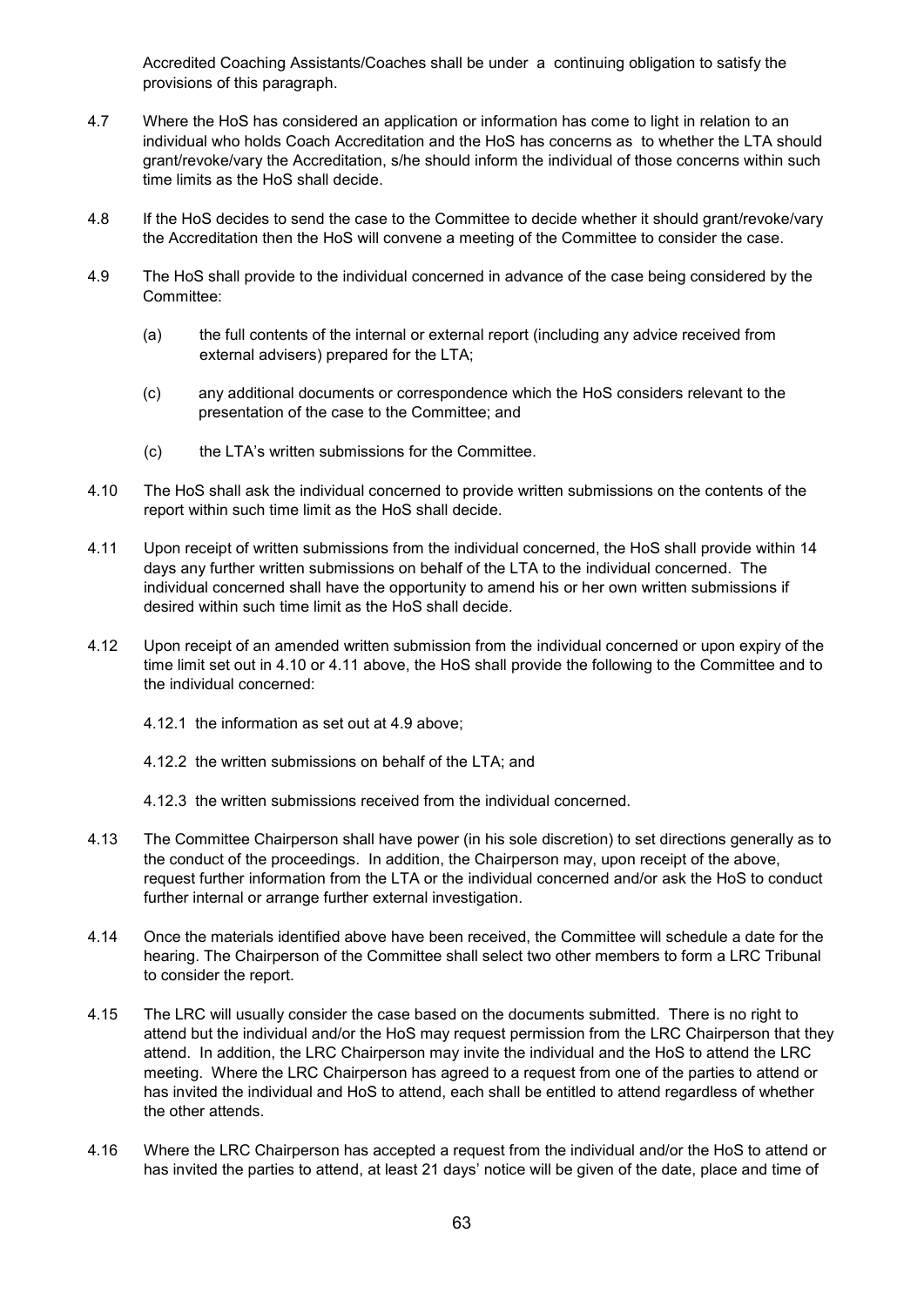any hearing (unless the LRC Chairperson deems it appropriate to have the hearing sooner). At least 14 days before the date of the hearing, the HoS shall serve on the person or body the evidence s/he is intending to bring to support the findings of the report. The HoS will also request details of any witnesses and/or evidence that the person or body subject to the report wishes to bring before the LRC Tribunal. If such evidence is not furnished to the HoS within the time frame specified by the HoS s/he may request that the hearing be adjourned upon such terms (including costs) as the LRC shall determine.

- 4.17 All proceedings of the LRC Tribunal shall take place in private and the public and the press shall have no right of access to the room where the hearing is taking place. The LRC Tribunal shall not issue any press statement or conduct any press conferences. All media announcements in relation to any decision of the LRC Tribunal shall be approved by the HoS and published only in accordance with paragraph 10 of the Code.
- 4.18 Every person responding to enquiries made by the HoS or giving evidence before the LRC Tribunal is under a duty to give full and truthful evidence. If the LRC Tribunal believes that a person or body has not given full and truthful evidence, this conduct may be the subject of a charge of Misconduct.
- 4.19 Any person appearing before the LRC Tribunal shall, at their own expense, have the right to be represented by legal counsel of his, her or its choice or may be accompanied by a person who may speak on his, her or its behalf.
- 4.20 At the hearing, the HoS and/or a legally qualified individual shall present the evidence to the LRC Tribunal. The standard of proof shall be that of the balance of probabilities. In all cases, the Association shall bear the burden of proving that the contents of the report have been made out. The individual shall have the right to cross-examine any and all witnesses called by the Association to prove those contents. However, the fact that an individual has been convicted of a criminal offence or issued with a formal police caution shall be deemed to be conclusive evidence of a conviction or caution and of the facts and circumstances surrounding it.
- 4.21 Once the HoS and/or the legally qualified individual has completed his or her presentation on behalf of the Association, the individual shall then have the right to present his or her case to the LRC Tribunal. The individual shall be entitled (subject to considerations of relevance) to call all and any witnesses that s/he wishes to call. The HoS and/or the legall qualified individual shall have the right to cross-examine such witnesses.
- 4.22 Once the individual has completed his, or her presentation, the HoS and/or the legally qualified individual shall make his or her concluding remarks. The individual shall then have the right to make concluding remarks or to have such remarks made on his, or her behalf. Upon the conclusion of the closing submissions, the LRC Tribunal will retire to consider its verdict.
- 4.23 If any person deemed to be vulnerable attends the Committee Chairperson shall issue directions taking into account the person's vulnerabilities.
- 4.24 Upon consideration of the documents provided and hearing any individuals invited to speak at their meeting, the Committee shall decide upon one or more of the following options:
	- 4.24.1 that no further action be taken and grant an unrestricted Accreditation;
	- 4.24.2 refuse the application for an Accreditation/revoke the Accreditation;
	- 4.24.3 impose a written warning outlining the areas of concern which must be addressed by the individual concerned either before Accreditation is granted or within a specified time limit;
	- 4.24.4 impose conditions upon any Accreditation, held by the individual concerned or to be granted by the Committee; and/or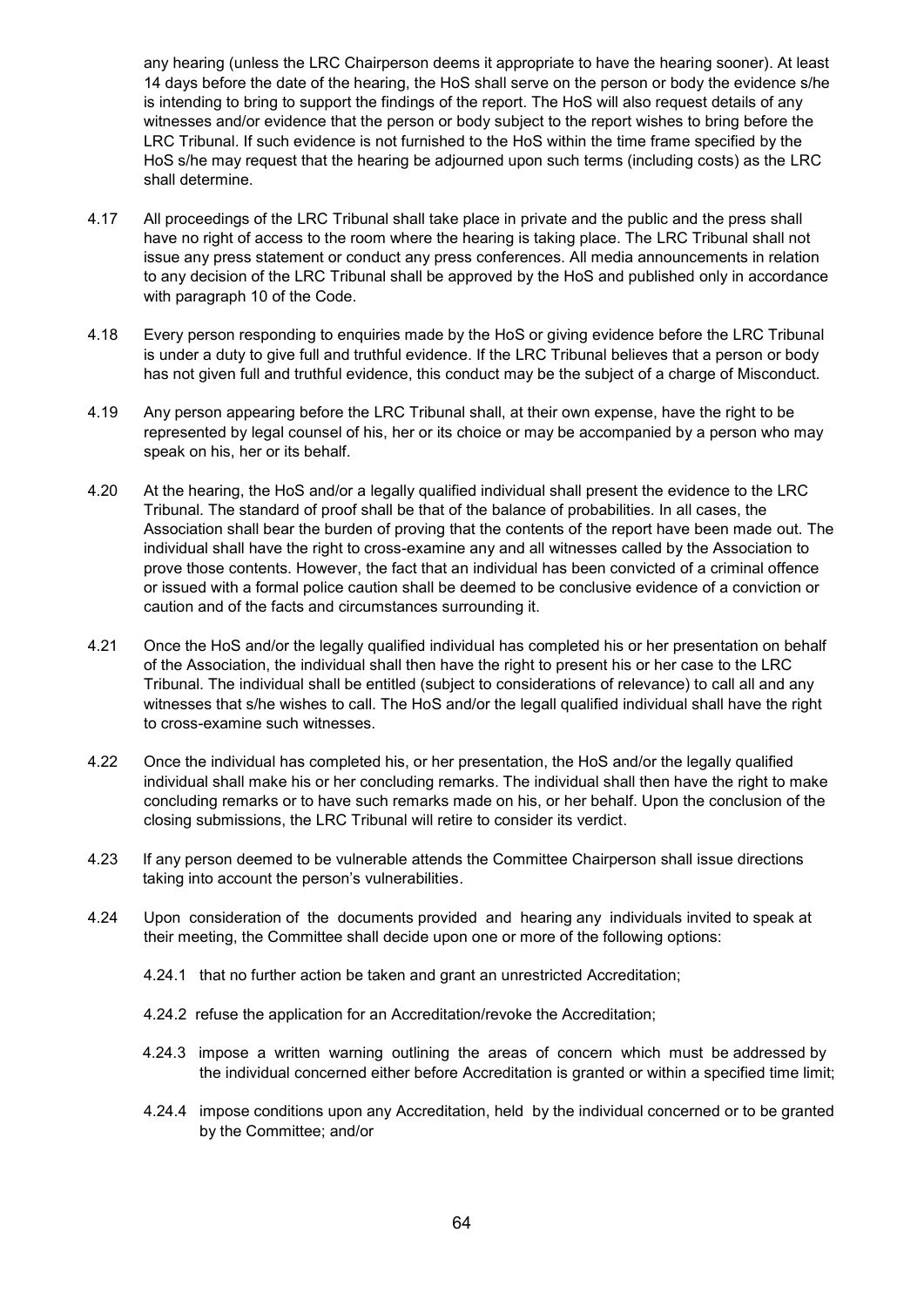- 4.24.5 require that the individual concerned be supervised and/or work with a mentor for a specified period of time or permanently.
- 4.25 It is the responsibility of every Accredited Coaching Assistant/Coach to update his online profile with any changes to the initial information supplied to the LTA and in particular any change of address (including email address).

# **5. Renewals and Upgrading**

- 5.1 Accreditation may be renewed on expiry for 12 months on fulfilment of the requirements for renewal as specified by the LTA from time to time including payment of the fee. Accreditation will be issued subject to continued adherence to these Rules.
- 5.2 Where an Accreditation is renewed before its expiry, the new Accreditation will run from the date of expiry of the previous Accreditation.
- 5.3 It is the responsibility of an Accredited Coaching Assistant/Coach to renew his or her Accreditation in a timely fashion. An Accredited Coaching Assistant/Coach who has not renewed his or her Accreditation before the end of the two-month period after the date of expiry of his or her previous term of Accreditation will be treated as a new applicant and shall not be treated as renewing the Accreditation for the purposes of paragraph 4.4 and therefore will be required to complete a new criminal record check. If an Accreditation is renewed by an Accredited Coaching Assistant/Coach on time an appropriate criminal record check for that Accredited Coaching Assistant /Coach will only be required every three years. However, an Accredited Coaching Assistant/Coach must on their first and second anniversary of the date of the criminal record check complete the LTA self-declaration form otherwise they will not be eligible to renew their Accreditation.
- 5.4 The LTA may decline to renew an Accreditation or grant the renewed Accreditation subject to such restrictions as it thinks appropriate on the same grounds as are set out in paragraph 4.6. The LTA will follow the procedure set out in paragraphs 4.7 to 4.15 above.

## **6. Promotion**

- 6.1 Accredited Coaching Assistants/Coaches may describe themselves, for the duration of Accreditation only, as being an "LTA Accredited Coaching Assistant/Coach" (as applicable) but on written material any use of these words must be accompanied by a statement of his actual qualification.
- 6.2 Accredited Coaching Assistants/Coaches may not use the name or initials or logo of the LTA on any stationery or promotional literature save as provided in paragraph 6.1.
- 6.3 Accredited Coaching Assistants/Coaches shall not make or publish or knowingly permit the making or publication of any statement pertaining to his qualifications which is false or misleading and in particular shall not make or publish or permit the making or publication of any statement the effect of which is to mislead the public into believing that he is qualified to a higher standard than that which he currently holds.

# **7. Professional Standards**

- 7.1 Accredited Coaching Assistants/Coaches (whether or not they discharge their responsibilities in a professional capacity (full or part-time)) are required to uphold the highest standards of honesty, reliability, integrity and confidentiality, to discharge diligently their coaching duties to the best of their ability and to behave in an equitable manner as befits their status as recognized qualified sports coaches.
- 7.2 In particular, Accredited Coaching Assistants/Coaches must:
	- 7.2.1 comply at all times with these Rules and with any Rules from time to time varying the same;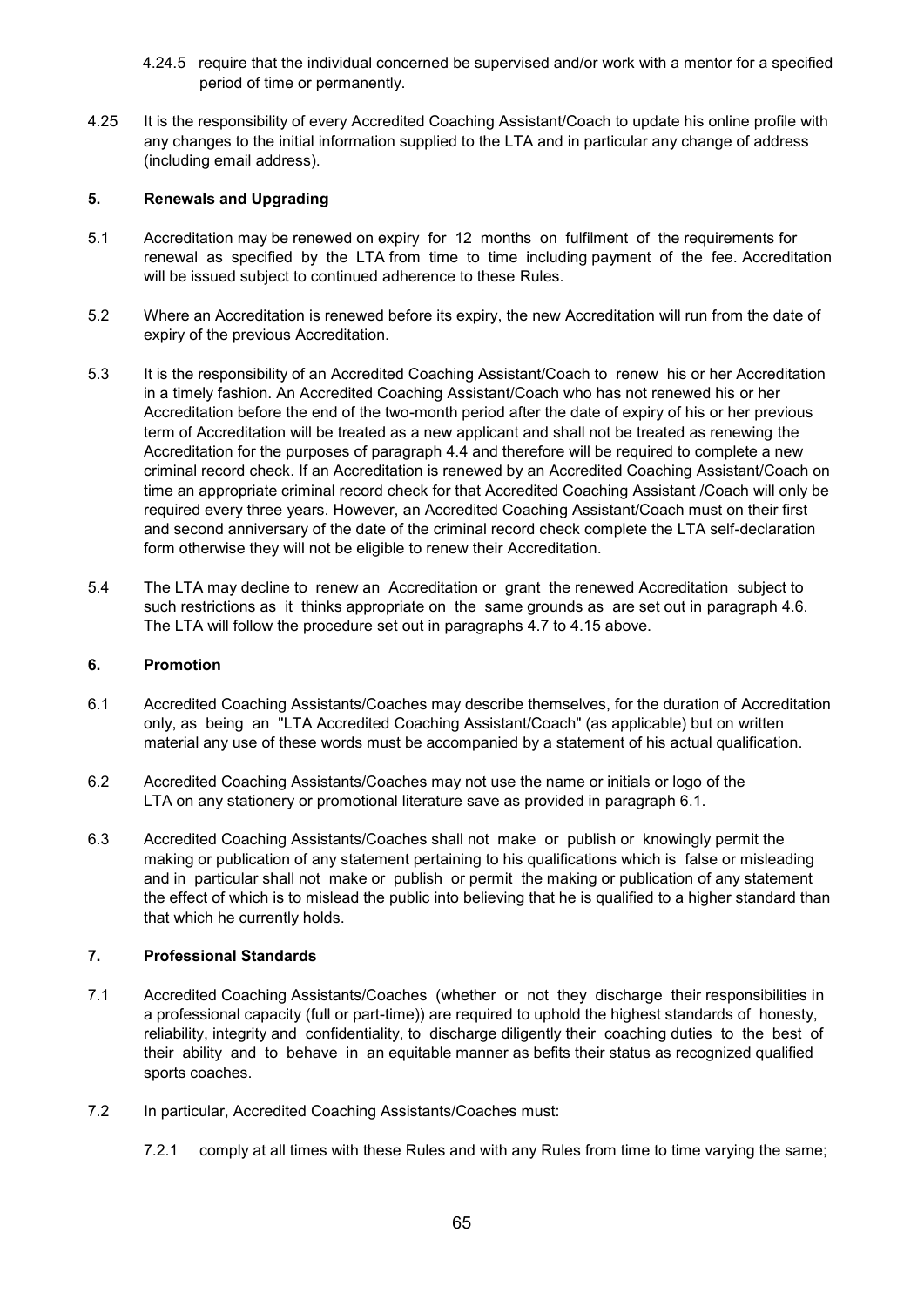- 7.2.2 comply at all times with the LTA Rules and the Disciplinary Code (including for the avoidance of doubt the provisions of the LTA's Anti-doping Programme as set out in Appendix One to the Disciplinary Code and the Regulations concerning match fixing, financial speculation and betting as set out in Appendix Three to the Disciplinary Code.
- 7.2.3 adhere to the LTA's Safeguarding Children and Young People policy and Safeguarding Adults policy and follow the guidelines laid down from time to time by the LTA;
- 7.2.4 maintain throughout the period of the Accreditation appropriate public liability insurance cover and a current Eligible First Aid Certificate;
- 7.2.5 not do anything which would damage the reputation and good standing of the LTA and/or LTA Coach Accreditation and/or the profession of coaching or which would bring the game of tennis into disrepute; and
- 7.2.6 at all times observe the LTA Code of Ethics in force from time to time and any directions or guidelines from time to time published by the LTA.

# 7.3 **Criminal and other Proceedings**

- 7.3.1 Without prejudice to the generality of the foregoing, a criminal conviction or formal police caution, being guilty of an offence relating to match fixing, financial speculation or betting, being guilty of an anti-doping offence, a social care investigation, the abuse of alcohol or drugs, dishonesty, violence or a sexual offence may be regarded as a breach of this Condition. The fact that an Accredited Coaching Assistant/Coach has been convicted of a criminal offence, or found guilty of an anti-doping offence or corruption offence by the relevant body or issued with a formal police caution shall be deemed to be conclusive evidence of the conviction or caution and of the facts and circumstances surrounding it.
- 7.3.2 Notwithstanding the fact that an Accredited Coaching Assistant/Coach may not be charged formally with a criminal offence or may be charged but subsequently no be brought to trial or may be acquitted, the LTA shall nevertheless have the right to instigate or continue a disciplinary action against him with regard to the matter concerned.
- 7.4 Any breach of these Rules by an Accredited Coach Assistant/Coach may result in disciplinary action being taken pursuant to paragraph 8 and the Code.

## **8. Disciplinary Matters**

- 8.1 The Committee may instruct the Disciplinary Officer to investigate any disciplinary matter that comes to its attention whether as a result of media publicity or otherwise.
- 8.2 If, having investigated the matter, the Committee considers that the Accredited Coaching Assistant/Coach may have breached either paragraph 4.6 above or may have failed to comply with the professional standards as set out in paragraph 7 above, then the Committee shall make a formal complaint to the Disciplinary Officer of the LTA in accordance with the Disciplinary Code.
- 8.3 If any further material matter comes to the attention of the Committee which may be relevant to the Disciplinary Officer in considering whether disciplinary action should be brought against the Accredited Coaching Assistant/Coach, or in prosecuting such disciplinary action, the Committee shall convey that information to the Disciplinary Officer.

## **9. Consequences of Refusal to Grant Accreditation, Suspensions and Removal of Accreditation**

9.1 Where an individual's Accreditation has not been granted or their Accreditation has been removed or restricted under paragraph 4, the Committee shall notify their decision (with written reasons) to the individual concerned within 14 days of the meeting (unless exceptional circumstances arise). The notification shall advise the LTA and the individual concerned that they have 28 days from the date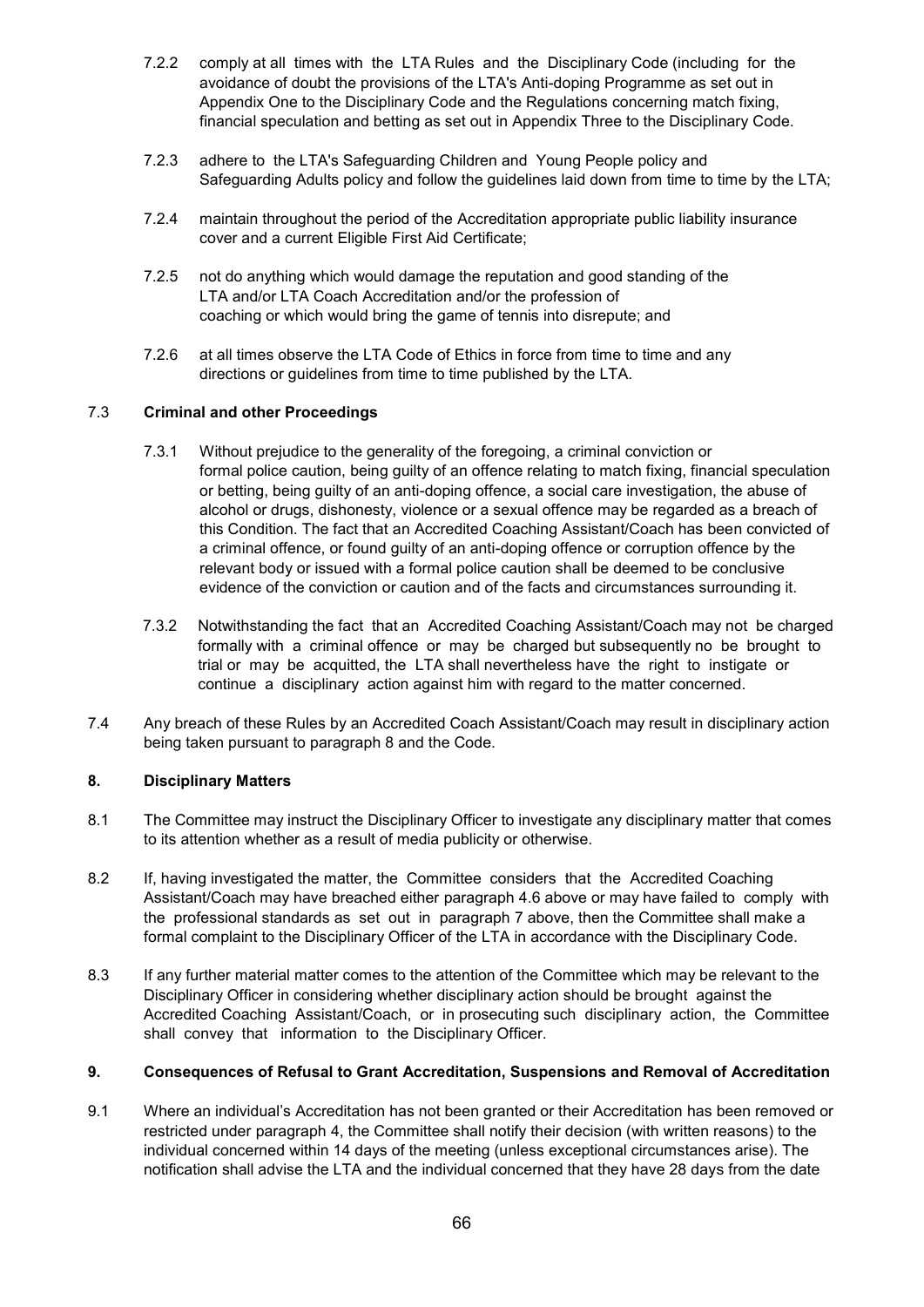of the notification in which to appeal the decision. The appeal shall be conducted in accordance with the procedure set out in Schedule 2 to these Rules.

- 9.2 The Committee shall also consider which other individuals or organisations should be made aware of the decision (once the period for an appeal has passed) in order to achieve the aim of the decision appropriately. As a guide, the decision shall normally be communicated to the county association, the registered tennis venue with which the individual is associated, to any members of LTA staff who work with affected organisations or individuals and the complainant if any).
- 9.3 An Accredited Coaching Assistant/Coach who has had his Accreditation terminated either on a temporary basis or permanently may not describe himself or hold himself out to be an "LTA Accredited Coaching Assistant/Coach" (which shall include not wearing or using any clothing or equipment provided to or available only to Accredited Coaching Assistants/Coaches) and the LTA retains the right to refuse to accept such a coach on any LTA course.
- 9.4 A coach whose Accreditation has been cancelled either on a temporary basis or permanently shall immediately return to the LTA upon request any official documentation, clothing bearing the LTA logo, equipment or other material that has been issued to him by the LTA in connection with his Accreditation.
- 9.5 Any Accredited Coaching Assistant/Coach who has had his Accreditation terminated either on a temporary basis or permanently may apply to the Committee for his case to be reviewed following the third anniversary of the date of the removal of his Accreditation and every three years thereafter or if the coach/coaching assistant can show to the Committee's satisfaction that the circumstances have changed to such an extent that his case should be reviewed. Upon review, the Committee may reduce the sanction subject to any conditions it considers appropriate or may decline to do so. Before reaching any decision adverse to the coach/coaching assistant, the Committee will give the individual concerned the opportunity to address its concerns and the Committee will furnish brief reasons for any such decisions.

## **10. Data Protection**

- 10.1 The applicant acknowledges and agrees that his name and status of his Accreditation may be included in the LTA's public register of Accredited Coaching Assistants/Coaches.
- 10.2 The applicant acknowledges and agrees that the LTA may, pursuant to data protection laws and other relevant laws, as applicable, use his or her personal data for reasonable purposes in connection with administering Coach Accreditation and pass the personal data to such other organisations as the LTA considers necessary (including, but not limited to, affiliated bodies of the LTA, Sport England, Sport Coach UK, the NSPCC, other sports National Governing Bodies; the police and relevant social care departments).

### **11. General**

- 11.1 All applications for Accreditation are subject to these Rules whether or not such Applications result in the issue of Accreditation and all Accreditations are issued subject to these Rules which constitute a binding contract between each Accredited Coaching Assistant/Coach and the LTA.
- 11.2 These Rules may be varied from time to time by the LTA Board. Any variation to these Rules will be notified in writing via email to all Accredited Coaching Assistants/Coaches and following notification will be deemed to be incorporated in these Rules and be binding on all Accredited Coaching Assistants/Coaches with immediate effect. The sending of such notification by email to the email address last notified to the LTA by the Accredited Coaching Assistants/Coaches will be deemed sufficient notification for the purpose of these Rules.
- 11.3 Any documents from time to time appended to these Rules are intended to form part of them but if there is conflict between their respective provisions these Rules will prevail.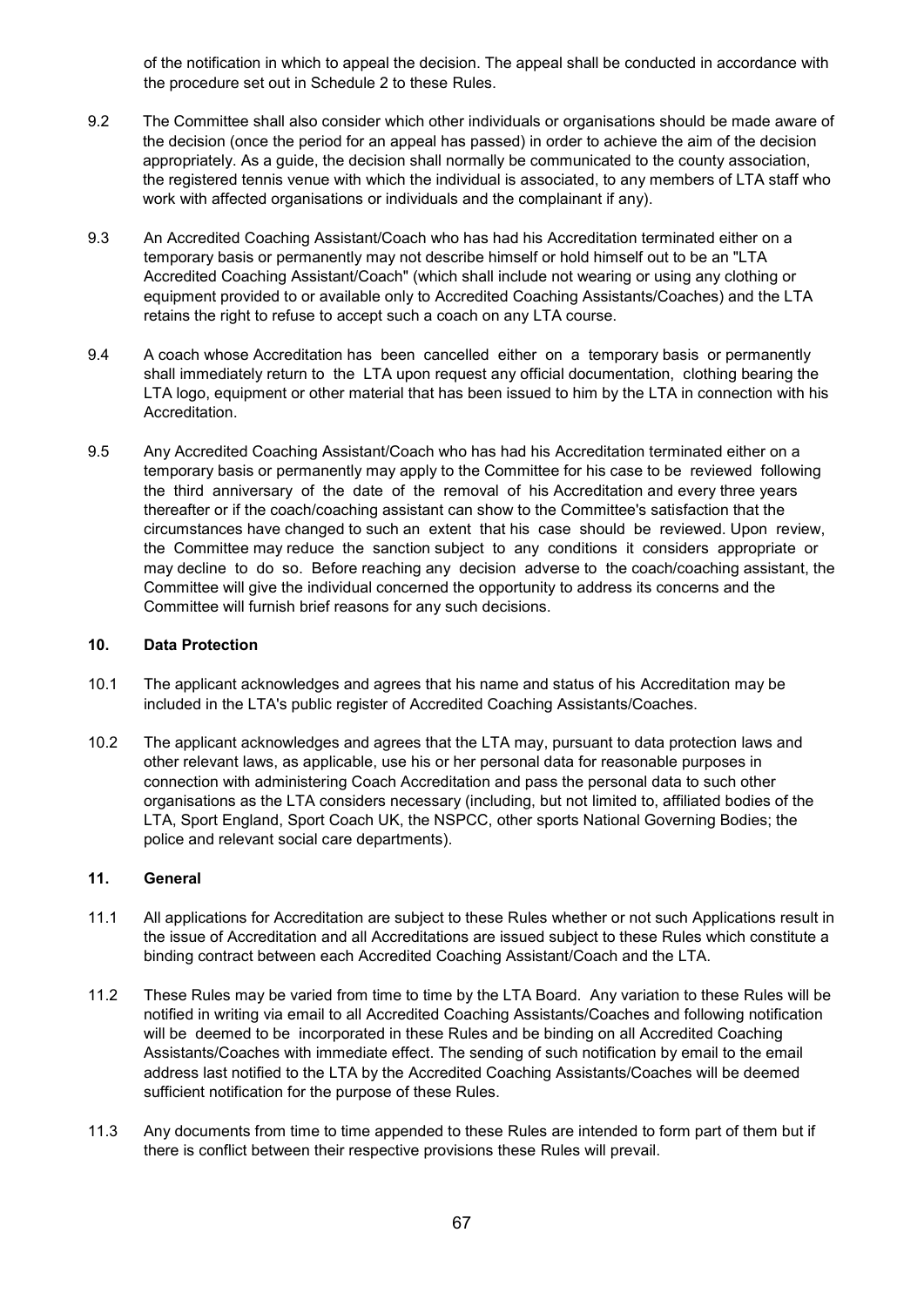- 11.4 In these Rules words importing the singular include the plural and vice versa and the masculine gender includes the feminine gender.
- 11.5 These Rules shall be governed by and construed in accordance with English Law.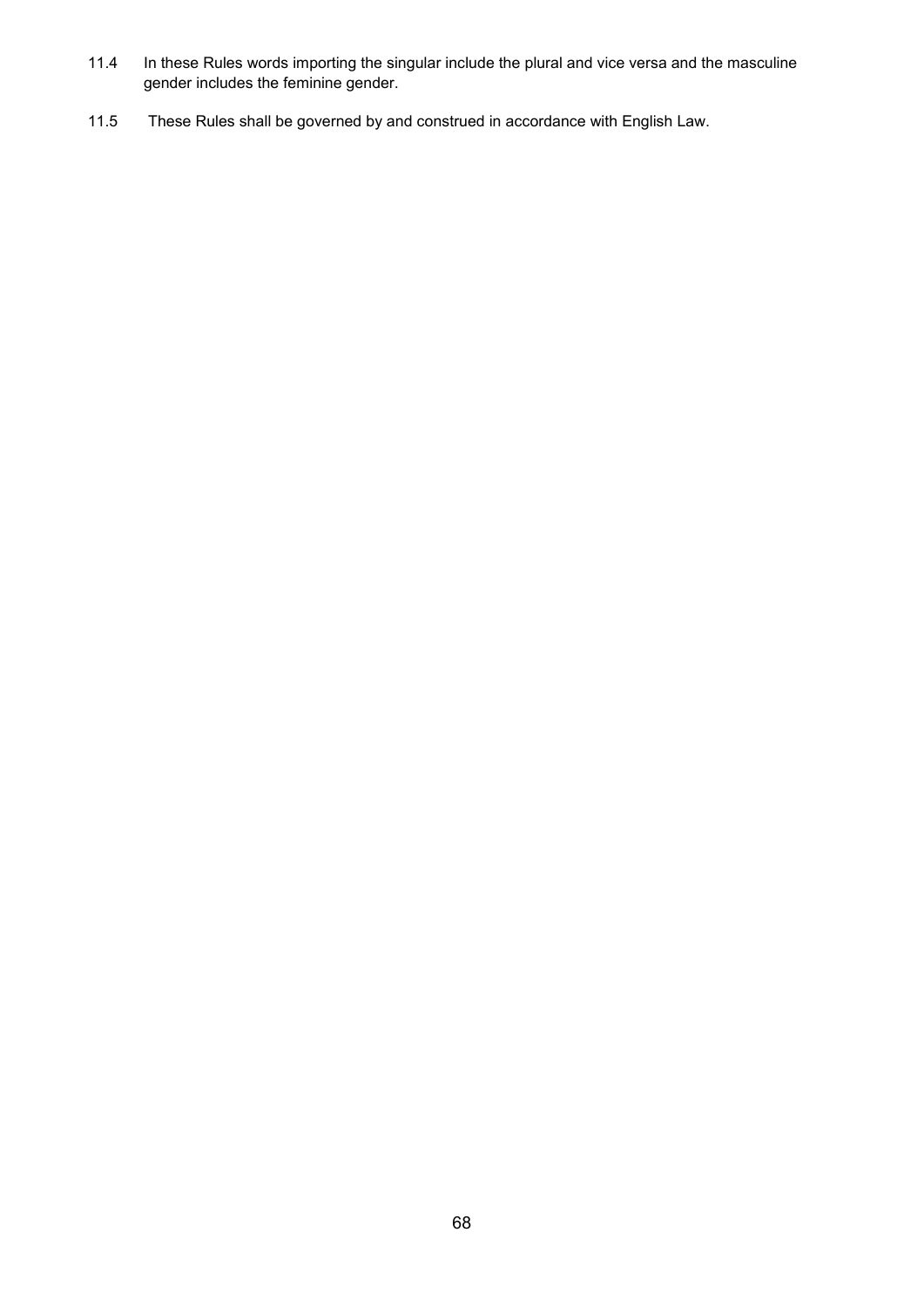### **SCHEDULE 1 to APPENDIX FIVE**

## **LTA CODE OF ETHICS AND CONDUCT FOR ACCREDITED TENNIS COACHES AND ASSISTANTS**

LTA Accredited Coaches and Coaching Assistants are deemed to be bound by, and to have accepted, this Code of Ethics and Conduct. This sets out responsibilities to tennis players and parents, to coaching and other colleagues, to the LTA as their National Governing Body, to their coaching employer and to society.

LTA Accredited Coaches will adhere to the following Code of Ethics and Conduct:

- 1. Always put your players' best interests at the centre of everything you do.
- 2. Treat players with respect at all times. Be honest and consistent with them.
- 3. Treat all players fairly regardless of athletic potential, socio-economic status, age, disability, ethnicity, gender, gender reassignment, marital or civil partnership status, pregnancy or maternity status, religion/belief or sexual orientation.
- 4. Encourage all players and fellow coaches and assistants to have respect for one another.
- 5. Encourage players and other coaches and assistants to develop and maintain integrity.
- 6. Prepare players to respond to success and failure in a dignified manner.
- 7. Respect the confidentialities of players/parents/officials as appropriate.
- 8. Clarify in advance with players/parents/employers the number of sessions, fees, method of payment; explain expected outcome and progression from the coaching or sessions.
- 9. Be sensitive to your players' self-esteem when providing constructive feedback to players.
- 10. Encourage and facilitate players' independence and responsibility for their own behaviour, performance, decisions and actions.
- 11. Involve the players in decisions that will affect them.
- 12. Recognise players' rights to consult with other coaches and advisers. Co-operate fully with other specialists (eg sport scientists, doctors, physiotherapists, etc).
- 13. When asked to coach a player, ensure that any previous coach/player relationship has been ended by the player/others in a professional manner.
- 14. Be acutely aware of the power that coaches and coaching assistants develop over players in the coaching relationship and avoid any intimacy (sexual or otherwise) with players.
- 15. Avoid situations with players that could be construed as compromising and actions that others could perceive inappropriate.
- 16. Actively discourage the use of performance enhancing drugs, drugs and any illegal substance.
- 17. At all times act as a role model by maintaining the highest standards of personal conduct and projecting a favourable image of tennis and of coaching at all times.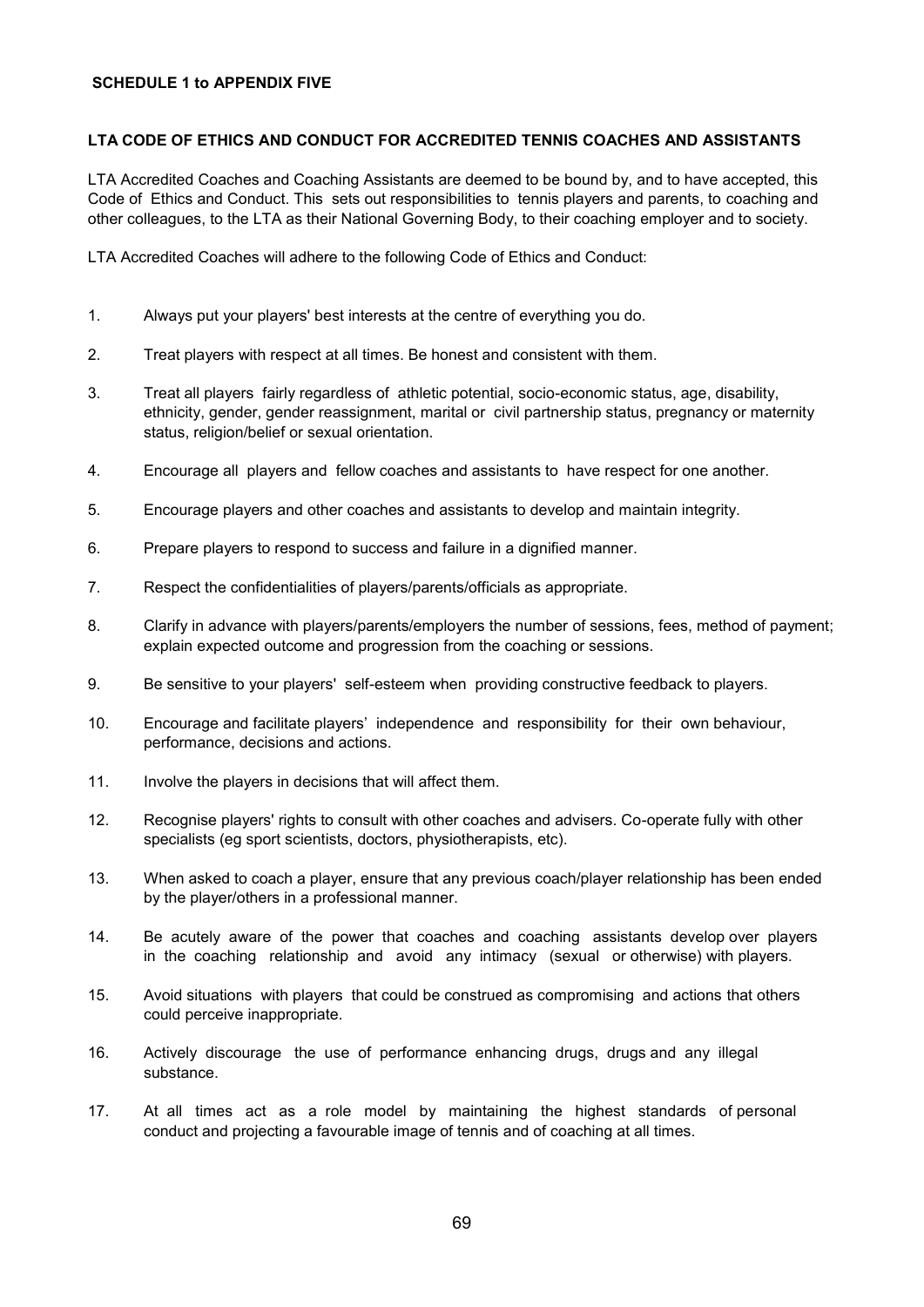- 18. Accept and respect the role of Officials in ensuring that competitions are conducted fairly and according to the rules.
- 19. Ensure that qualifications an affiliations to associations are not misrepresented.
- 20. Following completion of your criminal record check, report any alleged criminal offence, police investigation, court case or social care investigation to the LTA at the earliest opportunity.
- 21. Know and abide by tennis rules, regulations and standards, and encourage players to do likewise.
- 22. Know and abide by the LTA's Anti-Doping Programme. Any breach of the LTA's Anti-Doping Programme will be deemed a breach of this Code of Ethics.
- 23. Know and abide by the terms of the Uniform Tennis Anti-Corruption Programme. Any breach of the Uniform Tennis Anti-Corruption Programme will be deemed a breach of this Code of Ethics.

Any breach of any of the provision(s) of this Code of Ethics and Conduct by an Accredited+ Coach, Accredited Coach or Accredited Coaching Assistant shall constitute a breach of the Rules of LTA Coach Accreditation+ or of the Rules of LTA Coach Accreditation as applicable and shall be dealt with under the procedures as set out in those Rules.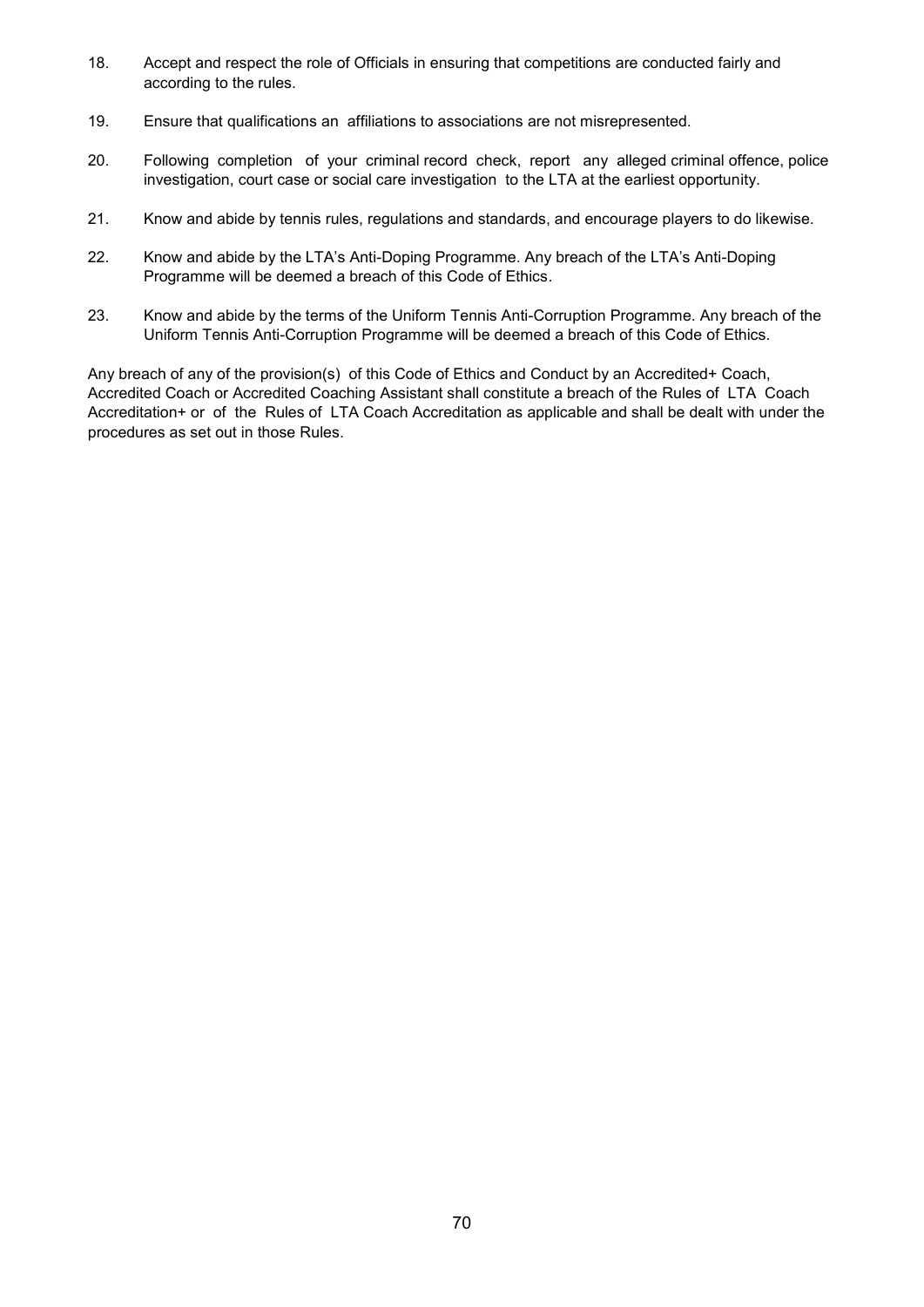### **SCHEDULE 2 TO APPENDIX FIVE**

#### **Appeal Procedures**

#### **1. Scope**

- 1.1 These Appeal Procedures govern the conduct of all appeals by an individual or the Board of the LTA (in both cases "the Appellant") against a decision by the Licensing and Registration Committee (" the LRC" or "the Committee") ("a Decision").
- 1.2 For the avoidance of doubt the Board of the LTA shall not be able to override a decision of the LRC but it may choose to use the formal appeal procedure set out below to appeal a Decision.

## **2. Procedure**

- 2.1 An Appellant should be aware of the importance of the time limits contained within these Appeal Procedures which will be strictly enforced.
- 2.2 No later than 14 days from the date of a Decision (except in exceptional circumstances), the LRC shall notify the LTA and the individual concerned of the Decision (referred to in these Appeal Procedures as "the Notification"). The Notification shall contain the following information:
	- (a) the reasons for and the effect of the Decision;
	- (b) the date the Decision was made;
	- (c) the date the Decision takes effect; and
	- (d) these Appeal Procedures.
- 2.3 Any individual who wishes to appeal a Decision must serve a Notice of Appeal and a non-refundable Appeal Fee of £100 to the LTA within 28 days of receipt of the Notification. If either the Notice of Appeal or the Appeal Fee is not served within that 28 day period, the Appeal shall not be considered unless in the sole opinion of the LTA President (who may seek external legal advice) it was not reasonably practical for submission within the time limit.
- 2.4 If the Board of the LTA wish to appeal a Decision, it must serve a Notice of Appeal on the Disciplinary Officer within 28 days of receipt of the Notification. If the Notice of Appeal is not served within 28 days, the Appeal shall not be considered unless in the sole opinion of the LTA President (who may seek external legal advice) it was not reasonably practical for submission within the time limit.
- 2.5 The Notice of Appeal shall set out the Notification appealed against and the grounds upon which it is submitted the LRC misdirected itself or otherwise reached an erroneous decision.
- 2.6 Following receipt of the Notice of Appeal and Appeal Fee, the Committee Chairperson shall forthwith instruct Sport Resolutions (UK) to appoint an Appeal Committee in accordance with paragraphs 2.7 to 2.9 below. The Committee Chairperson shall notify the parties of the composition of the Appeal Committee no later than ten days from receipt by the LTA of the Notice of Appeal (unless Sport Resolutions (UK) have not provided the composition of the Appeal Committee in that time).
- 2.7 The Appeal Committee shall comprise three members appointed by Sport Resolutions (UK) with one designated by it as Chairperson. The Appeal Committee shall have the powers set out in paragraph 3 below.
- 2.8 The Appeal Committee shall not include individuals with any connection to the individual concerned or the matters being considered.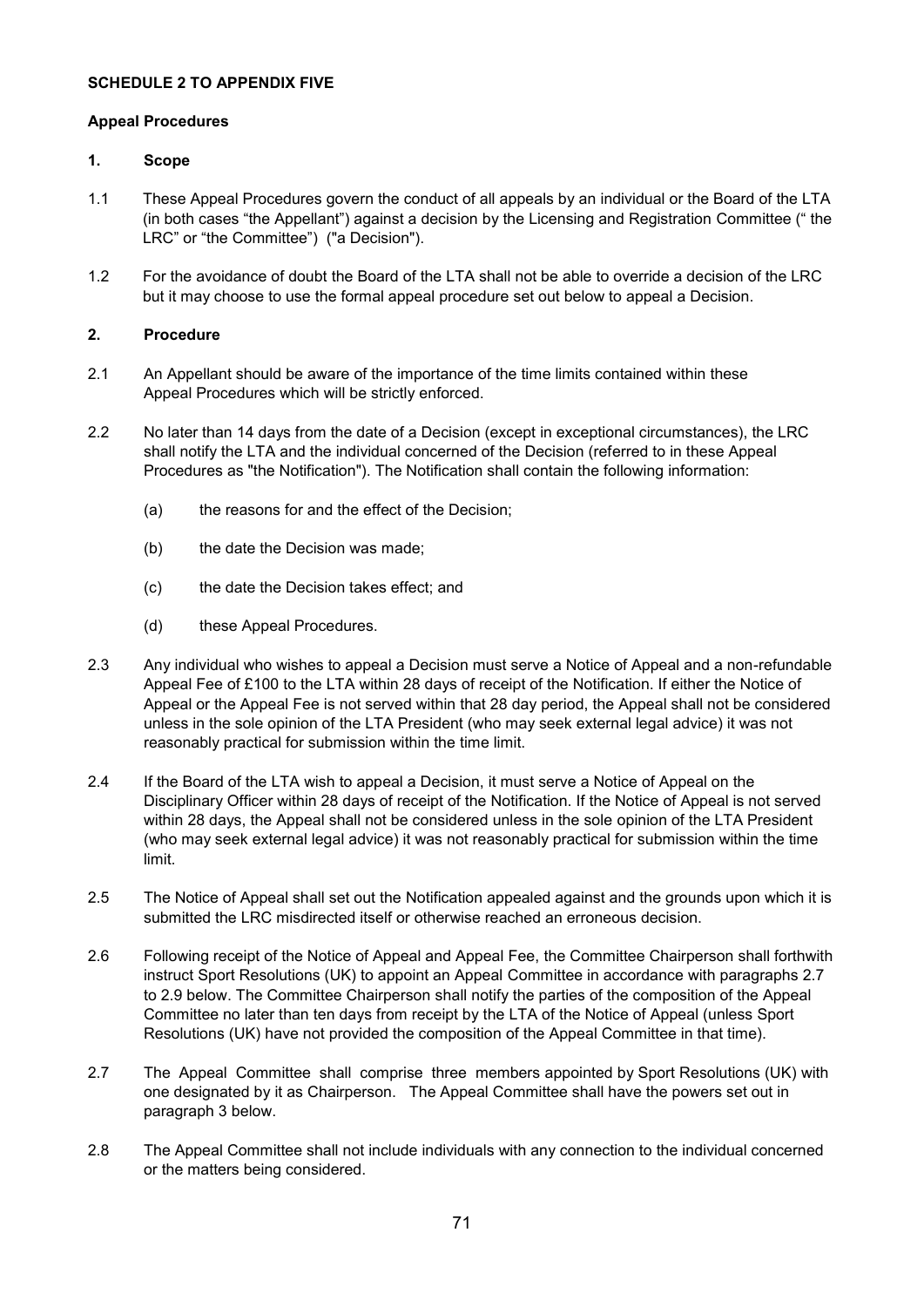- 2.9 Should a member of the Appeal Committee become unable to hear the Appeal following the appointment of the Appeal Committee for whatever reason, Sport Resolutions (UK) shall appoint a replacement member.
- 2.10 A party to the appeal may object to the composition of the Appeal Committee by notifying the Committee Chairperson of the objection and setting out the reasons for such an objection (the notification shall be referred to as "an Objection") no later than 7 days from the date of receipt of notice of the composition of the Appeal Committee in paragraph 2.6 above. Any other party may respond to the Objection, no later than 7 days from the date it is received.
- 2.11 The Committee Chairperson shall, within 7 days from the date of receipt of an Objection, or within 14 days from the date the other party responds notify the parties that either:
	- (a) the composition of the Appeal Committee has changed (in which case the Committee Chairperson shall provide details of the new Appeal Committee); or
	- (b) the composition of the Appeal Committee has not changed (in which case the Committee Chairperson shall give reasons why it has not accepted the Objection).
- 2.12 Within 14 days from the date on which the time limit for a party to object to the composition of the Appeal Committee under paragraph 2.10 has expired or at the time of the notification under paragraph 2.11 (as appropriate), the Chairperson of the Appeal Committee shall give such directions (to both the individual and the LTA) as are appropriate for consideration of the matter, in particular:
	- (a) the date and place at which the Appeal Committee will meet to determine the Appeal, provided that the Appeal shall not be heard later than 56 days from the date of the receipt of the Notice of Appeal;
	- (b) whether or not the Appeal will proceed by way of written submissions or an oral hearing; and
	- (c) whether or not the parties should be required to submit statements of their evidence and/or written submissions prior to the hearing and, if so, a timetable for doing so and the procedure for exchanging such statements and written submissions.
- 2.13 An Appeal before the Appeal Committee shall be a full re-hearing on the merits.
- 2.14 The Appeal Committee shall meet on the date fixed by the Chairperson and shall, no later than two weeks after hearing the Appeal, inform the individual concerned and the LTA of its decision together with written reasons for its decision. The decision of the Appeal Committee shall be final and binding.

### **3. Powers of the Appeal Committee**

- 3.1 The Appeal Committee may at its sole discretion disregard any failure by a party to adhere to these Appeal Procedures and may give such further directions as may be appropriate.
- 3.2 Prior to and at the Appeal, the Chairperson may give such directions whether or not made at the request of the parties, for the proper conduct of the Appeal as he deems may be reasonably necessary for the fair conduct of the appeal, including changes to these Appeal Procedures.
- 3.3 The Appeal Committee has the power to uphold or dismiss the appeal, to quash the Decision and/or to take any decision which the LRC has the power to make under the LTA Coach Accreditation General Rules and to make such other recommendations to the LTA as it thinks fit. In dismissing an appeal, the Appeal Committee has the power to award legal costs or a contribution towards the legal costs and/or the administration fees of the Appeal hearing where the appeal has been conducted in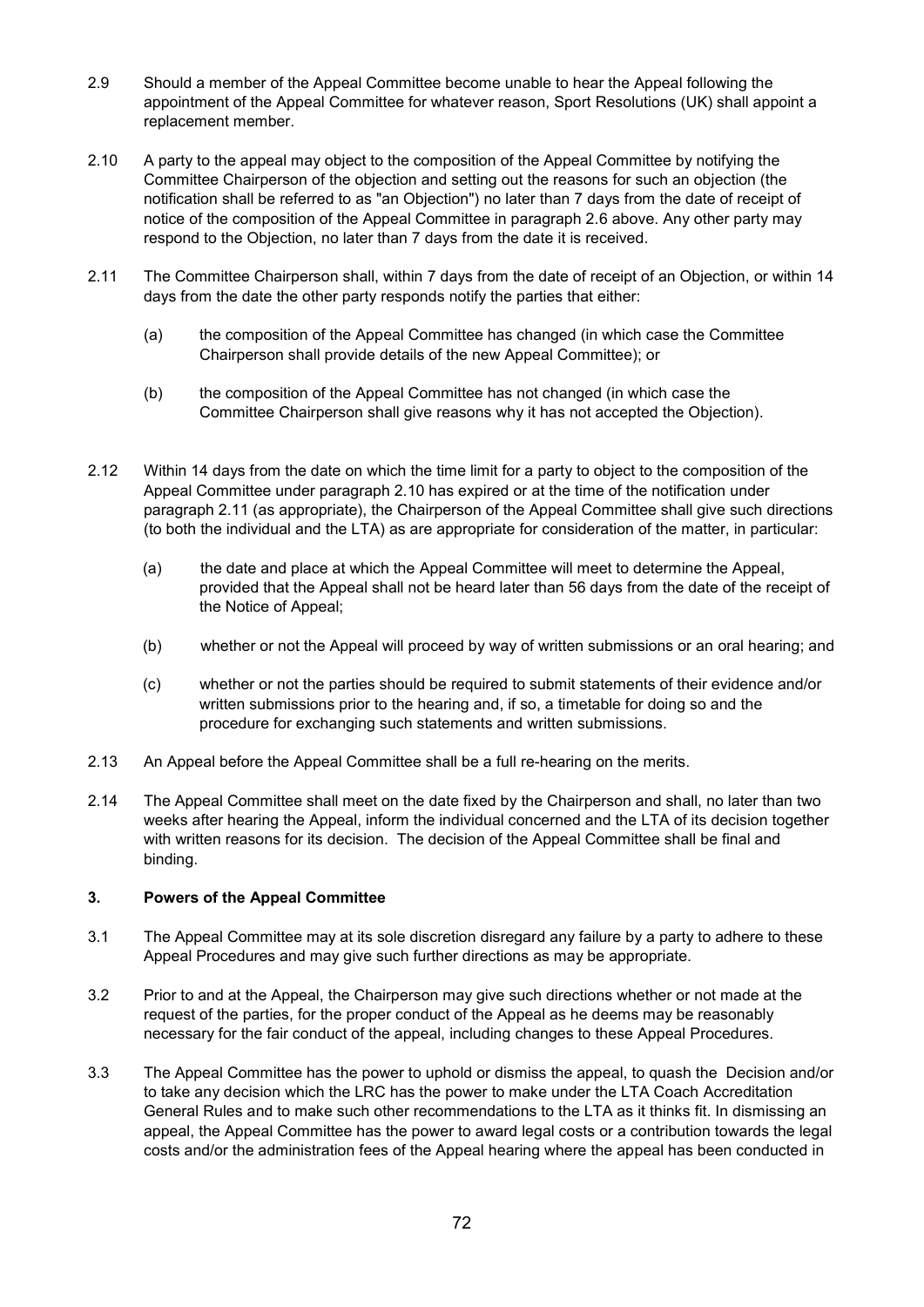a vexatious or frivolous manner. In upholding an appeal, the Appeal Committee has the power to award legal costs or a contribution towards legal costs.

# **4. Correspondence**

4.1 Any notification, correspondence or any other document submitted under these Appeal Procedures shall be sent in writing by first class post or recorded delivery (or airmail if outside the UK) and such documents shall be deemed to have been received by the intended recipient 48 hours (or if by airmail four working days) after posting.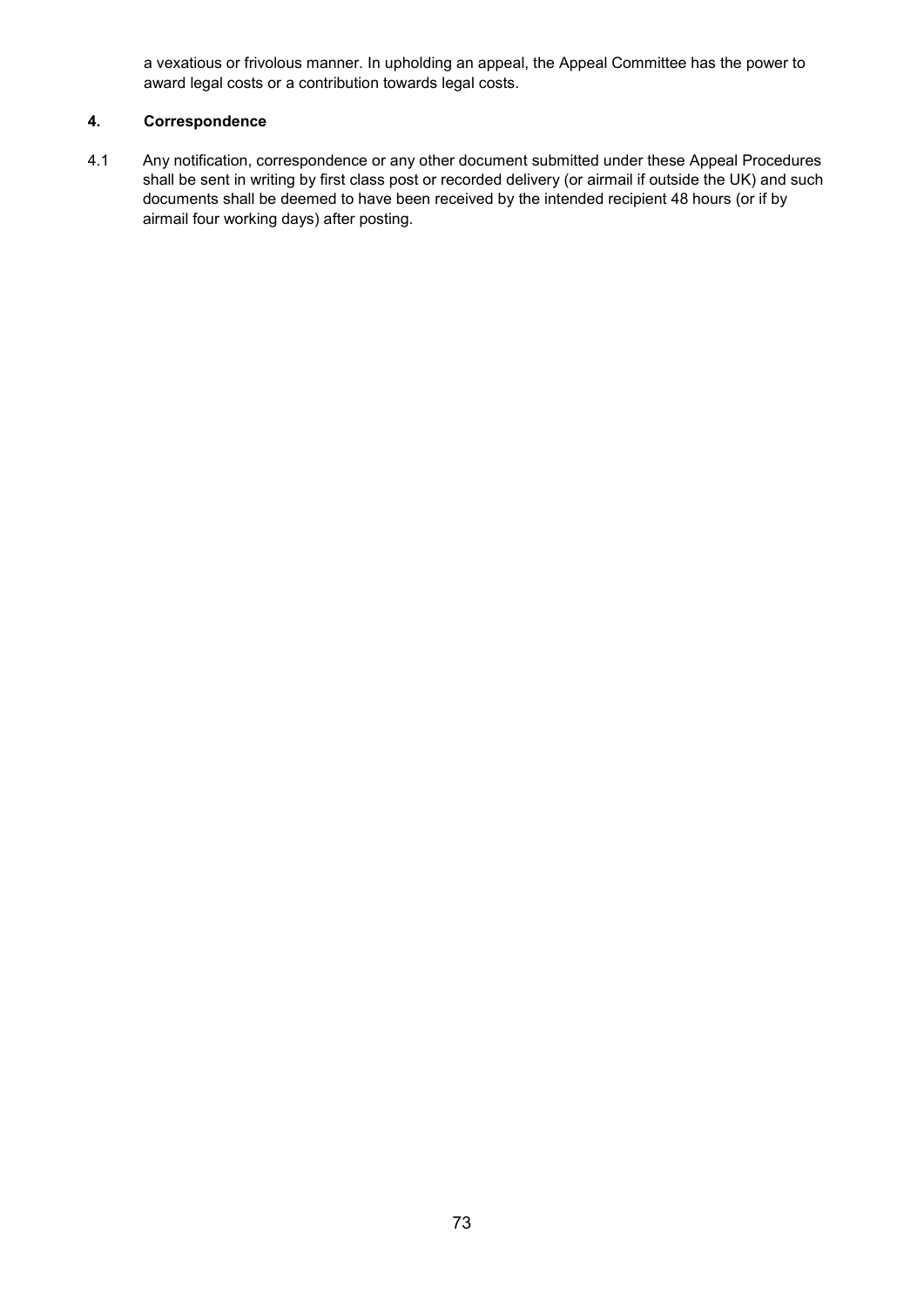## **LTA OFFICIALS LICENSING SCHEME GENERAL CONDITIONS**

### **1. Introduction**

- 1.1 The Lawn Tennis Association Limited ("the LTA) encourages all tennis officials to apply for a licence under the Officials Licensing Scheme ("**Officials Licence**"). The Officials Licence Scheme is a scheme run by the LTA which grants accreditation to officials who meet the LTA's required standards. These standards include a commitment to continuing personal development, conduct and possession of a satisfactory Disclosure Barring Service (DBS) check and Barred List check. The scheme is an easy way for parents, players and tennis venues to identify those officials who meet these standards. The purpose of the scheme is to create a recognised standard which officials involved in British tennis can attain, thereby allowing officials to become more proficient, including by taking advantage of benefits offered by the LTA (a list of which shall be published by the LTA from time to time) and enhancing the standing of officiating in British tennis further. Only Licensed Officials will be eligible for selection for Grade 5 and above LTA approved competitions.
- 1.2 All Officials Licences are issued subject to these Conditions which may be varied from time to time at the discretion of the LTA in accordance with paragraph 12.2.
- 1.3 These Conditions (apart from the LTA Code of Ethics and Conduct for Licensed Officials (the "**LTA Code of Ethics**"), set out at the Schedule to these Conditions) shall not apply to the issue, renewal, upgrade, removal or any other matter (including disciplinary) relating to an Officials Licence which raises a safeguarding or protection concern about a child, young person or adult deemed at risk, and is designated as a Safeguarding case under the Safeguarding Procedures (Appendix Two to the Disciplinary Code) ("**a Safeguarding case**") and such matters shall be dealt with under those Safeguarding Procedures and these Conditions shall be read subject to this provision.

#### **2. Eligibility for and duration of an Officials Licence**

#### **Eligibility**

- 2.1 A person who wishes and is eligible to be an LTA licensed official must apply to the LTA for an Officials Licence in the form and manner required by the LTA. An official is eligible to apply for an Officials Licence if he has:
	- 2.1.1 passed an "LTA Officials Basic Course" as defined in paragraphs 2.3 and 2.4 below;
	- 2.1.2 save for when a person has not previously held an Officials Licence, attained a minimum of 8 Continuing Personal Development Credits ("**Credits**") within the twelve month period prior to the issuing of the Officials Licence;
	- 2.1.3 completed a criminal record check where appropriate and been cleared through the LTA Safeguarding Team; and
	- 2.1.4 natural or corrected 20/20 vision and natural or corrected adequate hearing and submit to eye and/or hearing tests as reasonably required by the LTA; and
	- 2.1.5 paid the applicable fee for the Officials Licence.
- 2.2 An official who holds an official's qualification, that meets the criteria stipulated by the LTA, from a foreign national governing body of tennis affiliated to the International Tennis Federation or from another recognised organisation is eligible to apply for and may be issued with an Officials Licence subject to such conditions, including successful completion of an LTA Officials Basic Course or the attainment of Credits, as the LTA deems appropriate.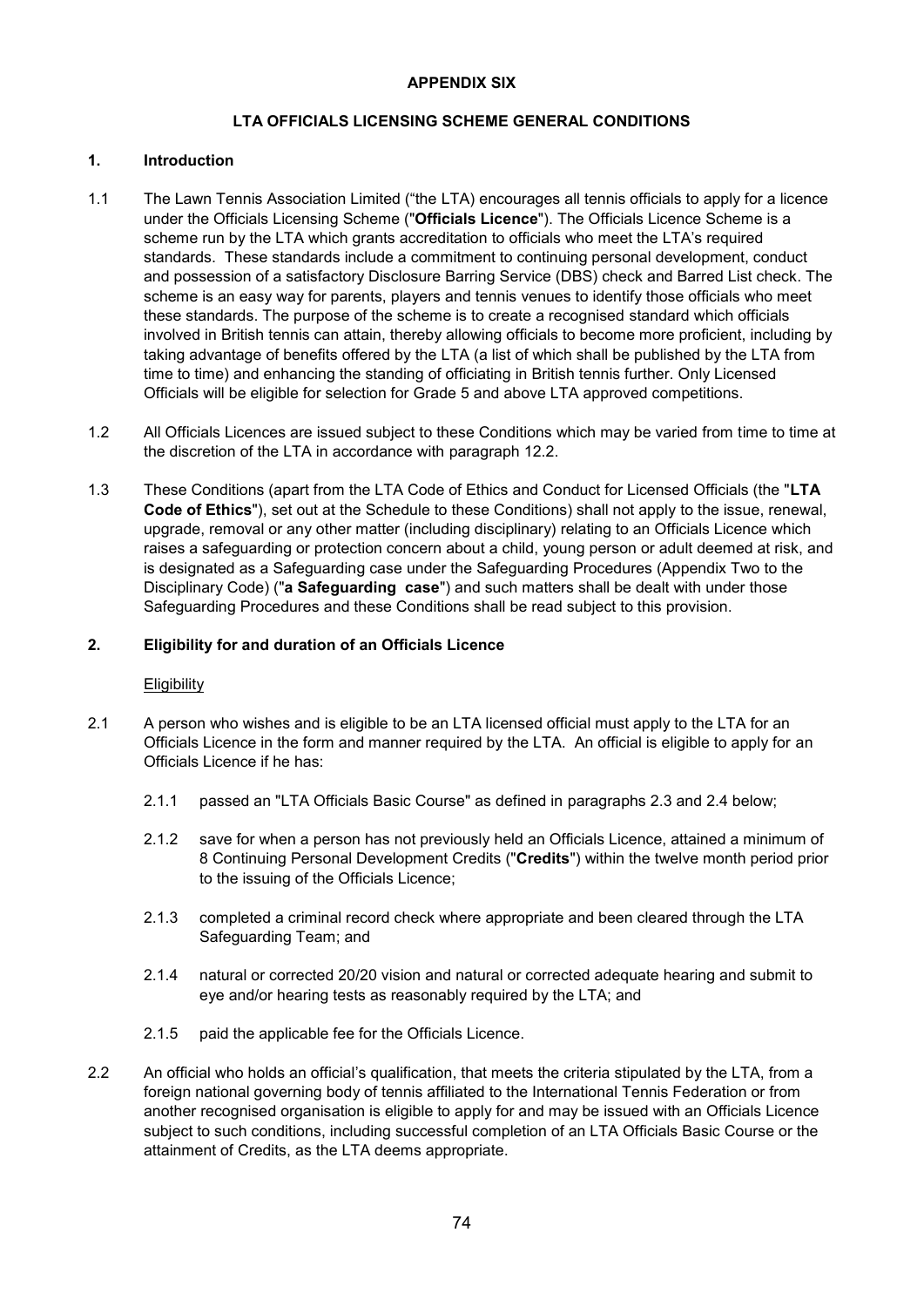- 2.3 Either of the following will be considered as an LTA Officials Basic Course:
	- 2.3.1 an LTA Basic Referee Course; or

2.3.2 an LTA Basic Line Umpire Course.

- 2.4 Any official who has met the criteria stipulated by the LTA is eligible to apply to take one of the LTA Officials Basic Courses.
- 2.5 The LTA will, at its discretion, provide courses of additional training in order to enable officials to attain (and maintain) the level of Credits required to be eligible for an Officials Licence. The LTA will maintain and publish a list of LTA courses.

# Duration

- 2.6 An Officials Licence shall in normal circumstances be valid for one year from the date of issue (as stated on any certificate or licence card issued), unless the LTA decides it is appropriate in the circumstances that the Officials Licence should be issued for a shorter period of time in accordance with the paragraphs 4.6, 4.7, 4.9 and 6.4 below or the Officials Licence is removed either on a temporary basis or permanently in accordance with paragraph 9, the Disciplinary Code and/or the Safeguarding Procedures.
- 2.7 Upon the granting of an Officials Licence the LTA may issue a Certificate or similar as evidence of the holding of an Officials Licence.

## **3. The Licensing and Registration Committee**

- 3.1 The LTA shall appoint a Licensing and Registration Committee ("the LRC" or "**the Committee**") comprising a minimum of six members, one of whom shall be legally qualified and shall be designated as the Committee Chairperson and one of whom shall be a member of the Association of British Tennis Officials. Following recommendations by the Nominations Committee, the Board shall appoint the members for an initial term of three years and may, at their discretion and with the endorsement of the Board, continue for a second term of three years. Subject to approval by the Board, any individuals who were members of the Committee on 31 December 2017 may continue to serve as members until and including 31 December 2021, notwithstanding that they may have exceeded the maximum terms set out above.
- 3.2 Except as set out in paragraph 3.10 below, all members of the Committee shall be independent of the Association.
- 3.3 For the purpose of this paragraph, "independent" means any person who at the time of his or her appointment, or at any time up to five years prior thereto, shall not:
	- (A) be serving or have served as an LTA Officer, on the Board, on Council or in a senior LTA executive position;
	- (B) be or have been an employee or officer of the Association or a Member;
	- (C) have had a prior professional relationship with the LTA relevant to the functions of the Committee; or
	- (D) take up any such positions after the date of appointment as a Member of the Committee until his or her retirement, removal or vacation from that office.
- 3.4 The Committee shall meet at least once a year and at such other times as the Committee Chairperson shall require.
- 3.5 The quorum shall be three.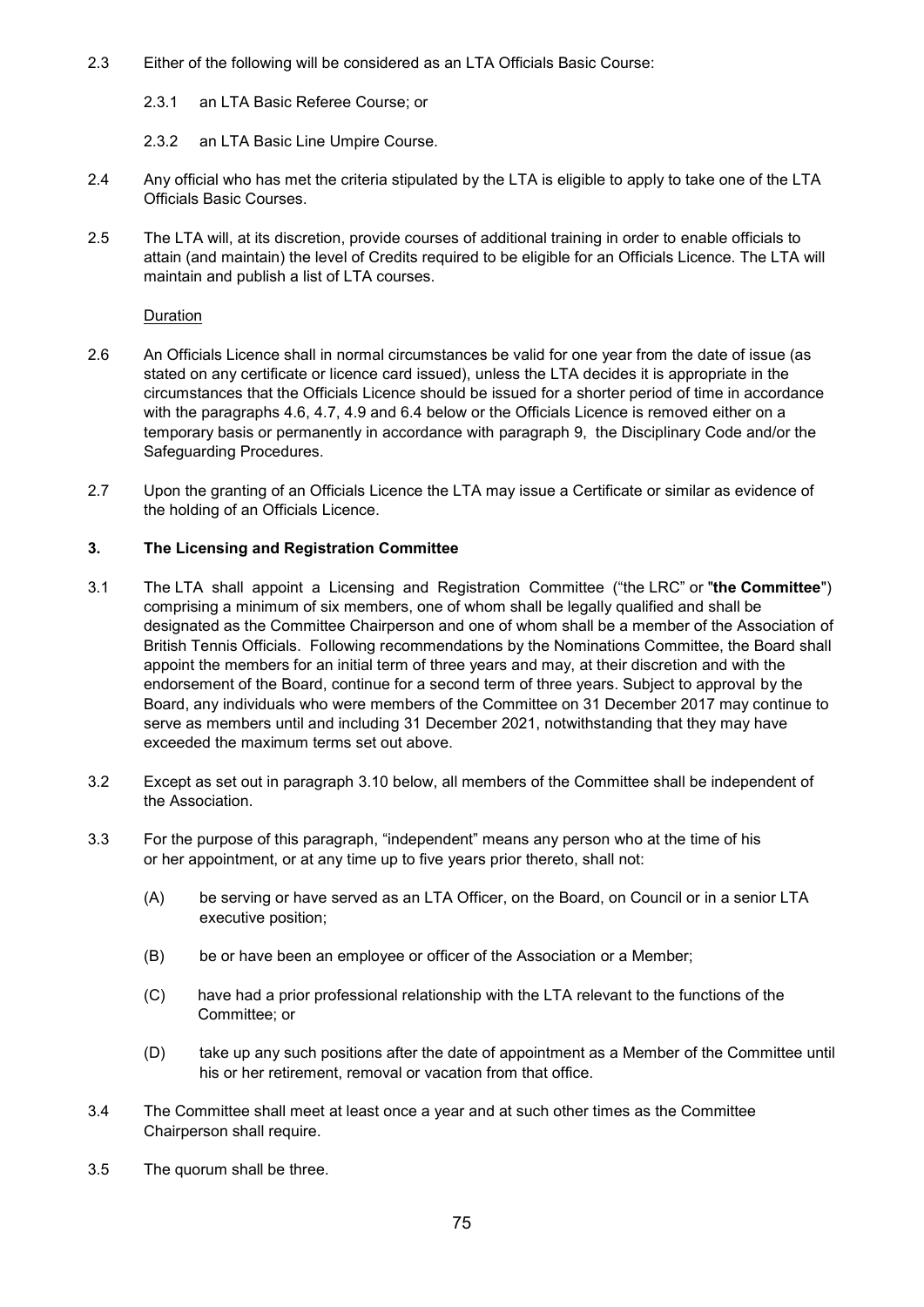- 3.6 The Committee shall be responsible for all matters relating to the interpretation, implementation and enforcement of these Conditions including, in particular, the provisions of paragraph 4 relating to the processing of applications, paragraph9 relating to disciplinary matters and paragraph 10 relating to loss of licence.
- 3.7 Any member of the Committee who has an interest in any matter before the Committee must declare that interest and may be precluded from participation in the matter concerned.
- 3.8 The HoS may at any time contact the Committee Chairperson for guidance and advice on an Official's Licence case.
- 3.9 The Board shall determine the LTA's policy on payment of fees and expenses for Committee members from time to time. The LTA/Board may also decide, on an *ex gratia* basis, to provide Committee members complimentary access to tickets to tennis events.
- 3.10 Any individuals who were members of the LRC on 31 December 2017 but are not independent may continue to serve as members of the LRC until and including 31 December 2021.

### **4. Applications and Cases**

- 4.1 All applications for an Officials Licence and payment of the fee (as stipulated from time to time by the LTA) shall be made in the form or manner prescribed by the LTA.
- 4.2 It is the responsibility of the applicant to ensure that all information provided to the LTA is up to date and accurate so that the LTA may process the application for the Officials Licence. A failure to do so may delay the processing of his application or result in its refusal.
- 4.3 Applicants are required (at their own expense) to:
	- 4.3.2 (subject to paragraph 4.4), have completed an appropriate criminal record check through the LTA with a disclosure date not more than 12 months (the LTA may, at its discretion, in individual circumstances change this time period) before the date of processing of the registration application and it having been assessed as being acceptable by the LTA Safeguarding Team;
	- 4.3.3 if requested by the LTA, complete the LTA self-declaration form; and
	- 4.3.4 if requested by the LTA, provide the names of two independent persons from whom a confidential reference may be sought and to provide such further information including but not limited to the qualifications, suitability or training record of any applicant as the LTA may deem appropriate.
- 4.4 Where an applicant renews an Officials Licence under paragraph 6.1, the LTA may waive paragraph 4.3.2 for a maximum of two consecutive applications.
- 4.5 The following certificates will be considered "Eligible First Aid Certificates" for the purposes of the Officials Licensing Scheme, where such courses and the provider are accredited by the Health and Safety Executive:
	- 4.5.1 a six hour "Emergency First Aid at Work" course; or
	- 4.5.2 an eighteen hour "First Aid at Work" course.

The LTA will maintain and publish a list of courses and/or course providers through which officials can obtain an Eligible First Aid Certificate.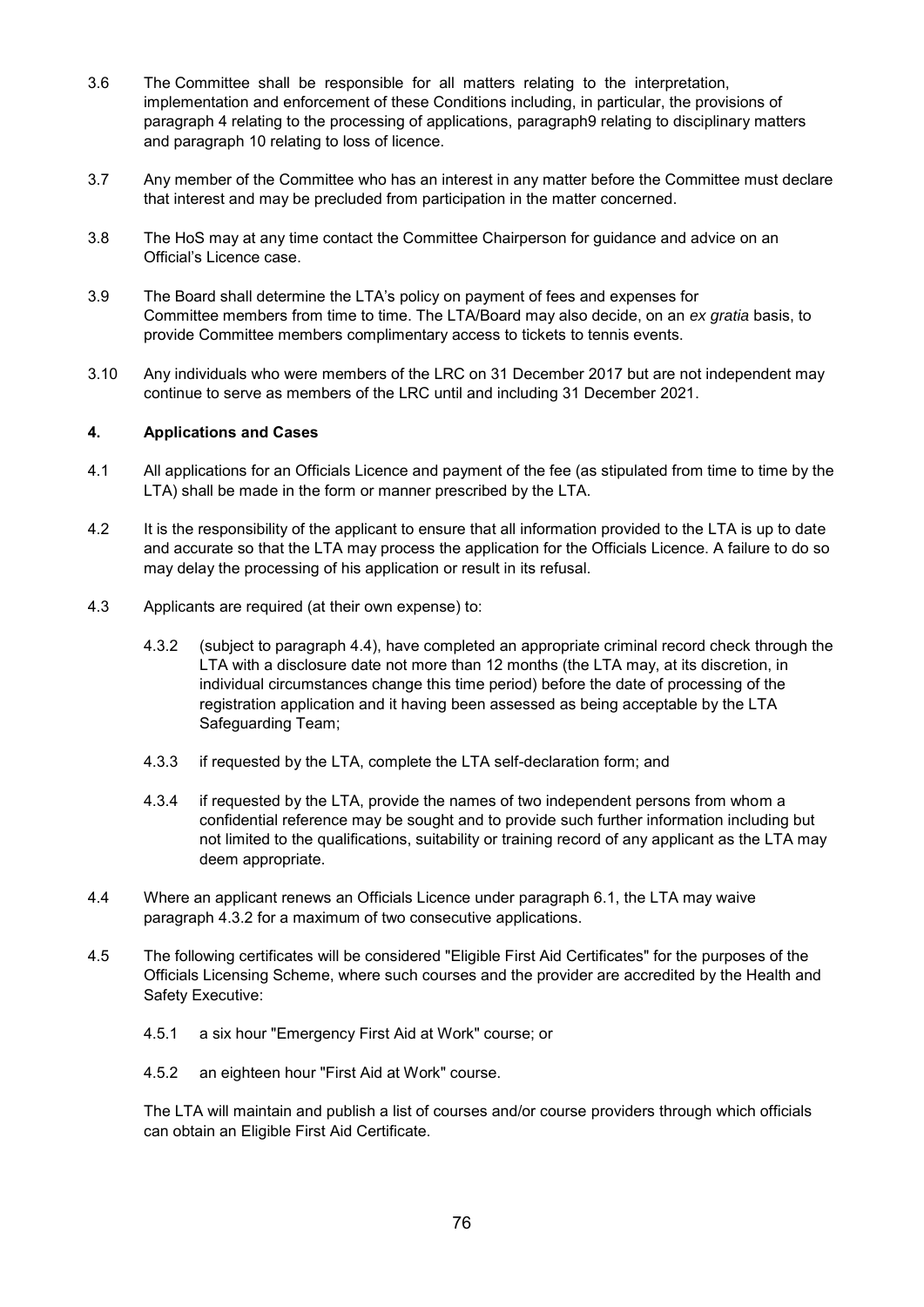- 4.6 The Committee may decline to issue or revoke an Officials Licence or may issue an Officials Licence subject to or vary it so that it is subject to such restrictions as it thinks appropriate on any of the following grounds:
	- 4.6.1 where the LTA has undertaken an appropriate criminal record check and the results of that check are not in the Committee's decision satisfactory;;
	- 4.6.2 where another sports' governing body or coaching organisation has withdrawn the individual's coaching licence or similar licence or accreditation;
	- 4.6.3 the individual has in the Committee's opinion, unsuitable qualities, attitudes or abilities to be an official and/or the individual's behaviour suggests he is unsuitable to be issued an Official's Licence including but not limited to drugs, dishonesty, violence or sexual offences;
	- 4.6.4 the provision of misleading or false information or the refusal to provide information properly requested by the LTA pursuant to paragraph 4.2 and 4.3;
	- 4.6.5 failure (where applicable) to attain the required Credits or to fulfil any other eligibility requirements;
	- 4.6.6 the commission of an act which has been disclosed or is otherwise known to the LTA which amounts to a breach of professional standards for the purposes of these Conditions or otherwise amounts to Misconduct under the Disciplinary Code;
	- 4.6.7 the LTA reasonably believes that the individual does not have natural or corrected 20/20 vision and natural or corrected adequate hearing or the individual refuses to submit to a sight and/or hearing test following a request by the LTA;
	- 4.6.8 to hold an Officials Licence could bring the Scheme and/or the LTA into disrepute; and/or
	- 4.6.9 any other material reason which in the opinion of the Committee renders that person not a fit and proper person to hold an Officials Licence.

The holder of an Officials Licence shall be under a continuing obligation to satisfy the provisions of this Condition.

- 4.7 Where the HoS has considered an application or information has come to light in relation to an individual who holds an Officials Licence and the HoS has concerns as to whether the LTA should grant/revoke/vary an Officials Licence, s/he should inform the individual of its concerns within such time limit as the HoS shall decide.
- 4.8 If the HoS decides to send the case to the Committee to decide whether it should grant/revoke/vary a licence then the HoS will convene a meeting of the Committee to consider the case.
- 4.9 The HoS shall provide to the individual concerned in advance of the case being considered by the Committee:
	- (a) the full contents of the internal or external report (including any advice received from external advisers) prepared for the LTA;
	- (b) any additional documents or correspondence which the HoS considers relevant to the presentation of the case to the Committee; and
	- (c) the LTA's written submissions for the Committee.
- 4.10 The HoS shall ask the individual concerned to provide written submissions on the contents of the report within such time limit as the HoS shall decide.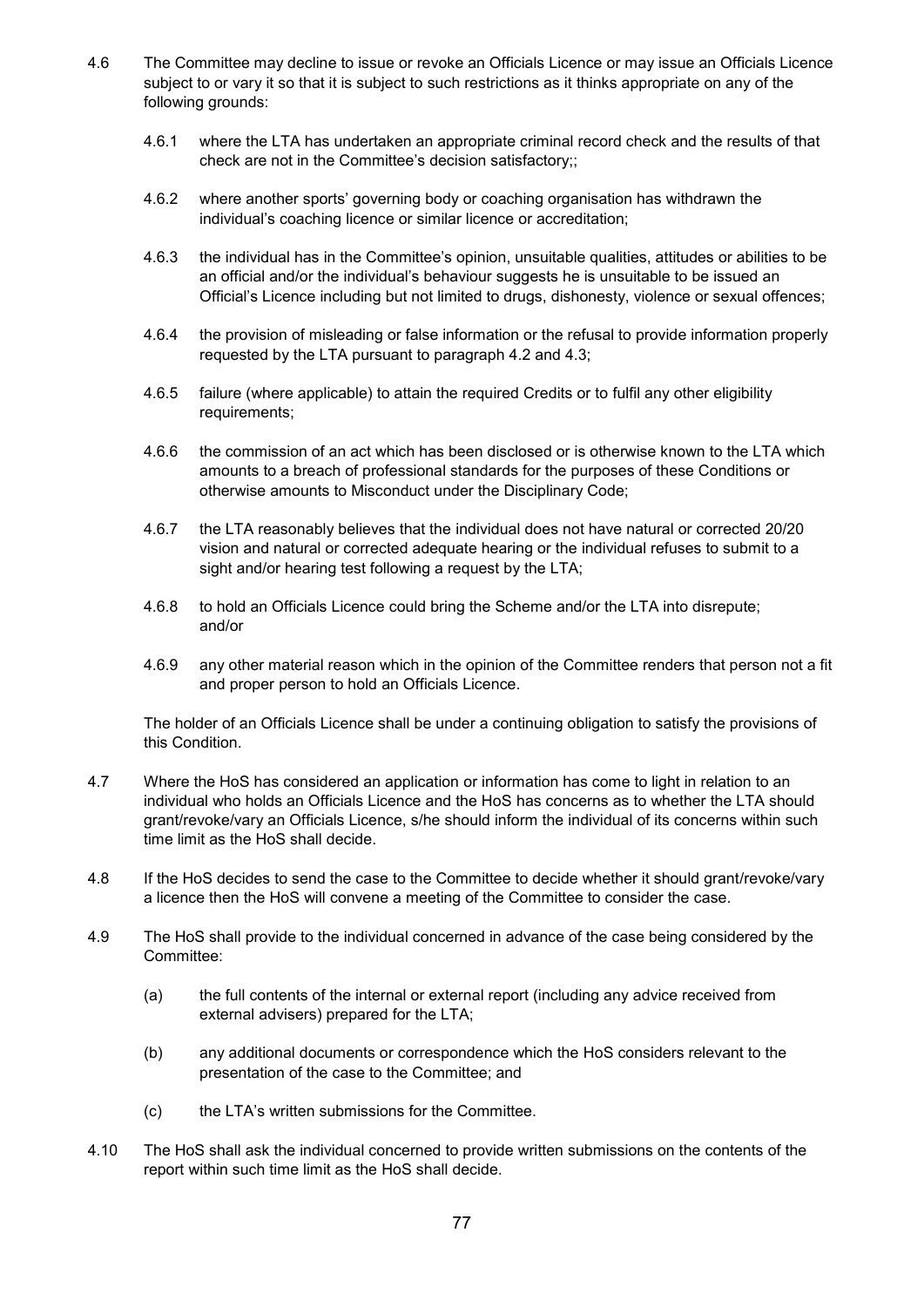- 4.11 Upon receipt of written submissions from the individual concerned, the HoS shall provide within 14 days any further written submissions on behalf of the LTA to the individual concerned. The individual concerned shall have the opportunity to amend his or her own written submissions if desired within such time limit as the HoS shall decide.
- 4.12 Upon receipt of an amended written submission from the individual concerned or upon expiry of the time limit set out in 4.10 or 4.11 above, the HoS shall provide the following to the Committee and to the individual concerned:
	- 4.12.1 the information as set out at 4.9 above;
	- 4.12.2 the written submissions on behalf of the LTA; and
	- 4.12.3 the written submissions received from the individual concerned.
- 4.13 The Committee Chairperson shall have power (in his sole discretion) to set directions generally as to the conduct of the proceedings. In addition, the Chairperson may, upon receipt of the above, request further information from the LTA or the individual concerned and/or ask the HoS to conduct further internal or arrange further external investigation.
- 4.14 Once the materials identified above have been received, the Committee will schedule a date for the hearing. The Chairperson of the Committee shall select two other members to form a LRC Tribunal to consider the report.
- 4.15 The LRC will usually consider the case based on the documents submitted. There is no right to attend but the individual and/or the HoS may request permission from the LRC Chairperson that they attend. In addition, the LRC Chairperson may invite the individual and the HoS to attend the LRC meeting. Where the LRC Chairperson has agreed to a request from one of the parties to attend or has invited the individual and HoS to attend, each shall be entitled to attend regardless of whether the other attends.
- 4.16 Where the LRC Chairperson has accepted a request from the individual and/or the HoS to attend or has invited the parties to attend, at least 21 days' notice will be given of the date, place and time of any hearing (unless the LRC Chairperson deems it appropriate to have the hearing sooner). At least 14 days before the date of the hearing, the HoS shall serve on the person or body the evidence s/he is intending to bring to support the findings of the report. The HoS will also request details of any witnesses and/or evidence that the person or body subject to the report wishes to bring before the LRC Tribunal. If such evidence is not furnished to the HoS within the time frame specified by the HoS s/he may request that the hearing be adjourned upon such terms (including costs) as the LRC shall determine.
- 4.17 Every person responding to enquiries made by the HoS or giving evidence before the LRC Tribunal is under a duty to give full and truthful evidence. If the LRC Tribunal believes that a person or body has not given full and truthful evidence, this conduct may be the subject of a charge of Misconduct.
- 4.18 Any person appearing before the LRC Tribunal shall, at their own expense, have the right to be represented by legal counsel of his, her or its choice or may be accompanied by a person who may speak on his, her or its behalf.
- 4.19 At the hearing, the HoS and/or a legally qualified individual shall present the evidence to the LRC Tribunal. The standard of proof shall be that of the balance of probabilities. In all cases, the Association shall bear the burden of proving that the contents of the report have been made out. The individual shall have the right to cross-examine any and all witnesses called by the Association to prove those contents. However, the fact that an individual has been convicted of a criminal offence or issued with a formal police caution shall be deemed to be conclusive evidence of a conviction or caution and of the facts and circumstances surrounding it.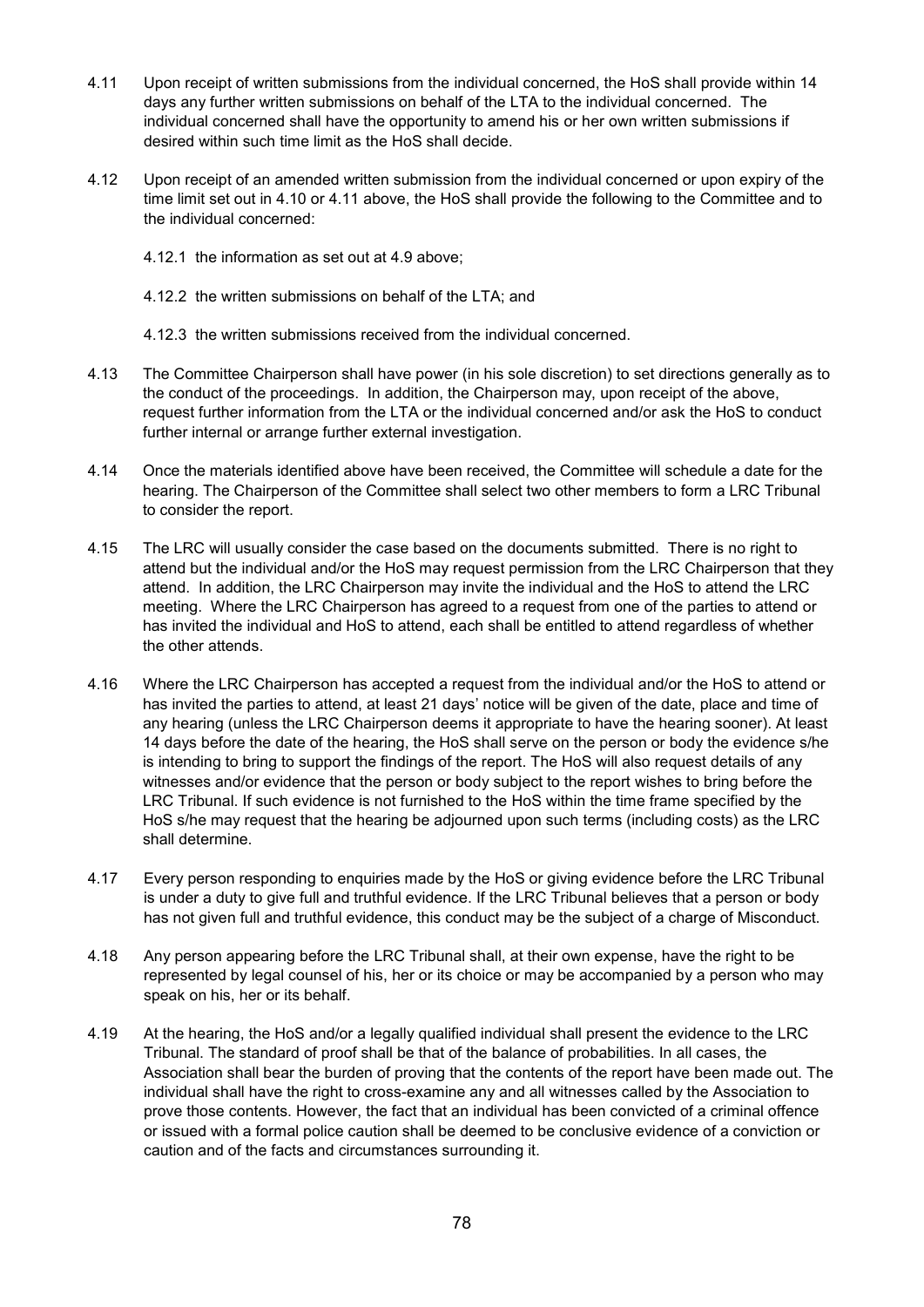- 4.20 Once the HoS and/or the legally qualified individual has completed his or her presentation on behalf of the Association, the individual shall then have the right to present his or her case to the LRC Tribunal. The individual shall be entitled (subject to considerations of relevance) to call all and any witnesses that s/he wishes to call. The HoS and/or the legall qualified individual shall have the right to cross-examine such witnesses.
- 4.21 Once the individual has completed his, or her presentation, the HoS and/or the legally qualified individual shall make his or her concluding remarks. The individual shall then have the right to make concluding remarks or to have such remarks made on his, or her behalf. Upon the conclusion of the closing submissions, the LRC Tribunal will retire to consider its verdict.
- 4.22 If any person deemed to be vulnerable attends the Committee Chairperson shall issue directions taking into account the person's vulnerabilities
- 4.23 If, upon consideration of the documents provided and hearing any individuals invited to speak at their meeting, the Committee shall decide upon one or more of the following options:
	- 4.23.1 that no further action be taken and grant an unrestricted Officials Licence;
	- 4.23.2 refuse the application for an Officials Licence/revoke the Officials Licence;
	- 4.23.3 impose a written warning outlining the areas of concern which must be addressed by the individual concerned either before the Official's Licence is granted or within a specified period;
	- 4.23.4 impose conditions upon any Officials Licence, held by the individual concerned or to be granted by the Committee; and/or
	- 4.23.5 require that the individual concerned be supervised and/or work with a mentor for a specified period of time or permanently.
- 4.24 If, having issued an Officials Licence it comes to the attention of the Committee that information which relates to the conduct of the Licensed Official prior to the grant (or renewal) of his Officials Licence (and which the Committee considers falls within any of the grounds set out in paragraph 4.6 above) has either:
	- 4.24.1 not been considered during the application process in accordance with paragraph 4.7 to 4.15; or
	- 4.24.2 has come to light after the grant (or renewal) of the Officials Licence;

the Committee may inform the Licensed Official of its concerns and seek his comments upon these concerns. The Committee has the discretion to request the Licensed Official to make oral representations to the Committee and the Licensed Official may be accompanied by a representative, whether legal or otherwise. Based upon the information and the comments of the Licensed Official, the Committee shall reach its decision and may cancel the Officials Licence or impose such conditions on the Officials Licence as it thinks appropriate.

4.25 It is the responsibility of every Licensed Official to update his online profile with any changes to the initial information supplied to the LTA and in particular any change of address (including email address).

### **5. Training**

5.1 All Licensed Officials are required to undertake training as stipulated from time to time by the LTA to obtain their Credits.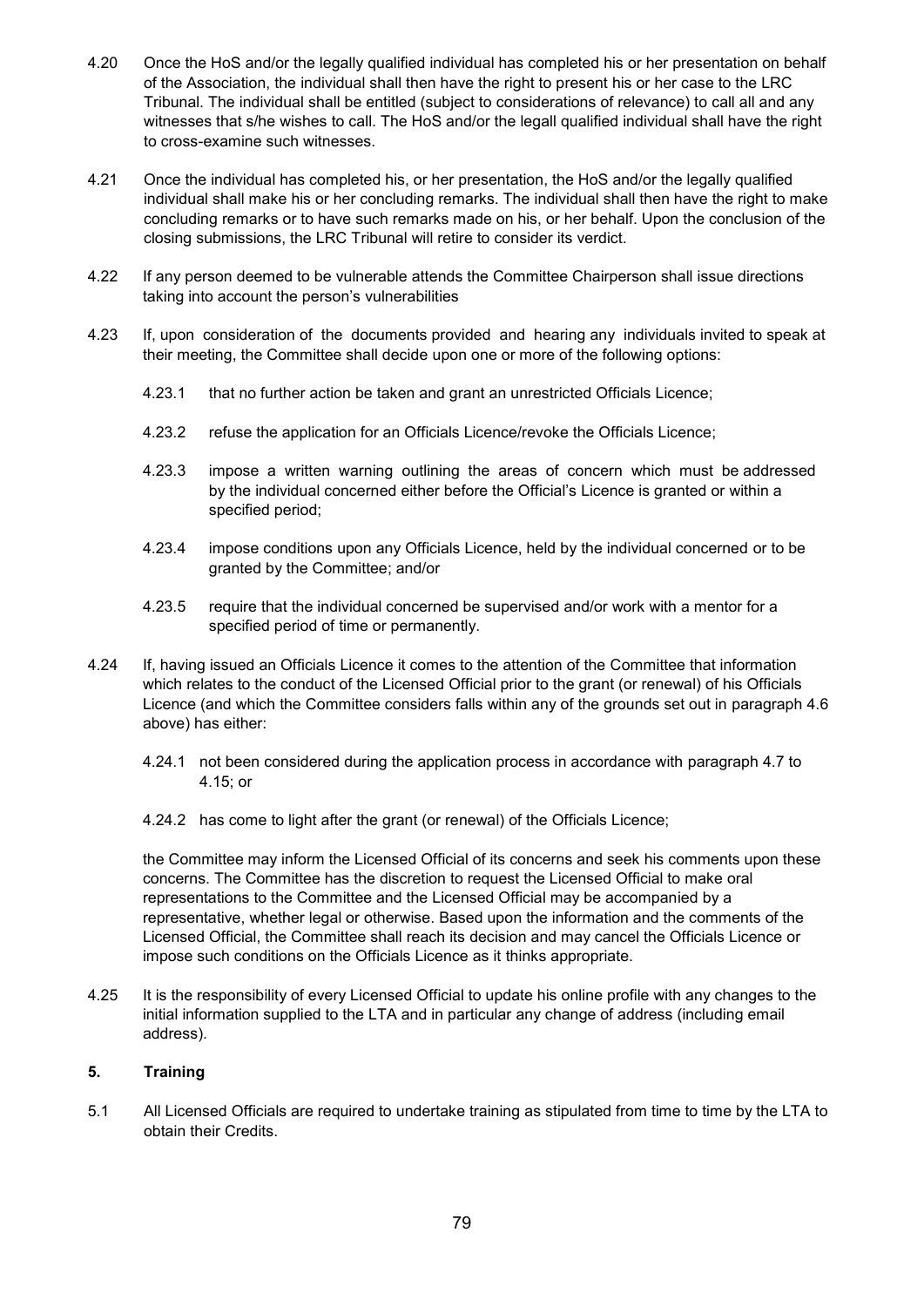- 5.2 Where an individual has not previously held an Officials Licence, that individual will not be required to have attained the relevant Credits to obtain an Officials Licence for the first year.
- 5.3 The holder of an Officials Licence is required to attain a minimum of eight (8) Credits in each year of his Officials Licence period in order to be eligible to renew the Officials Licence. The LTA may at its discretion in individual cases deem that part or all of this requirement has been fulfilled through other accreditations gained or the membership of other schemes.
- 5.4 A list of Continuing Personal Development Courses and the Credits applicable to them will be drawn up and published by the LTA on at least an annual basis.
- 5.5 The LTA reserves the right:
	- 5.5.1 to amend the number and type of courses and Credits applicable to each of them;
	- 5.5.2 to divide the Credit system into categories;
	- 5.5.3 to require that Credits are attained in more than one category and to restrict the number of Credits that may be attained in each category;
	- 5.5.4 to make a particular element or elements of training compulsory;
	- 5.5.5 to require third-party course providers who wish to provide Continuing Personal Development Courses which attract Credits to register with the LTA and to charge them an annual registration fee;
	- 5.5.6 to specify minimum standards and criteria to be met by all providers of Continuing Personal Development Courses which attract Credits; and/or
	- 5.5.7 to charge a reasonable administration fee for the approval of individual Officials Development Courses as eligible to award Credits.
- 5.6 It is the responsibility of each Licensed Official (and where applicable an applicant) to ensure that a full and proper record of his training is maintained in the form or manner from time to time prescribed by the LTA. A failure to ensure the maintenance of a full and proper record of his training in the form or manner prescribed may result in a decision not to issue or renew an Officials Licence or to issue an Officials Licence with such restrictions as the Committee thinks appropriate.

### **6. Renewals**

- 6.1 An Officials Licence may be renewed on expiry for one additional year (or such lesser time as the Committee considers appropriate in the circumstances) on fulfilment of the requirements for renewal as specified by the LTA from time to time including payment of the fee (as stipulated from time to time by the LTA ). A new Officials Licence will be issued subject to continued adherence to these Conditions, including that the Licensed Official has satisfied the requirements of paragraph 5.6 relating to the proper maintenance of records.
- 6.2 Where an Officials Licence is renewed within two months of its expiry, a new Officials Licence will run from the date of expiry of the previous Officials Licence.
- 6.3 It is the responsibility of a Licensed Official to renew his Officials Licence in a timely fashion. The Official may apply to renew the Officials Licence at any time from the period commencing one month prior to the expiry of the Officials Licence. If a Licensed Official does not renew his Officials Licence within a two month period after the date of expiry of his previous Officials Licence, it will be considered that he has left the LTA Officials Licensing Scheme and is no longer a Licensed Official. Officials are free to re- apply for an Officials Licence at any time, but will be treated as a new applicant (save that the exemption under paragraph 5.2 will not apply to such individuals and they will be required to attain the relevant Credits prior to attaining the Officials Licence again), and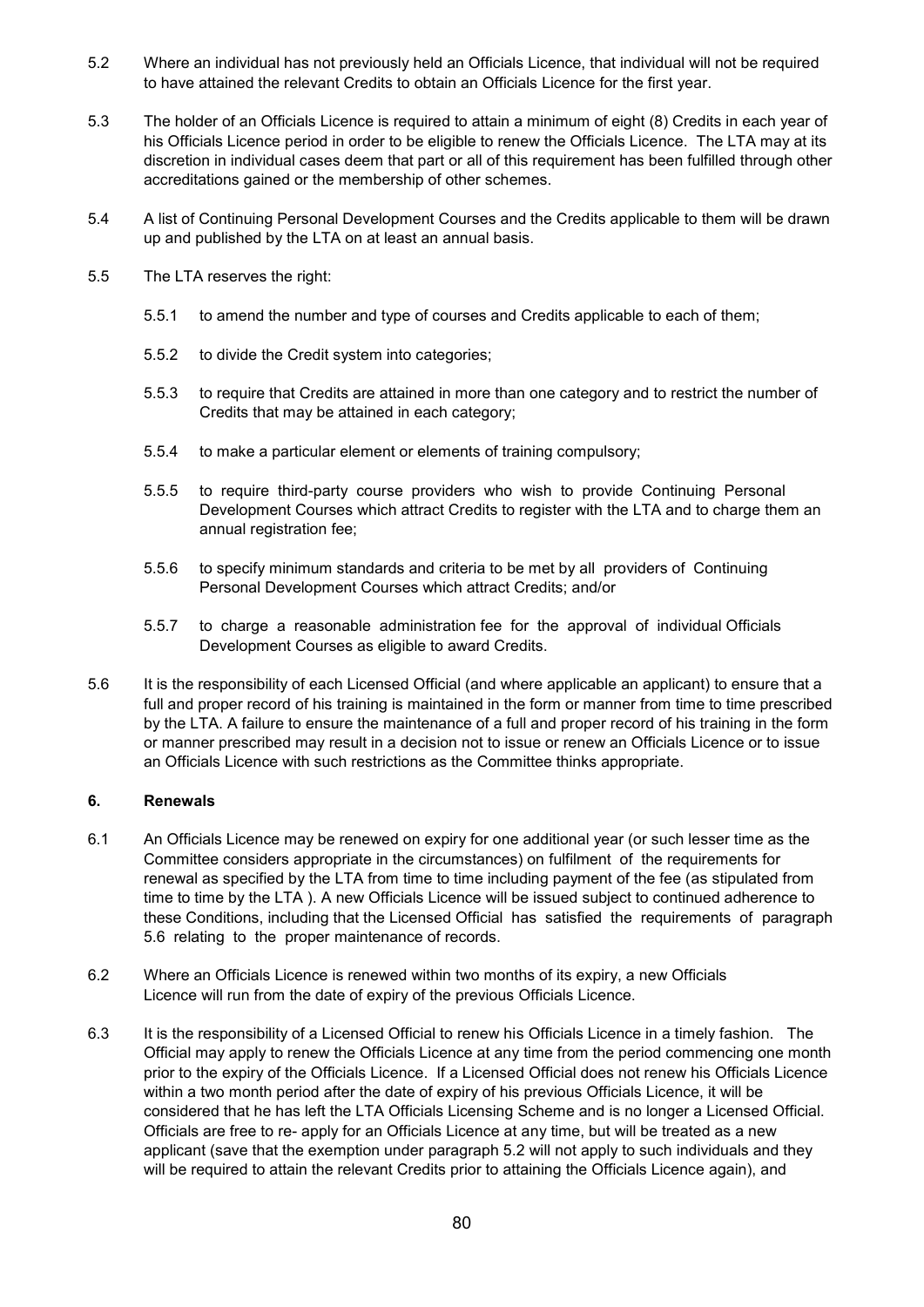therefore will be required to complete a new criminal record check. If an Officials Licence is renewed by a Licensed Official on time, an appropriate criminal record check for that Licensed Official will only be required every three years. However, a Licensed Official must on the first and second anniversary of the date of the DBS check and Barred List check complete the LTA annual self-declaration form.

- 6.4 The LTA may decline to renew an Officials Licence or decide to renew an Officials Licence subject to such restrictions as it thinks appropriate on the same grounds as are set out in paragraph 4.6. The LTA will follow the procedure set out in paragraph 4.7 to 4.15 above.
- 6.5 Having reached its decision the Committee shall inform the official and follow the procedure outlined in paragraph 4.7.

### **7. Promotion**

- 7.1 The holder of an Officials Licence may describe himself, for the duration of the Officials Licence only, as being an "LTA Licensed Tennis Official" but on written material of any description these words must be accompanied by a statement of his actual qualification.
- 7.2 A Licensed Official may not use the name or initials or logo of the LTA on any stationery or promotional literature save as provided in paragraph7.1.
- 7.3 A Licensed Official shall not make or publish or knowingly permit the making or publication of any statement pertaining to his qualifications as a Licensed Official which is false or misleading and in particular shall not make or publish or permit the making or publication of any statement the effect of which is to mislead the public into believing that such official is qualified to a higher standard than that which he currently holds.

## **8. Professional Standards**

- 8.1 Licensed Officials (whether or not they discharge their responsibilities in a professional capacity) are required to uphold the highest standards of honesty, reliability, integrity, impartiality and confidentiality, to discharge diligently their officiating duties to the best of their ability and to behave in an equitable manner as befits their status as a recognised qualified official.
- 8.2 In particular a Licensed Official must:
	- 8.2.1 comply at all times with these Conditions and with any Conditions from time to time varying the same;
	- 8.2.2 comply at all times with the LTA Rules and the Disciplinary Code (including for the avoidance of doubt the Regulations concerning match fixing, financial speculation and betting as set out in Appendix Three to the Disciplinary Code) in force from time to time;
	- 8.2.3 adhere to the LTA's Safeguarding Children and Young People policy and Safeguarding Adults policy and follow guidelines laid down from time to time by the LTA;
	- 8.2.4 comply with the relevant rules of any LTA sanctioned event at which he is selected to officiate and co-operate with other officials to ensure the fair and equitable management of that event;
	- 8.2.5 not do anything which would damage the reputation and good standing of the LTA and/or the LTA Officials Licensing Scheme and/or officiating generally or which would bring the game of tennis into disrepute; and
	- 8.2.6 at all times observe the LTA Code of Ethics and Conduct in force from time to time and any directions or guidelines from time to time published by the LTA.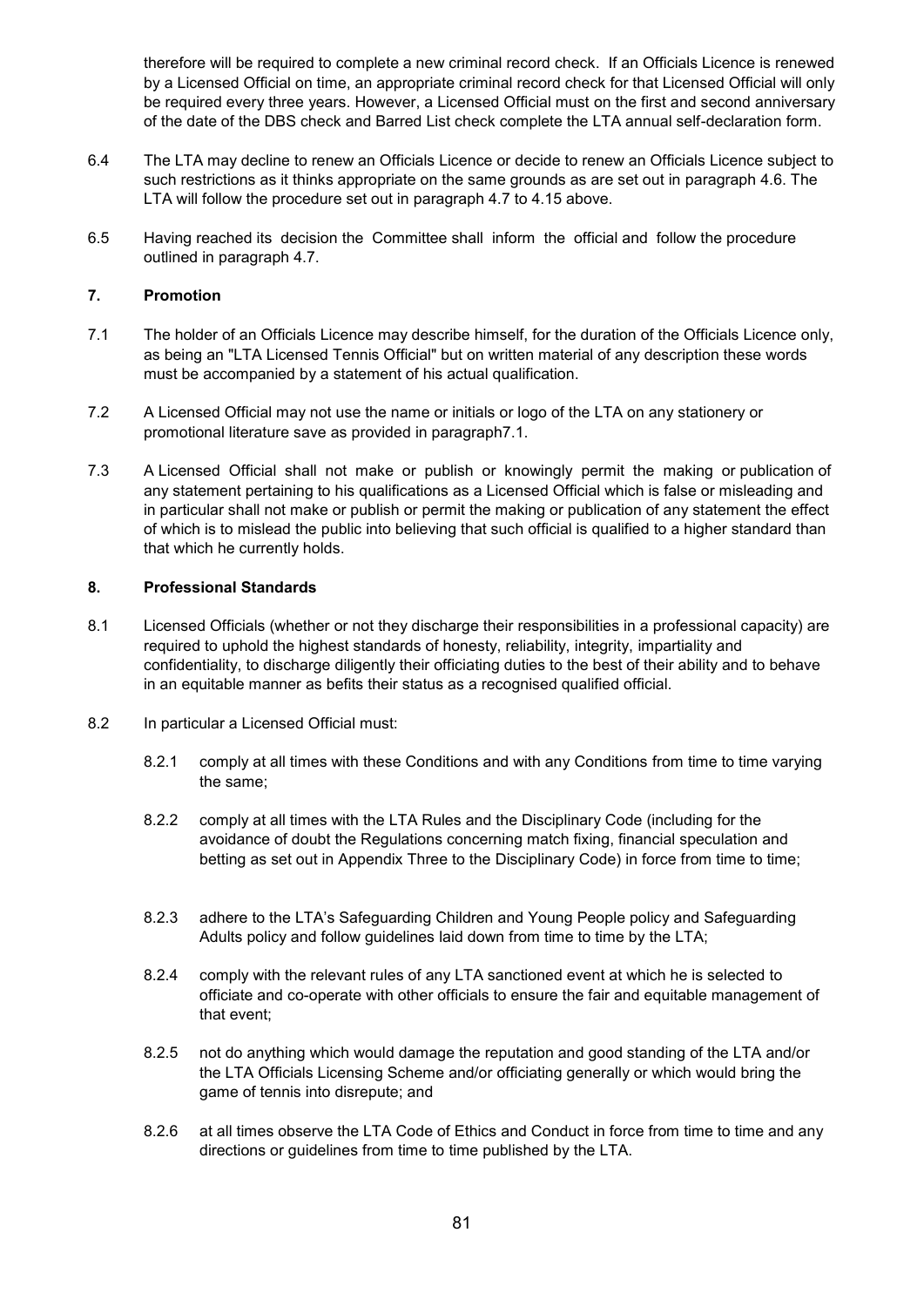### **8.3 Criminal and other Proceedings**

- 8.3.1 Without prejudice to the generality of the foregoing, a criminal conviction or formal police caution, an offence relating to match fixing, financial speculation or betting, a social care investigation, the abuse of alcohol or drugs, dishonesty, violence or a sexual offence may be regarded as a breach of this Condition. The fact that a Licensed Official has been convicted of a criminal offence, found guilty of a corruption offence by the relevant body or issued with a formal police caution shall be deemed to be conclusive evidence of the conviction or caution and of the facts and circumstances surrounding it.
- 8.3.2 Notwithstanding the fact that a Licensed Official may not be charged formally with a criminal offence or may be charged but subsequently not be brought to trial or may be acquitted, the LTA shall nevertheless have the right to instigate or continue a disciplinary action against him with regard to the matter concerned.
- 8.4 Any breach of these Conditions by a Licensed Official may result in disciplinary action being taken pursuant to paragraph 9 and in accordance with the Disciplinary Code.

## **9. Disciplinary Matters and Withdrawal of the Officials Licence**

- 9.1 The Committee may instruct the Disciplinary Officer to investigate any complaint or disciplinary matter that comes to its attention, whether as a result of media publicity or otherwise, in order to establish if the official has been or is in breach of these Conditions, is guilty of Misconduct (as defined in the Disciplinary Code) or is otherwise unsuitable to hold an Officials Licence.
- 9.2 If, having investigated the matter, the Committee considers that the holder of an Officials Licence may have breached either paragraph 4.6 above or may have failed to comply with the professional standards as set out in paragraph 8 above, then the Committee shall make a formal complaint to the Disciplinary Officer of the LTA in accordance with the Disciplinary Code.
- 9.3 If any further material matter comes to the attention of the Committee which may be relevant to the Disciplinary Officer in considering whether disciplinary action should be brought against the holder of an Officials Licence, or in prosecuting such disciplinary action, the Committee shall convey that information to the Disciplinary Officer.
- 9.4 The Disciplinary Officer shall investigate the complaint in accordance with the Disciplinary Code and is entitled to impose an interim suspension, place restrictions on the Officials Licence, reduce the level at which the official is entitled to officiate or withdraw the Officials Licence for such period as is seen fit.

### **10. Consequences of Suspension or Removal of the Officials Licence**

- 10.1 Where an Officials Licence has been granted or their Licence withdrawn, suspended or 9.4 (or during any period of investigation under paragraph9.1), the Committee shall notify their decision (with written reasons) to the individual concerned within 14 days of the meeting (unless exceptional circumstances arise). The notification shall advise the LTA and the individual concerned that they have 28 days from the date of the notification in which to appeal the decision. The appeal shall be conducted in accordance with the procedure set out in Schedule 2 to these Conditions.
- 10.2 Where an official is under an interim suspension (in accordance with the Disciplinary Code) the LTA shall be entitled to take one or more of the following actions:
	- 10.2.1 inform the Association of British Tennis Officials, the Tennis Integrity Unit, the DBS and the relevant tennis venues, players, tennis associations and local authorities that the official has had his Officials Licence suspended;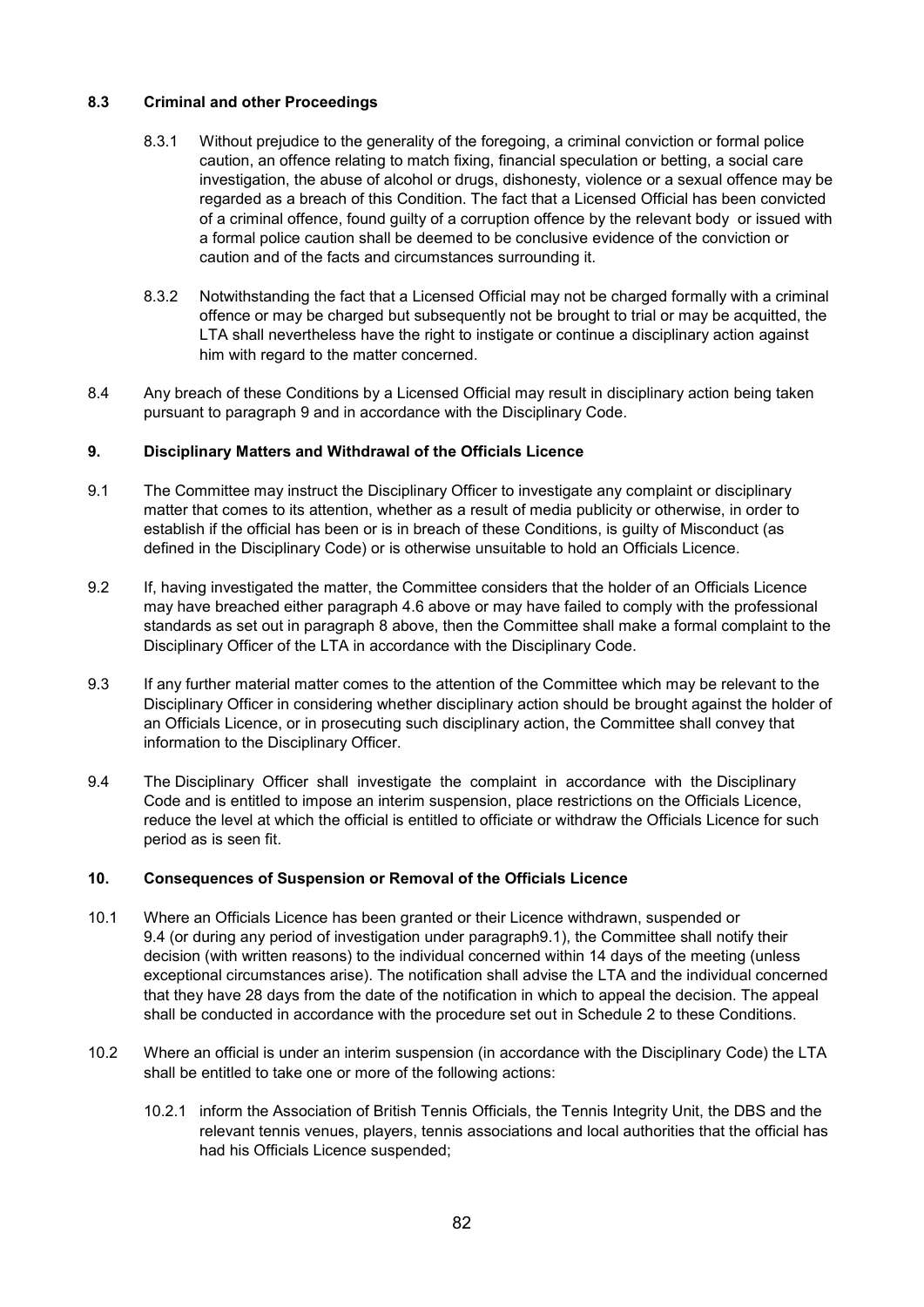- 10.2.2 suspend the official's insurance cover; and
- 10.2.4 withdraw or no longer propose the official for accreditation by the LTA for any LTA sanctioned events.
- 10.3 An official whose Officials Licence has been removed either on a temporary basis or permanently may not describe himself or hold himself out to be an LTA Licensed Official (which shall include not wearing or using any clothing or equipment provided to or available only to Licensed Officials) and the LTA retains the right to refuse to accept such an official on any LTA course or to appoint/recommend such an official to officiate at any event.
- 10.4 An Official whose Officials Licence has been removed either on a temporary basis or permanently shall return to the LTA upon request any Licence Card, Certificate, clothing, equipment or other material that has been issued to the individual concerned by the LTA in connection with his Officials Licence.
- 10.5 An official whose Officials Licence has been removed permanently may apply to the Committee for his case to be reviewed following the third anniversary of the date of the removal of his Officials Licence and every three years thereafter or if the official can show to the Committee's satisfaction that the circumstances have changed to such an extent that his case should be reviewed. Upon review, the Committee may reduce the sanction subject to any conditions it considers appropriate or may decline to do so. Before reaching any decision adverse to the official, the Committee will give him the opportunity to address its concerns and the Committee will furnish brief reasons for any such decisions.

## **11. Data Protection**

- 11.1 The official acknowledges and agrees that his name and status of his Officials Licence may be included in the LTA's public register of Licensed Officials.
- 11.2 The official acknowledges and agrees that the LTA may, pursuant to data protection law and other relevant laws, as applicable, use his personal data for reasonable purposes in connection with administering the Officials Licence Scheme and pass the personal data to such other organisations as the LTA considers necessary (including, but not limited to, the police, the NSPCC, other sports National Governing Bodies and relevant social care departments).

# **12. General**

- 12.1 All applications for an Officials Licence are subject to these Conditions whether or not such applications result in the issue of an Officials Licence and all Officials Licences are issued subject to these Conditions which constitute a binding contract between each Licensed Official and the LTA.
- 12.2 These Conditions may be varied from time to time by the LTA Board. Any variation to these Conditions will be notified in writing via email to all Licensed Officials and following notification will be deemed to be incorporated in these Conditions and be binding on all Licensed Officials with immediate effect. The sending of such notification by email to the email address last notified to the LTA by the Licensed Official will be deemed sufficient notification for the purpose of these Conditions. Licensed Officials who do not have an email address can request that the LTA informs them of any variation to these Conditions in writing via post. Such requests should be made in writing to the LTA, addressed to the Officials Licensing Administrator, and any changes of postal address should be notified to the same.
- 12.3 Any documents from time to time appended to these Conditions are intended to form part of them but if there is conflict between their respective provisions these Conditions will prevail.
- 12.4 In these Conditions words importing the singular include the plural and vice versa and the masculine gender includes the feminine gender.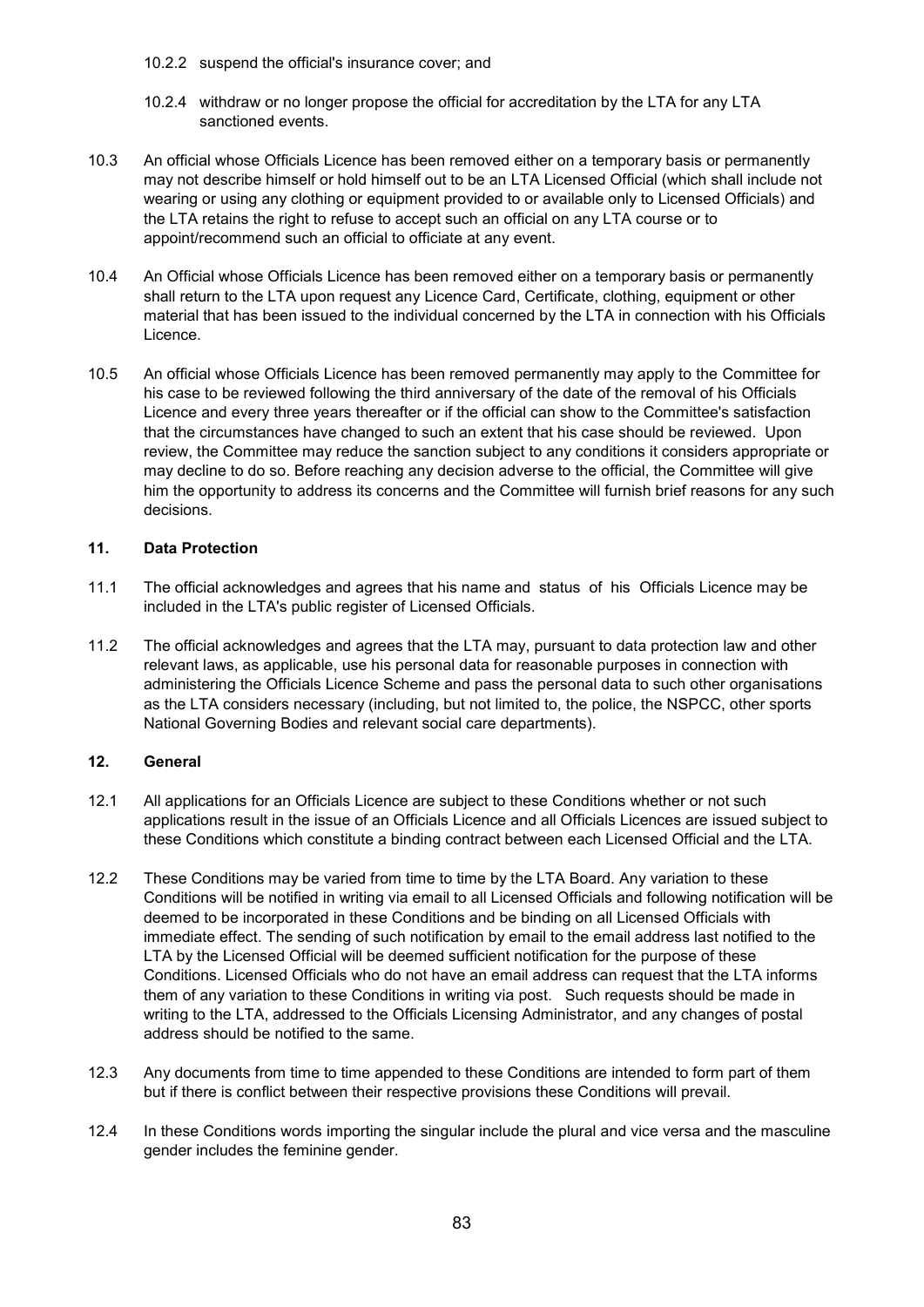12.5 These Conditions shall be governed by and construed in accordance with English Law.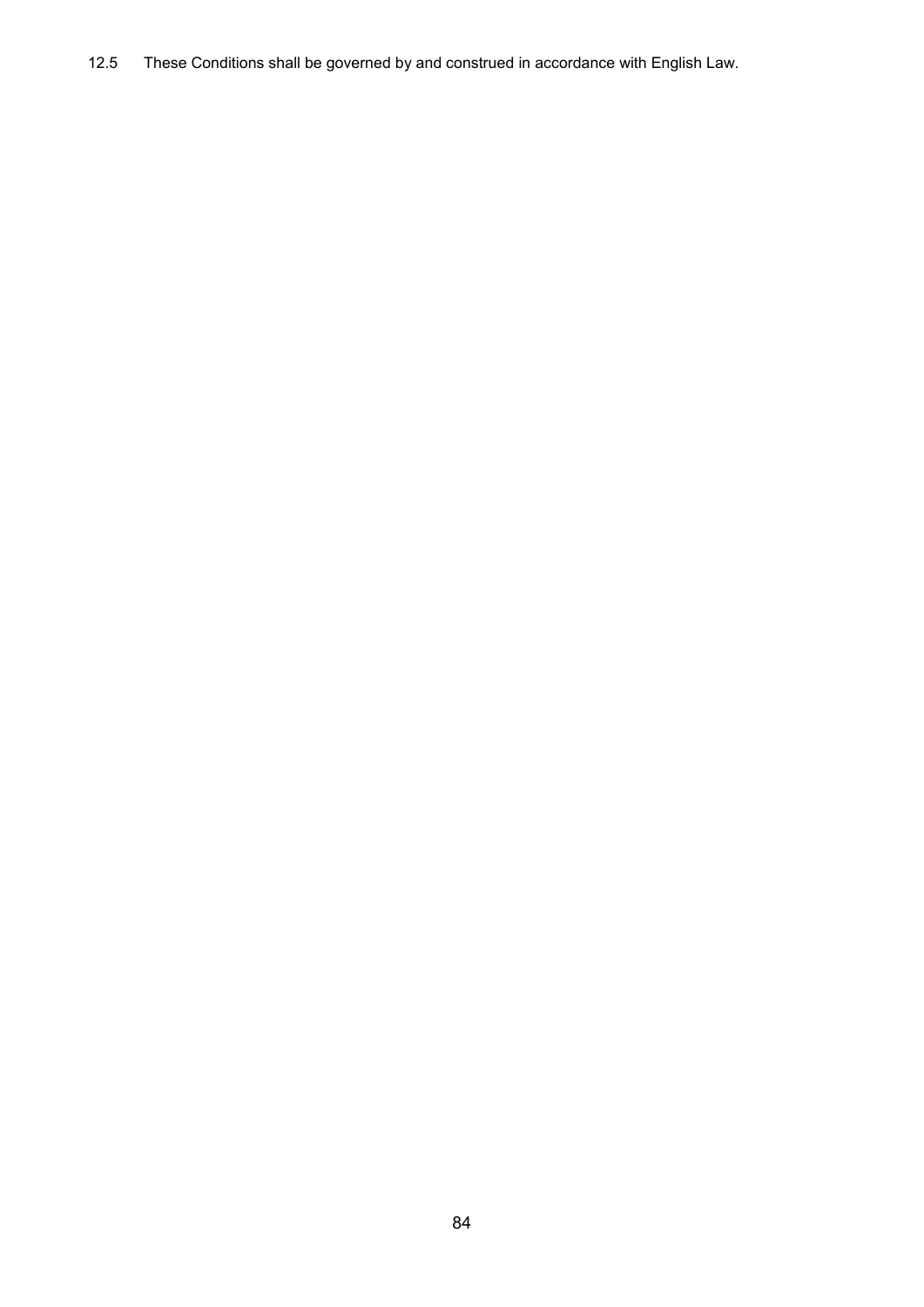### **SCHEDULE 1 TO APPENDIX SIX**

#### **LTA CODE OF ETHICS AND CONDUCT FOR LICENSED OFFICIALS**

Licensed Officials are deemed to be bound by, and to have accepted, this Code of Ethics and Conduct. This sets out responsibilities to tennis players, parents, officials and other colleagues, the LTA as the National Governing Body and to society.

LTA Licensed Officials will adhere to the following Code of Ethics and Conduct.

- 1. At all times act as a role model by maintaining the highest standards of professional conduct and projecting a favourable image of tennis and officiating at all times.
- 2. Maintain complete impartiality with respect to all players and other officials at all times. Avoid situations with players, parents and others involved in tennis which could be construed as compromising your impartiality and avoid actions that others could perceive as inappropriate. This includes socialising with players whilst at events where you are officiating.
- 3. Do not officiate in any match in which you have a relationship with one of the players that might be considered a conflict of interest. You must register any conflict or potential conflict of interest with LTA Officiating. This includes when you are a coach, team captain, friend or relative of an individual competing in a tournament where you are officiating. You must also register with LTA Officiating the fact that you work for or have an interest in a company that has a commercial interest in tennis. This is to enable the LTA to assess whether this could affect your impartiality or perceived impartiality.
- 4. Know and abide by the ITF Rules of Tennis, the ITF Duties and Procedures for Officials and all LTA, ITF, ATP and WTA Tournament Regulations and codes of conduct for events where you are officiating.
- 5. Abide by the terms of the Uniform Tennis Anti-Corruption Programme. You must not be involved in any betting activity in connection with any tennis event or receive any money, benefit or other reward (whether financial or otherwise) for the provision of any information concerning the weather, court conditions, status, outcome or any other aspect of any match or occurrence at any tennis event. Any breach of the Uniform Tennis Anti-Corruption Programme shall be deemed to be a breach of this Code.
- 6. Treat players, their entourage, parents, spectators, officials and others involved in tennis with respect at all times and treat all players fairly regardless of (but not limited to) socio- economic status, age, disability, ethnicity, gender, gender reassignment, marital or civil partnership status, pregnancy or maternity status, religion/belief or sexual orientation.
- 7. Respect the confidentialities of players, parents, coaches and officials. This includes, but is not limited to, medical information.
- 8. Do not criticise or attempt to explain calls or decisions by other officials to anyone (including on social media) other than, privately, to those officials, the Supervisor/Referee and/or the Chief Umpire/Manager.
- 9. Do not have conversations with spectators whilst officiating except in the ordinary course of controlling spectators during a match.
- 10. Following completion of your criminal record check, complete the LTA annual self-declaration form and report any alleged criminal offence, police investigation or court case or social care investigation to the LTA at the earliest opportunity.
- 11. Ensure that qualifications and affiliations to associations are not misrepresented.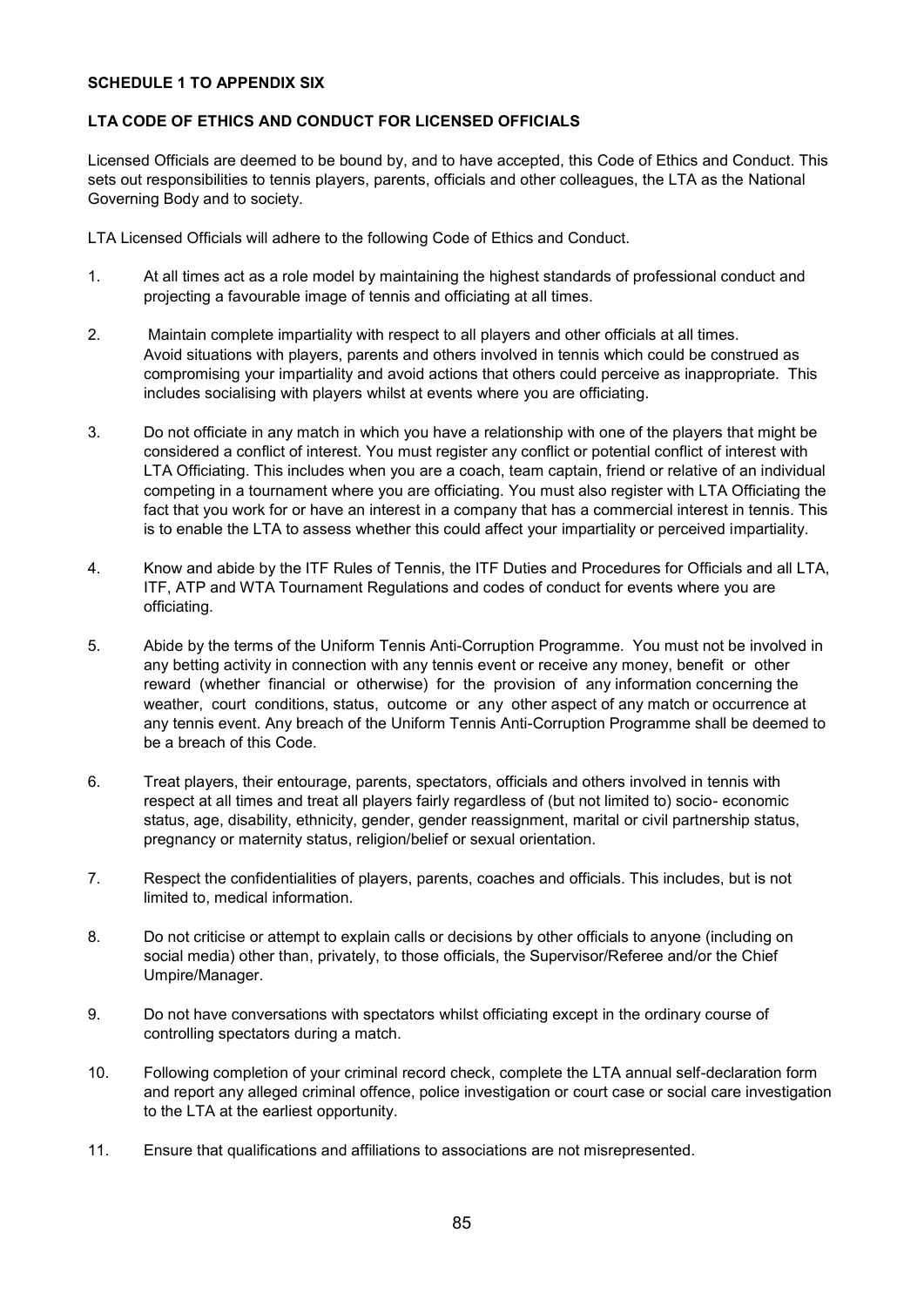- 12. Maintain a professional appearance at all times and wear the correct uniform.
- 13. Do not drink any alcoholic drinks before any match on the day you are officiating (and for at least 12 hours prior to officiating), at any time on-site whilst play is in progress or whilst in uniform.
- 14. You must not be under the influence of any drugs and/or illegal substances. In the case of prescription drugs, where prescribed medication may have side effects which affect performance, such as drowsiness, you must notify the tournament organisers and LTA Officiating immediately.
- 15. Do not participate in a media interview or meeting with a journalist where your statements relating to any tennis matter can be printed or broadcast without the prior written approval of the governing body responsible for your appointment.
- 16. You must adhere to the terms and conditions of each selection including by being available for the duration of the appointment (unless you have been permitted to withdraw by an individual with appropriate authority).

Any breach of any of the provision(s) of this Code of Ethics and Conduct by a Licensed Official shall constitute a breach of the Conditions of the LTA Officials Licence Scheme and shall be dealt with under the procedures as set out in those Conditions.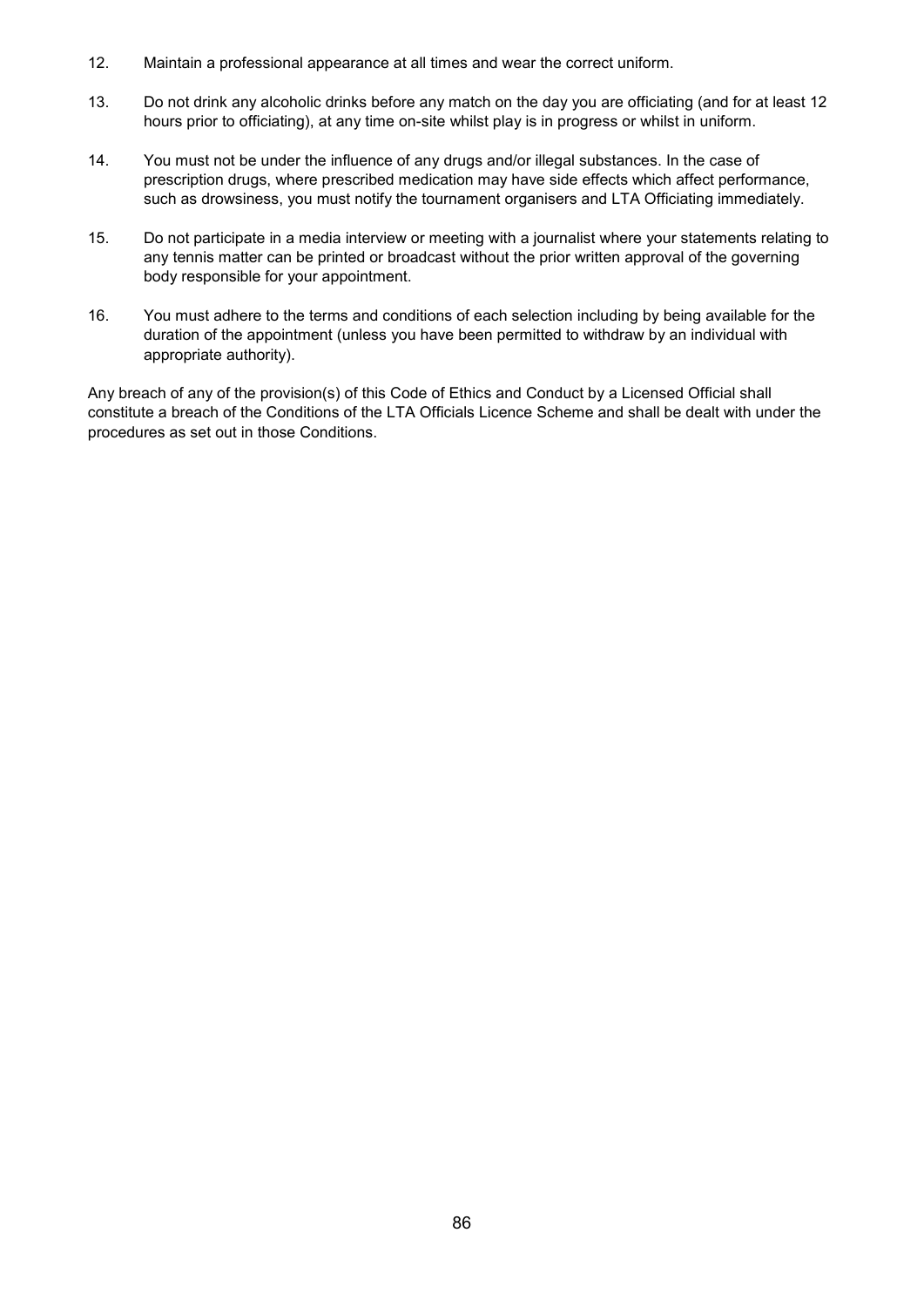## **SCHEDULE 2 TO APPENDIX SIX**

## **Appeal Procedures**

## **1. Scope**

- 1.1 These Appeal Procedures govern the conduct of all appeals by an individual or the Board of the LTA (in both cases "the Appellant") against a decision by the Licensing and Registration Committee (" the LRC" or "the Committee") ("a Decision").
- 1.2 For the avoidance of doubt the Board of the LTA shall not be able to override a decision of the LRC but it may choose to use the formal appeal procedure set out below to appeal a Decision.

## **2. Procedure**

- 2.1 An Appellant should be aware of the importance of the time limits contained within these Appeal Procedures which will be strictly enforced.
- 2.2 No later than 14 days from the date of a Decision (except in exceptional circumstances), the LRC shall notify the LTA and the individual concerned of the Decision (referred to in these Appeal Procedures as "the Notification"). The Notification shall contain the following information:
	- (a) the reasons for and the effect of the Decision;
	- (b) the date the Decision was made;
	- (c) the date the Decision takes effect; and
	- (d) these Appeal Procedures.
- 2.3 Any individual who wishes to appeal a Decision must serve a Notice of Appeal and a non-refundable Appeal Fee of £100 to the LTA within 28 days of receipt of the Notification. If either the Notice of Appeal or the Appeal Fee is not served within that 28 day period, the Appeal shall not be considered unless in the sole opinion of the LTA President (who may seek external legal advice) it was not reasonably practical for submission within the time limit.
- 2.4 If the Board of the LTA wish to appeal a Decision, it must serve a Notice of Appeal on the Disciplinary Officer within 28 days of receipt of the Notification. If the Notice of Appeal is not served within 28 days, the Appeal shall not be considered unless in the sole opinion of the LTA President (who may seek external legal advice) it was not reasonably practical for submission within the time limit.
- 2.5 The Notice of Appeal shall set out the Notification appealed against and the grounds upon which it is submitted the LRC misdirected itself or otherwise reached an erroneous decision.
- 2.6 Following receipt of the Notice of Appeal and Appeal Fee, the Committee Chairperson shall forthwith instruct Sport Resolutions (UK) to appoint an Appeal Committee in accordance with paragraphs 2.7 to 2.9 below. The Committee Chairperson shall notify the parties of the composition of the Appeal Committee no later than ten days from receipt by the LTA of the Notice of Appeal (unless Sport Resolutions (UK) have not provided the composition of the Appeal Committee in that time).
- 2.7 The Appeal Committee shall comprise three members appointed by Sport Resolutions (UK), with one designated by it as Chairperson. The Appeal Committee shall have the powers set out in paragraph 3 below.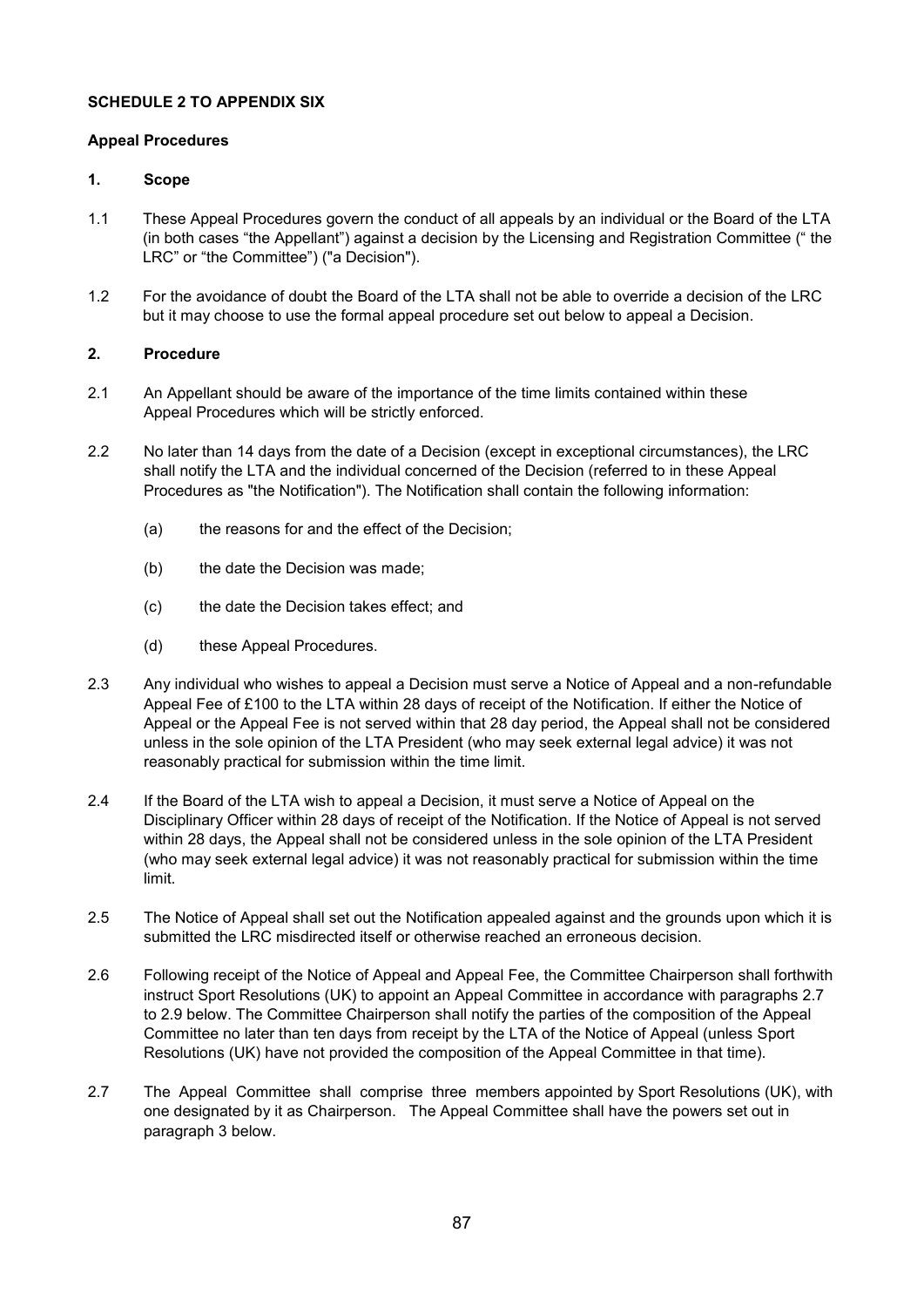- 2.8 The Appeal Committee shall not include individuals with any connection to the individual concerned or the matters being considered.
- 2.9 Should a member of the Appeal Committee become unable to hear the Appeal following the appointment of the Appeal Committee for whatever reason, Sport Resolutions (UK) shall appoint a replacement member.
- 2.10 An Appellant may object to the composition of the Appeal Committee by notifying the Committee Chairperson of the objection and setting out the reasons for such an objection (the notification shall be referred to as "an Objection") no later than 7 days from the date of receipt of notice of the composition of the Appeal Committee in paragraph 2.6 above. Any other party may respond to the Objection, no later than 7 days from the date it is received.
- 2.11 The Committee Chairperson shall, within 7 days from the date of receipt of an Objection, or within 14 days from the date the other party responds notify the Appellant that either:
	- (a) the composition of the Appeal Committee has changed (in which case the Committee Chairperson shall provide details of the new Appeal Committee); or
	- (b) the composition of the Appeal Committee has not changed (in which case the Committee Chairperson shall give reasons why s/he has not accepted the Objection).
- 2.12 Within 14 days from the date on which the time limit for an Appellant to object to the composition of the Appeal Committee under paragraph 2.10 has expired or at the time of the notification under paragraph 2.11 (as appropriate), the Chairperson of the Appeal Committee shall give such directions (to both the individual and the LTA) as are appropriate for consideration of the matter, in particular:
	- (a) the date and place at which the Appeal Committee will meet to determine the Appeal, provided that the Appeal shall not be heard later than 56 days from the date of the receipt of the Notice of Appeal;
	- (b) whether or not the Appeal will proceed by way of written submissions or an oral hearing; and
	- (c) whether or not the parties should be required to submit statements of their evidence and/or written submissions prior to the hearing and, if so, a timetable for doing so and the procedure for exchanging such statements and written submissions.
- 2.13 An Appeal before the Appeal Committee shall be a re-hearing.
- 2.14 The Appeal Committee shall meet on the date fixed by the Chairperson and shall, no later than two weeks after hearing the Appeal, inform the individual concerned and the LTA of its decision together with written reasons for its decision. The decision of the Appeal Committee shall be final and binding.

# **3. Powers of the Appeal Committee**

- 3.1 The Appeal Committee may at its sole discretion disregard any failure by a party to adhere to these Appeal Procedures and may give such further directions as may be appropriate.
- 3.2 Prior to and at the Appeal, the Chairperson may give such directions whether or not made at the request of the parties, for the proper conduct of the Appeal as he deems may be reasonably necessary for the fair conduct of the appeal, including changes to these Appeal Procedures.
- 3.3 The Appeal Committee has the power to uphold or dismiss the appeal, to quash the Decision and/or to take any decision which the LRC has the power to make under the LTA Officials Licensing Scheme General Conditions and to make such other recommendations to the LTA as it thinks fit. In dismissing an appeal, the Appeal Committee has the power to award legal costs or a contribution towards the legal costs and/or the administration fees of the Appeal hearing where the appeal has